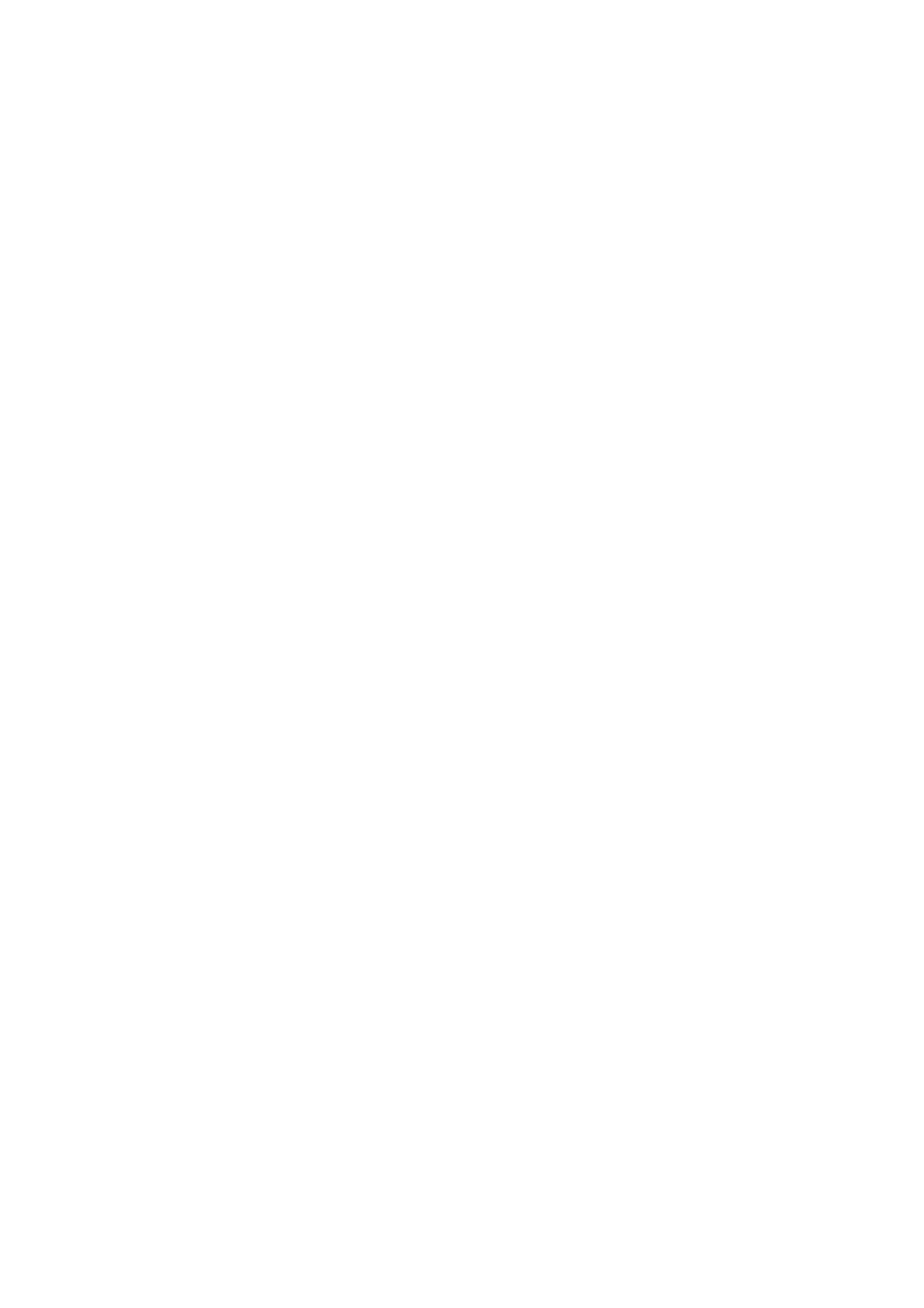# **Table of Contents**

|  |                                                                       | Pages |
|--|-----------------------------------------------------------------------|-------|
|  | 11 Appendix 11.5                                                      |       |
|  | 11.5 Operational noise level tables, impacts and effects at receptors |       |

## **Table of Tables**

| Table 11-1 Effect codes shown in receptor noise result tables                   |            |
|---------------------------------------------------------------------------------|------------|
| Table 11-2 Residential receptor noise results - west of 0+000.000 - 4+000.000   | iii.       |
| Table 11-3 Residential receptor noise results - $4+000.000 - 7+500.000$         | xvi        |
| Table 11-4 Residential receptor noise results - 7+500.000 - 11+000.000          | xix        |
| Table 11-5 Residential receptor noise results - 11+000.000 - east of 14+000.000 | xxiv       |
| Table 11-6 Non-residential receptor noise results                               | <b>XXX</b> |
| Table 11-7 Short-term traffic noise reporting table                             | xxxi       |
| Table 11-8 Long-term traffic noise reporting table                              | xxxii      |
| Table 11-9 Long-term traffic noise reporting table                              | xxxiii     |
| Table 11-10 Traffic noise nuisance reporting table                              | xxxiv      |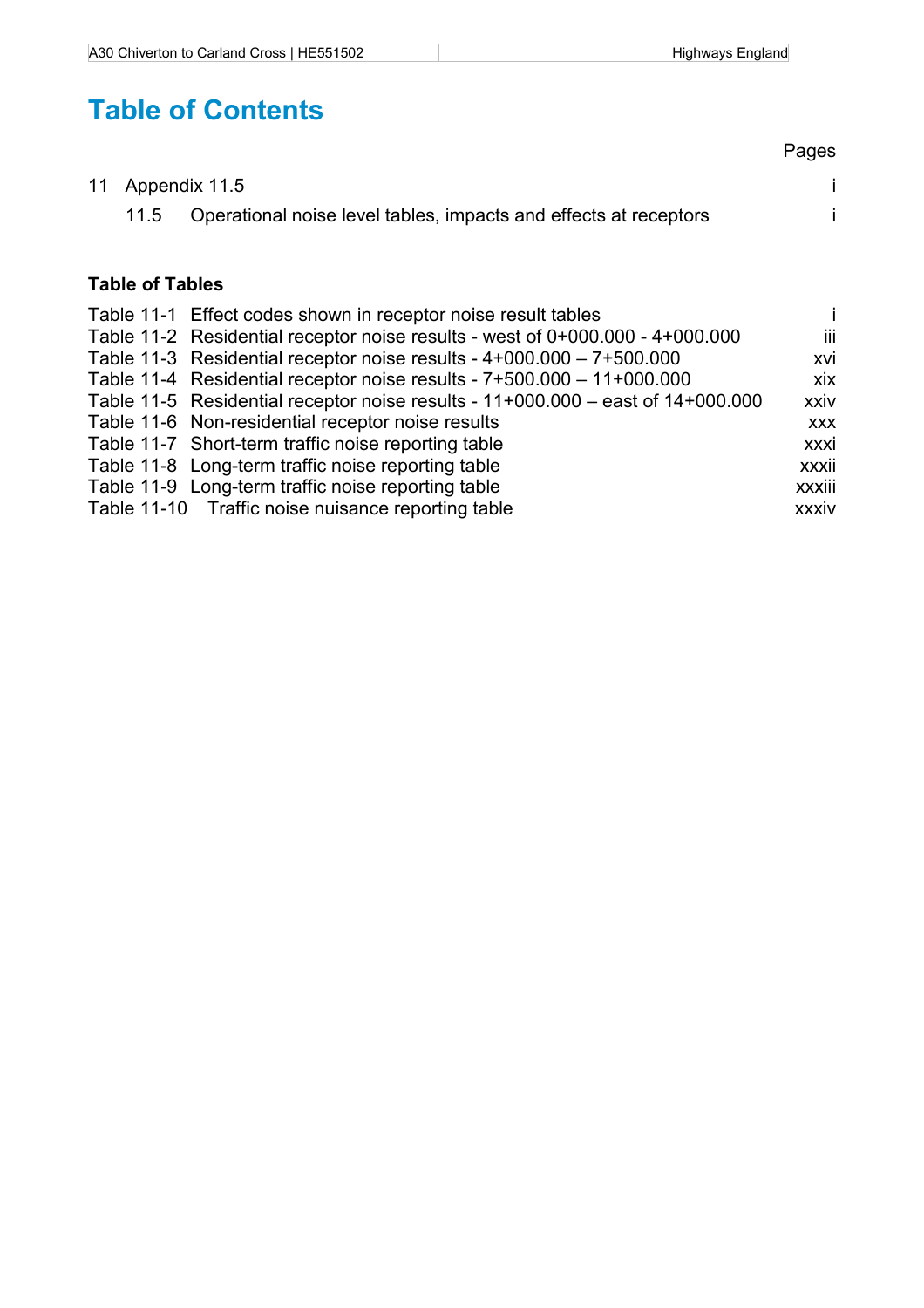# **11 Appendix 11.5**

## **11.5 Operational noise level tables, impacts and effects at receptors**

- 11.5.1 The tables in this section show, for each assessment location, the predicted operational noise levels for the baseline scenario without scheme (2023), the contribution from the scheme only in the future assessment year (2038), and the scheme and existing local roads (2038). The tables also show the predicted change in noise level in 2038.
- 11.5.2 The tables show the type of effect in the future assessment year (2038) associated with the noise change. The different types of effect are defined below in Table 11-1

| Code            | <b>Type of effect</b>                                                                                                                                                                     |
|-----------------|-------------------------------------------------------------------------------------------------------------------------------------------------------------------------------------------|
| <b>NA</b>       | Generally no adverse effect.                                                                                                                                                              |
| A               | Adverse effect in EIA terms.                                                                                                                                                              |
| B               | Beneficial effect in EIA terms.                                                                                                                                                           |
| S               | Significant observed adverse effect (at or above the SOAEL)<br>and <1dB change – this would apply to properties already at or<br>above SOAEL in the baseline scenario without the scheme. |
| $S+$            | Significant observed adverse effect (at or above the SOAEL),<br>and $\geq$ 1dB increase.                                                                                                  |
| $S-$            | Significant observed adverse effect (at or above the SOAEL),<br>but noise reduced by $\geq 1$ dB.                                                                                         |
| $\leq$ S-       | Below SOAEL with scheme reduced from a level above<br>SOAEL in baseline year without scheme.                                                                                              |
| <b>Direct</b>   | At least a 1dB impact at the receptor in the Do Something<br>scenario as a result of traffic noise changes on scheme roads.                                                               |
| <b>Indirect</b> | At least a 1dB impact at the receptor in the Do Something<br>scenario as a result of traffic noise changes on non-scheme<br>roads.                                                        |
|                 | Negligible impact (<1dB) at the receptor.                                                                                                                                                 |

#### **Table 11-1 Effect codes shown in receptor noise result tables**

11.5.3 Table 11-2 shows either one or two long-term results for each dwelling. Firstly, the noise impact on the façade with the least beneficial change, i.e. the façade with the largest noise increase, or the smallest noise reduction (if all facades show noise reductions). A second result may be shown if there is a different façade at the same dwelling with a noise level that is greater than the SOAEL. This is only reported if the result greater than SOAEL is not for the same facade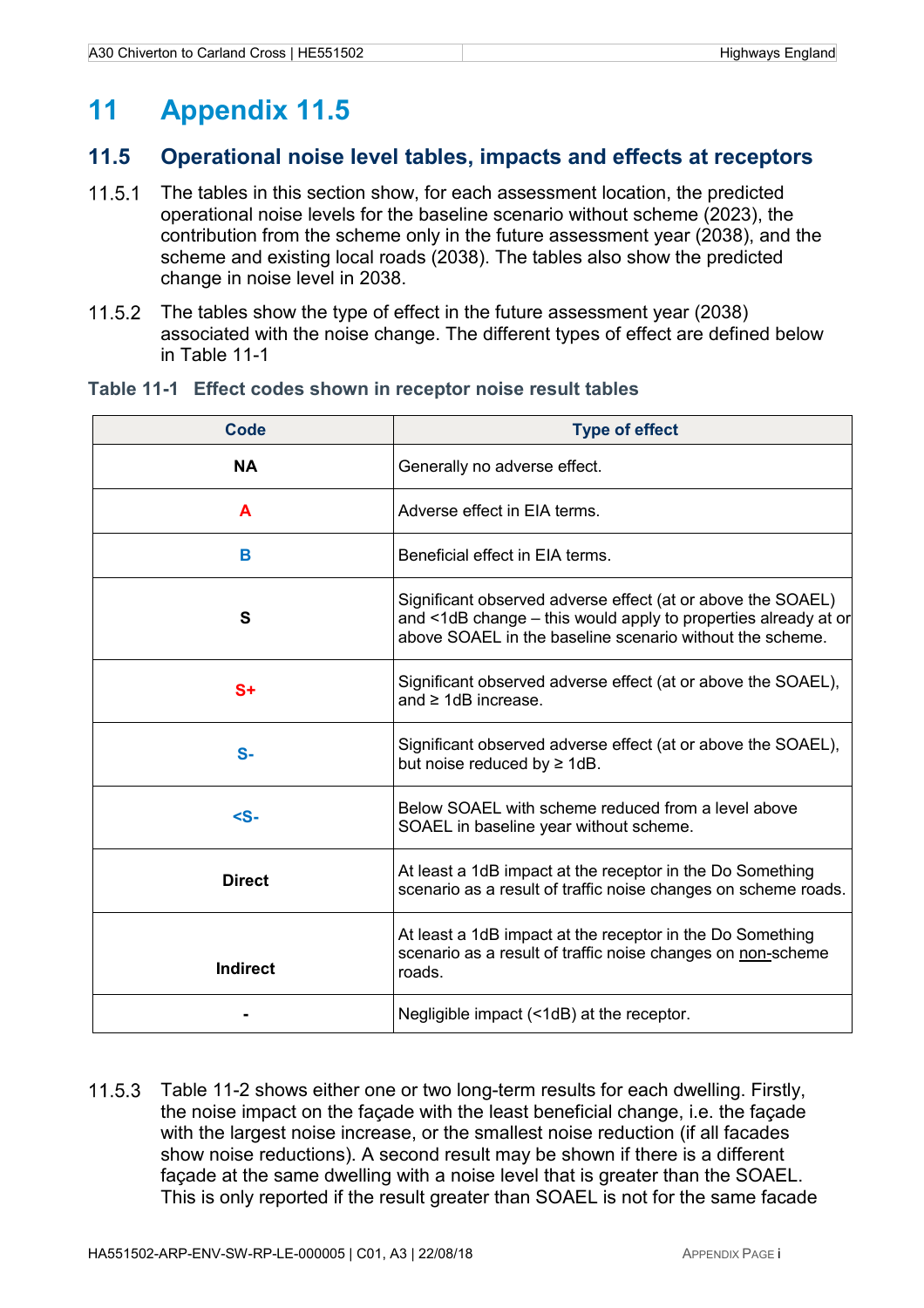as that with the least beneficial change. The purpose of this is to ensure that the largest noise change is reported, as well as identifying any facades exceeding the SOAEL.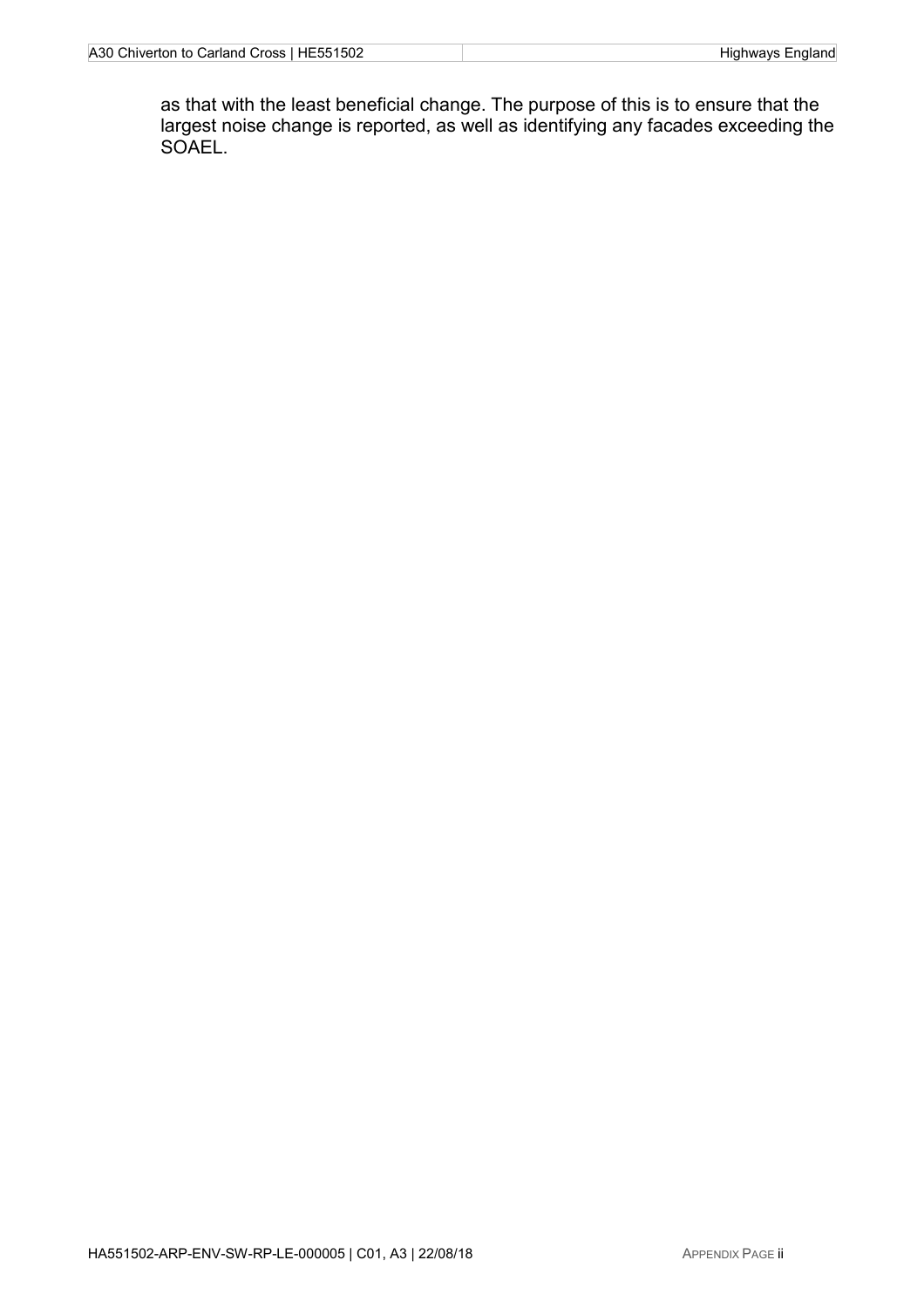#### **Table 11-2 Residential receptor noise results - west of 0+000.000 - 4+000.000**

|                                                     | Noise level dBLAeg<br>Any OTHER Façade with highest<br>Façade with least beneficial change (LBC) |                               |             |                            |             |                                          |                |                        |                                                                        |           |                                       |                          |                                                                                              |                                                                 |                              |                                       |
|-----------------------------------------------------|--------------------------------------------------------------------------------------------------|-------------------------------|-------------|----------------------------|-------------|------------------------------------------|----------------|------------------------|------------------------------------------------------------------------|-----------|---------------------------------------|--------------------------|----------------------------------------------------------------------------------------------|-----------------------------------------------------------------|------------------------------|---------------------------------------|
|                                                     |                                                                                                  |                               |             |                            |             |                                          |                |                        |                                                                        |           |                                       |                          |                                                                                              | noise level >SOAEL                                              |                              |                                       |
| <b>Receptor address</b>                             |                                                                                                  | <b>Without</b><br>scheme 2023 |             | <b>Scheme only</b><br>2038 |             | <b>Scheme and</b><br>local roads<br>2038 |                | <b>Change</b>          | <b>Type of</b><br>effect<br>(codes<br>defined in<br><b>Table 11-3)</b> | Facade    | Direct /<br><b>indirect</b><br>effect |                          | <b>Scheme and local</b><br><b>roads 2038</b><br>(different façade from<br><b>LBC</b> result) | Type of<br>effect<br>(codes<br>defined in<br><b>Table 11-3)</b> | <b>Facade</b>                | Direct /<br><b>indirect</b><br>effect |
|                                                     |                                                                                                  |                               |             |                            |             |                                          | Day            | (long term)            |                                                                        |           |                                       | Day                      | (long term)                                                                                  |                                                                 |                              |                                       |
| Rosenoweth, TR4 8EY                                 | Day<br>56.4                                                                                      | <b>Night</b><br>48.7          | Day<br>28.1 | <b>Night</b><br>22         | Day<br>55.5 | <b>Night</b><br>47.9                     | $-0.9$         | <b>Night</b><br>$-0.8$ | <b>NA</b>                                                              | <b>SE</b> | $\overline{a}$                        | $\overline{\phantom{a}}$ | <b>Night</b><br>$\mathcal{L}$                                                                | $\sim$                                                          | $\mathbb{Z}^{\mathbb{Z}}$    | $\sim$                                |
|                                                     |                                                                                                  |                               |             |                            |             |                                          |                |                        |                                                                        |           |                                       |                          |                                                                                              |                                                                 |                              |                                       |
| The Annexe, Annexe, Rosenoweth, TR4 8EY             | 55.3                                                                                             | 47.6                          | 26.3        | 20.3                       | 54.1        | 46.6                                     | $-1.2$         | $-1$                   | <b>NA</b>                                                              | <b>SE</b> |                                       |                          |                                                                                              |                                                                 |                              |                                       |
| Greenacres, West End, TR4 8HH                       | 52.2                                                                                             | 44.8                          | $-102$      | $-102$                     | 50.7        | 43.3                                     | $-1.5$         | $-1.5$                 | <b>NA</b>                                                              | <b>NE</b> | $\overline{\phantom{a}}$              | $\overline{\phantom{a}}$ | $\sim$                                                                                       | $\sim$                                                          | $\sim$                       | $\overline{\phantom{a}}$              |
| Place House, TR4 8EY                                | 59                                                                                               | 51.1                          | 28.4        | 22.3                       | 60          | 52.1                                     | $\overline{1}$ | $\mathbf{1}$           | <b>NA</b>                                                              | <b>SE</b> |                                       |                          |                                                                                              |                                                                 | $\overline{a}$               | $\overline{a}$                        |
| East Cottage, West End, TR4 8HH                     | 38.4                                                                                             | 31.7                          | 22.4        | 16.6                       | 37.1        | 30.4                                     | $-1.3$         | $-1.3$                 | <b>NA</b>                                                              | <b>NW</b> |                                       |                          |                                                                                              |                                                                 |                              |                                       |
| Snowdrop Cottage, TR4 8EY                           | 59                                                                                               | 51.1                          | 27.6        | 21.5                       | 60          | 52.1                                     | $\overline{1}$ | $\mathbf{1}$           | <b>NA</b>                                                              | <b>SE</b> | $\sim$                                | $\overline{\phantom{a}}$ | $\sim$                                                                                       | $\sim$                                                          | $\overline{\phantom{a}}$     | $\overline{\phantom{a}}$              |
| Centre Cottage, West End, TR4 8HH                   | 39.7                                                                                             | 33                            | 28.7        | 22.5                       | 38.6        | 31.9                                     | $-1.1$         | $-1.1$                 | <b>NA</b>                                                              | <b>NW</b> |                                       | $\overline{a}$           |                                                                                              |                                                                 | $\overline{\phantom{m}}$     | $\overline{\phantom{a}}$              |
| Roseland Villa, TR4 8EY                             | 59.2                                                                                             | 51.3                          | 29.2        | 23.1                       | 60.7        | 52.8                                     | 1.5            | 1.5                    | <b>NA</b>                                                              | <b>SE</b> | $\sim$                                | $\overline{\phantom{a}}$ |                                                                                              |                                                                 | $\overline{a}$               | $\overline{a}$                        |
| 1 West End Cottages, West End, TR4 8HH              | 43.2                                                                                             | 36.3                          | 30          | 23.8                       | 41.9        | 35                                       | $-1.3$         | $-1.3$                 | <b>NA</b>                                                              | <b>NE</b> | $\overline{\phantom{a}}$              | $\overline{\phantom{a}}$ |                                                                                              | $\overline{\phantom{a}}$                                        | $\qquad \qquad \blacksquare$ | $\overline{\phantom{a}}$              |
| Boscawen Cottage, TR4 8EZ                           | 62.6                                                                                             | 54.6                          | 29.9        | 23.7                       | 61.2        | 53.2                                     | $-1.4$         | $-1.4$                 | <b>NA</b>                                                              | <b>NW</b> | $\sim$                                | 63.4                     | 55.4                                                                                         | $S-$                                                            | <b>NW</b>                    | <b>Direct</b>                         |
| Sunbeams, 2 West End Cottages, West End,<br>TR4 8HH | 42.4                                                                                             | 35.5                          | 30.2        | 24                         | 41.2        | 34.3                                     | $-1.2$         | $-1.2$                 | <b>NA</b>                                                              | <b>NW</b> |                                       |                          |                                                                                              |                                                                 |                              |                                       |
| Roseland House, TR4 8EY                             | 41.2                                                                                             | 34.4                          | 29.7        | 23.5                       | 40          | 33.2                                     | $-1.2$         | $-1.2$                 | <b>NA</b>                                                              | <b>NW</b> | $\sim$                                | $\overline{\phantom{a}}$ | $\sim$                                                                                       | $\overline{\phantom{a}}$                                        | $\overline{\phantom{a}}$     | $\overline{\phantom{a}}$              |
| Elizabeth Cottage, West End, TR4 8HH                | 43.7                                                                                             | 36.8                          | 30          | 23.8                       | 42.4        | 35.5                                     | $-1.3$         | $-1.3$                 | <b>NA</b>                                                              | <b>NW</b> | $\overline{\phantom{a}}$              | $\overline{\phantom{a}}$ | $\sim$                                                                                       | $\sim$                                                          | $\overline{\phantom{a}}$     | $\overline{\phantom{a}}$              |
| Penty Cles, West End, TR4 8HH                       | 40.8                                                                                             | 34                            | 30.1        | 23.9                       | 39.6        | 32.9                                     | $-1.2$         | $-1.1$                 | <b>NA</b>                                                              | <b>NW</b> | $\overline{\phantom{a}}$              | $\overline{\phantom{a}}$ | $\overline{\phantom{0}}$                                                                     | $\overline{\phantom{a}}$                                        | $\sim$                       | $\overline{\phantom{a}}$              |
| Wheal Briton Farm, TR4 8HJ                          | 39.2                                                                                             | 32.5                          | $-102$      | $-102$                     | 37.9        | 31.3                                     | $-1.3$         | $-1.2$                 | <b>NA</b>                                                              | <b>NW</b> | $\overline{\phantom{a}}$              | $\overline{\phantom{0}}$ | $\sim$                                                                                       | $\sim$                                                          | $\overline{\phantom{a}}$     | $\overline{\phantom{a}}$              |
| First Floor Flat, Sydney House, TR4 8HH             | 55.8                                                                                             | 48.2                          | 29.5        | 23.3                       | 54.7        | 47.1                                     | $-1.1$         | $-1.1$                 | <b>NA</b>                                                              | <b>SE</b> | $\overline{\phantom{a}}$              | $\overline{\phantom{a}}$ | $\sim$                                                                                       | $\sim$                                                          | $\sim$                       | $\sim$                                |
| Ground Floor Flat, Sydney House, TR4 8HH            | 55.8                                                                                             | 48.2                          | 29.5        | 23.3                       | 54.7        | 47.1                                     | $-1.1$         | $-1.1$                 | <b>NA</b>                                                              | <b>SE</b> |                                       |                          |                                                                                              |                                                                 |                              |                                       |
| Sydney House, West End, TR4 8HH                     | 58.7                                                                                             | 50.9                          | 29.1        | 23                         | 60.7        | 52.8                                     | $\overline{2}$ | 1.9                    | <b>NA</b>                                                              | <b>SE</b> | $\overline{\phantom{a}}$              |                          |                                                                                              |                                                                 | $\overline{a}$               |                                       |
| South View, West End, TR4 8EX                       | 57.4                                                                                             | 49.7                          | 24.4        | 18.5                       | 57.5        | 49.8                                     | 0.1            | 0.1                    | <b>NA</b>                                                              | <b>SE</b> |                                       | $\overline{\phantom{0}}$ |                                                                                              |                                                                 | $\overline{\phantom{a}}$     |                                       |
| Melrose Cottage, TR4 8EX                            | 58.2                                                                                             | 50.4                          | 29.3        | 23.2                       | 59          | 51.1                                     | 0.8            | 0.7                    | <b>NA</b>                                                              | <b>SE</b> | $\sim$                                | $\overline{\phantom{a}}$ | $\sim$                                                                                       | $\sim$                                                          | $\overline{\phantom{a}}$     | $\overline{a}$                        |
| The Willows, TR4 8HJ                                | 38.9                                                                                             | 32.2                          | 29.1        | 22.9                       | 38          | 31.3                                     | $-0.9$         | $-0.9$                 | <b>NA</b>                                                              | <b>NE</b> | $\sim$                                | $\overline{\phantom{a}}$ | $\sim$                                                                                       | $\blacksquare$                                                  | $\overline{\phantom{a}}$     | $\overline{\phantom{a}}$              |
| 2 Melroy Terrace, West End, TR4 8EX                 | 56.4                                                                                             | 48.7                          | 28.4        | 22.3                       | 56.2        | 48.5                                     | $-0.2$         | $-0.2$                 | <b>NA</b>                                                              | <b>SE</b> | $\sim$                                | $\overline{a}$           |                                                                                              |                                                                 | ÷,                           | $\overline{a}$                        |
| 3 Melroy Terrace, West End, TR4 8EX                 | 57.3                                                                                             | 49.6                          | 28.3        | 22.2                       | 57.3        | 49.6                                     | $\mathsf{O}$   | $\Omega$               | <b>NA</b>                                                              | <b>SE</b> |                                       |                          |                                                                                              |                                                                 | $\overline{\phantom{m}}$     |                                       |
| 4 Melroy Terrace, West End, TR4 8EX                 | 57.7                                                                                             | 50                            | 28.3        | 22.2                       | 57.9        | 50.2                                     | 0.2            | 0.2                    | <b>NA</b>                                                              | <b>SE</b> | $\sim$                                | $\blacksquare$           |                                                                                              | $\blacksquare$                                                  | $\overline{\phantom{a}}$     | $\overline{a}$                        |
| Anlaby Cottage, TR4 8HJ                             | 38.8                                                                                             | 32.1                          | 28.9        | 22.7                       | 37.9        | 31.3                                     | $-0.9$         | $-0.8$                 | <b>NA</b>                                                              | SW        | $\overline{\phantom{a}}$              | $\overline{\phantom{0}}$ |                                                                                              | $\sim$                                                          | $\overline{\phantom{a}}$     | $\overline{\phantom{a}}$              |
| Primrose Cottage, West End, TR4 8EX                 | 57.8                                                                                             | 50.1                          | 28.4        | 22.3                       | 58.2        | 50.4                                     | 0.4            | 0.3                    | <b>NA</b>                                                              | <b>SE</b> | $\overline{\phantom{a}}$              | $\overline{\phantom{a}}$ | $\sim$                                                                                       | $\sim$                                                          | $\overline{\phantom{a}}$     | $\overline{\phantom{a}}$              |
| Highmeadow, West End, TR4 8HH                       | 40.9                                                                                             | 34                            | 24.4        | 18.5                       | 39.4        | 32.7                                     | $-1.5$         | $-1.3$                 | <b>NA</b>                                                              | <b>NW</b> | $\sim$                                | $\overline{a}$           |                                                                                              |                                                                 | $\overline{a}$               |                                       |
| Dewetha, West End, TR4 8EX                          | 57.9                                                                                             | 50.2                          | 29          | 22.8                       | 58.5        | 50.7                                     | 0.6            | 0.5                    | <b>NA</b>                                                              | <b>SE</b> | $\sim$                                | $\blacksquare$           | $\sim$                                                                                       | $\sim$                                                          | $\sim$                       | $\overline{a}$                        |
| Rowan Cottage, Cottingham Cottages, TR4<br>8HJ      | 41.8                                                                                             | 34.9                          | 31.3        | 25                         | 40.9        | 34                                       | $-0.9$         | $-0.9$                 | <b>NA</b>                                                              | <b>NW</b> |                                       |                          |                                                                                              |                                                                 |                              |                                       |
| Homeleigh, West End, TR4 8EX                        | 58                                                                                               | 50.2                          | 29.3        | 23.2                       | 59.2        | 51.3                                     | 1.2            | 1.1                    | <b>NA</b>                                                              | <b>SE</b> |                                       |                          |                                                                                              |                                                                 | $\overline{\phantom{a}}$     |                                       |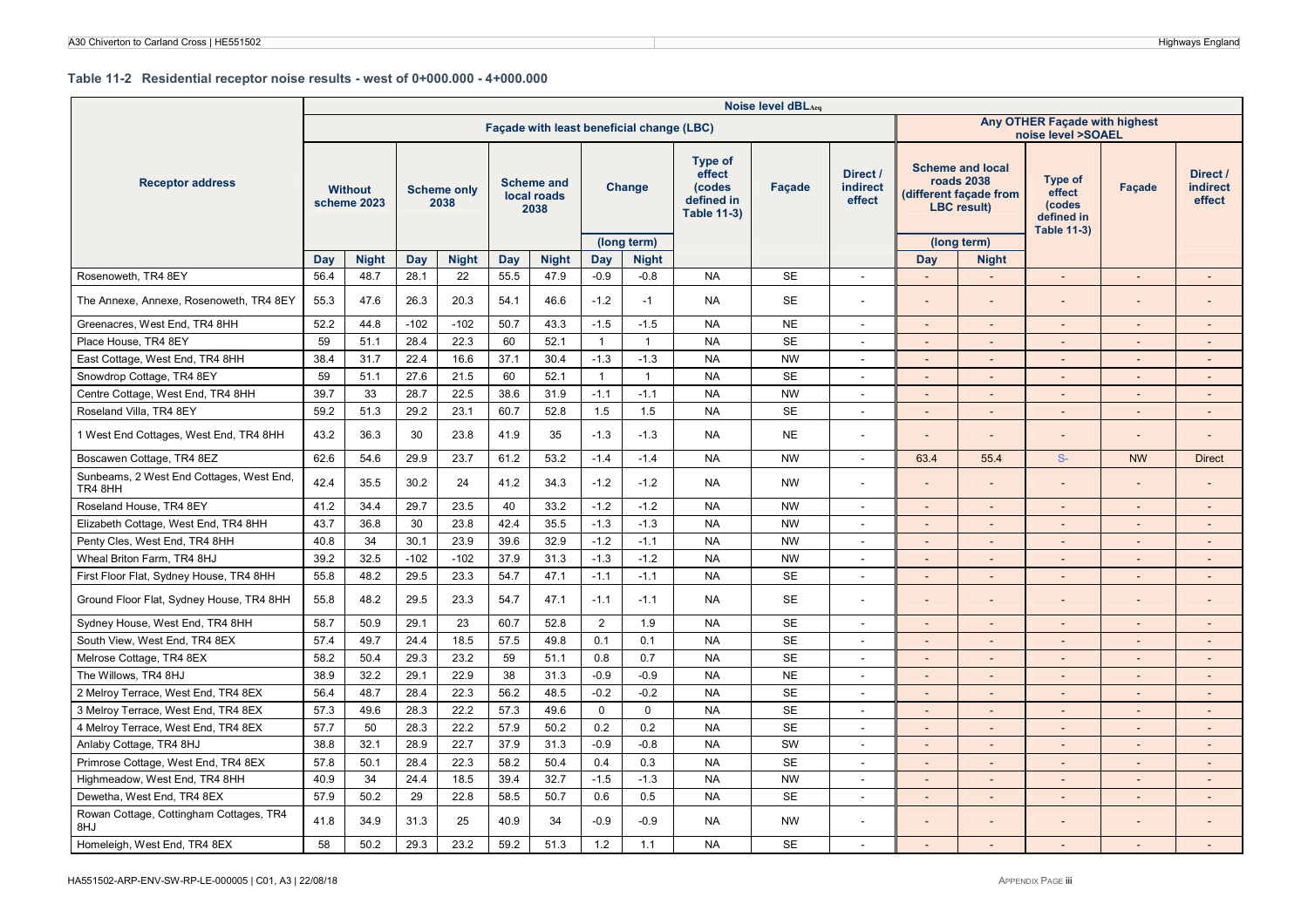| Noise level dBLAeq<br>Any OTHER Façade with highest<br>Façade with least beneficial change (LBC) |             |                               |        |                            |      |                                          |        |                             |                                                                        |             |                                |                          |                                                                                              |                                                                        |                          |                                       |
|--------------------------------------------------------------------------------------------------|-------------|-------------------------------|--------|----------------------------|------|------------------------------------------|--------|-----------------------------|------------------------------------------------------------------------|-------------|--------------------------------|--------------------------|----------------------------------------------------------------------------------------------|------------------------------------------------------------------------|--------------------------|---------------------------------------|
|                                                                                                  |             |                               |        |                            |      |                                          |        |                             |                                                                        |             |                                |                          |                                                                                              | noise level >SOAEL                                                     |                          |                                       |
| <b>Receptor address</b>                                                                          |             | <b>Without</b><br>scheme 2023 |        | <b>Scheme only</b><br>2038 |      | <b>Scheme and</b><br>local roads<br>2038 |        | Change                      | <b>Type of</b><br>effect<br>(codes<br>defined in<br><b>Table 11-3)</b> | Façade      | Direct /<br>indirect<br>effect |                          | <b>Scheme and local</b><br><b>roads 2038</b><br>(different façade from<br><b>LBC</b> result) | <b>Type of</b><br>effect<br>(codes<br>defined in<br><b>Table 11-3)</b> | Façade                   | Direct /<br><b>indirect</b><br>effect |
|                                                                                                  |             | <b>Night</b>                  | Day    | <b>Night</b>               | Day  | <b>Night</b>                             | Day    | (long term)<br><b>Night</b> |                                                                        |             |                                | Day                      | (long term)                                                                                  |                                                                        |                          |                                       |
| Ivy Cottage, West End, TR4 8HH                                                                   | Day<br>42.5 | 35.6                          | 27.8   | 21.7                       | 41.2 | 34.3                                     | $-1.3$ |                             | <b>NA</b>                                                              | N           |                                | $\sim$                   | <b>Night</b><br>$\sim$                                                                       |                                                                        | $\sim$                   | $\sim$                                |
| Fuchsia Farm, TR4 8HJ                                                                            | 43.4        | 36.5                          | $-102$ | $-102$                     | 41.9 | 35                                       | $-1.5$ | $-1.3$<br>$-1.5$            | <b>NA</b>                                                              | <b>NE</b>   | $\sim$<br>$\blacksquare$       | $\overline{a}$           |                                                                                              | $\mathcal{L}_{\mathcal{A}}$<br>$\overline{\phantom{a}}$                |                          |                                       |
| Toronto, TR4 8EU                                                                                 | 56.8        | 49.1                          | 29.7   | 23.5                       | 57.2 | 49.4                                     | 0.4    | 0.3                         | <b>NA</b>                                                              | E           | $\blacksquare$                 | $\overline{\phantom{a}}$ | $\sim$                                                                                       | $\overline{\phantom{a}}$                                               |                          |                                       |
|                                                                                                  |             | 46.3                          |        | 18.7                       | 52.5 | 45                                       |        |                             | <b>NA</b>                                                              | <b>SE</b>   |                                |                          |                                                                                              |                                                                        |                          |                                       |
| 7 Wicket Way, TR4 8FQ                                                                            | 53.8        |                               | 24.6   |                            |      |                                          | $-1.3$ | $-1.3$                      |                                                                        | <b>SE</b>   | $\sim$                         | $\overline{\phantom{a}}$ | $\sim$                                                                                       | $\sim$                                                                 | $\overline{\phantom{a}}$ | $\overline{\phantom{a}}$              |
| 9 Wicket Way, TR4 8FQ                                                                            | 50.5        | 43.1                          | 25.1   | 19.2<br>22.4               | 49.2 | 41.9<br>38.5                             | $-1.3$ | $-1.2$                      | <b>NA</b>                                                              |             | $\overline{\phantom{a}}$       | $\overline{a}$           | $\sim$                                                                                       | $\blacksquare$                                                         | $\overline{\phantom{a}}$ | $\overline{\phantom{a}}$              |
| 8 Wicket Way, TR4 8FQ                                                                            | 46.8        | 39.6                          | 28.6   |                            | 45.5 |                                          | $-1.3$ | $-1.1$                      | <b>NA</b><br><b>NA</b>                                                 | <b>NW</b>   | $\overline{\phantom{a}}$       | $\overline{a}$           | $\overline{\phantom{a}}$                                                                     | $\overline{\phantom{a}}$                                               |                          | $\overline{a}$                        |
| 10 Wicket Way, TR4 8FQ                                                                           | 47.7        | 40.5                          | 30.1   | 23.9                       | 46.4 | 39.3                                     | $-1.3$ | $-1.2$                      |                                                                        | <b>NW</b>   | $\sim$                         | $\Box$                   | $\sim$                                                                                       | $\blacksquare$                                                         | $\blacksquare$           | $\overline{\phantom{a}}$              |
| 1 Wicket Way, TR4 8FQ                                                                            | 55.6        | 48                            | 29.7   | 23.5                       | 55.3 | 47.7                                     | $-0.3$ | $-0.3$                      | <b>NA</b>                                                              | <b>SE</b>   | $\overline{\phantom{a}}$       | $\overline{\phantom{a}}$ |                                                                                              | $\overline{\phantom{a}}$                                               | $\overline{\phantom{a}}$ | $\overline{a}$                        |
| 2 Wicket Way, TR4 8FQ                                                                            | 41.2        | 34.4                          | 22.8   | 16.9                       | 41   | 34.1                                     | $-0.2$ | $-0.3$                      | <b>NA</b>                                                              | <b>NW</b>   | $\sim$                         | $\overline{a}$           | $\sim$                                                                                       | $\overline{\phantom{a}}$                                               | $\overline{\phantom{a}}$ | $\overline{\phantom{a}}$              |
| 6 Wicket Way, TR4 8FQ                                                                            | 43.2        | 36.3                          | 24.5   | 18.6                       | 42.1 | 35.2                                     | $-1.1$ | $-1.1$                      | <b>NA</b>                                                              | <b>NW</b>   | $\sim$                         | $\blacksquare$           | $\sim$                                                                                       | $\overline{\phantom{a}}$                                               | $\overline{\phantom{a}}$ | $\overline{\phantom{a}}$              |
| 4 Wicket Way, TR4 8FQ                                                                            | 52.6        | 45.1                          | 23.5   | 17.7                       | 51.6 | 44.2                                     | $-1$   | $-0.9$                      | <b>NA</b>                                                              | SW          | $\overline{\phantom{a}}$       | $\overline{\phantom{a}}$ | $\sim$                                                                                       | $\sim$                                                                 | $\sim$                   | $\sim$                                |
| 5 Wicket Way, TR4 8FQ                                                                            | 52.8        | 45.3                          | 24.2   | 18.3                       | 51.6 | 44.2                                     | $-1.2$ | $-1.1$                      | <b>NA</b>                                                              | SW          | $\overline{\phantom{a}}$       |                          |                                                                                              | $\overline{\phantom{a}}$                                               |                          |                                       |
| 3 Wicket Way, TR4 8FQ                                                                            | 54.9        | 47.3                          | 29.8   | 23.6                       | 54.5 | 46.9                                     | $-0.4$ | $-0.4$                      | <b>NA</b>                                                              | <b>SE</b>   | $\overline{a}$                 |                          |                                                                                              | $\overline{\phantom{a}}$                                               |                          |                                       |
| 12 Wicket Way, TR4 8FQ                                                                           | 53.3        | 45.8                          | 25.1   | 19.1                       | 51.9 | 44.5                                     | $-1.4$ | $-1.3$                      | <b>NA</b>                                                              | <b>SE</b>   | $\sim$                         | $\sim$                   | $\sim$                                                                                       | $\sim$                                                                 | $\sim$                   | $\blacksquare$                        |
| 11 Wicket Way, TR4 8FQ                                                                           | 46.3        | 39.2                          | 29.8   | 23.6                       | 45   | 37.9                                     | $-1.3$ | $-1.3$                      | <b>NA</b>                                                              | <b>NW</b>   | $\sim$                         | $\overline{\phantom{a}}$ |                                                                                              | $\blacksquare$                                                         | $\overline{\phantom{a}}$ | $\overline{a}$                        |
| Briar Cottage, TR4 8HA                                                                           | 47.2        | 40.1                          | 24.3   | 18.4                       | 45.6 | 38.5                                     | $-1.6$ | $-1.6$                      | <b>NA</b>                                                              | $\mathbf S$ | $\overline{\phantom{a}}$       | $\overline{\phantom{a}}$ |                                                                                              | $\overline{\phantom{a}}$                                               |                          |                                       |
| Wheal Gimp Farm, North Hill, TR4 8ES                                                             | 52.6        | 45.1                          | 25.2   | 19.3                       | 51.1 | 43.7                                     | $-1.5$ | $-1.4$                      | <b>NA</b>                                                              | SW          | $\sim$                         | $\overline{\phantom{a}}$ | $\sim$                                                                                       | $\blacksquare$                                                         | $\overline{\phantom{a}}$ | $\overline{\phantom{a}}$              |
| The Annexe, Wheal Gimp Farm, TR4 8ES                                                             | 46.8        | 39.6                          | 30.7   | 24.4                       | 45.6 | 38.5                                     | $-1.2$ | $-1.1$                      | <b>NA</b>                                                              | <b>NW</b>   | $\overline{\phantom{a}}$       | $\overline{\phantom{a}}$ | $\sim$                                                                                       | $\overline{\phantom{a}}$                                               | $\overline{\phantom{a}}$ | $\overline{\phantom{a}}$              |
| 13 Wicket Way, TR4 8FQ                                                                           | 43.4        | 36.5                          | 29     | 22.8                       | 42.1 | 35.2                                     | $-1.3$ | $-1.3$                      | <b>NA</b>                                                              | <b>SE</b>   | $\overline{\phantom{a}}$       | $\blacksquare$           | $\sim$                                                                                       | $\overline{\phantom{a}}$                                               | $\overline{\phantom{a}}$ | $\overline{\phantom{a}}$              |
| The Annexe, Flat 1, Rock Cottage, TR4 8EU                                                        | 57.4        | 49.7                          | 29.6   | 23.4                       | 59.3 | 51.4                                     | 1.9    | 1.7                         | <b>NA</b>                                                              | <b>SE</b>   | $\blacksquare$                 |                          |                                                                                              | $\overline{\phantom{a}}$                                               |                          |                                       |
| 14 Wicket Way, TR4 8FQ                                                                           | 43.3        | 36.4                          | 28.7   | 22.5                       | 42   | 35.1                                     | $-1.3$ | $-1.3$                      | <b>NA</b>                                                              | SW          | $\sim$                         | $\overline{a}$           | $\overline{a}$                                                                               | $\overline{a}$                                                         | $\overline{\phantom{a}}$ | $\sim$                                |
| 15 Wicket Way, TR4 8FQ                                                                           | 50.5        | 43.1                          | 22.4   | 16.6                       | 49.1 | 41.8                                     | $-1.4$ | $-1.3$                      | <b>NA</b>                                                              | <b>SE</b>   | $\sim$                         | $\overline{\phantom{a}}$ | $\sim$                                                                                       | $\sim$                                                                 | $\sim$                   | $\overline{\phantom{a}}$              |
| 18 Wicket Way, TR4 8FQ                                                                           | 51.7        | 44.3                          | 23.1   | 17.2                       | 50.5 | 43.1                                     | $-1.2$ | $-1.2$                      | <b>NA</b>                                                              | SW          | $\sim$                         | $\overline{a}$           | $\sim$                                                                                       | $\overline{a}$                                                         |                          | $\overline{\phantom{a}}$              |
| 17 Wicket Way, TR4 8FQ                                                                           | 52.9        | 45.4                          | 30.1   | 23.9                       | 51.5 | 44.1                                     | $-1.4$ | $-1.3$                      | <b>NA</b>                                                              | <b>NE</b>   | $\sim$                         | $\overline{\phantom{a}}$ | $\sim$                                                                                       | $\overline{a}$                                                         |                          | $\sim$                                |
| 20 Wicket Way, TR4 8FQ                                                                           | 51.6        | 44.2                          | 23.7   | 17.8                       | 50.6 | 43.2                                     | $-1$   | $-1$                        | <b>NA</b>                                                              | SW          | $\sim$                         | $\sim$                   | $\sim$                                                                                       | $\sim$                                                                 | $\sim$                   | $\overline{\phantom{a}}$              |
| 16 Wicket Way, TR4 8FQ                                                                           | 53.3        | 45.8                          | 30.2   | 24                         | 51.9 | 44.5                                     | $-1.4$ | $-1.3$                      | <b>NA</b>                                                              | <b>NE</b>   | $\sim$                         | $\blacksquare$           | $\sim$                                                                                       | $\overline{\phantom{a}}$                                               | $\overline{\phantom{a}}$ | $\overline{\phantom{a}}$              |
| 19 Wicket Way, TR4 8FQ                                                                           | 51.3        | 43.9                          | 24.3   | 18.4                       | 50.3 | 43                                       | $-1$   | $-0.9$                      | <b>NA</b>                                                              | SW          | $\overline{\phantom{a}}$       | $\overline{\phantom{a}}$ | $\overline{\phantom{a}}$                                                                     | $\overline{\phantom{a}}$                                               |                          | $\overline{\phantom{a}}$              |
| 22 Wicket Way, TR4 8FQ                                                                           | 53.3        | 45.8                          | 29.1   | 23                         | 52.7 | 45.2                                     | $-0.6$ | $-0.6$                      | <b>NA</b>                                                              | <b>SE</b>   | $\sim$                         | $\blacksquare$           | $\sim$                                                                                       | $\mathcal{L}$                                                          | $\overline{a}$           | $\blacksquare$                        |
| 21 Wicket Way, TR4 8FQ                                                                           | 52.4        | 44.9                          | 24.2   | 18.3                       | 51.5 | 44.1                                     | $-0.9$ | $-0.8$                      | <b>NA</b>                                                              | SW          | $\overline{\phantom{a}}$       | $\overline{\phantom{a}}$ |                                                                                              | $\blacksquare$                                                         |                          | $\overline{\phantom{a}}$              |
| Rock Cottage, TR4 8EU                                                                            | 57.1        | 49.3                          | 28.5   | 22.3                       | 58   | 50.2                                     | 0.9    | 0.9                         | <b>NA</b>                                                              | <b>SE</b>   | $\sim$                         | $\overline{\phantom{a}}$ | $\sim$                                                                                       | $\sim$                                                                 | $\overline{\phantom{a}}$ | $\overline{\phantom{a}}$              |
| Accommodation, The Red Lion Inn, TR4 8EU                                                         | 57.8        | 50.1                          | 27.1   | 21.1                       | 58.7 | 50.9                                     | 0.9    | 0.8                         | <b>NA</b>                                                              | <b>SE</b>   | $\blacksquare$                 |                          |                                                                                              | $\overline{\phantom{a}}$                                               |                          |                                       |
| 1 Briar Dene, TR4 8EW                                                                            | 47.4        | 40.3                          | 29.8   | 23.6                       | 46   | 38.9                                     | $-1.4$ | $-1.4$                      | <b>NA</b>                                                              | <b>NW</b>   | $\sim$                         | $\blacksquare$           | $\overline{a}$                                                                               | $\Box$                                                                 | $\overline{\phantom{a}}$ | ٠                                     |
| Little Retreat, TR4 8EU                                                                          | 62.2        | 54.2                          | 29.4   | 23.2                       | 61   | 53                                       | $-1.2$ | $-1.2$                      | <b>NA</b>                                                              | <b>NE</b>   |                                |                          |                                                                                              |                                                                        |                          |                                       |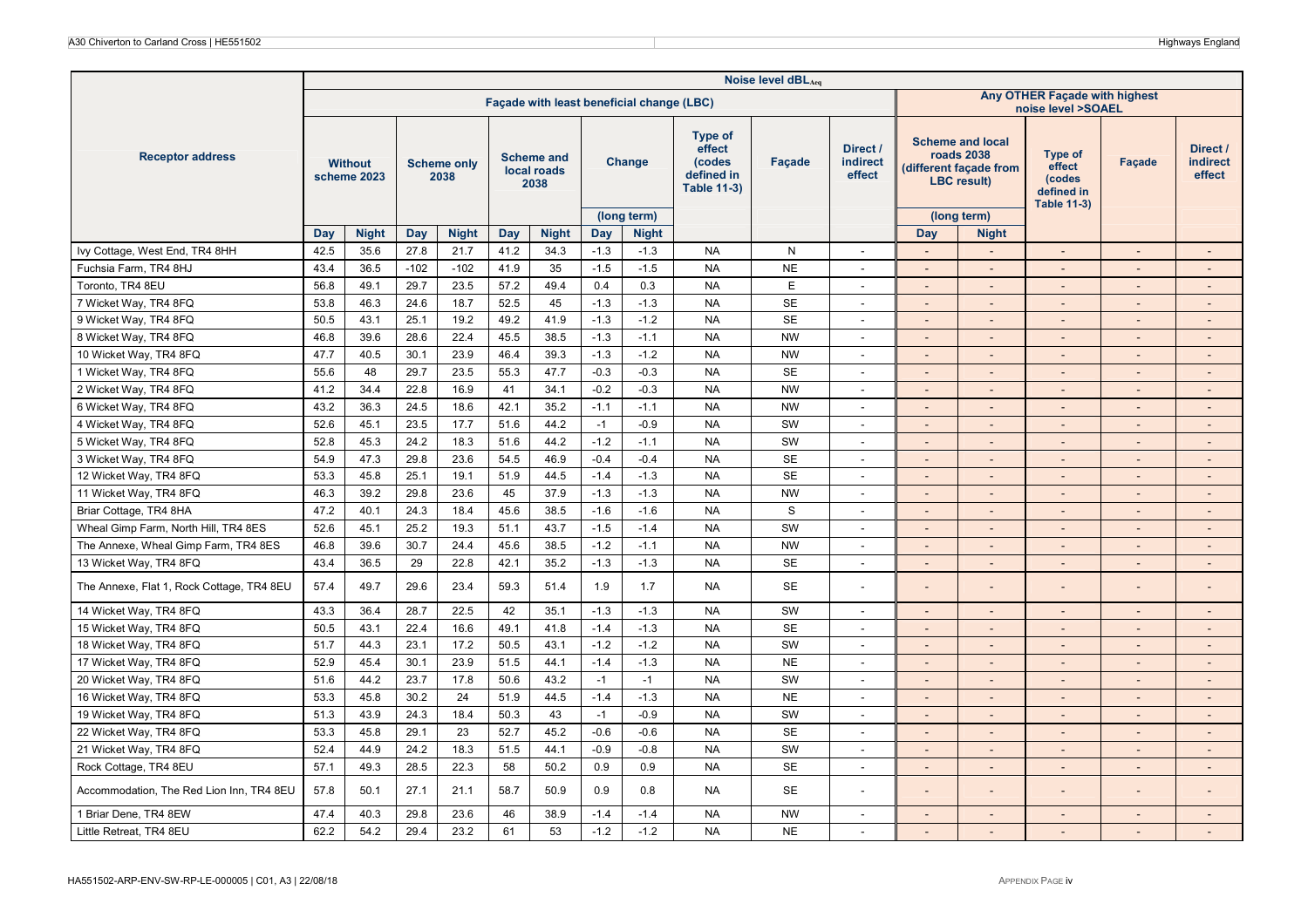|                                   |      |                               |            |                            |      |                                          |             |                                           |                                                                        | Noise level dBLAeq |                                       |                              |                                                                                       |                                                                        |                          |                                       |
|-----------------------------------|------|-------------------------------|------------|----------------------------|------|------------------------------------------|-------------|-------------------------------------------|------------------------------------------------------------------------|--------------------|---------------------------------------|------------------------------|---------------------------------------------------------------------------------------|------------------------------------------------------------------------|--------------------------|---------------------------------------|
|                                   |      |                               |            |                            |      |                                          |             | Façade with least beneficial change (LBC) |                                                                        |                    |                                       |                              |                                                                                       | Any OTHER Façade with highest<br>noise level >SOAEL                    |                          |                                       |
| <b>Receptor address</b>           |      | <b>Without</b><br>scheme 2023 |            | <b>Scheme only</b><br>2038 |      | <b>Scheme and</b><br>local roads<br>2038 |             | Change                                    | <b>Type of</b><br>effect<br>(codes<br>defined in<br><b>Table 11-3)</b> | Façade             | Direct /<br><b>indirect</b><br>effect |                              | <b>Scheme and local</b><br>roads 2038<br>(different façade from<br><b>LBC</b> result) | <b>Type of</b><br>effect<br>(codes<br>defined in<br><b>Table 11-3)</b> | <b>Facade</b>            | Direct /<br><b>indirect</b><br>effect |
|                                   |      |                               |            |                            |      |                                          |             | (long term)                               |                                                                        |                    |                                       |                              | (long term)                                                                           |                                                                        |                          |                                       |
|                                   | Day  | <b>Night</b>                  | Day        | <b>Night</b>               | Day  | <b>Night</b>                             | Day         | <b>Night</b>                              |                                                                        |                    |                                       | Day                          | <b>Night</b>                                                                          |                                                                        |                          |                                       |
| 2 Briar Dene, TR4 8EW             | 45.5 | 38.5                          | 29<br>31.2 | 22.8<br>25                 | 44.2 | 37.2<br>38.3                             | $-1.3$      | $-1.3$                                    | <b>NA</b><br><b>NA</b>                                                 | <b>NW</b>          | $\sim$                                | $\overline{\phantom{a}}$     | $\sim$                                                                                | $\sim$                                                                 | $\overline{\phantom{a}}$ | $\overline{\phantom{a}}$              |
| 3 Briar Dene, TR4 8EW             | 46.6 | 39.4                          |            |                            | 45.3 |                                          | $-1.3$      | $-1.1$                                    |                                                                        | <b>NW</b>          | $\overline{\phantom{a}}$              | $\overline{\phantom{a}}$     |                                                                                       |                                                                        |                          |                                       |
| 7 Coronation Terrace, TR4 8SY     | 64.4 | 56.3                          | 29.1       | 22.9                       | 64.3 | 56.2                                     | $-0.1$      | $-0.1$                                    | S                                                                      | <b>SE</b>          | $\sim$                                | 65.2                         | 57                                                                                    | $S-$                                                                   | SW                       | Indirect                              |
| 6 Coronation Terrace, TR4 8SY     | 62.3 | 54.3                          | 28.3       | 22.2                       | 62.7 | 54.7                                     | 0.4         | 0.4                                       | <b>NA</b>                                                              | <b>SE</b>          | $\overline{\phantom{a}}$              | 63.5                         | 55.5                                                                                  | S                                                                      | <b>SE</b>                | $\overline{\phantom{a}}$              |
| 5 Coronation Terrace, TR4 8SY     | 62   | 54                            | 28.3       | 22.2                       | 62.5 | 54.5                                     | 0.5         | 0.5                                       | <b>NA</b>                                                              | <b>SE</b>          | $\overline{\phantom{a}}$              | 63.3                         | 55.3                                                                                  | $\mathbf S$                                                            | <b>SE</b>                |                                       |
| 4 Coronation Terrace, TR4 8SY     | 62.7 | 54.7                          | 29.2       | 23.1                       | 63.3 | 55.2                                     | 0.6         | 0.5                                       | S                                                                      | <b>SE</b>          | $\overline{a}$                        | $\overline{a}$               |                                                                                       | $\overline{a}$                                                         | $\overline{a}$           | $\overline{\phantom{a}}$              |
| 3 Coronation Terrace, TR4 8SY     | 62.6 | 54.6                          | 29.3       | 23.2                       | 63.3 | 55.2                                     | 0.7         | 0.6                                       | S                                                                      | <b>SE</b>          | $\overline{\phantom{a}}$              | $\qquad \qquad \blacksquare$ |                                                                                       |                                                                        |                          | $\overline{\phantom{a}}$              |
| 2 Coronation Terrace, TR4 8SY     | 62.7 | 54.7                          | 29.2       | 23.1                       | 63.3 | 55.2                                     | 0.6         | 0.5                                       | $\mathbf S$                                                            | <b>SE</b>          | $\sim$                                | $\overline{\phantom{a}}$     | $\sim$                                                                                | $\overline{\phantom{a}}$                                               |                          | $\overline{\phantom{a}}$              |
| 1 Coronation Terrace, TR4 8SY     | 61.8 | 53.9                          | 28.1       | 22                         | 62.5 | 54.5                                     | 0.7         | 0.6                                       | <b>NA</b>                                                              | <b>SE</b>          | $\sim$                                | 63.3                         | 55.2                                                                                  | $\mathsf{s}$                                                           | <b>SE</b>                | $\sim$                                |
| Wayside Cottage, TR4 8EW          | 58.3 | 50.5                          | 31.6       | 25.3                       | 57.1 | 49.3                                     | $-1.2$      | $-1.2$                                    | <b>NA</b>                                                              | <b>NE</b>          | $\tilde{\phantom{a}}$                 | $\overline{a}$               |                                                                                       |                                                                        |                          | $\overline{\phantom{a}}$              |
| Newlands, 1 North Hill, TR4 8ES   | 41.4 | 34.6                          | 20.9       | 15.1                       | 40.4 | 33.6                                     | $-1$        | $-1$                                      | <b>NA</b>                                                              | N                  | $\overline{\phantom{a}}$              |                              |                                                                                       |                                                                        |                          | $\overline{a}$                        |
| 2 North Hill, TR4 8ES             | 54.5 | 46.9                          | 30.1       | 23.9                       | 53.7 | 46.2                                     | $-0.8$      | $-0.7$                                    | <b>NA</b>                                                              | <b>SE</b>          | $\overline{\phantom{a}}$              | $\overline{a}$               |                                                                                       | $\overline{a}$                                                         |                          |                                       |
| Sunset, North Hill, TR4 8ES       | 55.5 | 47.9                          | 29.4       | 23.2                       | 54.2 | 46.6                                     | $-1.3$      | $-1.3$                                    | <b>NA</b>                                                              | <b>NW</b>          | $\sim$                                | $\overline{\phantom{a}}$     | $\overline{\phantom{a}}$                                                              | $-S-$                                                                  | SW                       | Indirect                              |
| 4 North Hill, TR4 8ES             | 44.3 | 37.3                          | 29.5       | 23.3                       | 43   | 36                                       | $-1.3$      | $-1.3$                                    | <b>NA</b>                                                              | <b>NE</b>          | $\overline{\phantom{a}}$              | $\overline{a}$               | $\sim$                                                                                | $-S-$                                                                  | SW                       | Indirect                              |
| The Laurels, TR4 8ET              | 46.4 | 39.3                          | 28.4       | 22.3                       | 46.4 | 39.3                                     | $\mathbf 0$ | $\mathbf 0$                               | <b>NA</b>                                                              | <b>NE</b>          | $\overline{\phantom{a}}$              | $\overline{a}$               |                                                                                       | $\sim$                                                                 |                          |                                       |
| 6 North Hill, TR4 8ES             | 59.3 | 51.5                          | 30.4       | 24.1                       | 58   | 50.2                                     | $-1.3$      | $-1.3$                                    | <b>NA</b>                                                              | <b>SE</b>          | $\overline{\phantom{a}}$              | $\qquad \qquad \blacksquare$ |                                                                                       | $-S-$                                                                  | SW                       | Indirect                              |
| 5 North Hill, TR4 8ES             | 64.1 | 56                            | 25.5       | 19.6                       | 62.8 | 54.8                                     | $-1.3$      | $-1.2$                                    | $\leq$ S-                                                              | SW                 | Indirect                              |                              |                                                                                       |                                                                        |                          |                                       |
| 7 North Hill, TR4 8ES             | 45.2 | 38.2                          | 25         | 19                         | 44.1 | 37.1                                     | $-1.1$      | $-1.1$                                    | <b>NA</b>                                                              | <b>NW</b>          |                                       | $\sim$                       |                                                                                       | $\sim$                                                                 |                          | $\overline{a}$                        |
| Landscape View, TR4 8EW           | 64.5 | 56.4                          | 32.1       | 25.8                       | 63.3 | 55.3                                     | $-1.2$      | $-1.1$                                    | $S-$                                                                   | <b>NE</b>          | Indirect                              | $\overline{a}$               | $\sim$                                                                                | $\sim$                                                                 | $\overline{\phantom{a}}$ | $\overline{\phantom{a}}$              |
| 26 High View, TR4 8EL             | 63.7 | 55.7                          | 23.4       | 17.6                       | 62.5 | 54.5                                     | $-1.2$      | $-1.2$                                    | $-S-$                                                                  | SW                 | Indirect                              | 64.1                         | 56                                                                                    | $S-$                                                                   | SW                       | Indirect                              |
| Laburnum Cottage, TR4 8ET         | 62.1 | 54.1                          | 29         | 22.8                       | 62.7 | 54.7                                     | 0.6         | 0.6                                       | <b>NA</b>                                                              | <b>SE</b>          | $\overline{\phantom{a}}$              | 63.4                         | 55.4                                                                                  | S                                                                      | <b>SE</b>                |                                       |
| 38 Symons Close, TR4 8ER          | 53.1 | 45.6                          | 29.5       | 23.3                       | 52   | 44.6                                     | $-1.1$      | $-1$                                      | <b>NA</b>                                                              | <b>SE</b>          | $\sim$                                | $\overline{\phantom{a}}$     | $\sim$                                                                                | $\sim$                                                                 | $\sim$                   | $\overline{\phantom{a}}$              |
| 2 Symons Close, TR4 8ER           | 45.5 | 38.5                          | 29.1       | 23                         | 44.3 | 37.3                                     | $-1.2$      | $-1.2$                                    | <b>NA</b>                                                              | <b>NW</b>          | $\overline{\phantom{a}}$              | $\overline{\phantom{a}}$     | $\overline{\phantom{a}}$                                                              | $\overline{\phantom{a}}$                                               | $\overline{\phantom{a}}$ | $\overline{\phantom{a}}$              |
| Treport, TR4 8EJ                  | 57.5 | 49.8                          | 21.9       | 16.1                       | 56.3 | 48.6                                     | $-1.2$      | $-1.2$                                    | <b>NA</b>                                                              | W                  |                                       |                              |                                                                                       |                                                                        |                          |                                       |
| 1 High View, TR4 8EL              | 62.2 | 54.2                          | 22.2       | 16.4                       | 61.1 | 53.1                                     | $-1.1$      | $-1.1$                                    | <b>NA</b>                                                              | SW                 | $\sim$                                | 64.3                         | 56.2                                                                                  | $S-$                                                                   | SW                       | Indirect                              |
| 11 Symons Close, TR4 8ER          | 47.7 | 40.5                          | 30.3       | 24.1                       | 46.5 | 39.4                                     | $-1.2$      | $-1.1$                                    | <b>NA</b>                                                              | <b>NW</b>          |                                       | $\blacksquare$               | $\sim$                                                                                | $\overline{\phantom{a}}$                                               |                          | $\overline{\phantom{a}}$              |
| Grey Stables, TR4 8HJ             | 41.9 | 35                            | 24.8       | 18.8                       | 40.5 | 33.7                                     | $-1.4$      | $-1.3$                                    | <b>NA</b>                                                              | <b>SE</b>          |                                       |                              |                                                                                       |                                                                        |                          |                                       |
| Llamedos, North Hill, TR4 8EP     | 63.6 | 55.6                          | 22.7       | 16.9                       | 62.5 | 54.5                                     | $-1.1$      | $-1.1$                                    | $-S-$                                                                  | <b>NW</b>          | Indirect                              | 64.7                         | 56.5                                                                                  | $S-$                                                                   | SW                       | Indirect                              |
| The Annexe, Grey Stables, TR4 8HJ | 57.1 | 49.3                          | 33.1       | 26.7                       | 55.7 | 48.1                                     | $-1.4$      | $-1.2$                                    | <b>NA</b>                                                              | <b>NW</b>          | $\overline{\phantom{a}}$              | $\sim$                       | $\overline{\phantom{a}}$                                                              | $\sim$                                                                 | $\overline{a}$           | $\overline{a}$                        |
| 12 Symons Close, TR4 8ER          | 52.4 | 44.9                          | 26.1       | 20.1                       | 51.1 | 43.7                                     | $-1.3$      | $-1.2$                                    | <b>NA</b>                                                              | <b>NW</b>          |                                       | $\overline{\phantom{a}}$     |                                                                                       | $\overline{\phantom{a}}$                                               |                          | $\overline{\phantom{a}}$              |
| 37 Symons Close, TR4 8ER          | 53   | 45.5                          | 28.7       | 22.5                       | 51.9 | 44.5                                     | $-1.1$      | $-1$                                      | <b>NA</b>                                                              | <b>SE</b>          | $\overline{a}$                        | ÷,                           | $\sim$                                                                                | $\blacksquare$                                                         | $\overline{a}$           | $\blacksquare$                        |
| Creston, North Hill, TR4 8EP      | 63.9 | 55.8                          | 24.2       | 18.3                       | 62.7 | 54.7                                     | $-1.2$      | $-1.1$                                    | $-S-$                                                                  | SW                 | Indirect                              | $\overline{a}$               | $\sim$                                                                                | $\overline{\phantom{a}}$                                               | $\overline{a}$           | $\overline{\phantom{a}}$              |
| Moria, Symons Close, TR4 8ER      | 46.3 | 39.2                          | 29.5       | 23.3                       | 46.4 | 39.3                                     | 0.1         | 0.1                                       | <b>NA</b>                                                              | <b>NW</b>          | $\overline{\phantom{a}}$              |                              |                                                                                       | $\overline{\phantom{a}}$                                               |                          | $\overline{\phantom{a}}$              |
| 12a, 12 Symons Close, TR4 8ER     | 49.2 | 42                            | 30         | 23.8                       | 47.9 | 40.7                                     | $-1.3$      | $-1.3$                                    | <b>NA</b>                                                              | <b>NW</b>          | $\overline{a}$                        | $\overline{a}$               |                                                                                       | $\overline{a}$                                                         |                          | $\overline{a}$                        |
| 3 Symons Close, TR4 8ER           | 41.6 | 34.8                          | 27.7       | 21.6                       | 40.5 | 33.7                                     | $-1.1$      | $-1.1$                                    | <b>NA</b>                                                              | <b>NW</b>          |                                       |                              |                                                                                       |                                                                        |                          |                                       |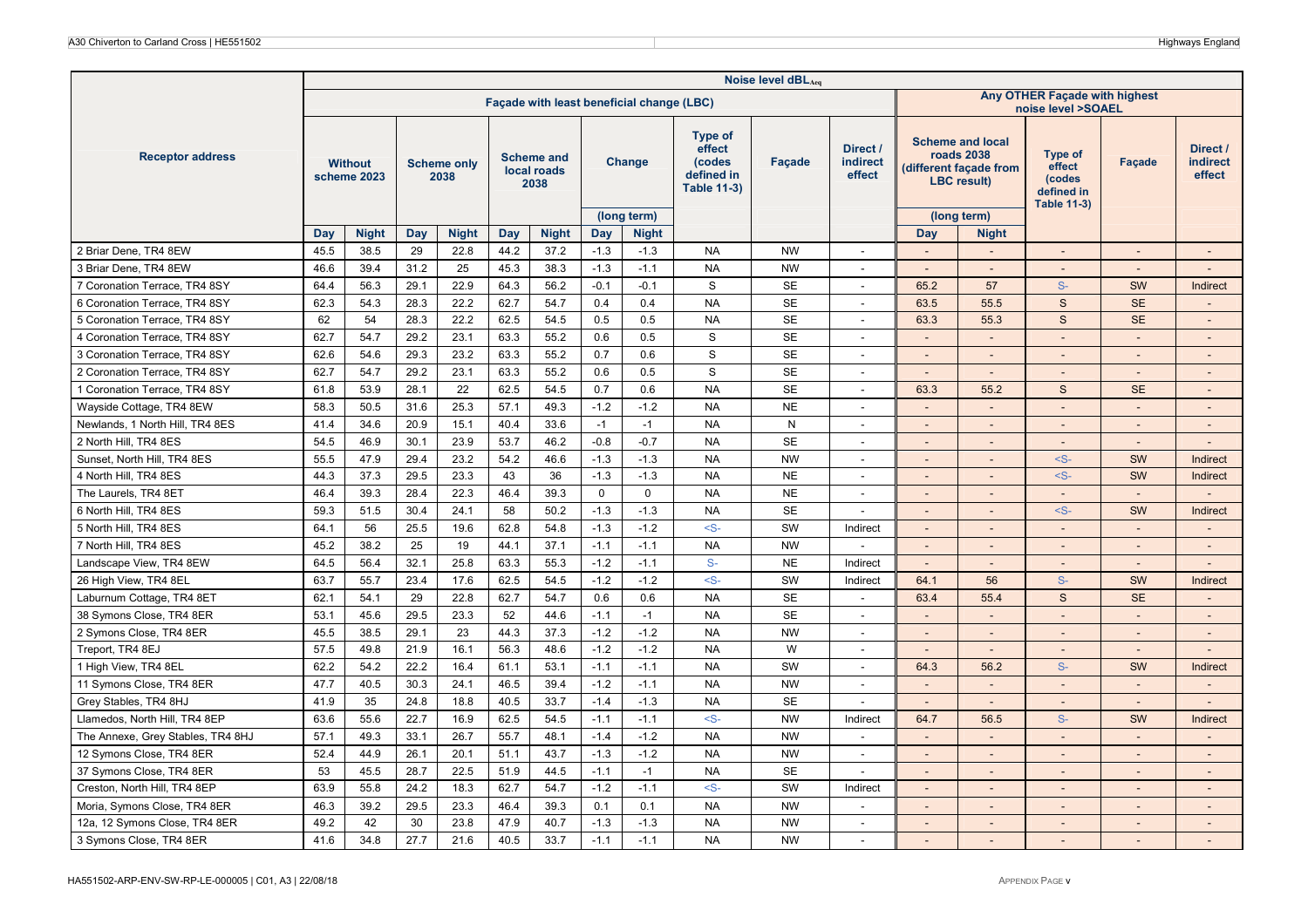|                                       |      |                               |      |                            |      |                                          |             |                                           |                                                                        | Noise level dBLAeq |                                       |                              |                                                                                              |                                                                 |                              |                                       |
|---------------------------------------|------|-------------------------------|------|----------------------------|------|------------------------------------------|-------------|-------------------------------------------|------------------------------------------------------------------------|--------------------|---------------------------------------|------------------------------|----------------------------------------------------------------------------------------------|-----------------------------------------------------------------|------------------------------|---------------------------------------|
|                                       |      |                               |      |                            |      |                                          |             | Facade with least beneficial change (LBC) |                                                                        |                    |                                       |                              |                                                                                              | Any OTHER Façade with highest<br>noise level >SOAEL             |                              |                                       |
| <b>Receptor address</b>               |      | <b>Without</b><br>scheme 2023 |      | <b>Scheme only</b><br>2038 |      | <b>Scheme and</b><br>local roads<br>2038 |             | Change                                    | <b>Type of</b><br>effect<br>(codes<br>defined in<br><b>Table 11-3)</b> | <b>Facade</b>      | Direct /<br><b>indirect</b><br>effect |                              | <b>Scheme and local</b><br><b>roads 2038</b><br>(different façade from<br><b>LBC</b> result) | Type of<br>effect<br>(codes<br>defined in<br><b>Table 11-3)</b> | <b>Facade</b>                | Direct /<br><b>indirect</b><br>effect |
|                                       | Day  | <b>Night</b>                  | Day  | <b>Night</b>               | Day  | <b>Night</b>                             | Day         | (long term)<br><b>Night</b>               |                                                                        |                    |                                       | Day                          | (long term)<br><b>Night</b>                                                                  |                                                                 |                              |                                       |
| 25 High View, TR4 8EL                 | 47.5 | 40.3                          | 23.8 | 17.9                       | 46.5 | 39.4                                     | $-1$        | $-0.9$                                    | <b>NA</b>                                                              | <b>NE</b>          | $\sim$                                | $\overline{a}$               |                                                                                              | $\blacksquare$                                                  | $\overline{a}$               | $\overline{a}$                        |
| 10 Symons Close, TR4 8ER              | 42.2 | 35.3                          | 29.9 | 23.7                       | 41.2 | 34.3                                     | $-1$        | $-1$                                      | <b>NA</b>                                                              | <b>NW</b>          | $\overline{\phantom{a}}$              |                              |                                                                                              |                                                                 |                              |                                       |
| 1 South View Terrace, TR4 8EJ         | 43.4 | 36.5                          | 30.7 | 24.4                       | 42.3 | 35.4                                     | $-1.1$      | $-1.1$                                    | <b>NA</b>                                                              | <b>NW</b>          | $\sim$                                | $\overline{\phantom{a}}$     | $\sim$                                                                                       | $\sim$                                                          | $\blacksquare$               | $\overline{\phantom{a}}$              |
| Top Flat, The Old Stables, TR4 8ET    | 55.7 | 48.1                          | 28.4 | 22.3                       | 55.7 | 48.1                                     | $\mathbf 0$ | $\mathbf 0$                               | <b>NA</b>                                                              | <b>SE</b>          | $\sim$                                | $\overline{a}$               | $\overline{\phantom{a}}$                                                                     | $\sim$                                                          | $\overline{\phantom{a}}$     | $\overline{\phantom{a}}$              |
| Bottom Flat, The Old Stables, TR4 8ET | 55.7 | 48.1                          | 28.4 | 22.3                       | 55.7 | 48.1                                     | $\mathbf 0$ | $\mathbf 0$                               | <b>NA</b>                                                              | <b>SE</b>          | $\overline{\phantom{a}}$              | $\overline{\phantom{a}}$     |                                                                                              | $\overline{\phantom{0}}$                                        |                              | $\overline{\phantom{a}}$              |
| 2 High View, TR4 8EL                  | 50   | 42.7                          | 25.1 | 19.1                       | 48.8 | 41.5                                     | $-1.2$      | $-1.2$                                    | <b>NA</b>                                                              | <b>NW</b>          | $\sim$                                | $\overline{a}$               | $\sim$                                                                                       | $\Box$                                                          |                              | $\overline{\phantom{a}}$              |
| 24 High View, TR4 8EL                 | 50.2 | 42.9                          | 29.8 | 23.6                       | 49.1 | 41.8                                     | $-1.1$      | $-1.1$                                    | <b>NA</b>                                                              | <b>NW</b>          | $\sim$                                | $\overline{\phantom{a}}$     | $\sim$                                                                                       | $\sim$                                                          | $\overline{\phantom{a}}$     | $\overline{\phantom{a}}$              |
| 2 South View Terrace, TR4 8EJ         | 45.4 | 38.4                          | 25.3 | 19.4                       | 44.3 | 37.3                                     | $-1.1$      | $-1.1$                                    | <b>NA</b>                                                              | SW                 | $\overline{\phantom{a}}$              | $\overline{\phantom{a}}$     | $\overline{\phantom{a}}$                                                                     | $\overline{\phantom{a}}$                                        |                              | $\overline{\phantom{a}}$              |
| 36 Symons Close, TR4 8ER              | 50.7 | 43.3                          | 26.1 | 20.1                       | 49.6 | 42.3                                     | $-1.1$      | $-1$                                      | <b>NA</b>                                                              | <b>SE</b>          | $\overline{a}$                        | $\overline{a}$               | $\sim$                                                                                       | $\overline{a}$                                                  | $\overline{a}$               | $\overline{\phantom{a}}$              |
| 9 Symons Close, TR4 8ER               | 43.6 | 36.7                          | 30.6 | 24.3                       | 42.5 | 35.6                                     | $-1.1$      | $-1.1$                                    | <b>NA</b>                                                              | <b>NE</b>          | $\sim$                                |                              |                                                                                              |                                                                 |                              |                                       |
| Shippen Lodge, TR4 8ET                | 50.8 | 43.4                          | 30.1 | 23.9                       | 51.3 | 43.9                                     | 0.5         | 0.5                                       | <b>NA</b>                                                              | <b>NE</b>          | $\overline{\phantom{a}}$              | $\overline{a}$               |                                                                                              | $\sim$                                                          |                              | $\overline{a}$                        |
| 14 Symons Close, TR4 8ER              | 45.9 | 38.8                          | 30.4 | 24.1                       | 44.7 | 37.6                                     | $-1.2$      | $-1.2$                                    | <b>NA</b>                                                              | <b>NW</b>          | $\sim$                                | $\sim$                       | $\sim$                                                                                       | $\sim$                                                          | $\overline{a}$               | $\sim$                                |
| 4 Symons Close, TR4 8ER               | 43.6 | 36.7                          | 28.7 | 22.5                       | 42.4 | 35.5                                     | $-1.2$      | $-1.2$                                    | <b>NA</b>                                                              | <b>NW</b>          | $\sim$                                | $\qquad \qquad \blacksquare$ | $\sim$                                                                                       | $\overline{\phantom{a}}$                                        | $\qquad \qquad \blacksquare$ | $\overline{\phantom{a}}$              |
| North Hill House, North Hill, TR4 8EP | 53.6 | 46.1                          | 31.7 | 25.4                       | 52.5 | 45                                       | $-1.1$      | $-1.1$                                    | <b>NA</b>                                                              | <b>NW</b>          | $\sim$                                | $\overline{a}$               | $\sim$                                                                                       | $\blacksquare$                                                  |                              | $\overline{\phantom{a}}$              |
| 3 South View Terrace, TR4 8EJ         | 48.2 | 41                            | 27.1 | 21                         | 46.9 | 39.7                                     | $-1.3$      | $-1.3$                                    | <b>NA</b>                                                              | <b>SE</b>          | $\sim$                                | $\overline{\phantom{a}}$     |                                                                                              | $\sim$                                                          |                              | $\overline{\phantom{a}}$              |
| 3 High View, TR4 8EL                  | 49.1 | 41.8                          | 29   | 22.8                       | 47.9 | 40.7                                     | $-1.2$      | $-1.1$                                    | <b>NA</b>                                                              | <b>NW</b>          | $\sim$                                | $\qquad \qquad \blacksquare$ | $\sim$                                                                                       | $\overline{\phantom{a}}$                                        | $\qquad \qquad \blacksquare$ | $\overline{\phantom{a}}$              |
| Moor Cottage, TR4 8ET                 | 56.9 | 49.2                          | 29.1 | 23                         | 57.6 | 49.9                                     | 0.7         | 0.7                                       | <b>NA</b>                                                              | <b>NW</b>          |                                       | $\overline{a}$               |                                                                                              |                                                                 |                              | $\overline{\phantom{a}}$              |
| 8 Symons Close, TR4 8ER               | 41.6 | 34.8                          | 29.7 | 23.5                       | 40.6 | 33.8                                     | $-1$        | $-1$                                      | <b>NA</b>                                                              | <b>NW</b>          | $\sim$                                | $\overline{a}$               |                                                                                              | $\overline{a}$                                                  |                              | $\overline{\phantom{a}}$              |
| 35 Symons Close, TR4 8ER              | 50.5 | 43.1                          | 24.5 | 18.6                       | 49.5 | 42.2                                     | $-1$        | $-0.9$                                    | <b>NA</b>                                                              | <b>SE</b>          | $\overline{\phantom{a}}$              | $\sim$                       | $\overline{\phantom{a}}$                                                                     | $\sim$                                                          | $\overline{\phantom{a}}$     | $\sim$                                |
| 4 South View Terrace, TR4 8EJ         | 41.2 | 34.4                          | 29.8 | 23.6                       | 40.3 | 33.5                                     | $-0.9$      | $-0.9$                                    | <b>NA</b>                                                              | SW                 | $\sim$                                |                              |                                                                                              |                                                                 |                              |                                       |
| 23 High View, TR4 8EL                 | 48.2 | 41                            | 30.7 | 24.4                       | 47.1 | 39.9                                     | $-1.1$      | $-1.1$                                    | <b>NA</b>                                                              | <b>NW</b>          | $\sim$                                | $\sim$                       | $\sim$                                                                                       | ۰                                                               |                              | $\overline{\phantom{a}}$              |
| The Nook, TR4 8ET                     | 62.4 | 54.4                          | 29.5 | 23.3                       | 63.1 | 55                                       | 0.7         | 0.6                                       | S                                                                      | <b>SE</b>          | $\sim$                                | 63.8                         | 55.7                                                                                         | $\mathsf{s}$                                                    | <b>SE</b>                    | $\overline{\phantom{a}}$              |
| 15 Symons Close, TR4 8ER              | 42.3 | 35.4                          | 30.3 | 24.1                       | 41.2 | 34.3                                     | $-1.1$      | $-1.1$                                    | <b>NA</b>                                                              | <b>NW</b>          | $\overline{\phantom{a}}$              | $\overline{a}$               | $\overline{\phantom{a}}$                                                                     | $\blacksquare$                                                  | $\overline{\phantom{a}}$     | $\overline{a}$                        |
| 4 High View, TR4 8EL                  | 47.9 | 40.7                          | 30.1 | 23.9                       | 46.8 | 39.6                                     | $-1.1$      | $-1.1$                                    | <b>NA</b>                                                              | <b>NW</b>          | $\blacksquare$                        |                              |                                                                                              |                                                                 |                              |                                       |
| 5 Symons Close, TR4 8ER               | 41.9 | 35                            | 27.6 | 21.5                       | 40.8 | 34                                       | $-1.1$      | $-1$                                      | <b>NA</b>                                                              | <b>NE</b>          | $\sim$                                | $\overline{\phantom{a}}$     | $\sim$                                                                                       | $\sim$                                                          | $\blacksquare$               | $\sim$                                |
| 5 South View Terrace, TR4 8EJ         | 40.7 | 33.9                          | 29.7 | 23.5                       | 39.7 | 33                                       | $-1$        | $-0.9$                                    | <b>NA</b>                                                              | <b>NE</b>          | $\overline{\phantom{a}}$              | $\overline{\phantom{a}}$     | $\overline{\phantom{a}}$                                                                     | $\overline{\phantom{a}}$                                        | $\qquad \qquad \blacksquare$ | $\overline{\phantom{a}}$              |
| 34 Symons Close, TR4 8ER              | 55   | 47.4                          | 29.3 | 23.2                       | 54.8 | 47.2                                     | $-0.2$      | $-0.2$                                    | <b>NA</b>                                                              | <b>NE</b>          |                                       |                              |                                                                                              |                                                                 |                              |                                       |
| 7 Symons Close, TR4 8ER               | 44.1 | 37.1                          | 30.6 | 24.3                       | 43.1 | 36.1                                     | $-1$        | $-1$                                      | <b>NA</b>                                                              | <b>NW</b>          | $\sim$                                | $\overline{a}$               |                                                                                              | $\blacksquare$                                                  | $\overline{a}$               | $\overline{\phantom{a}}$              |
| 22 High View, TR4 8EL                 | 42.8 | 35.8                          | 30   | 23.8                       | 41.7 | 34.9                                     | $-1.1$      | $-0.9$                                    | <b>NA</b>                                                              | <b>NW</b>          | $\overline{\phantom{a}}$              | $\overline{a}$               |                                                                                              | $\overline{a}$                                                  | $\overline{a}$               | $\overline{\phantom{a}}$              |
| 6 South View Terrace, TR4 8EJ         | 43.9 | 36.9                          | 31   | 24.7                       | 42.9 | 35.9                                     | $-1$        | $-1$                                      | <b>NA</b>                                                              | <b>NW</b>          | $\overline{\phantom{a}}$              | $\overline{a}$               |                                                                                              | $\sim$                                                          |                              | $\overline{\phantom{a}}$              |
| Ivy Cottage, Carnhot, TR4 8HB         | 46.2 | 39.1                          | 24.9 | 18.9                       | 44.5 | 37.5                                     | $-1.7$      | $-1.6$                                    | <b>NA</b>                                                              | Ε                  | $\sim$                                | $\Box$                       | $\sim$                                                                                       | $\overline{a}$                                                  | $\overline{a}$               | $\blacksquare$                        |
| 5 High View, TR4 8EL                  | 47.4 | 40.3                          | 28.7 | 22.5                       | 46.1 | 39                                       | $-1.3$      | $-1.3$                                    | <b>NA</b>                                                              | <b>NW</b>          | $\sim$                                | $\qquad \qquad \blacksquare$ | $\sim$                                                                                       | $\blacksquare$                                                  | $\overline{a}$               | $\overline{\phantom{a}}$              |
| 16 Symons Close, TR4 8ER              | 44.5 | 37.5                          | 30.9 | 24.6                       | 43.4 | 36.5                                     | $-1.1$      | $-1$                                      | <b>NA</b>                                                              | <b>NW</b>          | $\overline{\phantom{a}}$              | $\overline{a}$               |                                                                                              | $\overline{\phantom{a}}$                                        |                              | $\overline{\phantom{a}}$              |
| 6 Symons Close, TR4 8ER               | 43.8 | 36.8                          | 30.4 | 24.1                       | 42.8 | 35.8                                     | $-1$        | $-1$                                      | <b>NA</b>                                                              | <b>NW</b>          | $\overline{a}$                        | $\overline{a}$               |                                                                                              | $\mathbf{r}$                                                    | $\overline{a}$               | $\overline{a}$                        |
| 17 Symons Close, TR4 8ER              | 42.6 | 35.7                          | 29.7 | 23.5                       | 41.6 | 34.8                                     | $-1$        | $-0.9$                                    | <b>NA</b>                                                              | <b>NW</b>          |                                       |                              |                                                                                              |                                                                 |                              |                                       |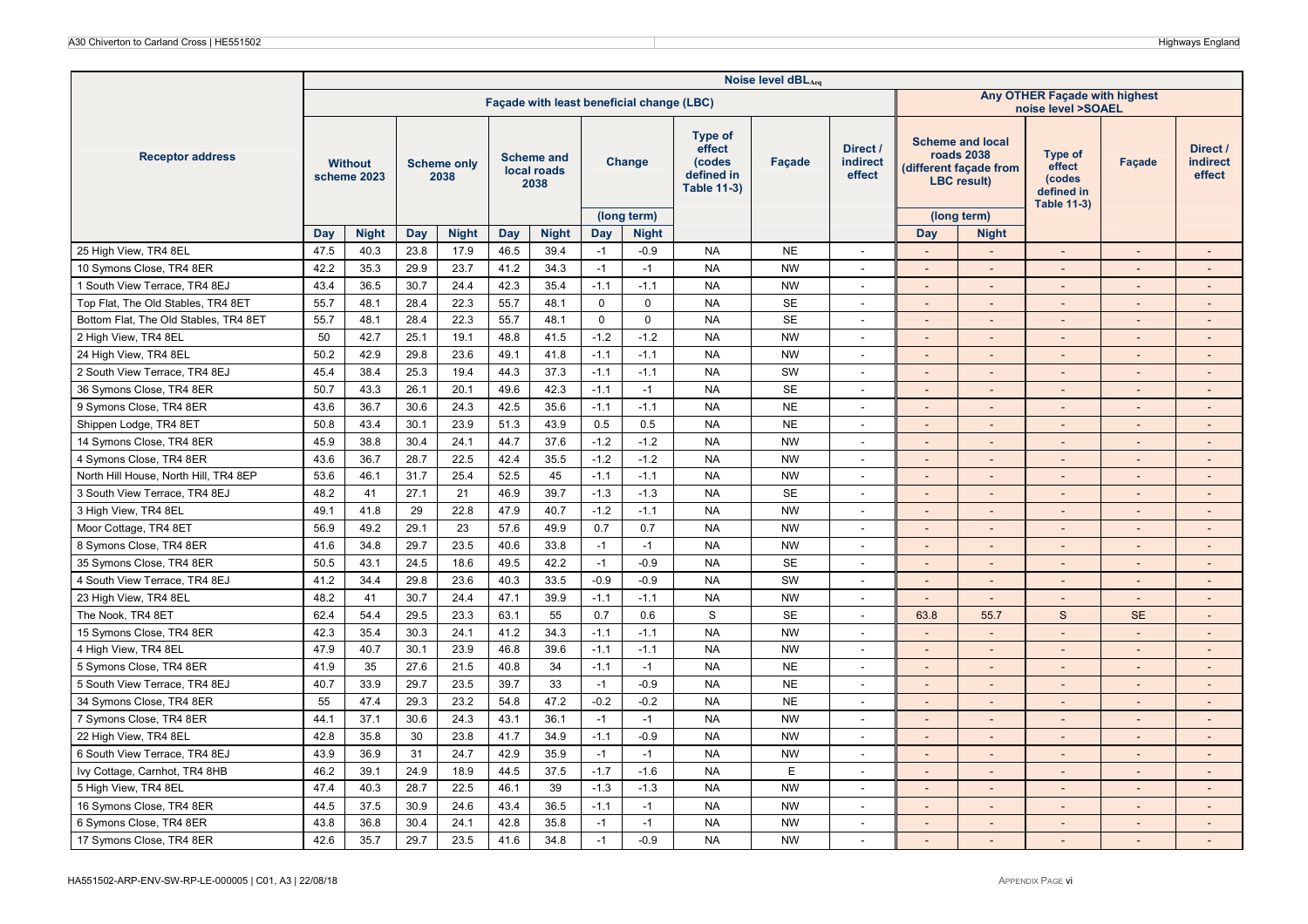|                                 | Noise level dBLAeq<br>Any OTHER Façade with highest<br>Facade with least beneficial change (LBC)<br>noise level >SOAEL |                               |      |                            |      |                                          |        |                             |                                                                        |               |                                       |                              |                                                                                              |                                                                 |                              |                                       |
|---------------------------------|------------------------------------------------------------------------------------------------------------------------|-------------------------------|------|----------------------------|------|------------------------------------------|--------|-----------------------------|------------------------------------------------------------------------|---------------|---------------------------------------|------------------------------|----------------------------------------------------------------------------------------------|-----------------------------------------------------------------|------------------------------|---------------------------------------|
|                                 |                                                                                                                        |                               |      |                            |      |                                          |        |                             |                                                                        |               |                                       |                              |                                                                                              |                                                                 |                              |                                       |
| <b>Receptor address</b>         |                                                                                                                        | <b>Without</b><br>scheme 2023 |      | <b>Scheme only</b><br>2038 |      | <b>Scheme and</b><br>local roads<br>2038 |        | Change                      | <b>Type of</b><br>effect<br>(codes<br>defined in<br><b>Table 11-3)</b> | <b>Facade</b> | Direct /<br><b>indirect</b><br>effect |                              | <b>Scheme and local</b><br><b>roads 2038</b><br>(different façade from<br><b>LBC</b> result) | Type of<br>effect<br>(codes<br>defined in<br><b>Table 11-3)</b> | <b>Facade</b>                | Direct /<br><b>indirect</b><br>effect |
|                                 | Day                                                                                                                    | <b>Night</b>                  | Day  | <b>Night</b>               | Day  | <b>Night</b>                             | Day    | (long term)<br><b>Night</b> |                                                                        |               |                                       | Day                          | (long term)<br><b>Night</b>                                                                  |                                                                 |                              |                                       |
| Overdale, 21 High View, TR4 8EL | 41.7                                                                                                                   | 34.9                          | 29.1 | 22.9                       | 40.6 | 33.8                                     | $-1.1$ | $-1.1$                      | <b>NA</b>                                                              | <b>NW</b>     | $\sim$                                | $\overline{a}$               |                                                                                              | $\blacksquare$                                                  | $\overline{a}$               | $\overline{a}$                        |
| 3 High View Crescent, TR4 8EN   | 48.5                                                                                                                   | 41.2                          | 31.8 | 25.5                       | 47.2 | 40                                       | $-1.3$ | $-1.2$                      | <b>NA</b>                                                              | <b>NW</b>     | $\overline{\phantom{a}}$              |                              |                                                                                              |                                                                 |                              |                                       |
| 1 High View Crescent, TR4 8EN   | 42.2                                                                                                                   | 35.3                          | 27.1 | 21                         | 41.2 | 34.3                                     | $-1$   | $-1$                        | <b>NA</b>                                                              | <b>NW</b>     | $\sim$                                | $\overline{\phantom{a}}$     | $\sim$                                                                                       | $\sim$                                                          | $\blacksquare$               | $\overline{\phantom{a}}$              |
| Denverly, TR4 8EH               | 43.2                                                                                                                   | 36.2                          | 30.8 | 24.5                       | 42   | 35.1                                     | $-1.2$ | $-1.1$                      | <b>NA</b>                                                              | <b>NW</b>     | $\sim$                                | $\overline{a}$               | $\overline{\phantom{a}}$                                                                     | $\sim$                                                          | $\overline{\phantom{a}}$     | $\overline{\phantom{a}}$              |
| 18 Symons Close, TR4 8ER        | 43.5                                                                                                                   | 36.6                          | 31.1 | 24.9                       | 42.9 | 35.9                                     | $-0.6$ | $-0.7$                      | <b>NA</b>                                                              | <b>NE</b>     | $\overline{\phantom{a}}$              | $\overline{\phantom{a}}$     |                                                                                              | $\overline{\phantom{0}}$                                        |                              | $\overline{\phantom{a}}$              |
| 5 High View Crescent, TR4 8EN   | 50.2                                                                                                                   | 42.9                          | 25.1 | 19.2                       | 48.8 | 41.5                                     | $-1.4$ | $-1.4$                      | <b>NA</b>                                                              | W             | $\sim$                                | $\overline{a}$               | $\sim$                                                                                       | $\Box$                                                          |                              | $\overline{\phantom{a}}$              |
| 24 Symons Close, TR4 8ER        | 57.7                                                                                                                   | 50                            | 29.3 | 23.2                       | 57.9 | 50.2                                     | 0.2    | 0.2                         | <b>NA</b>                                                              | <b>SE</b>     | $\sim$                                | $\overline{\phantom{a}}$     | $\sim$                                                                                       | $\sim$                                                          | $\overline{\phantom{a}}$     | $\overline{\phantom{a}}$              |
| 20 High View, TR4 8EL           | 44                                                                                                                     | 37                            | 25.7 | 19.7                       | 42.7 | 35.8                                     | $-1.3$ | $-1.2$                      | <b>NA</b>                                                              | SW            | $\overline{\phantom{a}}$              | $\overline{\phantom{a}}$     | $\overline{\phantom{a}}$                                                                     | $\overline{\phantom{a}}$                                        |                              | $\overline{\phantom{a}}$              |
| 23 Symons Close, TR4 8ER        | 51.8                                                                                                                   | 44.4                          | 24.7 | 18.7                       | 51.2 | 43.8                                     | $-0.6$ | $-0.6$                      | <b>NA</b>                                                              | SW            | $\overline{a}$                        | $\overline{a}$               | $\sim$                                                                                       | $\overline{a}$                                                  | $\overline{a}$               | $\overline{\phantom{a}}$              |
| Tredenwyn, TR4 8EH              | 43.2                                                                                                                   | 36.3                          | 30.8 | 24.5                       | 42.1 | 35.2                                     | $-1.1$ | $-1.1$                      | <b>NA</b>                                                              | <b>NW</b>     | $\sim$                                |                              |                                                                                              |                                                                 |                              |                                       |
| 19 High View, TR4 8EL           | 42                                                                                                                     | 35.1                          | 28.8 | 22.6                       | 40.9 | 34                                       | $-1.1$ | $-1.1$                      | <b>NA</b>                                                              | <b>NW</b>     | $\overline{\phantom{a}}$              | $\overline{a}$               |                                                                                              | $\sim$                                                          |                              | $\overline{a}$                        |
| 19 Symons Close, TR4 8ER        | 44.3                                                                                                                   | 37.3                          | 31.1 | 24.8                       | 43.5 | 36.6                                     | $-0.8$ | $-0.7$                      | <b>NA</b>                                                              | <b>NW</b>     | $\sim$                                | $\sim$                       | $\sim$                                                                                       | $\sim$                                                          | $\overline{a}$               | $\sim$                                |
| 2 High View Crescent, TR4 8EN   | 44.3                                                                                                                   | 37.3                          | 30.6 | 24.3                       | 43.1 | 36.1                                     | $-1.2$ | $-1.2$                      | <b>NA</b>                                                              | <b>NW</b>     | $\sim$                                | $\qquad \qquad \blacksquare$ | $\sim$                                                                                       | $\overline{\phantom{a}}$                                        | $\qquad \qquad \blacksquare$ | $\overline{\phantom{a}}$              |
| 4 High View Crescent, TR4 8EN   | 42.3                                                                                                                   | 35.4                          | 29.2 | 23.1                       | 41.1 | 34.2                                     | $-1.2$ | $-1.2$                      | <b>NA</b>                                                              | <b>NW</b>     | $\sim$                                | $\overline{a}$               | $\sim$                                                                                       | $\blacksquare$                                                  |                              | $\overline{\phantom{a}}$              |
| 3 Passmore Close, TR4 8JL       | 58.2                                                                                                                   | 50.4                          | 30   | 23.8                       | 58.5 | 50.7                                     | 0.3    | 0.3                         | <b>NA</b>                                                              | <b>SE</b>     | $\sim$                                | $\overline{\phantom{a}}$     |                                                                                              | $\sim$                                                          |                              | $\overline{\phantom{a}}$              |
| 7 High View Crescent, TR4 8EN   | 40.3                                                                                                                   | 33.5                          | 24.6 | 18.7                       | 39   | 32.3                                     | $-1.3$ | $-1.2$                      | <b>NA</b>                                                              | SW            | $\overline{\phantom{a}}$              | $\qquad \qquad \blacksquare$ | $\sim$                                                                                       | $\overline{\phantom{a}}$                                        | $\qquad \qquad \blacksquare$ | $\overline{\phantom{a}}$              |
| 21 Symons Close, TR4 8ER        | 41.3                                                                                                                   | 34.5                          | 30.6 | 24.3                       | 40.5 | 33.7                                     | $-0.8$ | $-0.8$                      | <b>NA</b>                                                              | <b>NW</b>     |                                       | $\overline{a}$               |                                                                                              |                                                                 |                              | $\overline{\phantom{a}}$              |
| 22 Symons Close, TR4 8ER        | 43.2                                                                                                                   | 36.3                          | 30.6 | 24.3                       | 42.2 | 35.3                                     | $-1$   | $-1$                        | <b>NA</b>                                                              | <b>NW</b>     | $\sim$                                | $\overline{a}$               |                                                                                              | $\overline{a}$                                                  |                              | $\overline{\phantom{a}}$              |
| 4 Passmore Close, TR4 8JL       | 51.7                                                                                                                   | 44.3                          | 27.5 | 21.4                       | 51.1 | 43.7                                     | $-0.6$ | $-0.6$                      | <b>NA</b>                                                              | <b>SE</b>     | $\overline{\phantom{a}}$              | $\sim$                       | $\overline{\phantom{a}}$                                                                     | $\sim$                                                          | $\overline{\phantom{a}}$     | $\overline{a}$                        |
| 6 High View Crescent, TR4 8EN   | 41.9                                                                                                                   | 35                            | 31.1 | 24.8                       | 40.8 | 34                                       | $-1.1$ | $-1$                        | <b>NA</b>                                                              | <b>NW</b>     | $\sim$                                |                              |                                                                                              |                                                                 |                              |                                       |
| 2 Passmore Close, TR4 8JL       | 58.5                                                                                                                   | 50.7                          | 30.2 | 24                         | 58.8 | 51                                       | 0.3    | 0.3                         | <b>NA</b>                                                              | <b>SE</b>     | $\sim$                                | $\overline{a}$               |                                                                                              | $\overline{a}$                                                  |                              | $\overline{\phantom{a}}$              |
| 1 Sunny Side Cottages, TR4 8EH  | 41.2                                                                                                                   | 34.3                          | 30.4 | 24.1                       | 40.1 | 33.3                                     | $-1.1$ | $-1$                        | <b>NA</b>                                                              | <b>NW</b>     | $\sim$                                | $\overline{\phantom{a}}$     | $\sim$                                                                                       | $\sim$                                                          | $\overline{\phantom{a}}$     | $\overline{\phantom{a}}$              |
| 18 High View, TR4 8EL           | 42.1                                                                                                                   | 35.2                          | 27.7 | 21.6                       | 40.9 | 34                                       | $-1.2$ | $-1.2$                      | <b>NA</b>                                                              | <b>NW</b>     | $\overline{\phantom{a}}$              | $\overline{\phantom{a}}$     |                                                                                              | $\blacksquare$                                                  | $\overline{\phantom{a}}$     | $\overline{a}$                        |
| 2 Sunny Side Cottages, TR4 8EH  | 43.4                                                                                                                   | 36.5                          | 31.3 | 25                         | 42.3 | 35.4                                     | $-1.1$ | $-1.1$                      | <b>NA</b>                                                              | <b>NW</b>     |                                       |                              |                                                                                              |                                                                 |                              |                                       |
| 5 Passmore Close, TR4 8JL       | 51.9                                                                                                                   | 44.5                          | 25.5 | 19.6                       | 51.2 | 43.9                                     | $-0.7$ | $-0.6$                      | <b>NA</b>                                                              | <b>SE</b>     | $\sim$                                | $\overline{\phantom{a}}$     | $\sim$                                                                                       | $\sim$                                                          | $\overline{\phantom{a}}$     | $\sim$                                |
| 1 Passmore Close, TR4 8JL       | 58.2                                                                                                                   | 50.4                          | 30.1 | 23.9                       | 58.4 | 50.6                                     | 0.2    | 0.2                         | <b>NA</b>                                                              | <b>SE</b>     | $\overline{\phantom{a}}$              | $\overline{\phantom{a}}$     |                                                                                              | $\overline{\phantom{a}}$                                        | $\qquad \qquad \blacksquare$ | $\overline{\phantom{a}}$              |
| 6 High View, TR4 8EL            | 42.1                                                                                                                   | 35.2                          | 29.1 | 22.9                       | 40.9 | 34                                       | $-1.2$ | $-1.2$                      | <b>NA</b>                                                              | <b>NW</b>     |                                       |                              |                                                                                              |                                                                 |                              |                                       |
| 3 Sunny Side Cottages, TR4 8EH  | 43.2                                                                                                                   | 36.3                          | 31.2 | 25                         | 42.1 | 35.2                                     | $-1.1$ | $-1.1$                      | <b>NA</b>                                                              | <b>NW</b>     | $\sim$                                | $\overline{a}$               |                                                                                              | $\blacksquare$                                                  | $\overline{a}$               | $\overline{\phantom{a}}$              |
| 8 High View Crescent, TR4 8EN   | 42.2                                                                                                                   | 35.3                          | 30.5 | 24.2                       | 41.1 | 34.2                                     | $-1.1$ | $-1.1$                      | <b>NA</b>                                                              | <b>NW</b>     | $\overline{\phantom{a}}$              | $\overline{a}$               |                                                                                              | $\overline{a}$                                                  | $\overline{a}$               | $\overline{\phantom{a}}$              |
| 9 High View Crescent, TR4 8EN   | 42.3                                                                                                                   | 35.4                          | 30.1 | 23.9                       | 41.1 | 34.2                                     | $-1.2$ | $-1.2$                      | <b>NA</b>                                                              | <b>NE</b>     | $\overline{\phantom{a}}$              | $\overline{\phantom{a}}$     | $\sim$                                                                                       | $\overline{\phantom{a}}$                                        |                              | $\overline{\phantom{a}}$              |
| 4 Sunny Side Cottages, TR4 8EH  | 43.1                                                                                                                   | 36.1                          | 31.2 | 25                         | 41.9 | 35                                       | $-1.2$ | $-1.1$                      | <b>NA</b>                                                              | <b>NW</b>     | $\sim$                                | $\Box$                       | $\sim$                                                                                       | $\overline{a}$                                                  | $\overline{a}$               | $\blacksquare$                        |
| 6 Passmore Close, TR4 8JL       | 52.7                                                                                                                   | 45.2                          | 30.5 | 24.2                       | 51.9 | 44.5                                     | $-0.8$ | $-0.7$                      | <b>NA</b>                                                              | <b>SE</b>     | $\sim$                                | $\qquad \qquad \blacksquare$ | $\sim$                                                                                       | $\blacksquare$                                                  | $\overline{a}$               | $\overline{\phantom{a}}$              |
| 7 Passmore Close, TR4 8JL       | 50.2                                                                                                                   | 42.9                          | 30.6 | 24.3                       | 49.1 | 41.8                                     | $-1.1$ | $-1.1$                      | <b>NA</b>                                                              | <b>NE</b>     | $\overline{\phantom{a}}$              | $\overline{a}$               |                                                                                              | $\overline{\phantom{a}}$                                        |                              | $\overline{\phantom{a}}$              |
| 8 Passmore Close, TR4 8JL       | 41.5                                                                                                                   | 34.7                          | 29.3 | 23.2                       | 40.8 | 34                                       | $-0.7$ | $-0.7$                      | <b>NA</b>                                                              | <b>NW</b>     | $\overline{a}$                        | $\overline{a}$               |                                                                                              | $\overline{\phantom{a}}$                                        | $\overline{a}$               | $\overline{a}$                        |
| 11 High View Crescent, TR4 8EN  | 45.2                                                                                                                   | 38.2                          | 32   | 25.7                       | 44   | 37                                       | $-1.2$ | $-1.2$                      | <b>NA</b>                                                              | <b>NW</b>     |                                       |                              |                                                                                              |                                                                 |                              |                                       |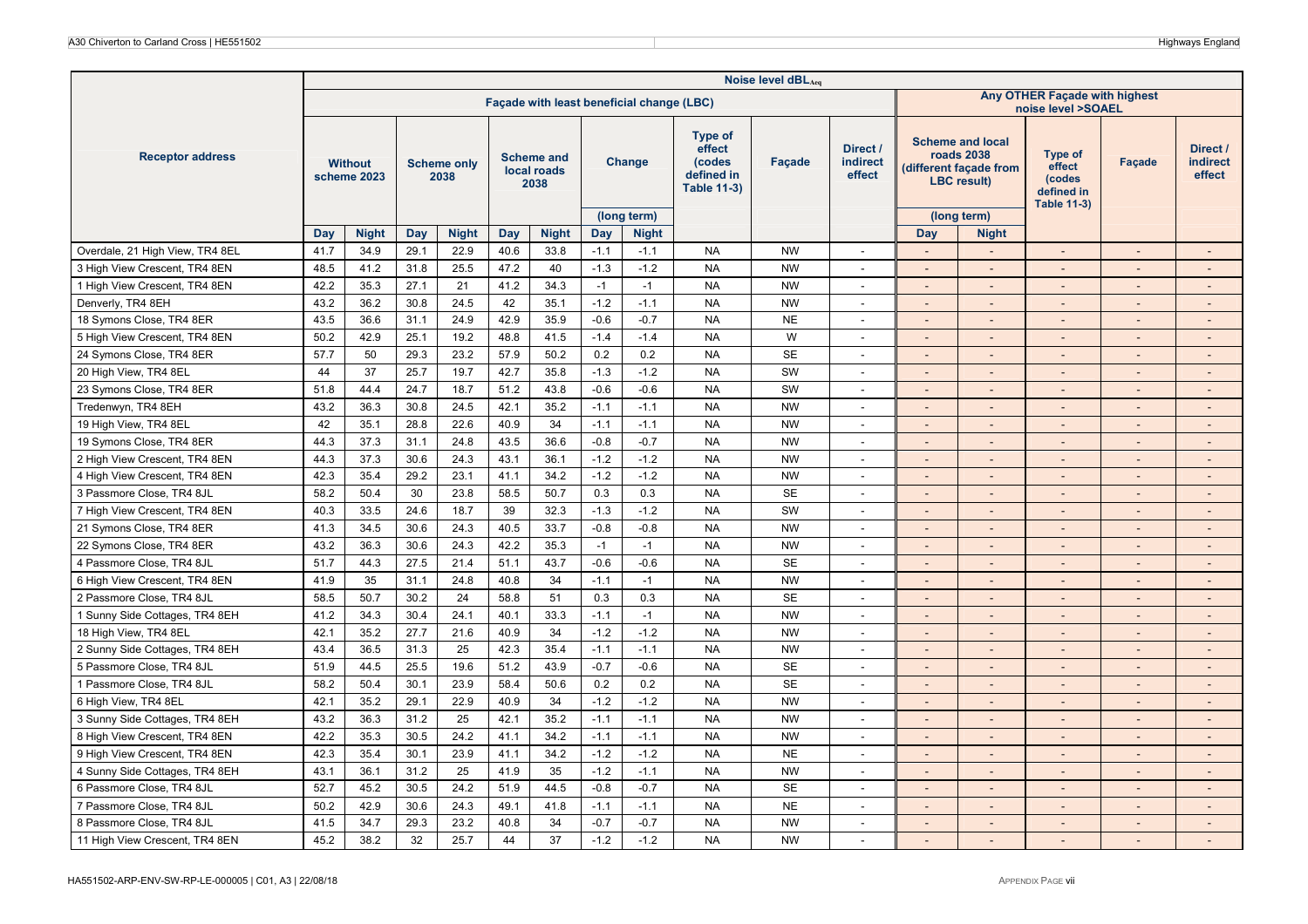|                                      |      |                               |      |                            |      |                                          |        |                                           |                                                                        | Noise level dBLAeq |                                       |                              |                                                                                       |                                                                 |                          |                                       |
|--------------------------------------|------|-------------------------------|------|----------------------------|------|------------------------------------------|--------|-------------------------------------------|------------------------------------------------------------------------|--------------------|---------------------------------------|------------------------------|---------------------------------------------------------------------------------------|-----------------------------------------------------------------|--------------------------|---------------------------------------|
|                                      |      |                               |      |                            |      |                                          |        | Façade with least beneficial change (LBC) |                                                                        |                    |                                       |                              |                                                                                       | Any OTHER Façade with highest<br>noise level >SOAEL             |                          |                                       |
| <b>Receptor address</b>              |      | <b>Without</b><br>scheme 2023 |      | <b>Scheme only</b><br>2038 |      | <b>Scheme and</b><br>local roads<br>2038 |        | Change                                    | <b>Type of</b><br>effect<br>(codes<br>defined in<br><b>Table 11-3)</b> | <b>Facade</b>      | Direct /<br><b>indirect</b><br>effect |                              | <b>Scheme and local</b><br>roads 2038<br>(different façade from<br><b>LBC</b> result) | Type of<br>effect<br>(codes<br>defined in<br><b>Table 11-3)</b> | <b>Facade</b>            | Direct /<br><b>indirect</b><br>effect |
|                                      | Day  | <b>Night</b>                  | Day  | <b>Night</b>               | Day  | <b>Night</b>                             | Day    | (long term)<br><b>Night</b>               |                                                                        |                    |                                       | Day                          | (long term)<br><b>Night</b>                                                           |                                                                 |                          |                                       |
| 17 High View, TR4 8EL                | 39.4 | 32.7                          | 27.5 | 21.4                       | 38.3 | 31.6                                     | $-1.1$ | $-1.1$                                    | <b>NA</b>                                                              | <b>SE</b>          | $\sim$                                | $\overline{a}$               |                                                                                       | $\sim$                                                          | $\overline{\phantom{a}}$ | $\sim$                                |
| 12 High View Crescent, TR4 8EN       | 43.6 | 36.7                          | 32.5 | 26.1                       | 42.7 | 35.8                                     | $-0.9$ | $-0.9$                                    | <b>NA</b>                                                              | <b>NW</b>          | $\overline{\phantom{a}}$              |                              |                                                                                       | $\overline{a}$                                                  |                          |                                       |
| Sunny Side House, TR4 8EQ            | 41.7 | 34.9                          | 29.3 | 23.2                       | 40.7 | 33.9                                     | $-1$   | $-1$                                      | <b>NA</b>                                                              | <b>NW</b>          | $\sim$                                | ÷,                           | $\blacksquare$                                                                        | $\mathcal{L}$                                                   |                          | $\overline{\phantom{a}}$              |
| 9 Passmore Close, TR4 8JL            | 43.7 | 36.8                          | 30.8 | 24.5                       | 42.7 | 35.8                                     | $-1$   | $-1$                                      | <b>NA</b>                                                              | <b>NW</b>          | $\sim$                                | $\overline{a}$               |                                                                                       | $\blacksquare$                                                  | $\overline{\phantom{a}}$ | $\overline{\phantom{a}}$              |
| 10 High View Crescent, TR4 8EN       | 43.5 | 36.6                          | 31.8 | 25.5                       | 42.4 | 35.5                                     | $-1.1$ | $-1.1$                                    | <b>NA</b>                                                              | <b>SE</b>          | $\overline{\phantom{a}}$              | ٠                            |                                                                                       | $\overline{a}$                                                  |                          | $\overline{\phantom{a}}$              |
| 10 Passmore Close, TR4 8JL           | 43.6 | 36.7                          | 30.8 | 24.5                       | 42.6 | 35.7                                     | $-1$   | $-1$                                      | <b>NA</b>                                                              | <b>NW</b>          | $\sim$                                | $\overline{\phantom{a}}$     | $\sim$                                                                                | $\overline{\phantom{a}}$                                        | $\overline{\phantom{a}}$ | $\sim$                                |
| 16 High View, TR4 8EL                | 42.4 | 35.5                          | 27.9 | 21.8                       | 41.2 | 34.3                                     | $-1.2$ | $-1.2$                                    | <b>NA</b>                                                              | <b>NW</b>          | $\overline{\phantom{a}}$              | $\qquad \qquad \blacksquare$ |                                                                                       | $\blacksquare$                                                  |                          | $\overline{\phantom{a}}$              |
| 11 Passmore Close, TR4 8JL           | 43.7 | 36.8                          | 30.7 | 24.4                       | 42.8 | 35.8                                     | $-0.9$ | $-1$                                      | <b>NA</b>                                                              | <b>NW</b>          | $\overline{\phantom{a}}$              | $\overline{\phantom{a}}$     | $\sim$                                                                                | $\sim$                                                          |                          | $\overline{\phantom{a}}$              |
| 23 Passmore Close, TR4 8JL           | 56.4 | 48.7                          | 30.3 | 24.1                       | 56.2 | 48.5                                     | $-0.2$ | $-0.2$                                    | <b>NA</b>                                                              | <b>SE</b>          | $\sim$                                | $\overline{\phantom{a}}$     | $\sim$                                                                                | $\mathcal{L}$                                                   | $\overline{\phantom{a}}$ | $\overline{\phantom{a}}$              |
| 15 High View Crescent, TR4 8EN       | 45.2 | 38.2                          | 31   | 24.7                       | 43.9 | 36.9                                     | $-1.3$ | $-1.3$                                    | <b>NA</b>                                                              | <b>NW</b>          | $\overline{\phantom{a}}$              |                              |                                                                                       | $\overline{\phantom{a}}$                                        |                          |                                       |
| 22 Passmore Close, TR4 8JL           | 56.6 | 48.9                          | 30.3 | 24.1                       | 56.4 | 48.7                                     | $-0.2$ | $-0.2$                                    | <b>NA</b>                                                              | <b>SE</b>          | $\overline{\phantom{a}}$              |                              |                                                                                       | $\overline{a}$                                                  |                          | $\overline{a}$                        |
| 12 Passmore Close, TR4 8JL           | 41.4 | 34.6                          | 29.9 | 23.7                       | 40.5 | 33.7                                     | $-0.9$ | $-0.9$                                    | <b>NA</b>                                                              | <b>NW</b>          | $\overline{\phantom{a}}$              | $\overline{\phantom{a}}$     |                                                                                       | $\overline{a}$                                                  | $\overline{\phantom{a}}$ | $\overline{\phantom{a}}$              |
| 21 Passmore Close, TR4 8JL           | 56.3 | 48.6                          | 30.3 | 24.1                       | 56.1 | 48.4                                     | $-0.2$ | $-0.2$                                    | <b>NA</b>                                                              | <b>SE</b>          | $\blacksquare$                        | $\overline{a}$               | $\sim$                                                                                | $\blacksquare$                                                  | $\overline{\phantom{a}}$ | $\sim$                                |
| 14 Passmore Close, TR4 8JL           | 43.6 | 36.7                          | 30.6 | 24.3                       | 42.6 | 35.7                                     | $-1$   | $-1$                                      | <b>NA</b>                                                              | <b>NW</b>          | $\overline{\phantom{a}}$              | $\overline{a}$               |                                                                                       | $\overline{a}$                                                  |                          | $\overline{a}$                        |
| 15 High View, TR4 8EL                | 42.4 | 35.5                          | 28.7 | 22.5                       | 41.2 | 34.3                                     | $-1.2$ | $-1.2$                                    | <b>NA</b>                                                              | <b>NW</b>          | $\sim$                                | $\overline{a}$               |                                                                                       | $\overline{\phantom{a}}$                                        |                          | $\overline{\phantom{a}}$              |
| 20 Passmore Close, TR4 8JL           | 56.4 | 48.7                          | 30.2 | 24                         | 56.2 | 48.5                                     | $-0.2$ | $-0.2$                                    | <b>NA</b>                                                              | <b>SE</b>          | $\sim$                                | $\overline{a}$               |                                                                                       | $\blacksquare$                                                  | $\overline{\phantom{a}}$ | $\sim$                                |
| 17 High View Crescent, TR4 8EN       | 45.3 | 38.3                          | 32.9 | 26.5                       | 44.1 | 37.1                                     | $-1.2$ | $-1.2$                                    | <b>NA</b>                                                              | <b>NW</b>          | $\overline{a}$                        |                              |                                                                                       | $\overline{\phantom{a}}$                                        |                          |                                       |
| 15 Passmore Close, TR4 8JL           | 41.8 | 34.9                          | 30.3 | 24.1                       | 40.9 | 34                                       | $-0.9$ | $-0.9$                                    | <b>NA</b>                                                              | <b>NE</b>          | $\sim$                                | $\overline{a}$               |                                                                                       | $\overline{a}$                                                  |                          | $\overline{a}$                        |
| 19 Passmore Close, TR4 8JL           | 41.9 | 35                            | 28.3 | 22.2                       | 41   | 34.1                                     | $-0.9$ | $-0.9$                                    | <b>NA</b>                                                              | SW                 | $\sim$                                | $\overline{\phantom{a}}$     | $\sim$                                                                                | $\sim$                                                          | $\overline{\phantom{a}}$ | $\sim$                                |
| 16 Passmore Close, TR4 8JL           | 41.5 | 34.7                          | 30.2 | 24                         | 40.6 | 33.8                                     | $-0.9$ | $-0.9$                                    | <b>NA</b>                                                              | <b>NW</b>          |                                       |                              |                                                                                       | $\overline{a}$                                                  |                          |                                       |
| Canford Rise, TR4 8EQ                | 39.9 | 33.1                          | 29.9 | 23.7                       | 39.1 | 32.3                                     | $-0.8$ | $-0.8$                                    | <b>NA</b>                                                              | <b>NW</b>          | $\tilde{\phantom{a}}$                 | $\overline{a}$               |                                                                                       | $\overline{a}$                                                  |                          | $\overline{a}$                        |
| 18 Passmore Close, TR4 8JL           | 56.2 | 48.5                          | 30.1 | 23.9                       | 55.9 | 48.3                                     | $-0.3$ | $-0.2$                                    | <b>NA</b>                                                              | <b>SE</b>          | $\sim$                                | $\qquad \qquad \blacksquare$ | $\sim$                                                                                | $\sim$                                                          | $\overline{\phantom{a}}$ | $\overline{\phantom{a}}$              |
| Tregarthen, TR4 8HN                  | 47.4 | 40.3                          | 29.2 | 23.1                       | 45.9 | 38.8                                     | $-1.5$ | $-1.5$                                    | <b>NA</b>                                                              | <b>NE</b>          | $\sim$                                | $\overline{a}$               | $\sim$                                                                                | $\overline{\phantom{a}}$                                        | $\overline{\phantom{a}}$ | $\overline{\phantom{a}}$              |
| Chi Lowen, TR4 8EQ                   | 43.8 | 36.8                          | 31   | 24.7                       | 42.7 | 35.8                                     | $-1.1$ | $-1$                                      | <b>NA</b>                                                              | <b>NW</b>          |                                       |                              |                                                                                       |                                                                 |                          |                                       |
| 17 Passmore Close, TR4 8JL           | 42.1 | 35.2                          | 30   | 23.8                       | 41.2 | 34.3                                     | $-0.9$ | $-0.9$                                    | <b>NA</b>                                                              | <b>NW</b>          | $\sim$                                | $\overline{a}$               | $\sim$                                                                                | $\overline{\phantom{a}}$                                        | $\overline{\phantom{a}}$ | $\overline{\phantom{a}}$              |
| 19 High View Crescent, TR4 8EN       | 40.5 | 33.7                          | 29.8 | 23.6                       | 39.4 | 32.7                                     | $-1.1$ | $-1$                                      | <b>NA</b>                                                              | <b>NW</b>          | $\overline{\phantom{a}}$              | $\overline{a}$               |                                                                                       | $\overline{\phantom{a}}$                                        | $\overline{a}$           | $\overline{\phantom{a}}$              |
| 14 High View, TR4 8EL                | 41.6 | 34.8                          | 29.2 | 23.1                       | 40.5 | 33.7                                     | $-1.1$ | $-1.1$                                    | <b>NA</b>                                                              | <b>NW</b>          |                                       |                              |                                                                                       |                                                                 |                          |                                       |
| 21 High View Crescent, TR4 8EN       | 39.3 | 32.6                          | 29.6 | 23.4                       | 38.4 | 31.7                                     | $-0.9$ | $-0.9$                                    | <b>NA</b>                                                              | <b>NW</b>          | $\overline{a}$                        | $\overline{a}$               |                                                                                       | L.                                                              |                          | $\overline{a}$                        |
| The Old Chapel, TR4 8EQ              | 50.3 | 43                            | 30.6 | 24.3                       | 49.5 | 42.2                                     | $-0.8$ | $-0.8$                                    | <b>NA</b>                                                              | <b>NE</b>          | $\sim$                                | $\overline{\phantom{a}}$     |                                                                                       | $\overline{\phantom{a}}$                                        |                          | $\overline{\phantom{a}}$              |
| The Old Sunday School, TR4 8EQ       | 51.3 | 43.9                          | 30.2 | 24                         | 50.7 | 43.3                                     | $-0.6$ | $-0.6$                                    | <b>NA</b>                                                              | <b>NE</b>          | $\overline{\phantom{a}}$              | $\overline{\phantom{a}}$     |                                                                                       | $\overline{\phantom{a}}$                                        |                          | $\overline{a}$                        |
| 12 High View, TR4 8EL                | 45.3 | 38.3                          | 25.9 | 19.9                       | 44.2 | 37.2                                     | $-1.1$ | $-1.1$                                    | <b>NA</b>                                                              | <b>NW</b>          | $\sim$                                | ÷,                           | $\sim$                                                                                | $\omega$                                                        | $\overline{\phantom{a}}$ | $\blacksquare$                        |
| Carnhot Farm House, Carnhot, TR4 8HB | 52.1 | 44.7                          | 28.5 | 22.3                       | 50.7 | 43.3                                     | $-1.4$ | $-1.4$                                    | <b>NA</b>                                                              | <b>NW</b>          | $\sim$                                | $\qquad \qquad \blacksquare$ |                                                                                       | $\blacksquare$                                                  | $\overline{\phantom{a}}$ | $\overline{\phantom{a}}$              |
| The Grange, TR4 8EQ                  | 42.7 | 35.8                          | 31.8 | 25.5                       | 42.2 | 35.3                                     | $-0.5$ | $-0.5$                                    | <b>NA</b>                                                              | N                  | $\overline{\phantom{a}}$              |                              |                                                                                       | $\overline{a}$                                                  |                          | $\overline{\phantom{a}}$              |
| Glenmore, TR4 8EQ                    | 44.4 | 37.4                          | 31.4 | 25.1                       | 44   | 37                                       | $-0.4$ | $-0.4$                                    | <b>NA</b>                                                              | <b>NW</b>          | $\overline{a}$                        | $\overline{a}$               |                                                                                       | L.                                                              |                          | $\overline{a}$                        |
| 1 Chapel Villas, TR4 8EQ             | 39.4 | 32.7                          | 29.5 | 23.3                       | 38.5 | 31.8                                     | $-0.9$ | $-0.9$                                    | <b>NA</b>                                                              | SW                 |                                       |                              |                                                                                       | $\overline{a}$                                                  |                          |                                       |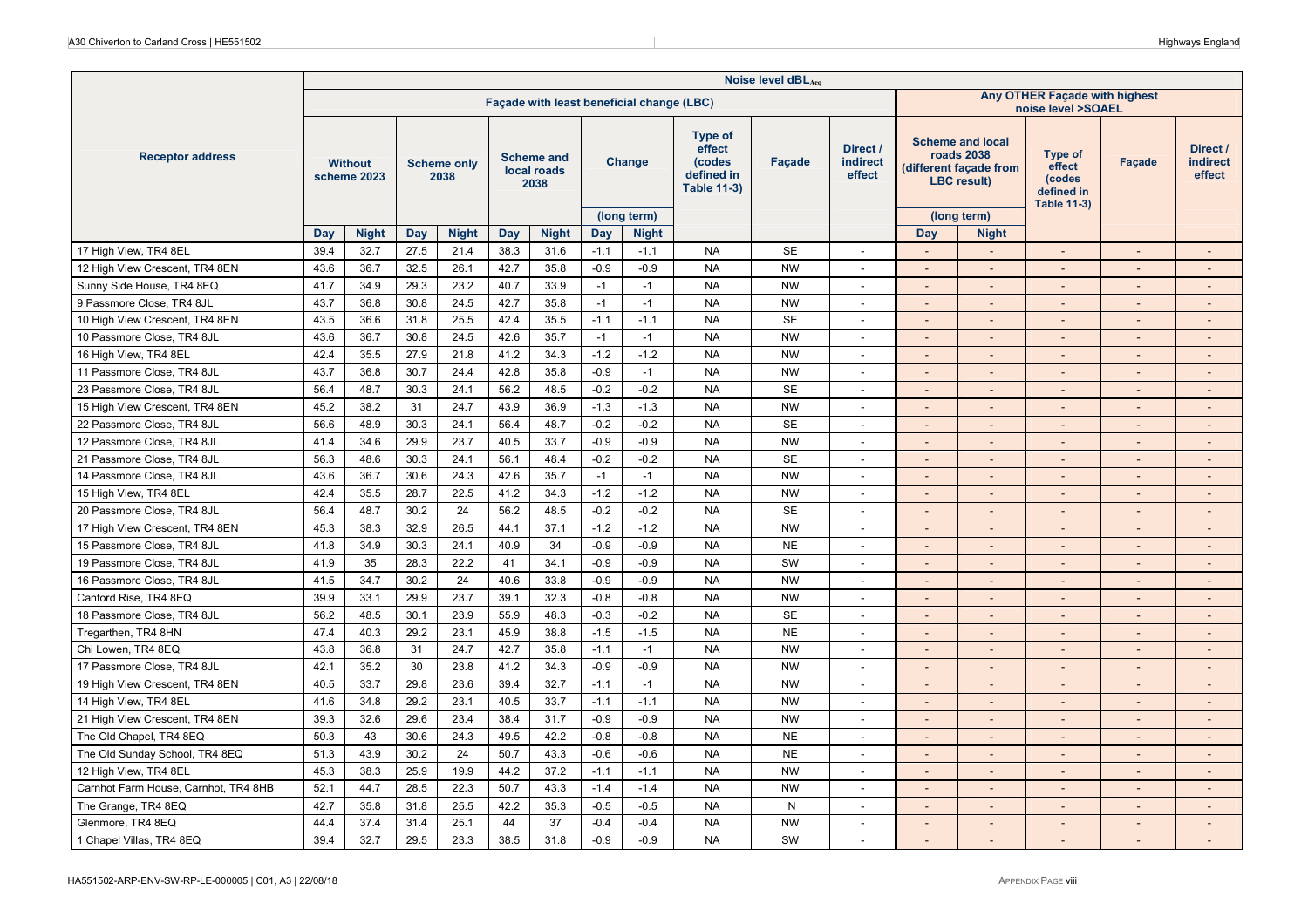|                                           |      |                               |      |                            |      |                                          |                         |                                           |                                                                        | Noise level dBLAeq |                                       |                          |                                                                                       |                                                                        |                          |                                       |
|-------------------------------------------|------|-------------------------------|------|----------------------------|------|------------------------------------------|-------------------------|-------------------------------------------|------------------------------------------------------------------------|--------------------|---------------------------------------|--------------------------|---------------------------------------------------------------------------------------|------------------------------------------------------------------------|--------------------------|---------------------------------------|
|                                           |      |                               |      |                            |      |                                          |                         | Façade with least beneficial change (LBC) |                                                                        |                    |                                       |                          |                                                                                       | Any OTHER Façade with highest<br>noise level >SOAEL                    |                          |                                       |
| <b>Receptor address</b>                   |      | <b>Without</b><br>scheme 2023 |      | <b>Scheme only</b><br>2038 |      | <b>Scheme and</b><br>local roads<br>2038 |                         | Change                                    | <b>Type of</b><br>effect<br>(codes<br>defined in<br><b>Table 11-3)</b> | Façade             | Direct /<br><b>indirect</b><br>effect |                          | <b>Scheme and local</b><br>roads 2038<br>(different façade from<br><b>LBC</b> result) | <b>Type of</b><br>effect<br>(codes<br>defined in<br><b>Table 11-3)</b> | Façade                   | Direct /<br><b>indirect</b><br>effect |
|                                           |      |                               |      |                            |      |                                          |                         | (long term)                               |                                                                        |                    |                                       |                          | (long term)                                                                           |                                                                        |                          |                                       |
|                                           | Day  | <b>Night</b>                  | Day  | <b>Night</b>               | Day  | <b>Night</b>                             | Day                     | <b>Night</b>                              |                                                                        |                    |                                       | Day                      | <b>Night</b>                                                                          |                                                                        |                          |                                       |
| The Chalet, Carnhot Farmhouse, TR4 8HB    | 55.8 | 48.2                          | 28.7 | 22.5                       | 54.2 | 46.6                                     | $-1.6$                  | $-1.6$                                    | <b>NA</b>                                                              | <b>NE</b>          | $\sim$                                | $\overline{a}$           |                                                                                       | $\sim$                                                                 | $\overline{\phantom{a}}$ | $\overline{\phantom{a}}$              |
| 7 High View, TR4 8EL                      | 43.8 | 36.8                          | 29.6 | 23.4                       | 42.5 | 35.6                                     | $-1.3$                  | $-1.2$                                    | <b>NA</b>                                                              | <b>NW</b>          | $\overline{\phantom{a}}$              | $\overline{\phantom{a}}$ | $\sim$                                                                                | $\sim$                                                                 |                          |                                       |
| 2 Chapel Villas, TR4 8EQ                  | 43.2 | 36.3                          | 30.5 | 24.2                       | 42.6 | 35.7                                     | $-0.6$                  | $-0.6$                                    | <b>NA</b>                                                              | <b>NW</b>          | $\sim$                                | $\overline{a}$           | $\sim$                                                                                | $\overline{\phantom{a}}$                                               | $\overline{\phantom{a}}$ | $\overline{\phantom{a}}$              |
| 11 High View, TR4 8EL                     | 41.2 | 34.3                          | 32.4 | 26                         | 40.3 | 33.5                                     | $-0.9$                  | $-0.8$                                    | <b>NA</b>                                                              | <b>NW</b>          | $\overline{\phantom{a}}$              |                          |                                                                                       | $\overline{\phantom{a}}$                                               |                          |                                       |
| Rosebriar, 1a Chapel Villas, 1 TR4 8EQ    | 43.9 | 36.9                          | 30.5 | 24.2                       | 43.5 | 36.6                                     | $-0.4$                  | $-0.3$                                    | <b>NA</b>                                                              | <b>NW</b>          | $\sim$                                |                          |                                                                                       |                                                                        |                          |                                       |
| Trecoose, TR4 8EQ                         | 55.3 | 47.7                          | 25.1 | 19.1                       | 54.9 | 47.3                                     | $-0.4$                  | $-0.4$                                    | <b>NA</b>                                                              | S                  | $\sim$                                | $\overline{a}$           |                                                                                       | $\blacksquare$                                                         |                          |                                       |
| 8 High View, TR4 8EL                      | 45.4 | 38.4                          | 32.8 | 26.4                       | 44.3 | 37.3                                     | $-1.1$                  | $-1.1$                                    | <b>NA</b>                                                              | <b>NE</b>          | $\overline{\phantom{a}}$              | $\overline{\phantom{a}}$ | $\sim$                                                                                | $\sim$                                                                 | $\overline{\phantom{a}}$ | $\overline{\phantom{a}}$              |
| Two Burrow Farm, TR4 8HN                  | 41.2 | 34.3                          | 32.3 | 25.9                       | 40.2 | 33.4                                     | $-1$                    | $-0.9$                                    | <b>NA</b>                                                              | <b>NW</b>          |                                       |                          |                                                                                       |                                                                        |                          |                                       |
| Glencrest, TR4 8EQ                        | 43.5 | 36.6                          | 32.1 | 25.8                       | 42.9 | 35.9                                     | $-0.6$                  | $-0.7$                                    | <b>NA</b>                                                              | <b>NW</b>          |                                       |                          |                                                                                       | $\blacksquare$                                                         |                          |                                       |
| Simla, TR4 8EQ                            | 55.3 | 47.7                          | 24.8 | 18.8                       | 55   | 47.4                                     | $-0.3$                  | $-0.3$                                    | <b>NA</b>                                                              | S                  | $\sim$                                | $\overline{\phantom{a}}$ | $\sim$                                                                                | $\sim$                                                                 | $\overline{\phantom{a}}$ | $\overline{\phantom{a}}$              |
| Bramble Wood, TR4 8HN                     | 45.8 | 38.7                          | 33   | 26.6                       | 44.9 | 37.8                                     | $-0.9$                  | $-0.9$                                    | <b>NA</b>                                                              | <b>NE</b>          | $\overline{\phantom{a}}$              |                          |                                                                                       | $\overline{a}$                                                         |                          |                                       |
| 10 High View, TR4 8EL                     | 39.2 | 32.5                          | 31.3 | 25                         | 38.7 | 32                                       | $-0.5$                  | $-0.5$                                    | <b>NA</b>                                                              | <b>NW</b>          | $\overline{\phantom{a}}$              |                          |                                                                                       | $\overline{a}$                                                         |                          |                                       |
| Accommodation, Post Office, TR4 8EG       | 59.8 | 52                            | 25.4 | 19.5                       | 60.2 | 52.3                                     | 0.4                     | 0.3                                       | <b>NA</b>                                                              | S                  | $\sim$                                | ÷,                       | $\sim$                                                                                | $\mathcal{L}$                                                          | $\overline{\phantom{a}}$ | $\overline{\phantom{a}}$              |
| 9 High View, TR4 8EL                      | 48   | 40.8                          | 32.9 | 26.5                       | 46.9 | 39.7                                     | $-1.1$                  | $-1.1$                                    | <b>NA</b>                                                              | <b>SE</b>          | $\sim$                                | $\overline{a}$           |                                                                                       | $\overline{\phantom{a}}$                                               | $\overline{\phantom{a}}$ | $\overline{\phantom{a}}$              |
| The Caravan, Carnhot House, TR4 8HB       | 55.3 | 47.7                          | 23.5 | 17.7                       | 53.7 | 46.2                                     | $-1.6$                  | $-1.5$                                    | <b>NA</b>                                                              | $\blacksquare$     | $\overline{\phantom{a}}$              |                          |                                                                                       | $\overline{\phantom{a}}$                                               |                          |                                       |
| Bon Accord, TR4 8EQ                       | 43.5 | 36.6                          | 29.9 | 23.7                       | 43.2 | 36.2                                     | $-0.3$                  | $-0.4$                                    | <b>NA</b>                                                              | ${\sf N}$          | $\sim$                                | $\overline{a}$           |                                                                                       | $\overline{\phantom{a}}$                                               |                          | $\sim$                                |
| 1a The Old Mill, 1 East Hill, TR4 8EG     | 64   | 55.9                          | 30   | 23.8                       | 64.8 | 56.6                                     | 0.8                     | 0.7                                       | S                                                                      | <b>SE</b>          | $\tilde{\phantom{a}}$                 | $\overline{a}$           |                                                                                       | $\blacksquare$                                                         |                          | $\overline{\phantom{a}}$              |
| Kaimai, TR4 8EQ                           | 46.1 | 39                            | 30.5 | 24.2                       | 45.4 | 38.4                                     | $-0.7$                  | $-0.6$                                    | <b>NA</b>                                                              | N                  | $\overline{\phantom{a}}$              | L,                       |                                                                                       | $\sim$                                                                 |                          | $\overline{a}$                        |
| Carnhot House, Carnhot, TR4 8HB           | 45.4 | 38.4                          | 27.1 | 21                         | 43.9 | 36.9                                     | $-1.5$                  | $-1.5$                                    | <b>NA</b>                                                              | <b>SE</b>          | $\sim$                                | $\overline{\phantom{a}}$ |                                                                                       | $\overline{a}$                                                         |                          |                                       |
| The Barn, East Hill, TR4 8EG              | 57   | 49.3                          | 29.4 | 23.2                       | 57.5 | 49.8                                     | 0.5                     | 0.5                                       | <b>NA</b>                                                              | <b>SE</b>          | $\sim$                                | $\overline{\phantom{a}}$ | $\sim$                                                                                | $\overline{\phantom{a}}$                                               | $\overline{\phantom{a}}$ | $\sim$                                |
| Carnhot Stables, Carnhot, TR4 8HB         | 52.8 | 45.3                          | 26.2 | 20.2                       | 51.5 | 44.1                                     | $-1.3$                  | $-1.2$                                    | <b>NA</b>                                                              | W                  |                                       |                          |                                                                                       | $\overline{a}$                                                         |                          |                                       |
| 1 East Lynne Cottages, East Hill, TR4 8EG | 61.9 | 53.9                          | 26.8 | 20.7                       | 62.6 | 54.6                                     | 0.7                     | 0.7                                       | <b>NA</b>                                                              | <b>SE</b>          | $\sim$                                | $\overline{a}$           |                                                                                       | ÷,                                                                     |                          | $\overline{\phantom{a}}$              |
| The Annexe, Whealgate Cottage, TR4 8EG    | 59.7 | 51.9                          | 27.6 | 21.5                       | 60.7 | 52.8                                     | $\overline{\mathbf{1}}$ | 0.9                                       | <b>NA</b>                                                              | <b>NW</b>          |                                       |                          |                                                                                       |                                                                        |                          |                                       |
| Wheelgate Cottage, East Hill, TR4 8EG     | 59.7 | 51.9                          | 27.6 | 21.5                       | 60.7 | 52.8                                     | $\overline{1}$          | 0.9                                       | <b>NA</b>                                                              | <b>NW</b>          | $\sim$                                | $\overline{\phantom{a}}$ | $\sim$                                                                                | $\overline{\phantom{a}}$                                               | $\overline{\phantom{a}}$ | $\overline{\phantom{a}}$              |
| 2 East Lynne Cottages, East Hill, TR4 8EG | 62.6 | 54.6                          | 27.1 | 21                         | 63.3 | 55.3                                     | 0.7                     | 0.7                                       | $\mathbf S$                                                            | <b>SE</b>          | $\sim$                                | $\overline{\phantom{a}}$ |                                                                                       | $\overline{a}$                                                         |                          | $\sim$                                |
| The Flat, Carnhot Farmhouse, TR4 8HB      | 45.7 | 38.6                          | 27.8 | 21.7                       | 45.7 | 38.6                                     | $\mathbf{0}$            | $\mathbf 0$                               | <b>NA</b>                                                              | W                  | $\tilde{\phantom{a}}$                 | $\overline{a}$           |                                                                                       |                                                                        |                          |                                       |
| 3 East Lynne Cottages, East Hill, TR4 8EG | 62.1 | 54.1                          | 29.2 | 23.1                       | 62.9 | 54.8                                     | 0.8                     | 0.7                                       | <b>NA</b>                                                              | <b>SE</b>          | $\sim$                                | 63.9                     | 55.8                                                                                  | $\mathbf S$                                                            | <b>SE</b>                | $\overline{\phantom{a}}$              |
| The Anchorage, East Hill, TR4 8EG         | 46   | 38.9                          | 29.8 | 23.6                       | 46.2 | 39.1                                     | 0.2                     | 0.2                                       | <b>NA</b>                                                              | W                  | $\overline{\phantom{a}}$              | $\overline{a}$           |                                                                                       | $\overline{a}$                                                         | $\overline{\phantom{a}}$ | $\overline{a}$                        |
| Bryher, East Hill, TR4 8EG                | 47.9 | 40.7                          | 30.2 | 24                         | 47.7 | 40.5                                     | $-0.2$                  | $-0.2$                                    | <b>NA</b>                                                              | N                  | $\overline{\phantom{a}}$              |                          |                                                                                       | $\overline{\phantom{a}}$                                               |                          |                                       |
| The Annexe, Sunny Cottage, TR4 8HB        | 62.7 | 54.7                          | 28.1 | 22                         | 61   | 53                                       | $-1.7$                  | $-1.7$                                    | <b>NA</b>                                                              | <b>NW</b>          | $\sim$                                | $\overline{a}$           | $\sim$                                                                                | $\mathcal{L}$                                                          |                          | $\overline{\phantom{a}}$              |
| Sunny Cottage, Carnhot, TR4 8HB           | 53.6 | 46.1                          | 30.7 | 24.4                       | 52.2 | 44.8                                     | $-1.4$                  | $-1.3$                                    | <b>NA</b>                                                              | <b>SE</b>          | $\overline{\phantom{a}}$              |                          |                                                                                       | $\overline{\phantom{a}}$                                               |                          | $\overline{\phantom{a}}$              |
| The Glade, TR4 8EQ                        | 47   | 39.8                          | 31.5 | 25.2                       | 46.4 | 39.3                                     | $-0.6$                  | $-0.5$                                    | <b>NA</b>                                                              | ${\sf N}$          | $\overline{\phantom{a}}$              |                          |                                                                                       | $\overline{\phantom{a}}$                                               |                          |                                       |
| Carnhot Farm, Carnhot, TR4 8HB            | 49.7 | 42.4                          | 30.3 | 24.1                       | 49.2 | 41.9                                     | $-0.5$                  | $-0.5$                                    | <b>NA</b>                                                              | <b>NE</b>          | $\overline{a}$                        | $\overline{a}$           |                                                                                       | $\overline{a}$                                                         | $\overline{\phantom{a}}$ | $\overline{a}$                        |
| Pencarn House, Carnhot, TR4 8HB           | 49.1 | 41.8                          | 30.3 | 24.1                       | 48.5 | 41.2                                     | $-0.6$                  | $-0.6$                                    | <b>NA</b>                                                              | <b>NW</b>          |                                       |                          |                                                                                       |                                                                        |                          |                                       |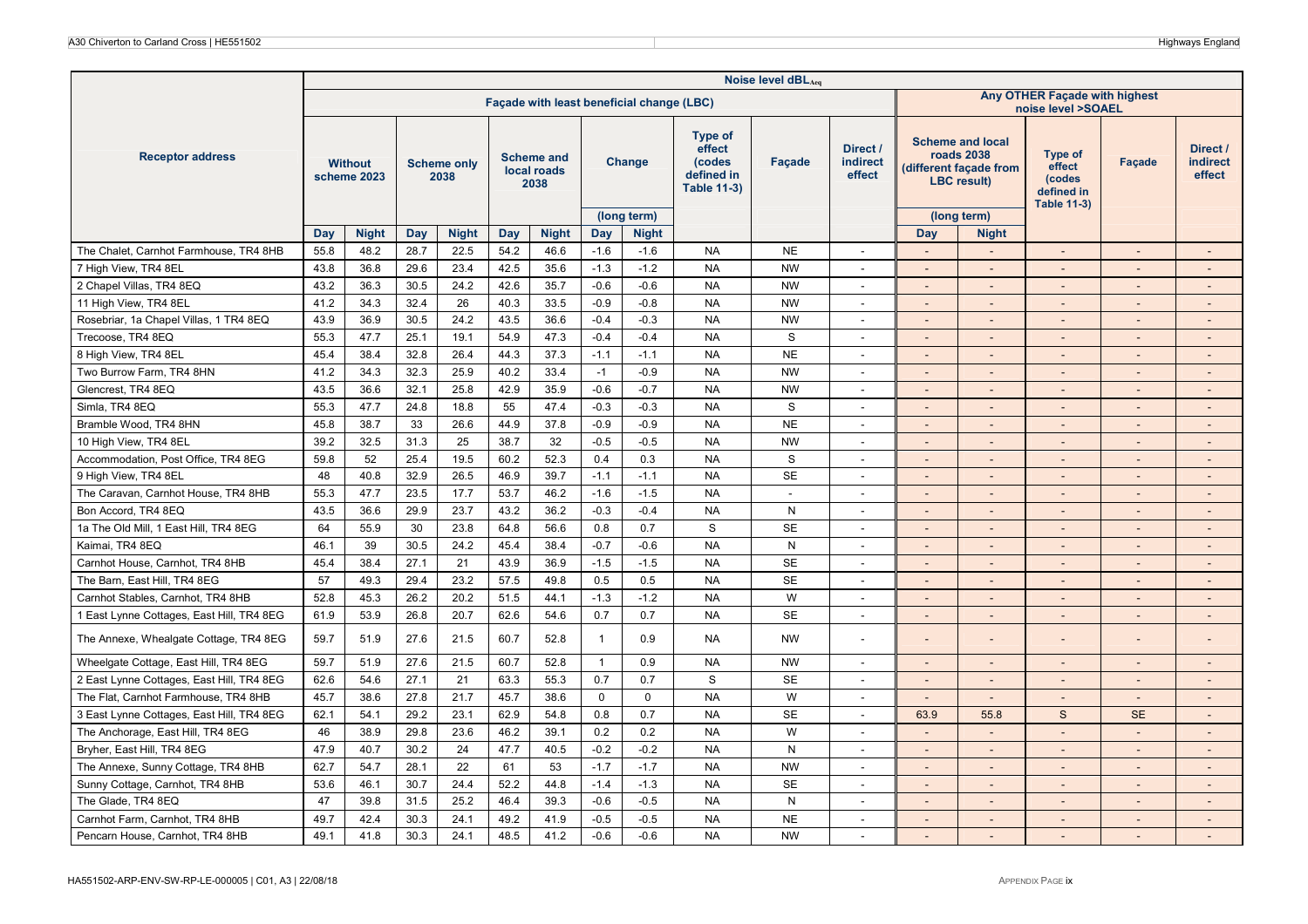|                                                    |      |                               |            |                            |      |                                          |              |                                           |                                                                        | Noise level dBLAeq |                                |                          |                                                                                              |                                                                        |                          |                                       |
|----------------------------------------------------|------|-------------------------------|------------|----------------------------|------|------------------------------------------|--------------|-------------------------------------------|------------------------------------------------------------------------|--------------------|--------------------------------|--------------------------|----------------------------------------------------------------------------------------------|------------------------------------------------------------------------|--------------------------|---------------------------------------|
|                                                    |      |                               |            |                            |      |                                          |              | Façade with least beneficial change (LBC) |                                                                        |                    |                                |                          |                                                                                              | Any OTHER Façade with highest<br>noise level >SOAEL                    |                          |                                       |
| <b>Receptor address</b>                            |      | <b>Without</b><br>scheme 2023 |            | <b>Scheme only</b><br>2038 |      | <b>Scheme and</b><br>local roads<br>2038 |              | Change                                    | <b>Type of</b><br>effect<br>(codes<br>defined in<br><b>Table 11-3)</b> | Façade             | Direct /<br>indirect<br>effect |                          | <b>Scheme and local</b><br><b>roads 2038</b><br>(different façade from<br><b>LBC</b> result) | <b>Type of</b><br>effect<br>(codes<br>defined in<br><b>Table 11-3)</b> | Façade                   | Direct /<br><b>indirect</b><br>effect |
|                                                    |      |                               |            |                            |      |                                          |              | (long term)                               |                                                                        |                    |                                |                          | (long term)                                                                                  |                                                                        |                          |                                       |
|                                                    | Day  | <b>Night</b>                  | <b>Day</b> | <b>Night</b>               | Day  | <b>Night</b>                             | Day          | <b>Night</b>                              |                                                                        |                    |                                | <b>Day</b>               | <b>Night</b>                                                                                 |                                                                        |                          |                                       |
| 2 Little Carnhot Farm Cottage, Carnhot, TR4<br>8HB | 52.3 | 44.8                          | 11.5       | 6.3                        | 50.8 | 43.4                                     | $-1.5$       | $-1.4$                                    | NA                                                                     | W                  | $\sim$                         |                          |                                                                                              |                                                                        |                          |                                       |
| Old Thatchers Cottage, Carnhot, TR4 8HB            | 49.2 | 42                            | 13.2       | 7.9                        | 47.6 | 40.4                                     | $-1.6$       | $-1.6$                                    | <b>NA</b>                                                              | N                  | $\sim$                         | $\sim$                   | $\overline{\phantom{a}}$                                                                     | $\sim$                                                                 |                          | $\sim$                                |
| 1 Little Carnhot Farm Cottage, Carnhot, TR4<br>8HB | 50.6 | 43.2                          | 7.1        | 2.1                        | 49.2 | 41.9                                     | $-1.4$       | $-1.3$                                    | <b>NA</b>                                                              | S                  | $\overline{\phantom{a}}$       |                          | $\overline{\phantom{a}}$                                                                     |                                                                        |                          |                                       |
| Holly Grove, East Hill, TR4 8EG                    | 57.2 | 49.4                          | 29         | 22.8                       | 57.3 | 49.5                                     | 0.1          | 0.1                                       | <b>NA</b>                                                              | S                  | $\sim$                         | $\sim$                   | $\sim$                                                                                       | $\sim$                                                                 | $\sim$                   | $\sim$                                |
| The Annexe, Grove Farm, TR4 8EG                    | 51.6 | 44.2                          | 28.9       | 22.7                       | 51.2 | 43.9                                     | $-0.4$       | $-0.3$                                    | <b>NA</b>                                                              | <b>SE</b>          | $\overline{\phantom{a}}$       | $\sim$                   | $\sim$                                                                                       |                                                                        |                          | $\overline{\phantom{a}}$              |
| Myrtle Cottage, East Hill, TR4 8EG                 | 51.2 | 43.9                          | 32.4       | 26                         | 51.8 | 44.4                                     | 0.6          | 0.5                                       | <b>NA</b>                                                              | <b>NW</b>          | $\blacksquare$                 | 65.3                     | 57.1                                                                                         | S                                                                      | <b>SE</b>                |                                       |
| Grove Farm, East Hill, TR4 8EG                     | 45.3 | 38.3                          | 32.6       | 26.2                       | 45.1 | 38                                       | $-0.2$       | $-0.3$                                    | <b>NA</b>                                                              | <b>NW</b>          | $\sim$                         | $\sim$                   | $\sim$                                                                                       | $\sim$                                                                 | $\sim$                   | $\sim$                                |
| Two Burrow Cottage, TR4 8HN                        | 40.8 | 34                            | 27.1       | 21.1                       | 40   | 33.2                                     | $-0.8$       | $-0.8$                                    | <b>NA</b>                                                              | <b>NE</b>          | $\sim$                         | $\overline{\phantom{a}}$ | $\sim$                                                                                       | $\sim$                                                                 | $\overline{a}$           | $\sim$                                |
| Carn Meadow, Carnhot, TR4 8HB                      | 69.7 | 61.3                          | 37         | 30.4                       | 68.1 | 59.8                                     | $-1.6$       | $-1.5$                                    | $S-$                                                                   | $\mathsf{N}$       | Direct                         | 68.8                     | 60.4                                                                                         | $S-$                                                                   | W                        | <b>Direct</b>                         |
| Carnhot Cottage, Carnhot, TR4 8HB                  | 59.1 | 51.2                          | 37.1       | 30.5                       | 57.8 | 50.1                                     | $-1.3$       | $-1.1$                                    | <b>NA</b>                                                              | E                  | $\sim$                         | 65.8                     | 57.6                                                                                         | $S-$                                                                   | $\mathsf{N}$             | <b>Direct</b>                         |
| Firview Farmhouse, East Hill, TR4 8EG              | 61.5 | 53.6                          | 30.9       | 24.6                       | 62.5 | 54.5                                     | $\mathbf{1}$ | 0.9                                       | <b>NA</b>                                                              | <b>NW</b>          | $\sim$                         | $\overline{\phantom{a}}$ | $\sim$                                                                                       | $\sim$                                                                 | $\overline{\phantom{a}}$ | $\sim$                                |
| Lanteague, TR4 8HN                                 | 39.3 | 32.6                          | 33.7       | 27.3                       | 39.1 | 32.3                                     | $-0.2$       | $-0.3$                                    | <b>NA</b>                                                              | <b>NW</b>          | $\sim$                         |                          |                                                                                              |                                                                        |                          |                                       |
| The Knoll, TR4 8HN                                 | 41.2 | 34.3                          | 33.6       | 27.2                       | 40.2 | 33.4                                     | $-1$         | $-0.9$                                    | <b>NA</b>                                                              | <b>NW</b>          | $\sim$                         | $\sim$                   | $\overline{a}$                                                                               | $\sim$                                                                 |                          | $\sim$                                |
| Trevale Farm, Carnhot, TR4 8HB                     | 50.6 | 43.2                          | 13.2       | 7.9                        | 49.1 | 41.8                                     | $-1.5$       | $-1.4$                                    | <b>NA</b>                                                              | N                  | $\sim$                         | $\overline{a}$           | $\overline{\phantom{a}}$                                                                     | $\overline{a}$                                                         |                          | $\overline{\phantom{a}}$              |
| Sarnia, TR4 8HN                                    | 38.6 | 31.9                          | 32.7       | 26.3                       | 38.1 | 31.4                                     | $-0.5$       | $-0.5$                                    | <b>NA</b>                                                              | <b>NW</b>          | $\sim$                         | $\overline{\phantom{a}}$ | $\overline{\phantom{a}}$                                                                     |                                                                        |                          |                                       |
| Hillcrest, TR4 8HN                                 | 43.7 | 36.8                          | 36.9       | 30.3                       | 43.1 | 36.1                                     | $-0.6$       | $-0.7$                                    | <b>NA</b>                                                              | <b>NE</b>          | $\sim$                         | $\sim$                   | $\overline{\phantom{a}}$                                                                     | $\sim$                                                                 | $\overline{\phantom{a}}$ | $\blacksquare$                        |
| Mount Pleasant Farm, TR4 8PA                       | 44.3 | 37.3                          | 28.9       | 22.7                       | 43.6 | 36.7                                     | $-0.7$       | $-0.6$                                    | <b>NA</b>                                                              | E                  | $\sim$                         | $\sim$                   | $\overline{\phantom{a}}$                                                                     | $\sim$                                                                 |                          | $\sim$                                |
| Acland Villa, East Hill, TR4 8HP                   | 53.4 | 45.9                          | 28.4       | 22.3                       | 52.1 | 44.7                                     | $-1.3$       | $-1.2$                                    | <b>NA</b>                                                              | SW                 | $\sim$                         | $\overline{\phantom{a}}$ | $\sim$                                                                                       |                                                                        |                          | $\sim$                                |
| The Annexe, Acland Villa, East Hill, TR4 8HP       | 57.9 | 50.2                          | 44         | 37                         | 56.8 | 49.1                                     | $-1.1$       | $-1.1$                                    | <b>NA</b>                                                              | <b>SE</b>          | $\overline{\phantom{a}}$       |                          | $\overline{\phantom{a}}$                                                                     |                                                                        |                          |                                       |
| The Cottage, East Hill, TR4 8HP                    | 49.1 | 41.8                          | 29.1       | 22.9                       | 48.8 | 41.5                                     | $-0.3$       | $-0.3$                                    | <b>NA</b>                                                              | W                  | $\sim$                         | $\sim$                   | $\sim$                                                                                       | $\sim$                                                                 |                          | $\sim$                                |
| Hill View, East Hill, TR4 8HW                      | 44.2 | 37.2                          | 37.7       | 31.1                       | 43.9 | 36.9                                     | $-0.3$       | $-0.3$                                    | <b>NA</b>                                                              | N                  | $\sim$                         | $\overline{\phantom{a}}$ | $\overline{\phantom{a}}$                                                                     |                                                                        |                          | $\overline{\phantom{a}}$              |
| The Gwel, Carnhot, TR4 8PA                         | 53   | 45.5                          | 38.6       | 31.9                       | 53.3 | 45.8                                     | 0.3          | 0.3                                       | <b>NA</b>                                                              | <b>NW</b>          | $\blacksquare$                 |                          |                                                                                              |                                                                        |                          |                                       |
| Spectrum, Bosvarren House, TR4 8HP                 | 54.7 | 47.1                          | 38.2       | 31.5                       | 55.2 | 47.5                                     | 0.5          | 0.4                                       | <b>NA</b>                                                              | N                  | $\sim$                         | $\sim$                   | $\sim$                                                                                       | $\sim$                                                                 | $\sim$                   | $\sim$                                |
| The Firs, East Hill, TR4 8HP                       | 56.1 | 48.4                          | 36.7       | 30.1                       | 56.9 | 49.2                                     | 0.8          | 0.8                                       | <b>NA</b>                                                              | <b>NW</b>          | $\overline{\phantom{a}}$       | $\sim$                   | $\overline{\phantom{a}}$                                                                     | $\overline{\phantom{a}}$                                               | $\overline{\phantom{a}}$ | $\overline{a}$                        |
| Highlands, East Hill, TR4 8HW                      | 46   | 38.9                          | 39.6       | 32.9                       | 47.2 | 40                                       | 1.2          | 1.1                                       | <b>NA</b>                                                              | $\mathsf{N}$       | $\blacksquare$                 |                          |                                                                                              |                                                                        |                          |                                       |
| Meadowside, East Hill, TR4 8HW                     | 56.6 | 48.9                          | 39.7       | 33                         | 57.5 | 49.8                                     | 0.9          | 0.9                                       | <b>NA</b>                                                              | <b>NE</b>          | $\sim$                         | $\sim$                   | $\sim$                                                                                       | $\sim$                                                                 |                          | $\sim$                                |
| Granston Cottage, East Hill, TR4 8HW               | 41.9 | 35                            | 38.4       | 31.7                       | 42.1 | 35.2                                     | 0.2          | 0.2                                       | <b>NA</b>                                                              | N                  | $\overline{\phantom{a}}$       | $\overline{\phantom{a}}$ | $\sim$                                                                                       | $\overline{\phantom{a}}$                                               | $\sim$                   | $\sim$                                |
| Granston, East Hill, TR4 8HW                       | 42.3 | 35.4                          | 39.4       | 32.7                       | 42.6 | 35.7                                     | 0.3          | 0.3                                       | <b>NA</b>                                                              | N                  | $\overline{\phantom{a}}$       |                          |                                                                                              |                                                                        |                          |                                       |
| Lynden House, East Hill, TR4 8HW                   | 49.9 | 42.6                          | 36.6       | 30                         | 54.9 | 47.3                                     | 5            | 4.7                                       | $\overline{A}$                                                         | ${\sf N}$          | Indirect                       | $\sim$                   | $\overline{\phantom{a}}$                                                                     | $\sim$                                                                 |                          | $\sim$                                |
| East Hill Farm, East Hill, TR4 8HW                 | 44.3 | 37.3                          | 32.6       | 26.2                       | 47.2 | 40.1                                     | 2.9          | 2.8                                       | <b>NA</b>                                                              | E                  | $\overline{\phantom{a}}$       | $\overline{\phantom{a}}$ | $\overline{\phantom{a}}$                                                                     | $\overline{\phantom{a}}$                                               |                          | $\overline{\phantom{a}}$              |
| Chy-Kerenza, East Hill, TR4 8HW                    | 50.2 | 42.9                          | 41.4       | 34.6                       | 52   | 44.6                                     | 1.8          | 1.7                                       | <b>NA</b>                                                              | $\mathsf{N}$       | $\sim$                         | $\overline{\phantom{a}}$ | $\overline{\phantom{a}}$                                                                     |                                                                        |                          |                                       |
| Trevargh, East Hill, TR4 8HW                       | 43.7 | 36.8                          | 30         | 23.8                       | 46.5 | 39.4                                     | 2.8          | 2.6                                       | <b>NA</b>                                                              | N                  | $\sim$                         | $\sim$                   | $\sim$                                                                                       | $\sim$                                                                 | $\sim$                   | $\sim$                                |
| Holly Farm, Three Burrows, TR4 8HU                 | 44.1 | 37.1                          | 32.4       | 26                         | 43.4 | 36.5                                     | $-0.7$       | $-0.6$                                    | <b>NA</b>                                                              | E                  | $\sim$                         | $\overline{a}$           | $\overline{\phantom{a}}$                                                                     |                                                                        |                          |                                       |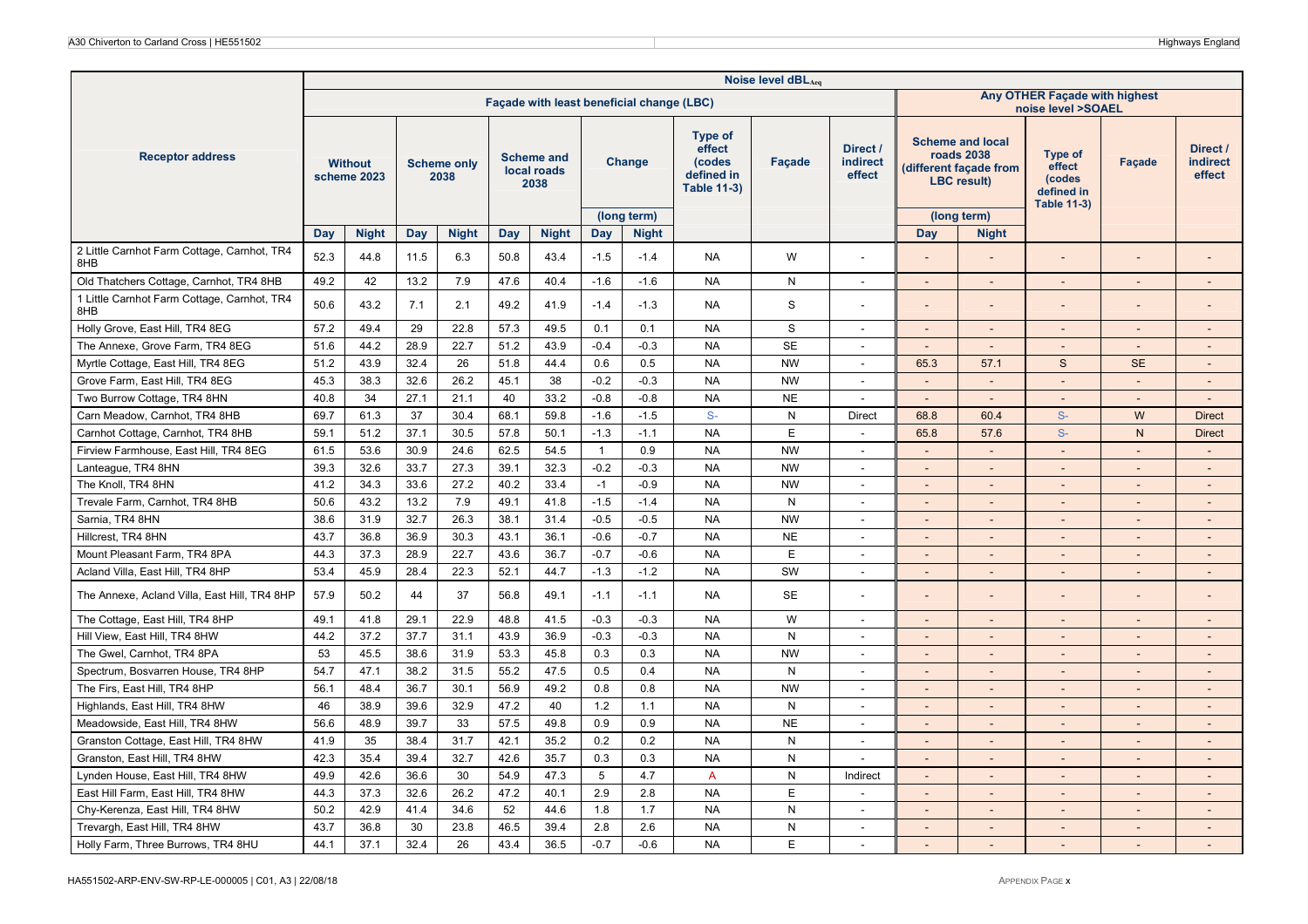|                                                    |      |                               |      |                            |      |                                          |             |                                           |                                                                        | Noise level dBLAeq |                                       |                          |                                                                                       |                                                                        |                          |                                       |
|----------------------------------------------------|------|-------------------------------|------|----------------------------|------|------------------------------------------|-------------|-------------------------------------------|------------------------------------------------------------------------|--------------------|---------------------------------------|--------------------------|---------------------------------------------------------------------------------------|------------------------------------------------------------------------|--------------------------|---------------------------------------|
|                                                    |      |                               |      |                            |      |                                          |             | Façade with least beneficial change (LBC) |                                                                        |                    |                                       |                          |                                                                                       | Any OTHER Façade with highest<br>noise level >SOAEL                    |                          |                                       |
| <b>Receptor address</b>                            |      | <b>Without</b><br>scheme 2023 |      | <b>Scheme only</b><br>2038 |      | <b>Scheme and</b><br>local roads<br>2038 |             | <b>Change</b>                             | <b>Type of</b><br>effect<br>(codes<br>defined in<br><b>Table 11-3)</b> | Facade             | Direct /<br><b>indirect</b><br>effect |                          | <b>Scheme and local</b><br>roads 2038<br>(different facade from<br><b>LBC</b> result) | <b>Type of</b><br>effect<br>(codes<br>defined in<br><b>Table 11-3)</b> | <b>Facade</b>            | Direct /<br><b>indirect</b><br>effect |
|                                                    |      |                               |      |                            |      |                                          |             | (long term)                               |                                                                        |                    |                                       |                          | (long term)                                                                           |                                                                        |                          |                                       |
|                                                    | Day  | <b>Night</b>                  | Day  | <b>Night</b>               | Day  | <b>Night</b>                             | <b>Day</b>  | <b>Night</b>                              |                                                                        |                    |                                       | <b>Day</b>               | <b>Night</b>                                                                          |                                                                        |                          |                                       |
| Acland Farm, East Hill, TR4 8HP                    | 63.9 | 55.8                          | 34.6 | 28.1                       | 64.1 | 56                                       | 0.2         | 0.2                                       | S                                                                      | SW                 | $\sim$                                | 65.5                     | 57.4                                                                                  | $\mathbf S$                                                            | <b>NW</b>                | $\overline{\phantom{a}}$              |
| Holly Cottage, Three Burrows, TR4 8HU              | 47.2 | 40.1                          | 41.6 | 34.8                       | 45.9 | 38.8                                     | $-1.3$      | $-1.3$                                    | <b>NA</b>                                                              | E                  | $\sim$                                | $\sim$                   | $\sim$                                                                                | $\sim$                                                                 | $\overline{a}$           | $\overline{a}$                        |
| Managers Accommodation, Chyverton Park,<br>TR4 8HS | 49.4 | 42.1                          | 33.9 | 27.5                       | 52.5 | 45                                       | 3.1         | 2.9                                       | $\mathsf{A}$                                                           | W                  | Indirect                              | $\overline{\phantom{a}}$ |                                                                                       |                                                                        | $\overline{a}$           | $\overline{\phantom{a}}$              |
| Graycott, East Hill, TR4 8HW                       | 47.5 | 40.3                          | 34   | 27.6                       | 49.1 | 41.8                                     | 1.6         | 1.5                                       | <b>NA</b>                                                              | W                  | $\sim$                                | $\blacksquare$           |                                                                                       | $\sim$                                                                 |                          |                                       |
| The Annexe, Greycot, TR4 8HW                       | 47.5 | 40.3                          | 34   | 27.6                       | 49.1 | 41.8                                     | 1.6         | 1.5                                       | <b>NA</b>                                                              | W                  | $\sim$                                | $\overline{\phantom{a}}$ | $\sim$                                                                                | $\sim$                                                                 | $\overline{\phantom{a}}$ | $\overline{\phantom{a}}$              |
| Flat 4, The Old Chapel, Three Burrows, TR4<br>8HU  | 47.4 | 40.3                          | 41.5 | 34.7                       | 46.4 | 39.3                                     | $-1$        | $-1$                                      | <b>NA</b>                                                              | W                  | $\sim$                                | $\overline{a}$           |                                                                                       |                                                                        |                          | $\overline{\phantom{0}}$              |
| Flat 2, The Old Chapel, Three Burrows, TR4<br>8HU  | 47.4 | 40.3                          | 41.5 | 34.7                       | 46.4 | 39.3                                     | $-1$        | $-1$                                      | <b>NA</b>                                                              | W                  | $\sim$                                | $\blacksquare$           | $\sim$                                                                                |                                                                        | $\overline{a}$           | $\overline{\phantom{a}}$              |
| Flat 1, The Old Chapel, Three Burrows, TR4<br>8HU  | 47.4 | 40.3                          | 41.5 | 34.7                       | 46.4 | 39.3                                     | $-1$        | $-1$                                      | <b>NA</b>                                                              | W                  | $\sim$                                | $\overline{a}$           |                                                                                       |                                                                        |                          | $\overline{\phantom{0}}$              |
| Flat 3, The Old Chapel, Three Burrows, TR4<br>8HU  | 47.4 | 40.3                          | 41.5 | 34.7                       | 46.4 | 39.3                                     | $-1$        | $-1$                                      | <b>NA</b>                                                              | W                  | $\overline{\phantom{a}}$              | $\overline{\phantom{0}}$ |                                                                                       |                                                                        | $\overline{a}$           | $\overline{\phantom{a}}$              |
| Flat 5, The Old Chapel, Three Burrows, TR4<br>8HU  | 47.4 | 40.3                          | 41.5 | 34.7                       | 46.4 | 39.3                                     | $-1$        | $-1$                                      | <b>NA</b>                                                              | W                  | $\sim$                                | $\overline{a}$           |                                                                                       |                                                                        |                          | $\overline{a}$                        |
| The Annexe, Kea Farm, TR4 8HU                      | 52.1 | 44.7                          | 31.7 | 25.4                       | 50.6 | 43.2                                     | $-1.5$      | $-1.5$                                    | <b>NA</b>                                                              | S                  | $\sim$                                | $\blacksquare$           | $\sim$                                                                                | $\overline{a}$                                                         |                          | $\overline{a}$                        |
| Kea Farm, Three Burrows, TR4 8HU                   | 44.1 | 37.1                          | 33.2 | 26.8                       | 43.1 | 36.1                                     | $-1$        | $-1$                                      | <b>NA</b>                                                              | E                  | $\sim$                                | $\overline{\phantom{a}}$ | $\sim$                                                                                | $\sim$                                                                 | $\overline{\phantom{a}}$ | $\overline{\phantom{a}}$              |
| Primrose Farm, Three Burrows, TR4 8HU              | 45.1 | 38                            | 31.8 | 25.5                       | 43.8 | 36.8                                     | $-1.3$      | $-1.2$                                    | <b>NA</b>                                                              | $\mathbf S$        | $\sim$                                | $\overline{\phantom{a}}$ | $\overline{\phantom{a}}$                                                              | $\sim$                                                                 | $\overline{\phantom{a}}$ | $\overline{\phantom{a}}$              |
| Accommodation, Trevarth Holiday Park, TR4<br>8HR   | 47.6 | 40.4                          | 35.1 | 28.6                       | 47.6 | 40.4                                     | $\mathbf 0$ | $\mathbf 0$                               | <b>NA</b>                                                              | W                  |                                       | $\overline{a}$           |                                                                                       |                                                                        |                          | $\overline{\phantom{0}}$              |
| Acland Farm Cottage, Three Burrows, TR4<br>8HU     | 43.7 | 36.8                          | 33.9 | 27.5                       | 42.4 | 35.5                                     | $-1.3$      | $-1.3$                                    | <b>NA</b>                                                              | <b>NW</b>          | $\sim$                                | $\overline{\phantom{0}}$ |                                                                                       |                                                                        |                          | $\overline{\phantom{m}}$              |
| Springfield, Three Burrows, TR4 8HU                | 46.1 | 39                            | 42.3 | 35.4                       | 45.3 | 38.3                                     | $-0.8$      | $-0.7$                                    | <b>NA</b>                                                              | E                  | $\sim$                                | $\overline{a}$           | $\overline{\phantom{a}}$                                                              |                                                                        |                          |                                       |
| Stanley Farm, TR4 8HX                              | 43.9 | 36.9                          | 36.3 | 29.7                       | 43.4 | 36.5                                     | $-0.5$      | $-0.4$                                    | <b>NA</b>                                                              | E                  | $\sim$                                | $\blacksquare$           | $\sim$                                                                                | $\sim$                                                                 | $\overline{a}$           | $\overline{\phantom{a}}$              |
| Fern Cottage, Three Burrows, TR4 8HU               | 46.8 | 39.6                          | 34.9 | 28.4                       | 45.4 | 38.4                                     | $-1.4$      | $-1.2$                                    | <b>NA</b>                                                              | S                  | $\sim$                                | $\blacksquare$           | $\sim$                                                                                | $\sim$                                                                 | $\overline{\phantom{a}}$ | $\overline{\phantom{a}}$              |
| Glenmoor, Three Burrows, TR4 8HU                   | 48.4 | 41.2                          | 35.2 | 28.7                       | 47   | 39.8                                     | $-1.4$      | $-1.4$                                    | <b>NA</b>                                                              | S                  | $\overline{\phantom{a}}$              | $\overline{a}$           |                                                                                       |                                                                        | $\overline{\phantom{a}}$ | $\overline{\phantom{a}}$              |
| Bryannack, TR4 8HG                                 | 47.7 | 40.5                          | 35.9 | 29.4                       | 48.5 | 41.2                                     | 0.8         | 0.7                                       | <b>NA</b>                                                              | N                  | $\overline{\phantom{a}}$              | $\overline{\phantom{a}}$ | $\sim$                                                                                | $\sim$                                                                 | $\overline{\phantom{a}}$ | $\overline{\phantom{a}}$              |
| Burra Burra Farm, Three Burrows, TR4 8HU           | 65   | 56.8                          | 41.7 | 34.9                       | 63.2 | 55.1                                     | $-1.8$      | $-1.7$                                    | $S-$                                                                   | W                  | Direct                                | $\overline{a}$           |                                                                                       |                                                                        |                          | $\overline{a}$                        |
| Costessey, Three Burrows, TR4 8HU                  | 47.3 | 40.2                          | 38.8 | 32.1                       | 45.9 | 38.8                                     | $-1.4$      | $-1.4$                                    | <b>NA</b>                                                              | <b>NE</b>          | $\overline{\phantom{a}}$              | $\overline{\phantom{a}}$ | $\mathcal{L}$                                                                         | $\mathbf{r}$                                                           | $\overline{a}$           | $\overline{\phantom{a}}$              |
| Tywarnhayle, TR4 8HG                               | 47.3 | 40.2                          | 27.8 | 21.7                       | 48.2 | 41                                       | 0.9         | 0.8                                       | <b>NA</b>                                                              | S                  | $\sim$                                | $\blacksquare$           |                                                                                       | $\sim$                                                                 |                          | $\overline{\phantom{a}}$              |
| Chy-An-Godolghyn, Three Burrows, TR4<br>8HU        | 54.4 | 46.8                          | 44.7 | 37.6                       | 53   | 45.5                                     | $-1.4$      | $-1.3$                                    | <b>NA</b>                                                              | Ε                  | $\sim$                                | $\overline{\phantom{a}}$ | $\sim$                                                                                | $-S-$                                                                  | W                        | <b>Direct</b>                         |
| Home Farm, Penstraze, TR4 8GB                      | 35.7 | 29.2                          | 27.1 | 21                         | 34.8 | 28.3                                     | $-0.9$      | $-0.9$                                    | <b>NA</b>                                                              | S                  | $\sim$                                | $\overline{\phantom{a}}$ | $\sim$                                                                                | $\sim$                                                                 | $\overline{a}$           | $\overline{\phantom{a}}$              |
| Home Farm Cottage, Penstraze, TR4 8GB              | 43.2 | 36.2                          | 30.3 | 24.1                       | 42.2 | 35.3                                     | $-1$        | $-0.9$                                    | <b>NA</b>                                                              | E                  | $\sim$                                | $\blacksquare$           | $\sim$                                                                                | $\sim$                                                                 | $\overline{\phantom{a}}$ | $\overline{\phantom{a}}$              |
| Trevelo Farm, TR4 8HX                              | 43.2 | 36.3                          | 32.6 | 26.2                       | 42.5 | 35.6                                     | $-0.7$      | $-0.7$                                    | <b>NA</b>                                                              | N                  |                                       |                          |                                                                                       |                                                                        |                          |                                       |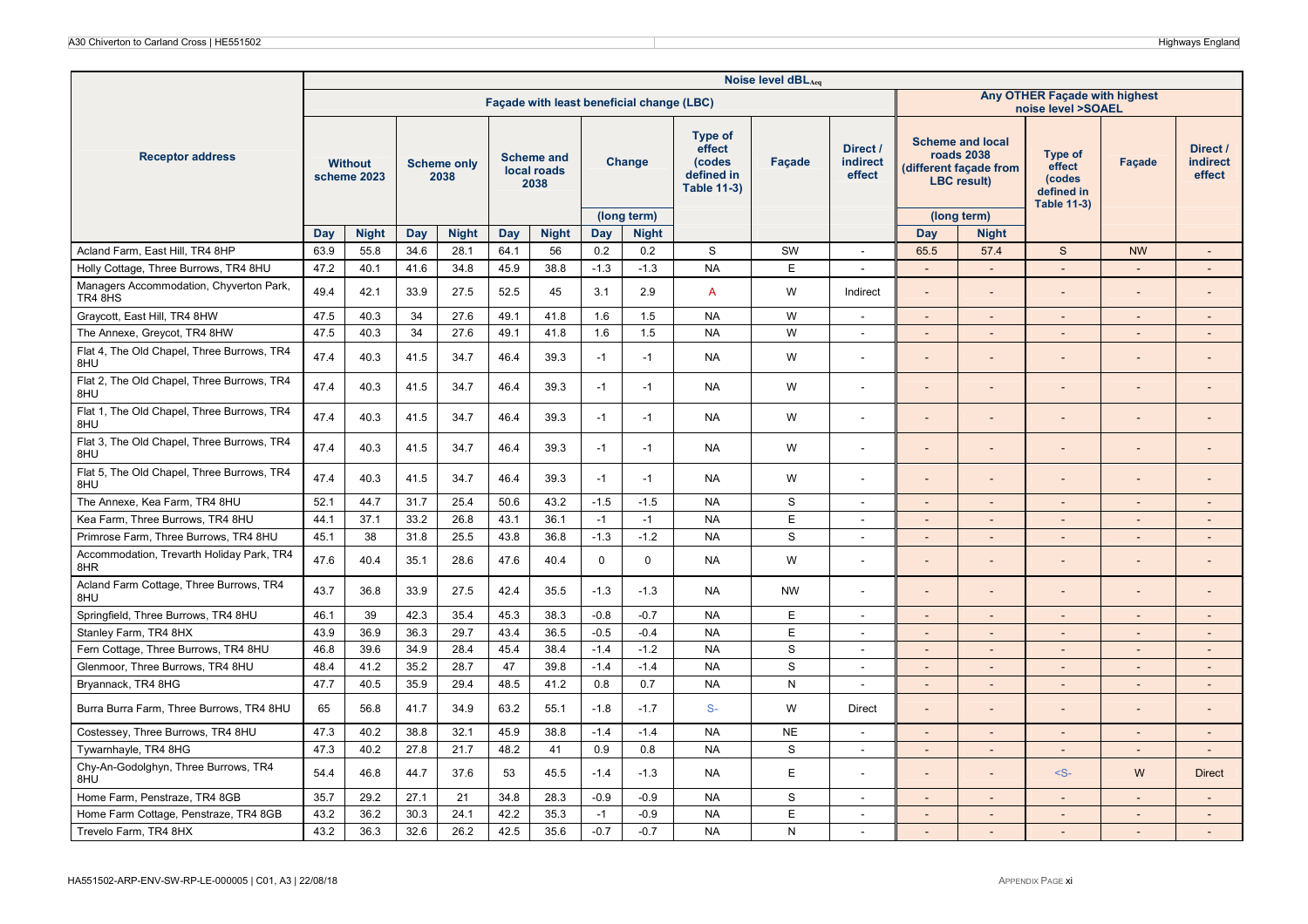|                                                 |      |                               |      |                            |      |                                          |                |                                           |                                                                        | Noise level dBLAeq       |                                |                          |                                                                                       |                                                                 |                          |                                       |
|-------------------------------------------------|------|-------------------------------|------|----------------------------|------|------------------------------------------|----------------|-------------------------------------------|------------------------------------------------------------------------|--------------------------|--------------------------------|--------------------------|---------------------------------------------------------------------------------------|-----------------------------------------------------------------|--------------------------|---------------------------------------|
|                                                 |      |                               |      |                            |      |                                          |                | Façade with least beneficial change (LBC) |                                                                        |                          |                                |                          |                                                                                       | Any OTHER Façade with highest<br>noise level >SOAEL             |                          |                                       |
| <b>Receptor address</b>                         |      | <b>Without</b><br>scheme 2023 |      | <b>Scheme only</b><br>2038 |      | <b>Scheme and</b><br>local roads<br>2038 |                | <b>Change</b>                             | <b>Type of</b><br>effect<br>(codes<br>defined in<br><b>Table 11-3)</b> | Façade                   | Direct /<br>indirect<br>effect |                          | <b>Scheme and local</b><br>roads 2038<br>(different façade from<br><b>LBC</b> result) | Type of<br>effect<br>(codes<br>defined in<br><b>Table 11-3)</b> | <b>Facade</b>            | Direct /<br><b>indirect</b><br>effect |
|                                                 | Day  | <b>Night</b>                  | Day  | <b>Night</b>               | Day  | <b>Night</b>                             | <b>Day</b>     | (long term)<br><b>Night</b>               |                                                                        |                          |                                | Day                      | (long term)<br><b>Night</b>                                                           |                                                                 |                          |                                       |
| Trevelo Cottage, TR4 8HX                        | 45.7 | 38.6                          | 39.4 | 32.7                       | 45.2 | 38.1                                     | $-0.5$         | $-0.5$                                    | <b>NA</b>                                                              | E                        | $\sim$                         | $\blacksquare$           | $\sim$                                                                                | $\sim$                                                          | $\overline{\phantom{a}}$ | $\overline{\phantom{a}}$              |
| Haldene, Chiverton Cross, TR4 8HS               | 59.4 | 51.6                          | 46.9 | 39.7                       | 59.8 | 52                                       | 0.4            | 0.4                                       | <b>NA</b>                                                              | $\mathsf{N}$             | $\overline{\phantom{a}}$       |                          | $\sim$                                                                                |                                                                 |                          |                                       |
| Gwynngala Cottage, Penstraze, TR4 8PF           | 47.2 | 40.1                          | 37.7 | 31.1                       | 46.1 | 39                                       | $-1.1$         | $-1.1$                                    | <b>NA</b>                                                              | $\mathsf{N}$             | $\sim$                         | $\overline{\phantom{a}}$ | $\sim$                                                                                |                                                                 |                          |                                       |
| Gwynngala Farm, TR4 8PF                         | 45.2 | 38.2                          | 36   | 29.5                       | 44.4 | 37.4                                     | $-0.8$         | $-0.8$                                    | <b>NA</b>                                                              | <b>NW</b>                | $\sim$                         | $\overline{\phantom{a}}$ | $\overline{\phantom{a}}$                                                              | $\sim$                                                          | $\overline{\phantom{a}}$ | $\overline{\phantom{a}}$              |
| Cledma, Chiverton Cross, TR4 8HS                | 55.1 | 47.5                          | 45.3 | 38.3                       | 55.3 | 47.6                                     | 0.2            | 0.1                                       | <b>NA</b>                                                              | $\mathsf{N}$             |                                | 63                       |                                                                                       | S                                                               | F                        |                                       |
| Collingwood, Chiverton Cross, TR4 8HS           | 53.2 | 45.7                          | 41.5 | 34.7                       | 53.4 | 45.9                                     | 0.2            | 0.2                                       | <b>NA</b>                                                              | SW                       | $\sim$                         | 64.8                     | 56.6                                                                                  | S                                                               | <b>SE</b>                |                                       |
| Ruby House, Three Burrows, TR4 8HU              | 53   | 45.5                          | 44.1 | 37.1                       | 51.6 | 44.2                                     | $-1.4$         | $-1.3$                                    | <b>NA</b>                                                              | N                        | $\sim$                         | $\blacksquare$           | $\sim$                                                                                | $\sim$                                                          | $\overline{\phantom{a}}$ | $\overline{\phantom{a}}$              |
| Ruby Farm House, Three Burrows, TR4 8HU         | 45.9 | 38.8                          | 42.6 | 35.7                       | 45.2 | 38.2                                     | $-0.7$         | $-0.6$                                    | <b>NA</b>                                                              | E                        |                                |                          |                                                                                       |                                                                 |                          |                                       |
| Accommodation, Chiverton Arms, TR4 8HS          | 45.8 | 38.7                          | 46   | 38.9                       | 47.6 | 40.4                                     | 1.8            | 1.7                                       | <b>NA</b>                                                              | N                        |                                | $\overline{a}$           |                                                                                       |                                                                 |                          |                                       |
| Greenways, Chiverton Cross, TR4 8HS             | 50.1 | 42.8                          | 49.1 | 41.8                       | 50.9 | 43.5                                     | 0.8            | 0.7                                       | <b>NA</b>                                                              | ${\sf N}$                |                                |                          |                                                                                       |                                                                 |                          |                                       |
| Sunnyside, Chiverton Cross, TR4 8HS             | 51.9 | 44.5                          | 41.2 | 34.4                       | 52.1 | 44.7                                     | 0.2            | 0.2                                       | <b>NA</b>                                                              | W                        | $\overline{\phantom{a}}$       | $\overline{\phantom{0}}$ |                                                                                       | $\overline{\phantom{a}}$                                        |                          | $\overline{\phantom{a}}$              |
| Rose Cottage, TR4 8HX                           | 45.8 | 38.7                          | 39.1 | 32.4                       | 45.4 | 38.4                                     | $-0.4$         | $-0.3$                                    | <b>NA</b>                                                              | ${\sf N}$                | $\sim$                         | $\overline{\phantom{a}}$ | $\sim$                                                                                | $\sim$                                                          | $\overline{\phantom{a}}$ | $\overline{\phantom{a}}$              |
| Burrow Farm, Chiverton Cross, TR4 8HS           | 47   | 39.8                          | 47.7 | 40.5                       | 48.2 | 41                                       | 1.2            | 1.2                                       | <b>NA</b>                                                              | SW                       |                                |                          |                                                                                       |                                                                 |                          |                                       |
| Acland Cottage, TR4 8HX                         | 50.9 | 43.5                          | 38.5 | 31.8                       | 50.4 | 43                                       | $-0.5$         | $-0.5$                                    | <b>NA</b>                                                              | E                        |                                |                          |                                                                                       |                                                                 |                          |                                       |
| Ruby Cottage, Three Burrows, TR4 8HU            | 61.5 | 53.6                          | 47.1 | 39.9                       | 61.1 | 53.1                                     | $-0.4$         | $-0.5$                                    | <b>NA</b>                                                              | $\mathsf{N}$             | $\sim$                         | 63.2                     | 55.1                                                                                  | S                                                               | $\mathsf{N}$             | $\overline{a}$                        |
| Highfield, TR4 8HT                              | 56.8 | 49.1                          | 51.7 | 44.3                       | 55.3 | 47.7                                     | $-1.5$         | $-1.4$                                    | <b>NA</b>                                                              | $\mathbf S$              |                                | 65.7                     | 57.5                                                                                  | $S-$                                                            | $\mathsf{N}$             | Indirect                              |
| The Annexe, Highfields, TR4 8HT                 | 64.8 | 56.6                          | 61.1 | 53.1                       | 62.9 | 54.8                                     | $-1.9$         | $-1.8$                                    | $-S-$                                                                  | E                        | Indirect                       | 64.7                     | 56.5                                                                                  | $S-$                                                            | E                        | Indirect                              |
| Large Mobile Home, Pentress Farm, TR4<br>8PG    | 43.2 | 36.2                          | 33.1 | 26.7                       | 41.7 | 34.9                                     | $-1.5$         | $-1.3$                                    | <b>NA</b>                                                              |                          |                                | $\overline{a}$           |                                                                                       |                                                                 |                          |                                       |
| Mobile Home 2, Pentress Farm, TR4 8PG           | 43.2 | 36.2                          | 33.1 | 26.7                       | 41.7 | 34.9                                     | $-1.5$         | $-1.3$                                    | <b>NA</b>                                                              | $\overline{\phantom{a}}$ | $\sim$                         | $\blacksquare$           | $\sim$                                                                                | $\sim$                                                          | $\overline{a}$           | $\overline{\phantom{a}}$              |
| Mobile Home, Pentress Farm, TR4 8PG             | 43.2 | 36.2                          | 33.1 | 26.7                       | 41.7 | 34.9                                     | $-1.5$         | $-1.3$                                    | <b>NA</b>                                                              | $\overline{\phantom{a}}$ | $\overline{\phantom{a}}$       | $\overline{\phantom{a}}$ | $\sim$                                                                                | $\sim$                                                          | $\overline{\phantom{a}}$ | $\overline{\phantom{a}}$              |
| Barton Farm, Penstraze, TR4 8HY                 | 49.7 | 42.4                          | 39.6 | 32.9                       | 49.2 | 41.9                                     | $-0.5$         | $-0.5$                                    | <b>NA</b>                                                              | N                        | $\overline{\phantom{a}}$       | $\overline{\phantom{0}}$ |                                                                                       |                                                                 |                          | $\overline{\phantom{a}}$              |
| 2 Sunnyside, Penstraze, TR4 8PN                 | 47.6 | 40.4                          | 34.7 | 28.2                       | 47.2 | 40                                       | $-0.4$         | $-0.4$                                    | <b>NA</b>                                                              | $\mathsf{N}$             | $\overline{a}$                 | $\overline{a}$           | $\sim$                                                                                | $\sim$                                                          | $\overline{\phantom{a}}$ | $\overline{a}$                        |
| Silvony Allways, Silverwell, TR4 8JJ            | 44.4 | 37.4                          | 43   | 36                         | 44.8 | 37.7                                     | 0.4            | 0.3                                       | <b>NA</b>                                                              | <b>SE</b>                | $\sim$                         | $\overline{\phantom{0}}$ |                                                                                       |                                                                 |                          | $\overline{\phantom{a}}$              |
| The Stables, The Old Vicarage, TR4 8HS          | 51.9 | 44.5                          | 52.9 | 45.4                       | 53.1 | 45.6                                     | 1.2            | 1.1                                       | <b>NA</b>                                                              | E                        | $\overline{\phantom{a}}$       |                          |                                                                                       | $\overline{\phantom{a}}$                                        |                          |                                       |
| 1 Sunnyside, Penstraze, TR4 8PN                 | 49.2 | 42                            | 37.5 | 30.9                       | 48.8 | 41.5                                     | $-0.4$         | $-0.5$                                    | <b>NA</b>                                                              | W                        | $\sim$                         | $\Box$                   | $\sim$                                                                                |                                                                 |                          | $\overline{\phantom{a}}$              |
| Old Vicarage, Chiverton Cross, TR4 8HS          | 45.4 | 38.4                          | 48.7 | 41.4                       | 48.8 | 41.5                                     | 3.4            | 3.1                                       | $\overline{A}$                                                         | $\mathsf{N}$             | Direct                         | $\blacksquare$           |                                                                                       |                                                                 |                          | $\overline{\phantom{a}}$              |
| Old Vicarage Court, Chiverton Cross, TR4<br>8HS | 45.3 | 38.3                          | 49.2 | 41.9                       | 49.3 | 42.1                                     | $\overline{4}$ | 3.8                                       | $\overline{A}$                                                         | N                        | <b>Direct</b>                  | $\overline{a}$           |                                                                                       |                                                                 |                          | $\overline{a}$                        |
| Acland House, TR4 8HX                           | 65.4 | 57.3                          | 46   | 38.9                       | 64.9 | 56.7                                     | $-0.5$         | $-0.6$                                    | S                                                                      | N                        | $\overline{\phantom{a}}$       | $\overline{\phantom{a}}$ | $\sim$                                                                                | $\overline{\phantom{a}}$                                        | $\overline{\phantom{a}}$ | $\sim$                                |
| The Coach House, Old Vicarage Court, TR4<br>8HS | 47.4 | 40.3                          | 49.9 | 42.6                       | 50.2 | 42.9                                     | 2.8            | 2.6                                       | <b>NA</b>                                                              | E                        |                                |                          |                                                                                       |                                                                 |                          |                                       |
| Pentess Farm, Penstraze, TR4 8PG                | 30.7 | 24.4                          | 21.7 | 16                         | 29.9 | 23.7                                     | $-0.8$         | $-0.7$                                    | <b>NA</b>                                                              | S                        | $\sim$                         | $\Box$                   |                                                                                       | $\blacksquare$                                                  | ÷,                       | $\overline{\phantom{a}}$              |
| Springside, Penstraze, TR4 8PN                  | 47.9 | 40.7                          | 37.8 | 31.2                       | 47.6 | 40.4                                     | $-0.3$         | $-0.3$                                    | <b>NA</b>                                                              | E                        |                                |                          |                                                                                       |                                                                 |                          |                                       |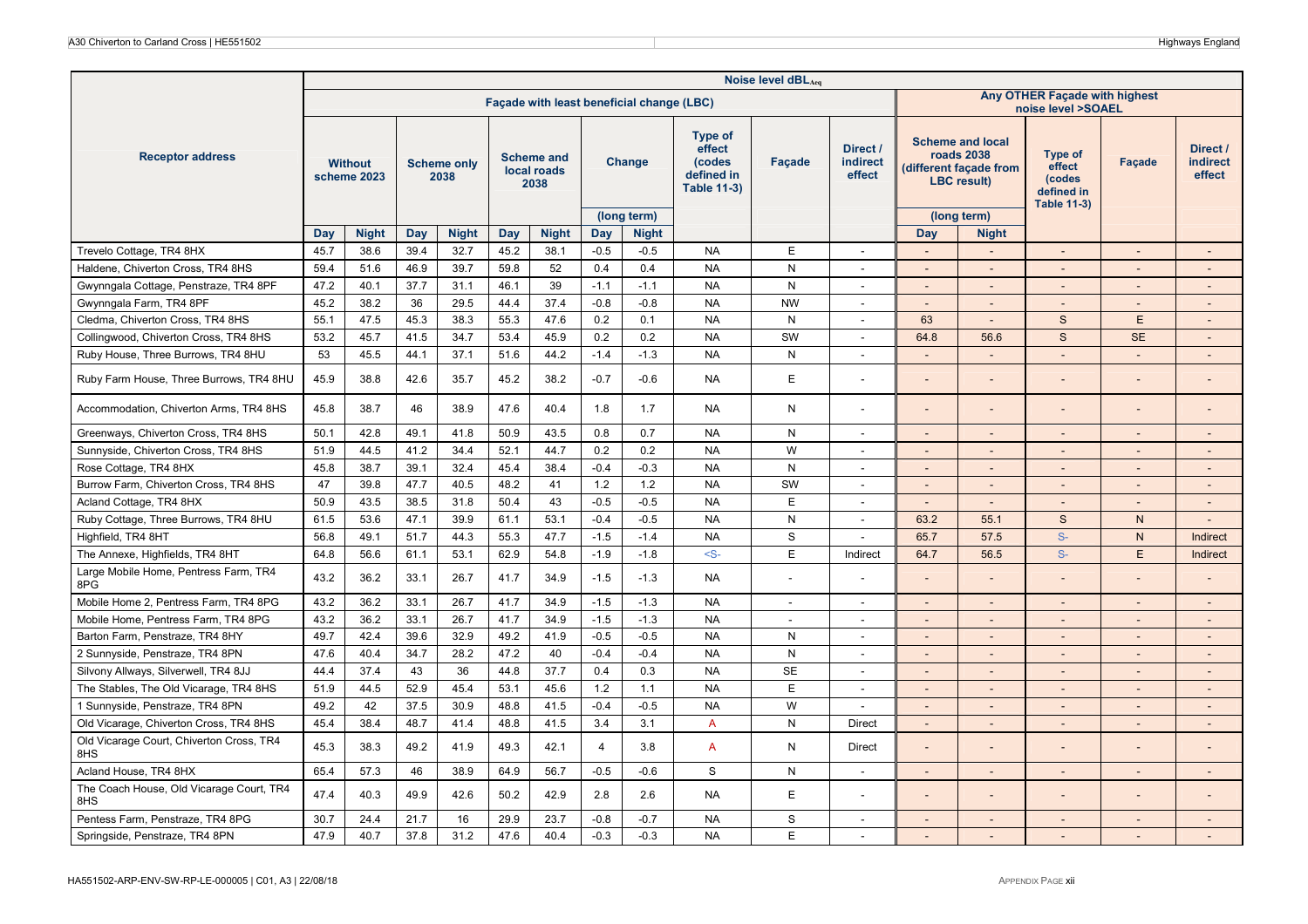|                                                           |      |                               |      |                            |      |                                          |                 |                                           |                                                                        | Noise level dBLAeq |                                |                          |                                                                                       |                                                                        |                          |                                |
|-----------------------------------------------------------|------|-------------------------------|------|----------------------------|------|------------------------------------------|-----------------|-------------------------------------------|------------------------------------------------------------------------|--------------------|--------------------------------|--------------------------|---------------------------------------------------------------------------------------|------------------------------------------------------------------------|--------------------------|--------------------------------|
|                                                           |      |                               |      |                            |      |                                          |                 | Façade with least beneficial change (LBC) |                                                                        |                    |                                |                          |                                                                                       | Any OTHER Façade with highest<br>noise level >SOAEL                    |                          |                                |
| <b>Receptor address</b>                                   |      | <b>Without</b><br>scheme 2023 |      | <b>Scheme only</b><br>2038 |      | <b>Scheme and</b><br>local roads<br>2038 |                 | Change                                    | <b>Type of</b><br>effect<br>(codes<br>defined in<br><b>Table 11-3)</b> | Facade             | Direct /<br>indirect<br>effect |                          | <b>Scheme and local</b><br>roads 2038<br>(different façade from<br><b>LBC</b> result) | <b>Type of</b><br>effect<br>(codes<br>defined in<br><b>Table 11-3)</b> | <b>Facade</b>            | Direct /<br>indirect<br>effect |
|                                                           | Day  | <b>Night</b>                  | Day  | <b>Night</b>               | Day  | <b>Night</b>                             | Day             | (long term)<br><b>Night</b>               |                                                                        |                    |                                | Day                      | (long term)<br><b>Night</b>                                                           |                                                                        |                          |                                |
| The Flat, Springside, TR4 8PN                             | 47.9 | 40.7                          | 37.8 | 31.2                       | 47.6 | 40.4                                     | $-0.3$          | $-0.3$                                    | <b>NA</b>                                                              | E                  |                                |                          |                                                                                       |                                                                        |                          |                                |
| Annexe, Hartley House, TR4 8HT                            | 48   | 40.8                          | 43   | 36                         | 48   | 40.8                                     | $\mathsf 0$     | $\mathbf 0$                               | <b>NA</b>                                                              | N                  | $\sim$                         | $\overline{a}$           |                                                                                       | $\overline{\phantom{a}}$                                               |                          |                                |
| The Caravan, Hartley House, TR4 8HT                       | 48   | 40.8                          | 43   | 36                         | 48   | 40.8                                     | $\mathsf 0$     | $\mathbf 0$                               | <b>NA</b>                                                              | ${\sf N}$          | $\sim$                         | $\overline{\phantom{a}}$ | $\sim$                                                                                | $\sim$                                                                 | $\overline{\phantom{a}}$ | $\overline{\phantom{a}}$       |
| Hartley House, TR4 8HT                                    | 48   | 40.8                          | 43   | 36                         | 48   | 40.8                                     | $\mathbf 0$     | $\mathbf 0$                               | <b>NA</b>                                                              | N                  |                                |                          |                                                                                       |                                                                        |                          |                                |
| Chyverton House, Chiverton Cross, TR4 8HS                 | 40.1 | 33.3                          | 41.2 | 34.3                       | 42.4 | 35.5                                     | 2.3             | 2.2                                       | NA.                                                                    | <b>NW</b>          | $\sim$                         | $\overline{\phantom{a}}$ |                                                                                       |                                                                        |                          | $\overline{\phantom{a}}$       |
| Hartley Cottage, TR4 8HT                                  | 48.7 | 41.4                          | 44   | 37                         | 48.8 | 41.5                                     | 0.1             | 0.1                                       | <b>NA</b>                                                              | <b>NE</b>          | $\sim$                         | $\overline{\phantom{a}}$ | $\sim$                                                                                | $\sim$                                                                 | $\sim$                   | $\sim$                         |
| Pentess Cottage, Penstraze, TR4 8PG                       | 33.3 | 26.9                          | 25.1 | 19.2                       | 32.1 | 25.8                                     | $-1.2$          | $-1.1$                                    | <b>NA</b>                                                              | S                  | $\sim$                         | $\overline{a}$           |                                                                                       | $\sim$                                                                 | $\overline{\phantom{a}}$ | $\overline{a}$                 |
| Bryannack Lodge, Silverwell, TR4 8JQ                      | 40.6 | 33.8                          | 39.8 | 33.1                       | 41.8 | 34.9                                     | 1.2             | 1.1                                       | <b>NA</b>                                                              | <b>NW</b>          |                                |                          |                                                                                       |                                                                        |                          |                                |
| Hartley Farm, TR4 8HT                                     | 47.6 | 40.4                          | 49.7 | 42.4                       | 50   | 42.7                                     | 2.4             | 2.3                                       | <b>NA</b>                                                              | N                  | $\sim$                         | $\blacksquare$           | $\overline{\phantom{a}}$                                                              | $\sim$                                                                 | $\overline{\phantom{a}}$ | $\overline{\phantom{a}}$       |
| Primrose Farm, Penstraze, TR4 8PJ                         | 41.6 | 34.8                          | 33.5 | 27.1                       | 40.3 | 33.5                                     | $-1.3$          | $-1.3$                                    | <b>NA</b>                                                              | SW                 | $\sim$                         | $\overline{\phantom{a}}$ | $\sim$                                                                                | $\overline{\phantom{a}}$                                               | $\overline{\phantom{a}}$ | $\overline{\phantom{a}}$       |
| The Bungalow, TR4 8JQ                                     | 44.2 | 37.2                          | 44.7 | 37.6                       | 45.1 | 38                                       | 0.9             | 0.8                                       | <b>NA</b>                                                              | $\mathsf{N}$       | $\sim$                         |                          |                                                                                       |                                                                        |                          |                                |
| The Gatehouse, Chiverton Cross, TR4 8HS                   | 44.8 | 37.7                          | 45.6 | 38.5                       | 46.6 | 39.4                                     | 1.8             | 1.7                                       | <b>NA</b>                                                              | W                  | $\sim$                         | $\overline{\phantom{a}}$ |                                                                                       |                                                                        |                          | $\overline{\phantom{a}}$       |
| The Annexe, TR4 8JQ                                       | 44.9 | 37.8                          | 45.4 | 38.4                       | 46   | 38.9                                     | 1.1             | 1.1                                       | <b>NA</b>                                                              | E                  | $\sim$                         | $\overline{\phantom{a}}$ | $\sim$                                                                                | $\mathbf{r}$                                                           | $\overline{\phantom{a}}$ | $\sim$                         |
| Mount Pleasant, Penstraze, TR4 8PN                        | 47.3 | 40.2                          | 29.9 | 23.7                       | 46.8 | 39.6                                     | $-0.5$          | $-0.6$                                    | <b>NA</b>                                                              | E                  | $\sim$                         | $\overline{\phantom{a}}$ |                                                                                       |                                                                        |                          | $\overline{\phantom{a}}$       |
| The Annexe, Annexe, Fernleigh Farm,<br>Penstraze, TR4 8PN | 45.3 | 38.3                          | 29.9 | 23.7                       | 44.8 | 37.7                                     | $-0.5$          | $-0.6$                                    | <b>NA</b>                                                              | E                  |                                | $\overline{a}$           |                                                                                       |                                                                        |                          | $\overline{a}$                 |
| Chilton House, Silverwell, TR4 8GH                        | 35.4 | 28.9                          | 36.4 | 29.8                       | 37.2 | 30.6                                     | 1.8             | 1.7                                       | <b>NA</b>                                                              | <b>SE</b>          | $\overline{\phantom{a}}$       | $\overline{\phantom{a}}$ | $\overline{\phantom{a}}$                                                              | $\overline{\phantom{a}}$                                               |                          | $\overline{\phantom{a}}$       |
| Fernleigh Farm, Penstraze, TR4 8PN                        | 46.3 | 39.2                          | 36.8 | 30.2                       | 46   | 38.9                                     | $-0.3$          | $-0.3$                                    | <b>NA</b>                                                              | W                  | $\sim$                         | $\Box$                   | $\sim$                                                                                | $\blacksquare$                                                         |                          | $\overline{\phantom{a}}$       |
| Homestead, Penstraze, TR4 8PN                             | 47.2 | 40.1                          | 31.2 | 25                         | 47.2 | 40.1                                     | $\mathbf 0$     | $\mathbf 0$                               | <b>NA</b>                                                              | E                  | $\sim$                         | $\overline{\phantom{a}}$ |                                                                                       | $\mathbf{r}$                                                           | $\overline{a}$           | $\overline{\phantom{a}}$       |
| Windmill View, Chilton House, TR4 8GH                     | 40.3 | 33.5                          | 38.7 | 32                         | 41.1 | 34.2                                     | 0.8             | 0.7                                       | <b>NA</b>                                                              | <b>NW</b>          | $\overline{\phantom{a}}$       | $\overline{\phantom{0}}$ |                                                                                       | $\overline{\phantom{a}}$                                               |                          | $\overline{\phantom{a}}$       |
| Fernleigh Barn, Penstraze, TR4 8PN                        | 48.2 | 41                            | 36.5 | 29.9                       | 48   | 40.8                                     | $-0.2$          | $-0.2$                                    | <b>NA</b>                                                              | W                  | $\overline{a}$                 | $\overline{a}$           |                                                                                       |                                                                        |                          | $\overline{a}$                 |
| Hazelmere, Penstraze, TR4 8PN                             | 43.7 | 36.8                          | 36   | 29.5                       | 42.7 | 35.8                                     | $-1$            | $-1$                                      | <b>NA</b>                                                              | W                  | $\sim$                         | $\overline{a}$           |                                                                                       |                                                                        |                          | $\overline{a}$                 |
| Tyack, Chilton House, TR4 8GH                             | 39.9 | 33.1                          | 38.4 | 31.7                       | 40.7 | 33.9                                     | 0.8             | 0.8                                       | <b>NA</b>                                                              | <b>NW</b>          | $\overline{\phantom{a}}$       | $\overline{\phantom{0}}$ | $\sim$                                                                                | $\sim$                                                                 |                          | $\overline{\phantom{a}}$       |
| Honeypot Barn, Chilton House, TR4 8GH                     | 41.7 | 34.9                          | 43.3 | 36.4                       | 43.8 | 36.8                                     | 2.1             | 1.9                                       | <b>NA</b>                                                              | SW                 | $\overline{a}$                 | $\overline{a}$           | $\sim$                                                                                | $\overline{a}$                                                         |                          | $\overline{\phantom{a}}$       |
| Brynor, Chilton House, TR4 8GH                            | 40.3 | 33.5                          | 41.5 | 34.7                       | 42.3 | 35.4                                     | 2               | 1.9                                       | <b>NA</b>                                                              | <b>NW</b>          | $\sim$                         | $\overline{\phantom{a}}$ | $\overline{\phantom{a}}$                                                              |                                                                        |                          | $\overline{\phantom{a}}$       |
| Chacecourt, Penstraze, TR4 8PL                            | 48.9 | 41.6                          | 36.9 | 30.3                       | 47.5 | 40.3                                     | $-1.4$          | $-1.3$                                    | <b>NA</b>                                                              | W                  | $\overline{\phantom{a}}$       | $\overline{\phantom{0}}$ |                                                                                       | $\overline{\phantom{a}}$                                               |                          | $\overline{\phantom{a}}$       |
| Mayfields, Penstraze, TR4 8HY                             | 55.8 | 48.2                          | 41.2 | 34.3                       | 55.3 | 47.7                                     | $-0.5$          | $-0.5$                                    | <b>NA</b>                                                              | $\mathsf{N}$       | $\sim$                         | $\blacksquare$           | $\sim$                                                                                | $\blacksquare$                                                         | $\overline{\phantom{m}}$ | $\overline{\phantom{a}}$       |
| Kimrose, Penstraze, TR4 8PN                               | 53.6 | 46.1                          | 38.6 | 31.9                       | 53.3 | 45.8                                     | $-0.3$          | $-0.3$                                    | <b>NA</b>                                                              | N                  | $\overline{\phantom{a}}$       | $\overline{\phantom{a}}$ | $\sim$                                                                                | $\overline{\phantom{a}}$                                               |                          | $\overline{\phantom{a}}$       |
| Trevone House, Penstraze, TR4 8PG                         | 30.6 | 24.3                          | 22.2 | 16.4                       | 29.6 | 23.4                                     | $-1$            | $-0.9$                                    | <b>NA</b>                                                              | $\mathbf S$        | $\overline{\phantom{a}}$       |                          |                                                                                       | $\overline{\phantom{a}}$                                               |                          | $\overline{\phantom{a}}$       |
| Silverdene Barton, Silverwell, TR4 8JQ                    | 40.8 | 34                            | 41.8 | 34.9                       | 42.8 | 35.8                                     | $\overline{2}$  | 1.8                                       | <b>NA</b>                                                              | <b>NW</b>          | $\sim$                         | $\overline{\phantom{a}}$ | $\overline{\phantom{a}}$                                                              | $\overline{\phantom{a}}$                                               |                          | $\overline{a}$                 |
| Dilmuir, Penstraze, TR4 8PN                               | 55.9 | 48.3                          | 37.3 | 30.7                       | 55.6 | 48                                       | $-0.3$          | $-0.3$                                    | <b>NA</b>                                                              | N                  | $\sim$                         | $\overline{\phantom{a}}$ |                                                                                       |                                                                        |                          | $\overline{\phantom{a}}$       |
| Silversprings, Chiverton Cross, TR4 8SR                   | 40.9 | 34                            | 45.5 | 38.5                       | 45.9 | 38.8                                     | $5\phantom{.0}$ | 4.8                                       | <b>NA</b>                                                              | W                  | $\overline{\phantom{a}}$       |                          |                                                                                       | $\overline{\phantom{a}}$                                               |                          | $\overline{\phantom{a}}$       |
| Meadowside, Penstraze, TR4 8PL                            | 52.9 | 45.4                          | 37.3 | 30.7                       | 51.2 | 43.8                                     | $-1.7$          | $-1.6$                                    | <b>NA</b>                                                              | W                  | $\sim$                         | $\mathbf{r}$             | $\sim$                                                                                | $\sim$                                                                 | $\overline{\phantom{a}}$ | $\sim$                         |
| Bosvisack Farm, TR4 8HZ                                   | 48.8 | 41.5                          | 45.4 | 38.4                       | 48.9 | 41.6                                     | 0.1             | 0.1                                       | <b>NA</b>                                                              | <b>NW</b>          |                                |                          |                                                                                       |                                                                        |                          |                                |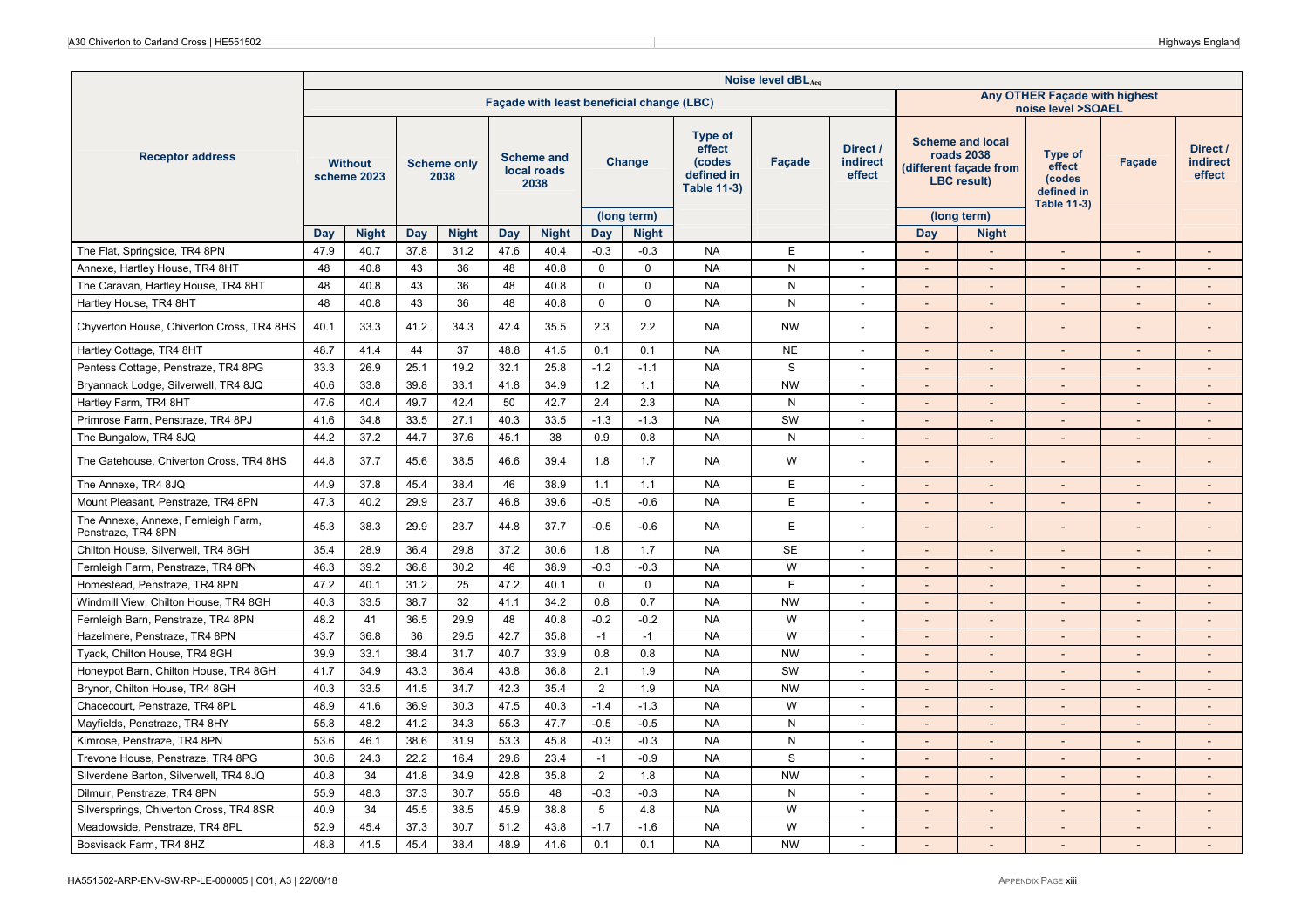|                                                                    |      |                               |      |                            |      |                                           |        |                             |                                                                        | Noise level dBLAeq |                                |                          |                                                                                              |                                                          |                          |                                       |
|--------------------------------------------------------------------|------|-------------------------------|------|----------------------------|------|-------------------------------------------|--------|-----------------------------|------------------------------------------------------------------------|--------------------|--------------------------------|--------------------------|----------------------------------------------------------------------------------------------|----------------------------------------------------------|--------------------------|---------------------------------------|
|                                                                    |      |                               |      |                            |      | Façade with least beneficial change (LBC) |        |                             |                                                                        |                    |                                |                          |                                                                                              | Any OTHER Façade with highest<br>noise level >SOAEL      |                          |                                       |
| <b>Receptor address</b>                                            |      | <b>Without</b><br>scheme 2023 |      | <b>Scheme only</b><br>2038 |      | <b>Scheme and</b><br>local roads<br>2038  |        | Change                      | <b>Type of</b><br>effect<br>(codes<br>defined in<br><b>Table 11-3)</b> | Facade             | Direct /<br>indirect<br>effect |                          | <b>Scheme and local</b><br><b>roads 2038</b><br>(different facade from<br><b>LBC</b> result) | Type of<br>effect<br>(codes<br>defined in<br>Table 11-3) | <b>Facade</b>            | Direct /<br><b>indirect</b><br>effect |
|                                                                    | Day  | <b>Night</b>                  | Day  | <b>Night</b>               | Day  | <b>Night</b>                              | Day    | (long term)<br><b>Night</b> |                                                                        |                    |                                | Day                      | (long term)<br><b>Night</b>                                                                  |                                                          |                          |                                       |
| Rose Gardens, Penstraze, TR4 8TR                                   | 60.2 | 52.3                          | 31.3 | 25                         | 59.8 | 52                                        | $-0.4$ | $-0.3$                      | <b>NA</b>                                                              | E                  |                                | 65                       | 56.8                                                                                         | S                                                        | N.                       | $\overline{a}$                        |
| Tresco, Penstraze, TR4 8PL                                         | 58.9 | 51.1                          | 37.5 | 30.9                       | 56.6 | 48.9                                      | $-2.3$ | $-2.2$                      | <b>NA</b>                                                              | W                  | $\sim$                         | $\overline{\phantom{a}}$ |                                                                                              | $-S-$                                                    | N                        | Indirect                              |
| Greenacres Farm, Silverwell, TR4 8JH                               | 33.2 | 26.8                          | 33.1 | 26.7                       | 34.6 | 28.1                                      | 1.4    | 1.3                         | <b>NA</b>                                                              | <b>NE</b>          | $\sim$                         | $\overline{\phantom{a}}$ | $\sim$                                                                                       | $\sim$                                                   | $\overline{\phantom{a}}$ | $\overline{\phantom{a}}$              |
| Roswinnick Farmhouse, Penstraze, TR4 8HE                           | 43.6 | 36.7                          | 38.9 | 32.2                       | 44.1 | 37.1                                      | 0.5    | 0.4                         | <b>NA</b>                                                              | Ν                  | $\overline{\phantom{a}}$       | $\overline{a}$           |                                                                                              |                                                          |                          |                                       |
| Roswinnick Cottage, Penstraze, TR4 8HE                             | 44.1 | 37.1                          | 39   | 32.3                       | 45.6 | 38.5                                      | 1.5    | 1.4                         | <b>NA</b>                                                              | E                  | $\sim$                         | $\overline{\phantom{a}}$ | $\sim$                                                                                       | $\overline{a}$                                           | $\overline{\phantom{a}}$ | $\overline{\phantom{a}}$              |
| Caravan, Riding & Driving For The Disabled,<br>Silverwell, TR4 8JQ | 39.4 | 32.7                          | 42   | 35.1                       | 42.7 | 35.8                                      | 3.3    | 3.1                         | <b>NA</b>                                                              | <b>NW</b>          |                                |                          |                                                                                              |                                                          |                          |                                       |
| The Barn, Silver Springs Farm, TR4 8SR                             | 43.2 | 36.3                          | 49   | 41.7                       | 49.1 | 41.8                                      | 5.9    | 5.5                         | $\overline{A}$                                                         | <b>NW</b>          | <b>Direct</b>                  | $\overline{\phantom{a}}$ | $\overline{\phantom{a}}$                                                                     | $\sim$                                                   | $\overline{\phantom{a}}$ | $\overline{\phantom{a}}$              |
| 3 Boskernow, TR4 8HZ                                               | 46.4 | 39.3                          | 43.8 | 36.8                       | 46.6 | 39.4                                      | 0.2    | 0.1                         | <b>NA</b>                                                              | N                  | $\sim$                         | $\overline{\phantom{a}}$ | $\overline{\phantom{a}}$                                                                     | $\blacksquare$                                           | $\overline{\phantom{0}}$ | $\overline{\phantom{a}}$              |
| 2 Boskernow, TR4 8HZ                                               | 44.7 | 37.6                          | 44.4 | 37.4                       | 45.5 | 38.5                                      | 0.8    | 0.9                         | <b>NA</b>                                                              | N                  | $\overline{\phantom{a}}$       | $\overline{\phantom{a}}$ | $\overline{\phantom{a}}$                                                                     |                                                          |                          |                                       |
| Trelawney, Penstraze, TR4 8PH                                      | 42.7 | 35.8                          | 29   | 22.8                       | 45.8 | 38.7                                      | 3.1    | 2.9                         | <b>NA</b>                                                              | <b>NE</b>          | $\sim$                         | 64.9                     | 56.7                                                                                         | S                                                        | SW                       | $\overline{a}$                        |
| St. Levan, Penstraze, TR4 8PH                                      | 44   | 37                            | 34.9 | 28.4                       | 47   | 39.8                                      | 3      | 2.8                         | <b>NA</b>                                                              | <b>NE</b>          | $\sim$                         | 64.3                     | 56.2                                                                                         | S                                                        | SW                       | $\overline{\phantom{a}}$              |
| 1 Boskernow, TR4 8HZ                                               | 44.5 | 37.5                          | 45.1 | 38                         | 46.4 | 39.3                                      | 1.9    | 1.8                         | <b>NA</b>                                                              | N                  | $\overline{\phantom{a}}$       | $\sim$                   | $\sim$                                                                                       | $\sim$                                                   |                          | $\overline{\phantom{a}}$              |
| Allendale, Penstraze, TR4 8PH                                      | 45.7 | 38.6                          | 33.8 | 27.4                       | 48.1 | 40.9                                      | 2.4    | 2.3                         | <b>NA</b>                                                              | <b>NE</b>          | $\sim$                         | 64.4                     | 56.3                                                                                         | S                                                        | <b>SW</b>                | $\overline{\phantom{a}}$              |
| Calendra, TR4 8HZ                                                  | 45.1 | 38                            | 43.7 | 36.8                       | 46.3 | 39.2                                      | 1.2    | $1.2$                       | <b>NA</b>                                                              | N                  | $\sim$                         | $\overline{\phantom{a}}$ | $\overline{\phantom{a}}$                                                                     |                                                          |                          |                                       |
| Penmore, Penstraze, TR4 8PH                                        | 49.9 | 42.6                          | 35.1 | 28.6                       | 47.2 | 40                                        | $-2.7$ | $-2.6$                      | <b>NA</b>                                                              | <b>NE</b>          | $\overline{\phantom{a}}$       | 64.9                     | 56.7                                                                                         | $S-$                                                     | SW                       | Indirect                              |
| Hawthorn Cottage, Penstraze, TR4 8PH                               | 44.9 | 37.8                          | 35.2 | 28.7                       | 42.7 | 35.8                                      | $-2.2$ | $-2$                        | <b>NA</b>                                                              | <b>NE</b>          | $\sim$                         | 64.7                     | 56.5                                                                                         | $S-$                                                     | SW                       | Indirect                              |
| Plot Adj, Garth Lodge, TR4 8PH                                     | 52.3 | 44.8                          | 37.6 | 31                         | 56   | 48.4                                      | 3.7    | 3.6                         | $\overline{A}$                                                         | N                  | Indirect                       | $\overline{\phantom{a}}$ | $\overline{\phantom{a}}$                                                                     |                                                          |                          |                                       |
| Garth Lodge, Penstraze, TR4 8PH                                    | 44.2 | 37.2                          | 36.6 | 30                         | 46   | 38.9                                      | 1.8    | 1.7                         | <b>NA</b>                                                              | <b>NE</b>          | $\sim$                         | $\overline{\phantom{a}}$ | $\overline{a}$                                                                               | $-S-$                                                    | SW                       | Indirect                              |
| Croftside, Penstraze, TR4 8PH                                      | 44.7 | 37.6                          | 35.6 | 29.1                       | 42.5 | 35.6                                      | $-2.2$ | $-2$                        | <b>NA</b>                                                              | <b>NE</b>          |                                | $\overline{\phantom{a}}$ | $\sim$                                                                                       | $-S-$                                                    | SW                       | Indirect                              |
| Tregenna Barton, TR4 8JA                                           | 47.4 | 40.3                          | 39.1 | 32.3                       | 52.3 | 44.8                                      | 4.9    | 4.5                         | $\overline{A}$                                                         | <b>NE</b>          | Indirect                       | $\overline{\phantom{a}}$ | $\overline{\phantom{a}}$                                                                     | $\overline{\phantom{a}}$                                 | $\overline{\phantom{a}}$ | $\overline{\phantom{a}}$              |
| The Ramblers, Penstraze, TR4 8PH                                   | 39.7 | 33                            | 32.7 | 26.3                       | 38   | 31.3                                      | $-1.7$ | $-1.7$                      | <b>NA</b>                                                              | SW                 | $\overline{\phantom{a}}$       | $\overline{\phantom{a}}$ | $\sim$                                                                                       | $\overline{\phantom{a}}$                                 |                          | $\overline{a}$                        |
| Glengarth, Penstraze, TR4 8PH                                      | 40.7 | 33.9                          | 35.3 | 28.8                       | 42.1 | 35.2                                      | 1.4    | 1.3                         | <b>NA</b>                                                              | <b>NE</b>          | $\sim$                         | $\overline{\phantom{a}}$ | $\sim$                                                                                       | $\sim$                                                   | $\overline{\phantom{a}}$ | $\overline{\phantom{a}}$              |
| West Langarth Farm, Penstraze, TR4 8PH                             | 39.2 | 32.5                          | 33.1 | 26.8                       | 38.4 | 31.7                                      | $-0.8$ | $-0.8$                      | <b>NA</b>                                                              | W                  | $\sim$                         | $\overline{\phantom{a}}$ | $\overline{\phantom{a}}$                                                                     |                                                          |                          | $\overline{\phantom{a}}$              |
| Homefields, TR4 8HZ                                                | 44.4 | 37.4                          | 44.6 | 37.6                       | 46.3 | 39.2                                      | 1.9    | 1.8                         | <b>NA</b>                                                              | N                  | $\sim$                         | $\blacksquare$           | $\sim$                                                                                       | $\overline{a}$                                           |                          | $\overline{a}$                        |
| Silverwell Forge, Silverwell, TR4 8JG                              | 45.1 | 38                            | 48.1 | 40.9                       | 48.3 | 41.1                                      | 3.2    | 3.1                         | $\overline{A}$                                                         | <b>SE</b>          | Direct                         | $\overline{\phantom{a}}$ | $\sim$                                                                                       | $\sim$                                                   | $\overline{\phantom{a}}$ | $\overline{a}$                        |
| Lands Vue, TR4 8JA                                                 | 43.6 | 36.7                          | 39.1 | 32.4                       | 46.7 | 39.5                                      | 3.1    | 2.8                         | <b>NA</b>                                                              | E                  | $\sim$                         | $\overline{\phantom{a}}$ | $\overline{\phantom{a}}$                                                                     |                                                          |                          | $\overline{\phantom{a}}$              |
| The Dog House, Lands Vue Farm, TR4 8JA                             | 43.4 | 36.5                          | 42.7 | 35.8                       | 46.1 | 39                                        | 2.7    | 2.5                         | NA                                                                     | Ε                  | $\sim$                         | $\overline{a}$           |                                                                                              |                                                          |                          |                                       |
| Landsview Farm, TR4 8JA                                            | 43.4 | 36.5                          | 42.7 | 35.8                       | 46.1 | 39                                        | 2.7    | 2.5                         | <b>NA</b>                                                              | E                  | $\sim$                         | $\overline{\phantom{a}}$ | $\overline{a}$                                                                               | $\sim$                                                   |                          | $\overline{a}$                        |
| Albany View, Silverwell, TR4 8JG                                   | 42.8 | 35.8                          | 46.8 | 39.6                       | 47.1 | 39.9                                      | 4.3    | 4.1                         | <b>NA</b>                                                              | <b>NW</b>          | $\sim$                         | $\overline{\phantom{a}}$ | $\overline{\phantom{a}}$                                                                     | $\overline{\phantom{a}}$                                 |                          | $\overline{\phantom{a}}$              |
| The Paddock, Silverwell, TR4 8JG                                   | 41.2 | 34.3                          | 44.6 | 37.6                       | 44.8 | 37.7                                      | 3.6    | 3.4                         | <b>NA</b>                                                              | $\overline{a}$     | $\sim$                         | $\overline{\phantom{a}}$ | $\overline{\phantom{a}}$                                                                     |                                                          |                          | $\overline{\phantom{a}}$              |
| Fern Cottage, Silverwell, TR4 8JH                                  | 38.8 | 32.1                          | 38.9 | 32.2                       | 40.7 | 33.9                                      | 1.9    | 1.8                         | <b>NA</b>                                                              | W                  | $\overline{\phantom{a}}$       | $\overline{\phantom{0}}$ |                                                                                              | $\overline{\phantom{a}}$                                 |                          | $\overline{\phantom{0}}$              |
| Holly Tree Cottage, Silverwell, TR4 8JG                            | 44.1 | 37.1                          | 47.9 | 40.7                       | 48   | 40.8                                      | 3.9    | 3.7                         | $\overline{A}$                                                         | <b>SE</b>          | <b>Direct</b>                  | $\Box$                   | $\overline{\phantom{a}}$                                                                     |                                                          |                          | $\blacksquare$                        |
| Higher Deer Park, TR4 8JA                                          | 42.4 | 35.5                          | 36.3 | 29.7                       | 43.2 | 36.2                                      | 0.8    | 0.7                         | <b>NA</b>                                                              | <b>NW</b>          |                                | $\overline{\phantom{a}}$ |                                                                                              |                                                          |                          |                                       |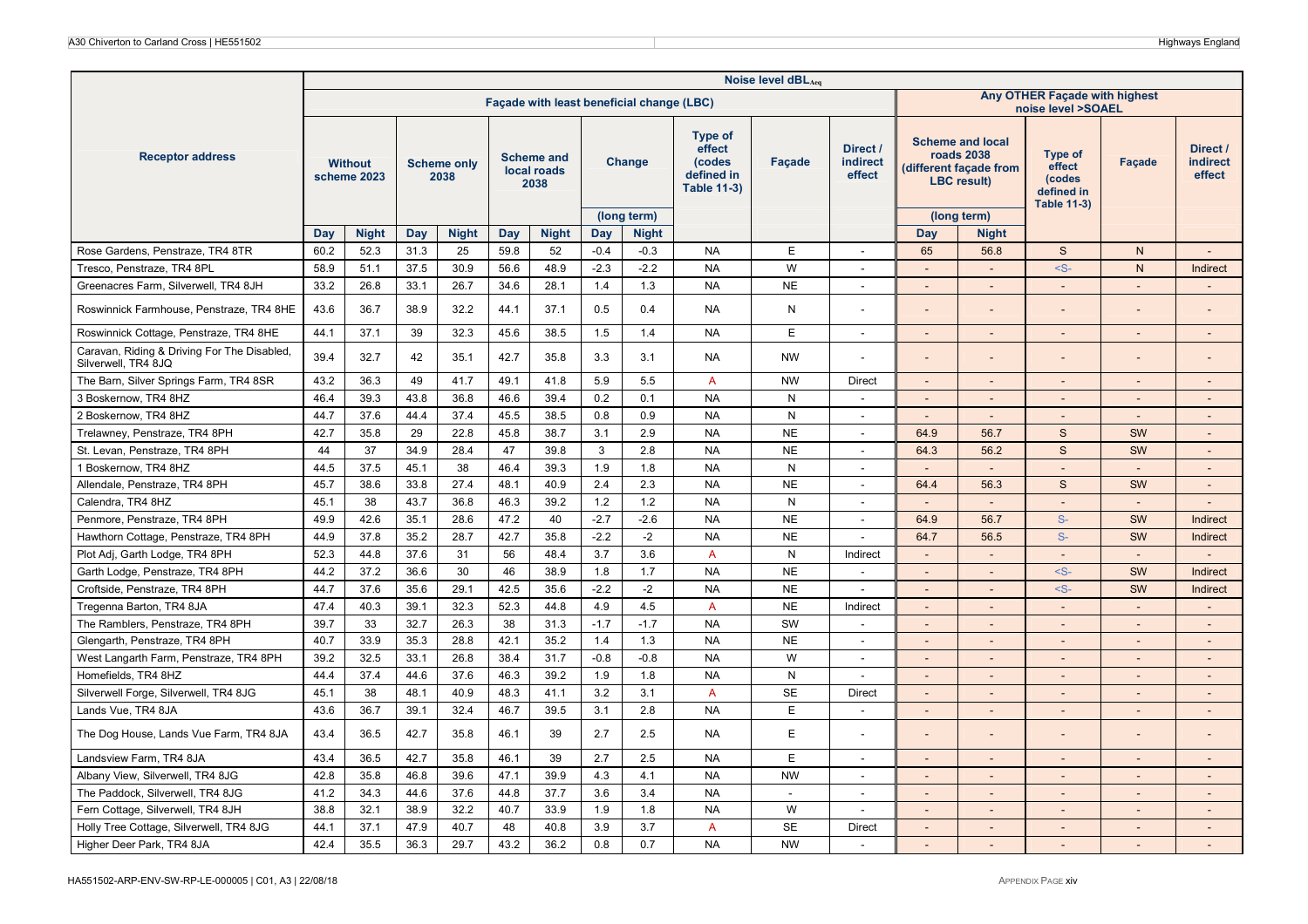|                                                                       |      |                               |      |                            |      |                                          |                |                                           |                                                                        | Noise level dBLAeq |                                |                          |                                                                                       |                                                                        |                          |                                       |
|-----------------------------------------------------------------------|------|-------------------------------|------|----------------------------|------|------------------------------------------|----------------|-------------------------------------------|------------------------------------------------------------------------|--------------------|--------------------------------|--------------------------|---------------------------------------------------------------------------------------|------------------------------------------------------------------------|--------------------------|---------------------------------------|
|                                                                       |      |                               |      |                            |      |                                          |                | Façade with least beneficial change (LBC) |                                                                        |                    |                                |                          |                                                                                       | Any OTHER Façade with highest<br>noise level >SOAEL                    |                          |                                       |
| <b>Receptor address</b>                                               |      | <b>Without</b><br>scheme 2023 |      | <b>Scheme only</b><br>2038 |      | <b>Scheme and</b><br>local roads<br>2038 |                | Change                                    | <b>Type of</b><br>effect<br>(codes<br>defined in<br><b>Table 11-3)</b> | Facade             | Direct /<br>indirect<br>effect |                          | <b>Scheme and local</b><br>roads 2038<br>(different façade from<br><b>LBC</b> result) | <b>Type of</b><br>effect<br>(codes<br>defined in<br><b>Table 11-3)</b> | <b>Facade</b>            | Direct /<br><b>indirect</b><br>effect |
|                                                                       |      |                               |      |                            |      |                                          |                | (long term)                               |                                                                        |                    |                                |                          | (long term)                                                                           |                                                                        |                          |                                       |
|                                                                       | Day  | <b>Night</b>                  | Day  | <b>Night</b>               | Day  | <b>Night</b>                             | Day            | <b>Night</b>                              |                                                                        |                    |                                | Day                      | <b>Night</b>                                                                          |                                                                        |                          |                                       |
| Roscarnick Farm, TR4 8JA                                              | 51.6 | 44.2                          | 47.2 | 40                         | 52.3 | 44.8                                     | 0.7            | 0.6                                       | <b>NA</b>                                                              | <b>SE</b>          | $\sim$                         | $\sim$                   | $\sim$                                                                                | $\sim$                                                                 | $\overline{\phantom{a}}$ | $\overline{\phantom{a}}$              |
| Ferriera. Silverwell. TR4 8JG                                         | 45   | 37.9                          | 50   | 42.7                       | 50.2 | 42.9                                     | 5.2            | 5                                         | $\overline{A}$                                                         | <b>SE</b>          | <b>Direct</b>                  | $\blacksquare$           | $\sim$                                                                                |                                                                        |                          | $\overline{\phantom{a}}$              |
| Silverdene, Silverwell, TR4 8JG                                       | 48   | 40.8                          | 53.9 | 46.4                       | 54   | 46.5                                     | 6              | 5.7                                       | $\overline{A}$                                                         | E                  | <b>Direct</b>                  | $\overline{\phantom{a}}$ | $\overline{a}$                                                                        |                                                                        |                          | $\overline{a}$                        |
| Deer Park, TR4 9EX                                                    | 39.1 | 32.4                          | 39   | 32.3                       | 39.8 | 33.1                                     | 0.7            | 0.7                                       | <b>NA</b>                                                              | N                  |                                | $\overline{\phantom{a}}$ |                                                                                       |                                                                        |                          | $\overline{\phantom{a}}$              |
| Safeway Scaffolding Services, Silverwell<br>Yard, Silverwell, TR4 8JG | 43.7 | 36.8                          | 48.9 | 41.6                       | 49   | 41.7                                     | 5.3            | 4.9                                       | $\overline{A}$                                                         | S                  | Direct                         | $\overline{\phantom{a}}$ |                                                                                       |                                                                        |                          | $\overline{\phantom{0}}$              |
| Poltaire, Silverwell, TR4 8JG                                         | 43.3 | 36.4                          | 47.9 | 40.7                       | 48   | 40.8                                     | 4.7            | 4.4                                       | $\overline{A}$                                                         | S                  | <b>Direct</b>                  | $\overline{\phantom{a}}$ | $\sim$                                                                                | $\overline{\phantom{a}}$                                               | $\overline{\phantom{a}}$ | $\overline{a}$                        |
| Shed Adj, The White Cottage, TR4 8JG                                  | 42.4 | 35.5                          | 46.6 | 39.4                       | 46.7 | 39.5                                     | 4.3            | $\overline{4}$                            | <b>NA</b>                                                              | S                  | $\sim$                         | ÷,                       |                                                                                       | $\sim$                                                                 |                          | ÷,                                    |
| White Cottage, Silverwell, TR4 8JG                                    | 41.7 | 34.9                          | 46.1 | 39                         | 46.4 | 39.3                                     | 4.7            | 4.4                                       | <b>NA</b>                                                              | S                  | $\sim$                         | $\overline{\phantom{a}}$ | $\sim$                                                                                | $\sim$                                                                 | $\overline{\phantom{a}}$ | $\overline{\phantom{a}}$              |
| The Sycamores, Silverwell, TR4 8JF                                    | 41.1 | 34.2                          | 44   | 37                         | 44.5 | 37.5                                     | 3.4            | 3.3                                       | <b>NA</b>                                                              | S                  |                                |                          |                                                                                       |                                                                        |                          |                                       |
| Williamsville, Silverwell, TR4 8JG                                    | 43.1 | 36.1                          | 45.9 | 38.8                       | 46.2 | 39.1                                     | 3.1            | 3                                         | <b>NA</b>                                                              | S                  | $\overline{\phantom{a}}$       | $\overline{\phantom{a}}$ | $\sim$                                                                                | $\overline{a}$                                                         |                          | $\overline{\phantom{a}}$              |
| Littledown, Silverwell, TR4 8JF                                       | 42.7 | 35.8                          | 45   | 37.9                       | 45.6 | 38.5                                     | 2.9            | 2.7                                       | <b>NA</b>                                                              | S                  | $\sim$                         | $\overline{\phantom{a}}$ | $\overline{a}$                                                                        |                                                                        |                          | $\overline{\phantom{a}}$              |
| Foxfields, Silverwell, TR4 8JF                                        | 41.7 | 34.9                          | 43.9 | 36.9                       | 44.7 | 37.6                                     | $\mathbf{3}$   | 2.7                                       | <b>NA</b>                                                              | E                  | $\sim$                         | $\blacksquare$           | $\sim$                                                                                | $\overline{\phantom{a}}$                                               |                          | $\overline{a}$                        |
| Chyminnys, Silverwell, TR4 8JF                                        | 41   | 34.1                          | 42.7 | 35.8                       | 43.7 | 36.8                                     | 2.7            | 2.7                                       | <b>NA</b>                                                              | E                  | $\sim$                         | $\overline{\phantom{a}}$ | $\overline{\phantom{a}}$                                                              |                                                                        |                          | $\overline{\phantom{a}}$              |
| Welwyn, Silverwell, TR4 8JF                                           | 41.2 | 34.4                          | 43.2 | 36.3                       | 44   | 37                                       | 2.8            | 2.6                                       | <b>NA</b>                                                              | E                  |                                |                          |                                                                                       |                                                                        |                          | $\overline{a}$                        |
| The Caravan, Silverwell, TR4 8JD                                      | 42.3 | 35.4                          | 44.2 | 37.2                       | 45.1 | 38                                       | 2.8            | 2.6                                       | <b>NA</b>                                                              | S                  | $\sim$                         | $\overline{\phantom{a}}$ | $\overline{a}$                                                                        | $\overline{\phantom{a}}$                                               |                          | $\overline{a}$                        |
| Four Burrows Farm House, Four Burrows,<br>TR4 8JB                     | 46.1 | 39                            | 53.5 | 46                         | 53.6 | 46.1                                     | 7.5            | 7.1                                       | A                                                                      | <b>NW</b>          | <b>Direct</b>                  | $\overline{\phantom{a}}$ |                                                                                       | $-S-$                                                                  | <b>SE</b>                | <b>Direct</b>                         |
| Worthy Vale, Silverwell, TR4 8JD                                      | 43.5 | 36.6                          | 44.7 | 37.6                       | 46.2 | 39.1                                     | 2.7            | 2.5                                       | <b>NA</b>                                                              | N                  | $\sim$                         | $\overline{\phantom{a}}$ | $\sim$                                                                                | $\sim$                                                                 | $\overline{\phantom{0}}$ | $\overline{a}$                        |
| Worthy Vale Barn, Silverwell, TR4 8JD                                 | 44   | 37                            | 45.4 | 38.4                       | 46.5 | 39.4                                     | 2.5            | 2.4                                       | <b>NA</b>                                                              | S                  | $\sim$                         | $\overline{a}$           |                                                                                       |                                                                        |                          | $\overline{a}$                        |
| Glen View, Silverwell, TR4 8JD                                        | 37.7 | 31.1                          | 37.2 | 30.6                       | 39.5 | 32.8                                     | 1.8            | 1.7                                       | <b>NA</b>                                                              | N                  | $\sim$                         | $\overline{\phantom{a}}$ | $\sim$                                                                                | $\sim$                                                                 | $\overline{\phantom{a}}$ | $\overline{a}$                        |
| Burleigh Croft, Silverwell, TR4 8JD                                   | 46.1 | 39                            | 47.2 | 40.1                       | 48.5 | 41.2                                     | 2.4            | 2.2                                       | <b>NA</b>                                                              | S                  | $\overline{\phantom{a}}$       | $\blacksquare$           | $\sim$                                                                                |                                                                        | $\overline{\phantom{a}}$ | $\overline{\phantom{a}}$              |
| Crittol, Silverwell, TR4 8JD                                          | 47.4 | 40.3                          | 47.2 | 40                         | 49.5 | 42.2                                     | 2.1            | 1.9                                       | <b>NA</b>                                                              | E                  | $\sim$                         | $\overline{a}$           | $\overline{a}$                                                                        |                                                                        |                          | $\overline{a}$                        |
| 1 Four Burrow Cottages, Four Burrows, TR4<br>8JB                      | 39.1 | 32.4                          | 40   | 33.2                       | 40.4 | 33.6                                     | 1.3            | 1.2                                       | <b>NA</b>                                                              | W                  |                                | $\overline{\phantom{m}}$ |                                                                                       |                                                                        |                          | $\overline{\phantom{a}}$              |
| 2 Four Burrow Cottages, Four Burrows, TR4<br>8JB                      | 40.1 | 33.3                          | 41.3 | 34.5                       | 42.1 | 35.2                                     | $\overline{2}$ | 1.9                                       | <b>NA</b>                                                              | $\mathbf S$        | $\sim$                         | $\overline{\phantom{0}}$ |                                                                                       |                                                                        | -                        | $\overline{\phantom{0}}$              |
| Four Burrows Farm, TR4 8JB                                            | 38.8 | 32.1                          | 41   | 34.1                       | 41.2 | 34.3                                     | 2.4            | 2.2                                       | <b>NA</b>                                                              | E                  | $\sim$                         | $\blacksquare$           | $\sim$                                                                                |                                                                        | $\overline{\phantom{a}}$ | $\overline{a}$                        |
| Pendown Farm, TR4 9NE                                                 | 45.9 | 38.8                          | 45.7 | 38.6                       | 47.8 | 40.6                                     | 1.9            | 1.8                                       | <b>NA</b>                                                              | <b>SE</b>          | $\sim$                         | $\overline{\phantom{0}}$ | $\sim$                                                                                | $\overline{\phantom{a}}$                                               |                          | $\overline{\phantom{a}}$              |
| Pendale, TR4 9NF                                                      | 50.3 | 43                            | 48.2 | 41                         | 52.4 | 44.9                                     | 2.1            | 1.9                                       | <b>NA</b>                                                              | N                  | $\overline{\phantom{a}}$       | $\overline{\phantom{a}}$ |                                                                                       |                                                                        |                          | $\overline{\phantom{a}}$              |
| Trewheal House, TR4 9NF                                               | 45.2 | 38.2                          | 44.5 | 37.5                       | 47.6 | 40.4                                     | 2.4            | 2.2                                       | <b>NA</b>                                                              | S                  | $\sim$                         | $\overline{\phantom{a}}$ | $\overline{\phantom{a}}$                                                              | $\sim$                                                                 | $\overline{a}$           | $\overline{a}$                        |
| Callestick Vean Bungalow, TR4 9NF                                     | 45.7 | 38.6                          | 49.9 | 42.6                       | 50.2 | 42.9                                     | 4.5            | 4.3                                       | $\overline{A}$                                                         | W                  | <b>Direct</b>                  | 63.6                     | 55.6                                                                                  | $S+$                                                                   | S                        | <b>Direct</b>                         |
| Callestick Vean Farm, TR4 9NF                                         | 36.2 | 29.6                          | 37.3 | 30.7                       | 39   | 32.3                                     | 2.8            | 2.7                                       | <b>NA</b>                                                              | SW                 |                                |                          |                                                                                       |                                                                        |                          |                                       |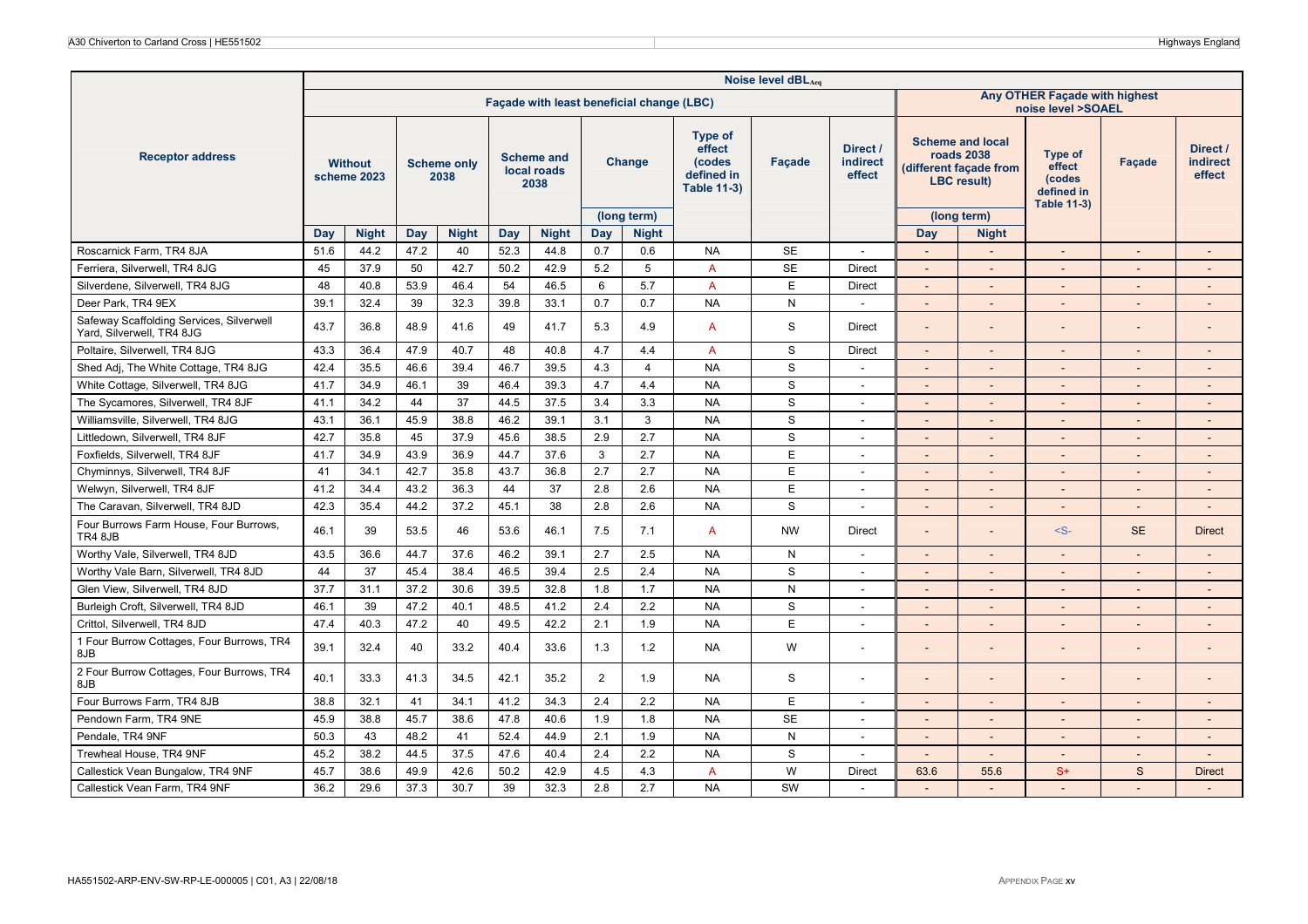#### **Table 11-3 Residential receptor noise results - 4+000.000 – 7+500.000**

|                                                                          |      |                               |      |                            |      |                                          |     |                                           |                                                                        | Noise level dBLAeq |                                |                          |                                                                                              |                                                                 |        |                                       |
|--------------------------------------------------------------------------|------|-------------------------------|------|----------------------------|------|------------------------------------------|-----|-------------------------------------------|------------------------------------------------------------------------|--------------------|--------------------------------|--------------------------|----------------------------------------------------------------------------------------------|-----------------------------------------------------------------|--------|---------------------------------------|
|                                                                          |      |                               |      |                            |      |                                          |     | Facade with least beneficial change (LBC) |                                                                        |                    |                                |                          |                                                                                              | Any OTHER Façade with highest<br>noise level >SOAEL             |        |                                       |
| <b>Receptor address</b>                                                  |      | <b>Without</b><br>scheme 2023 |      | <b>Scheme only</b><br>2038 |      | <b>Scheme and</b><br>local roads<br>2038 |     | <b>Change</b>                             | <b>Type of</b><br>effect<br>(codes<br>defined in<br><b>Table 11-3)</b> | Facade             | Direct /<br>indirect<br>effect |                          | <b>Scheme and local</b><br><b>roads 2038</b><br>(different façade from<br><b>LBC</b> result) | Type of<br>effect<br>(codes<br>defined in<br><b>Table 11-3)</b> | Façade | Direct /<br><b>indirect</b><br>effect |
|                                                                          |      |                               |      |                            |      |                                          |     | (long term)                               |                                                                        |                    |                                |                          | (long term)                                                                                  |                                                                 |        |                                       |
|                                                                          | Day  | <b>Night</b>                  | Day  | <b>Night</b>               | Day  | <b>Night</b>                             | Day | <b>Night</b>                              |                                                                        |                    |                                | Day                      | <b>Night</b>                                                                                 |                                                                 |        |                                       |
| Garvinack Farm, TR4 9EP                                                  | 41.4 | 34.6                          | 43.7 | 36.8                       | 44.1 | 37.1                                     | 2.7 | 2.5                                       | <b>NA</b>                                                              | <b>NE</b>          | $\overline{\phantom{a}}$       | $\overline{\phantom{a}}$ | $\overline{\phantom{a}}$                                                                     | $\overline{a}$                                                  | $\sim$ |                                       |
| New Bungalow, Creegmeor Farm, TR4 9NF                                    | 40.5 | 33.7                          | 43.8 | 36.8                       | 44.4 | 37.4                                     | 3.9 | 3.7                                       | <b>NA</b>                                                              | <b>NW</b>          | $\overline{\phantom{a}}$       | $\overline{\phantom{a}}$ | $\sim$                                                                                       | $\overline{a}$                                                  | $\sim$ |                                       |
| Choon Farm, TR4 9DL                                                      | 33.6 | 27.2                          | 35.6 | 29.1                       | 36.5 | 29.9                                     | 2.9 | 2.7                                       | <b>NA</b>                                                              | S                  | $\overline{\phantom{a}}$       | $\overline{a}$           | $\sim$                                                                                       | $\overline{a}$                                                  | $\sim$ |                                       |
| Littl Chywoon Barn, Little Chywoon Barn,<br>Little Chywoon Farm, TR4 9DL | 34   | 27.6                          | 35.1 | 28.6                       | 37.2 | 30.6                                     | 3.2 | 3                                         | <b>NA</b>                                                              | $\mathbf S$        |                                |                          |                                                                                              | $\overline{a}$                                                  |        |                                       |
| Chybucca, TR4 9DL                                                        | 49.2 | 41.9                          | 39.1 | 32.3                       | 52   | 44.6                                     | 2.8 | 2.7                                       | <b>NA</b>                                                              | E                  |                                | $\overline{a}$           | $\overline{\phantom{a}}$                                                                     | $\overline{a}$                                                  | $\sim$ |                                       |
| Rosewell, TR4 9DL                                                        | 49.6 | 42.3                          | 39.6 | 32.9                       | 52.5 | 45                                       | 2.9 | 2.7                                       | <b>NA</b>                                                              | E                  |                                | $\overline{\phantom{a}}$ | $\blacksquare$                                                                               | $\overline{a}$                                                  |        |                                       |
| Little Chywoon Farm, TR4 9DL                                             | 35.8 | 29.3                          | 36.5 | 29.9                       | 39   | 32.3                                     | 3.2 | 3.0                                       | <b>NA</b>                                                              | SW                 | $\overline{\phantom{a}}$       | $\overline{\phantom{a}}$ | $\blacksquare$                                                                               | $\overline{\phantom{a}}$                                        | $\sim$ | $\sim$                                |
| Hillview Cottage, TR4 9DL                                                | 51.2 | 43.9                          | 45.4 | 38.4                       | 54.1 | 46.6                                     | 2.9 | 2.7                                       | <b>NA</b>                                                              | $\mathsf{N}$       | $\overline{\phantom{a}}$       | 67.1                     | 58.8                                                                                         | $S+$                                                            | S      | <b>Indirect</b>                       |
| Hillview Farm, TR4 9DL                                                   | 48   | 40.8                          | 48.1 | 40.9                       | 51.3 | 43.9                                     | 3.3 | 3.1                                       | $\overline{A}$                                                         | $\mathsf{N}$       | <b>Direct</b>                  |                          |                                                                                              | $\overline{a}$                                                  | $\sim$ |                                       |
| R G Keast & Son, Rose Cottage, TR4 9DL                                   | 33.3 | 26.9                          | 31   | 24.7                       | 36.4 | 29.8                                     | 3.1 | 2.9                                       | <b>NA</b>                                                              | <b>SE</b>          |                                |                          |                                                                                              |                                                                 |        |                                       |
| Allet Farm, TR4 9DL                                                      | 36.3 | 29.7                          | 36.3 | 29.7                       | 39.1 | 32.3                                     | 2.8 | 2.6                                       | <b>NA</b>                                                              | S                  |                                |                          | $\overline{\phantom{0}}$                                                                     |                                                                 |        |                                       |
| The Caravan, Cranberry Cottage, TR4 9DL                                  | 43.7 | 36.8                          | 40.9 | 34                         | 46.5 | 39.4                                     | 2.8 | 2.6                                       | <b>NA</b>                                                              | E                  | $\sim$                         |                          | $\overline{a}$                                                                               | ÷,                                                              |        |                                       |
| Cranberry Cottage, Allet Farm, TR4 9DL                                   | 36.8 | 30.2                          | 35.8 | 29.3                       | 39.8 | 33.1                                     | 3   | 2.9                                       | <b>NA</b>                                                              | ${\sf N}$          | $\overline{\phantom{a}}$       | $\overline{\phantom{a}}$ | $\overline{\phantom{a}}$                                                                     | $\overline{\phantom{a}}$                                        | $\sim$ |                                       |
| Magnolia Cottage, Allet Farm, TR4 9DL                                    | 41.9 | 35                            | 36.8 | 30.2                       | 44.7 | 37.6                                     | 2.8 | 2.6                                       | <b>NA</b>                                                              | $\mathbf S$        |                                |                          | $\overline{\phantom{a}}$                                                                     | $\overline{a}$                                                  |        |                                       |
| Fair View Farm, TR4 9DW                                                  | 43.3 | 36.4                          | 29.1 | 22.9                       | 45.9 | 38.8                                     | 2.6 | 2.4                                       | <b>NA</b>                                                              | <b>SE</b>          | $\sim$                         | $\overline{a}$           | $\overline{\phantom{a}}$                                                                     | ٠                                                               |        |                                       |
| Polglaze, TR4 9DL                                                        | 39.9 | 33.1                          | 33   | 26.6                       | 42.6 | 35.7                                     | 2.7 | 2.6                                       | <b>NA</b>                                                              | W                  |                                | 64.6                     | 56.5                                                                                         | $S+$                                                            | N      | Indirect                              |
| Greatwood, TR4 9DW                                                       | 42.3 | 35.4                          | 31.6 | 25.3                       | 44.9 | 37.8                                     | 2.6 | 2.4                                       | <b>NA</b>                                                              | <b>NW</b>          | $\sim$                         | $\overline{a}$           | $\overline{\phantom{a}}$                                                                     | $\overline{a}$                                                  | $\sim$ |                                       |
| Allet Cottage, TR4 9DJ                                                   | 49.2 | 42                            | 42.2 | 35.3                       | 54.1 | 46.6                                     | 4.9 | 4.6                                       | $\mathsf{A}$                                                           | E                  | Indirect                       | $\overline{a}$           | $\overline{\phantom{0}}$                                                                     | ÷,                                                              |        |                                       |
| Ellwyn, TR4 9DP                                                          | 41.9 | 35                            | 27.5 | 21.4                       | 44.6 | 37.6                                     | 2.7 | 2.6                                       | <b>NA</b>                                                              | <b>NE</b>          | $\blacksquare$                 | $\overline{\phantom{a}}$ | $\overline{\phantom{a}}$                                                                     | $\overline{\phantom{a}}$                                        | $\sim$ |                                       |
| Kellywyk Cottage, TR4 9DP                                                | 43.5 | 36.6                          | 34   | 27.6                       | 46.1 | 39                                       | 2.6 | 2.4                                       | <b>NA</b>                                                              | <b>NE</b>          |                                |                          |                                                                                              |                                                                 |        |                                       |
| Allet Nurseries, TR4 9DJ                                                 | 48.7 | 41.4                          | 41.5 | 34.7                       | 53.3 | 45.8                                     | 4.6 | 4.4                                       | $\overline{A}$                                                         | <b>NE</b>          | Indirect                       | $\overline{a}$           | $\overline{\phantom{a}}$                                                                     | $\overline{a}$                                                  | $\sim$ | $\sim$                                |
| Rosedale, TR4 9DJ                                                        | 43.7 | 36.8                          | 40.9 | 34                         | 47.3 | 40.2                                     | 3.6 | 3.4                                       | $\overline{A}$                                                         | <b>NE</b>          | <b>Direct</b>                  |                          | $\overline{\phantom{a}}$                                                                     |                                                                 |        |                                       |
| Lower Fair View, TR4 9DW                                                 | 37.3 | 30.7                          | 30.6 | 24.3                       | 39.9 | 33.1                                     | 2.6 | 2.4                                       | <b>NA</b>                                                              | ${\sf N}$          | $\sim$                         | $\overline{a}$           | $\overline{a}$                                                                               | Ē,                                                              |        |                                       |
| Little Ennis, TR4 9DJ                                                    | 51.2 | 43.8                          | 37.9 | 31.3                       | 56.2 | 48.5                                     | 5   | 4.7                                       | A                                                                      | SW                 | Indirect                       | $\overline{\phantom{a}}$ | $\blacksquare$                                                                               | $\overline{\phantom{a}}$                                        | $\sim$ | $\sim$                                |
| Milroy, TR4 9DW                                                          | 45.5 | 38.5                          | 30.8 | 24.5                       | 48.1 | 40.9                                     | 2.6 | 2.4                                       | <b>NA</b>                                                              | $\mathbf S$        | $\overline{\phantom{a}}$       |                          | $\overline{\phantom{a}}$                                                                     | $\overline{a}$                                                  | $\sim$ |                                       |
| Two Burrows, TR4 9DJ                                                     | 50.5 | 43.1                          | 33.1 | 26.8                       | 53.1 | 45.6                                     | 2.6 | 2.5                                       | <b>NA</b>                                                              | S                  | $\sim$                         |                          | $\overline{a}$                                                                               | r.                                                              |        |                                       |
| Linkendale, TR4 9DJ                                                      | 43.1 | 36.1                          | 42.2 | 35.3                       | 46.8 | 39.6                                     | 3.7 | 3.5                                       | <b>NA</b>                                                              | <b>NW</b>          |                                |                          |                                                                                              |                                                                 |        |                                       |
| The Flat, Linkendale, TR4 9DJ                                            | 42.6 | 35.7                          | 42.4 | 35.5                       | 46.2 | 39.1                                     | 3.6 | 3.4                                       | <b>NA</b>                                                              | <b>NW</b>          |                                | $\overline{a}$           | $\overline{a}$                                                                               | $\overline{a}$                                                  |        |                                       |
| Laburnum, TR4 9DP                                                        | 48.4 | 41.2                          | 29.3 | 23.2                       | 51   | 43.6                                     | 2.6 | 2.4                                       | <b>NA</b>                                                              | E                  | $\overline{\phantom{a}}$       | $\overline{\phantom{a}}$ | $\blacksquare$                                                                               | $\overline{a}$                                                  | $\sim$ |                                       |
| Gipsy Park, TR4 9DN                                                      | 54.6 | 47                            | 32.6 | 26.2                       | 57.1 | 49.3                                     | 2.5 | 2.3                                       | <b>NA</b>                                                              | <b>SE</b>          |                                |                          | $\blacksquare$                                                                               | $\overline{a}$                                                  | $\sim$ |                                       |
| Dayspring, TR4 9DP                                                       | 45.7 | 38.6                          | 29.6 | 23.4                       | 48.3 | 41.1                                     | 2.6 | 2.5                                       | <b>NA</b>                                                              | N                  | $\sim$                         | $\overline{\phantom{a}}$ | $\overline{\phantom{a}}$                                                                     | $\overline{a}$                                                  |        |                                       |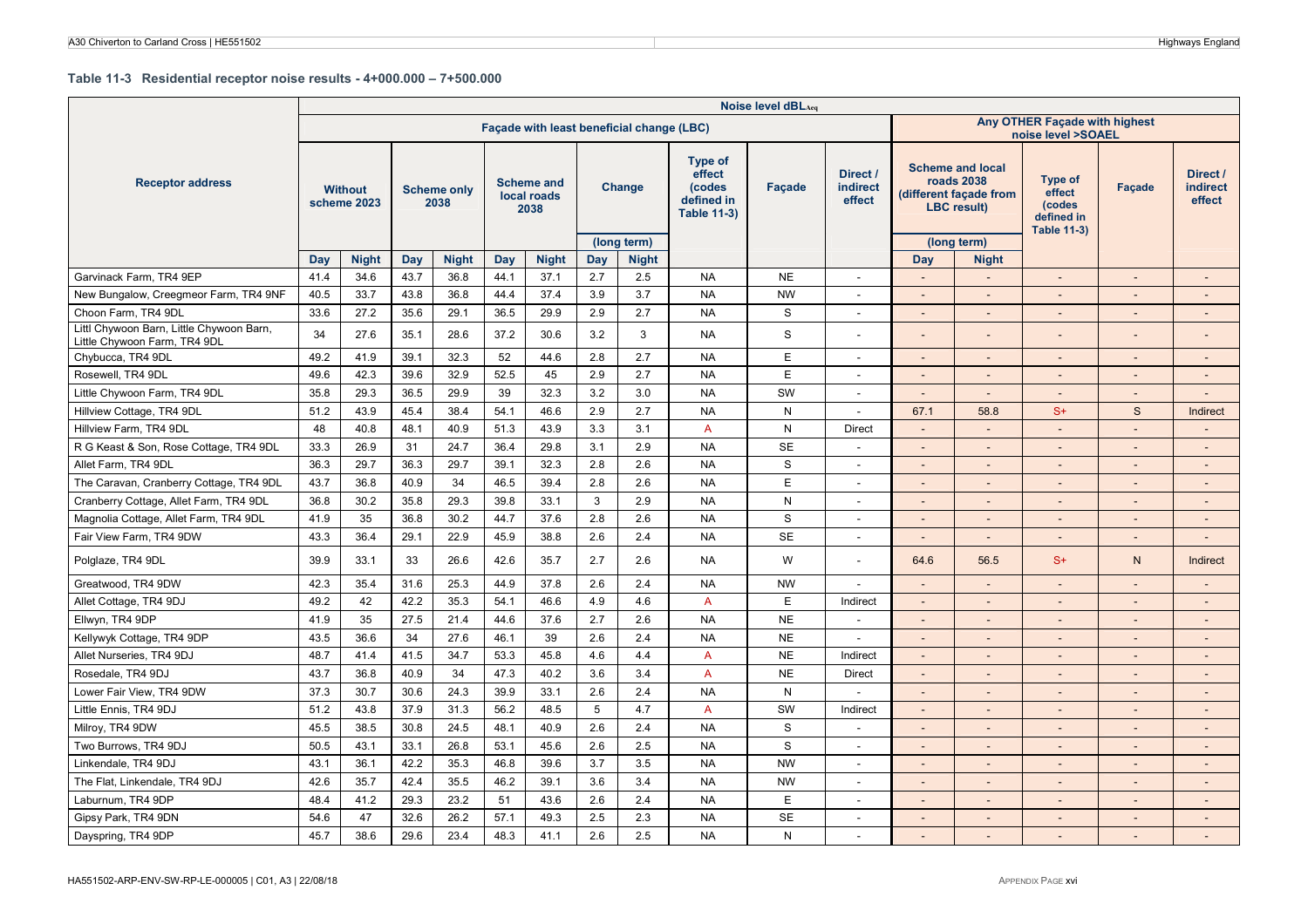|                                                   |      |                               |      |                            |      |                                           |                |                       |                                                                        | Noise level dBLAeq |                                       |                          |                                                                                                      |                                                                 |                          |                                       |
|---------------------------------------------------|------|-------------------------------|------|----------------------------|------|-------------------------------------------|----------------|-----------------------|------------------------------------------------------------------------|--------------------|---------------------------------------|--------------------------|------------------------------------------------------------------------------------------------------|-----------------------------------------------------------------|--------------------------|---------------------------------------|
|                                                   |      |                               |      |                            |      | Façade with least beneficial change (LBC) |                |                       |                                                                        |                    |                                       |                          |                                                                                                      | Any OTHER Façade with highest<br>noise level >SOAEL             |                          |                                       |
| <b>Receptor address</b>                           |      | <b>Without</b><br>scheme 2023 |      | <b>Scheme only</b><br>2038 |      | <b>Scheme and</b><br>local roads<br>2038  |                | Change<br>(long term) | <b>Type of</b><br>effect<br>(codes<br>defined in<br><b>Table 11-3)</b> | Façade             | Direct /<br><b>indirect</b><br>effect |                          | <b>Scheme and local</b><br>roads 2038<br>(different façade from<br><b>LBC</b> result)<br>(long term) | Type of<br>effect<br>(codes<br>defined in<br><b>Table 11-3)</b> | Façade                   | Direct /<br><b>indirect</b><br>effect |
|                                                   | Day  | <b>Night</b>                  | Day  | <b>Night</b>               | Day  | <b>Night</b>                              | Day            | <b>Night</b>          |                                                                        |                    |                                       | Day                      | <b>Night</b>                                                                                         |                                                                 |                          |                                       |
| Halgarras, TR4 9DP                                | 44.2 | 37.2                          | 35   | 28.5                       | 46.8 | 39.6                                      | 2.6            | 2.4                   | <b>NA</b>                                                              | <b>NE</b>          | $\sim$                                | $\overline{\phantom{a}}$ | $\overline{\phantom{a}}$                                                                             | $\overline{a}$                                                  | $\sim$                   | $\sim$                                |
| New House, Summer Valley Touring Park,<br>TR4 9DW | 45.2 | 38.2                          | 30.2 | 24                         | 47.7 | 40.5                                      | 2.5            | 2.3                   | <b>NA</b>                                                              | <b>NE</b>          | $\overline{a}$                        |                          |                                                                                                      |                                                                 |                          |                                       |
| Fenton Cottage, TR4 9DJ                           | 42.7 | 35.8                          | 40.1 | 33.3                       | 46.5 | 39.4                                      | 3.8            | 3.6                   | <b>NA</b>                                                              | W                  | $\sim$                                | $\overline{\phantom{a}}$ | $\blacksquare$                                                                                       | $\overline{a}$                                                  |                          |                                       |
| The Pines, TR4 9DP                                | 46.5 | 39.4                          | 31.8 | 25.5                       | 49.2 | 41.9                                      | 2.7            | 2.5                   | <b>NA</b>                                                              | <b>SE</b>          | $\sim$                                | $\overline{a}$           | $\overline{\phantom{a}}$                                                                             | $\overline{\phantom{a}}$                                        |                          |                                       |
| Little Halgarras, TR4 9DW                         | 44   | 37                            | 35   | 28.5                       | 46.6 | 39.4                                      | 2.6            | 2.4                   | <b>NA</b>                                                              | <b>NW</b>          | $\sim$                                | $\overline{\phantom{a}}$ | $\overline{a}$                                                                                       | $\overline{a}$                                                  |                          |                                       |
| The Annexe, Ste-Wen, TR4 9DJ                      | 41.9 | 35                            | 42.1 | 35.2                       | 44.7 | 37.6                                      | 2.8            | 2.6                   | <b>NA</b>                                                              | W                  |                                       |                          |                                                                                                      |                                                                 |                          |                                       |
| Ste-Wen, TR4 9DJ                                  | 41.9 | 35                            | 42.1 | 35.2                       | 44.7 | 37.6                                      | 2.8            | 2.6                   | <b>NA</b>                                                              | W                  | $\overline{a}$                        | $\sim$                   | $\overline{\phantom{a}}$                                                                             | $\overline{a}$                                                  |                          |                                       |
| Little Tresawsen, TR4 9HG                         | 41.3 | 34.5                          | 41.6 | 34.8                       | 42.6 | 35.7                                      | 1.3            | 1.2                   | <b>NA</b>                                                              | <b>NW</b>          | $\overline{\phantom{a}}$              |                          | $\overline{\phantom{0}}$                                                                             | $\overline{\phantom{a}}$                                        |                          |                                       |
| Toronto, TR4 9DW                                  | 46.8 | 39.6                          | 39.4 | 32.7                       | 49.4 | 42.1                                      | 2.6            | 2.5                   | <b>NA</b>                                                              | N                  | $\sim$                                | $\blacksquare$           | $\sim$                                                                                               | $\blacksquare$                                                  | $\sim$                   | $\sim$                                |
| Anfugah, TR4 9DW                                  | 57.5 | 49.8                          | 30.5 | 24.2                       | 60.1 | 52.2                                      | 2.6            | 2.4                   | <b>NA</b>                                                              | E                  | $\blacksquare$                        | 64                       | 55.9                                                                                                 | $S+$                                                            | $\mathbf S$              | Indirect                              |
| The Bungalow, Hillcrest, TR4 9DW                  | 57.9 | 50.2                          | 39.5 | 32.8                       | 60.5 | 52.6                                      | 2.6            | 2.4                   | <b>NA</b>                                                              | W                  | $\overline{\phantom{a}}$              | 63.3                     | 55.2                                                                                                 | $S+$                                                            | ${\sf N}$                | Indirect                              |
| Ivydene, TR4 9DW                                  | 52.7 | 45.2                          | 25.1 | 19.2                       | 55.2 | 47.5                                      | 2.5            | 2.3                   | <b>NA</b>                                                              | E                  |                                       |                          |                                                                                                      |                                                                 |                          |                                       |
| Hillcrest House, TR4 9DW                          | 58.4 | 50.6                          | 29.8 | 23.6                       | 60.9 | 53                                        | 2.5            | 2.4                   | <b>NA</b>                                                              | E                  | $\sim$                                | $\overline{\phantom{a}}$ | $\sim$                                                                                               | $\sim$                                                          | $\sim$                   | $\sim$                                |
| Hillcrest Cottage, TR4 9DW                        | 42.4 | 35.5                          | 31.1 | 24.8                       | 44.9 | 37.8                                      | 2.5            | 2.3                   | <b>NA</b>                                                              | E                  | $\overline{\phantom{a}}$              | 66.4                     | 58.2                                                                                                 | $S+$                                                            | $\mathsf{N}$             | Indirect                              |
| Springfield, TR4 9DJ                              | 39.9 | 33.1                          | 41.6 | 34.8                       | 43.2 | 36.2                                      | 3.3            | 3.1                   | <b>NA</b>                                                              | SW                 | $\sim$                                | $\sim$                   | $\overline{\phantom{a}}$                                                                             | $\overline{a}$                                                  | $\overline{a}$           |                                       |
| The Bungalow, Springfield Farm House, TR4<br>9DJ  | 41.2 | 34.4                          | 43.1 | 36.1                       | 44   | 37                                        | 2.8            | 2.6                   | NA                                                                     | <b>NW</b>          | $\overline{a}$                        |                          |                                                                                                      |                                                                 |                          |                                       |
| Tresawsen Farm, TR4 9HG                           | 35.3 | 28.8                          | 36.3 | 29.7                       | 37   | 30.4                                      | 1.7            | 1.6                   | <b>NA</b>                                                              | S                  | $\sim$                                | $\overline{\phantom{a}}$ | $\overline{\phantom{a}}$                                                                             | $\overline{\phantom{a}}$                                        |                          |                                       |
| Tresawsen Cottage, TR4 9HG                        | 47.3 | 40.2                          | 44.8 | 37.7                       | 48.7 | 41.4                                      | 1.4            | 1.2                   | <b>NA</b>                                                              | N                  | $\overline{\phantom{a}}$              | $\overline{a}$           | $\overline{\phantom{a}}$                                                                             | $\overline{\phantom{a}}$                                        |                          | $\overline{a}$                        |
| Higher Tresawsen, TR4 9HG                         | 45.2 | 38.2                          | 46   | 38.9                       | 46.6 | 39.4                                      | 1.4            | 1.2                   | <b>NA</b>                                                              | ${\sf N}$          | $\sim$                                | $\sim$                   | $\overline{\phantom{a}}$                                                                             | $\sim$                                                          |                          | $\overline{\phantom{a}}$              |
| Trevellan House, TR4 9DN                          | 40.6 | 33.8                          | 33.3 | 26.9                       | 43.2 | 36.2                                      | 2.6            | 2.4                   | <b>NA</b>                                                              | <b>SE</b>          | $\blacksquare$                        | $\overline{\phantom{a}}$ | $\blacksquare$                                                                                       | $\sim$                                                          | $\overline{\phantom{a}}$ | $\sim$                                |
| Tanglewood Cottage, TR4 9HF                       | 48.6 | 41.3                          | 46.6 | 39.4                       | 47.5 | 40.3                                      | $-1.1$         | $-1$                  | <b>NA</b>                                                              | <b>NW</b>          | $\blacksquare$                        | $\overline{\phantom{a}}$ | $\overline{\phantom{a}}$                                                                             |                                                                 |                          |                                       |
| Flaxmoor, TR4 9HF                                 | 39.6 | 32.9                          | 39.9 | 33.1                       | 40.6 | 33.8                                      | $\overline{1}$ | 0.9                   | <b>NA</b>                                                              | <b>NW</b>          | $\blacksquare$                        |                          | $\overline{\phantom{0}}$                                                                             | $\overline{\phantom{a}}$                                        |                          |                                       |
| Tresawsen Barton, TR4 9HF                         | 37.8 | 31.2                          | 38.3 | 31.6                       | 38.9 | 32.2                                      | 1.1            | $\overline{1}$        | <b>NA</b>                                                              | <b>NE</b>          | $\sim$                                | $\overline{\phantom{a}}$ | $\Box$                                                                                               | $\blacksquare$                                                  | $\sim$                   | $\sim$                                |
| Lower Tresawsen, TR4 9HF                          | 46.4 | 39.3                          | 43.3 | 36.4                       | 44.5 | 37.5                                      | $-1.9$         | $-1.8$                | <b>NA</b>                                                              | SW                 | $\overline{a}$                        |                          |                                                                                                      | $-S-$                                                           | <b>SE</b>                | <b>Direct</b>                         |
| Ventonlea, TR4 9HF                                | 49   | 41.7                          | 48.4 | 41.2                       | 49.1 | 41.8                                      | 0.1            | 0.1                   | <b>NA</b>                                                              | <b>NE</b>          | $\overline{\phantom{a}}$              | $\overline{a}$           | $\overline{a}$                                                                                       | $\overline{a}$                                                  |                          |                                       |
| Owlsfoot, TR4 9DN                                 | 40.7 | 33.9                          | 41.5 | 34.7                       | 43.1 | 36.1                                      | 2.4            | 2.2                   | <b>NA</b>                                                              | W                  | $\overline{a}$                        | $\overline{\phantom{a}}$ | $\overline{\phantom{0}}$                                                                             | $\overline{a}$                                                  |                          |                                       |
| Nanteague Farm, TR4 9DH                           | 46.8 | 39.6                          | 52.1 | 44.7                       | 52.3 | 44.8                                      | 5.5            | 5.2                   | $\overline{A}$                                                         | $\mathsf{N}$       | <b>Direct</b>                         | $\blacksquare$           | $\overline{\phantom{a}}$                                                                             | $\overline{\phantom{a}}$                                        | $\sim$                   | $\sim$                                |
| Laurel Cottage, TR4 9DN                           | 31.5 | 25.2                          | 30.6 | 24.3                       | 34.3 | 27.8                                      | 2.8            | 2.6                   | <b>NA</b>                                                              | N                  | $\sim$                                | $\overline{\phantom{a}}$ | $\overline{\phantom{a}}$                                                                             | $\overline{\phantom{a}}$                                        |                          |                                       |
| Little Nanteague, TR4 9DN                         | 41.4 | 34.6                          | 44.6 | 37.6                       | 44.9 | 37.8                                      | 3.5            | 3.2                   | <b>NA</b>                                                              | $\mathsf{N}$       | $\sim$                                | $\overline{\phantom{a}}$ | $\overline{\phantom{a}}$                                                                             | $\overline{\phantom{a}}$                                        |                          | $\overline{\phantom{a}}$              |
| Longcroft Little Nanteague, TR4 9DN               | 41.2 | 34.4                          | 41.7 | 34.9                       | 44   | 37                                        | 2.8            | 2.6                   | <b>NA</b>                                                              | W                  | $\sim$                                | $\sim$                   | $\blacksquare$                                                                                       | $\sim$                                                          | $\sim$                   | $\overline{\phantom{a}}$              |
| The Villa, TR4 9HE                                | 33.9 | 27.5                          | 35.1 | 28.6                       | 35.7 | 29.2                                      | 1.8            | 1.7                   | <b>NA</b>                                                              | E                  | $\sim$                                | $\overline{\phantom{a}}$ | $\blacksquare$                                                                                       | $\sim$                                                          | $\sim$                   | $\sim$                                |
| Polvenna Farm, TR4 9HE                            | 27.6 | 21.5                          | 31   | 24.7                       | 31.4 | 25.1                                      | 3.8            | 3.6                   | <b>NA</b>                                                              | <b>NE</b>          |                                       |                          |                                                                                                      |                                                                 |                          |                                       |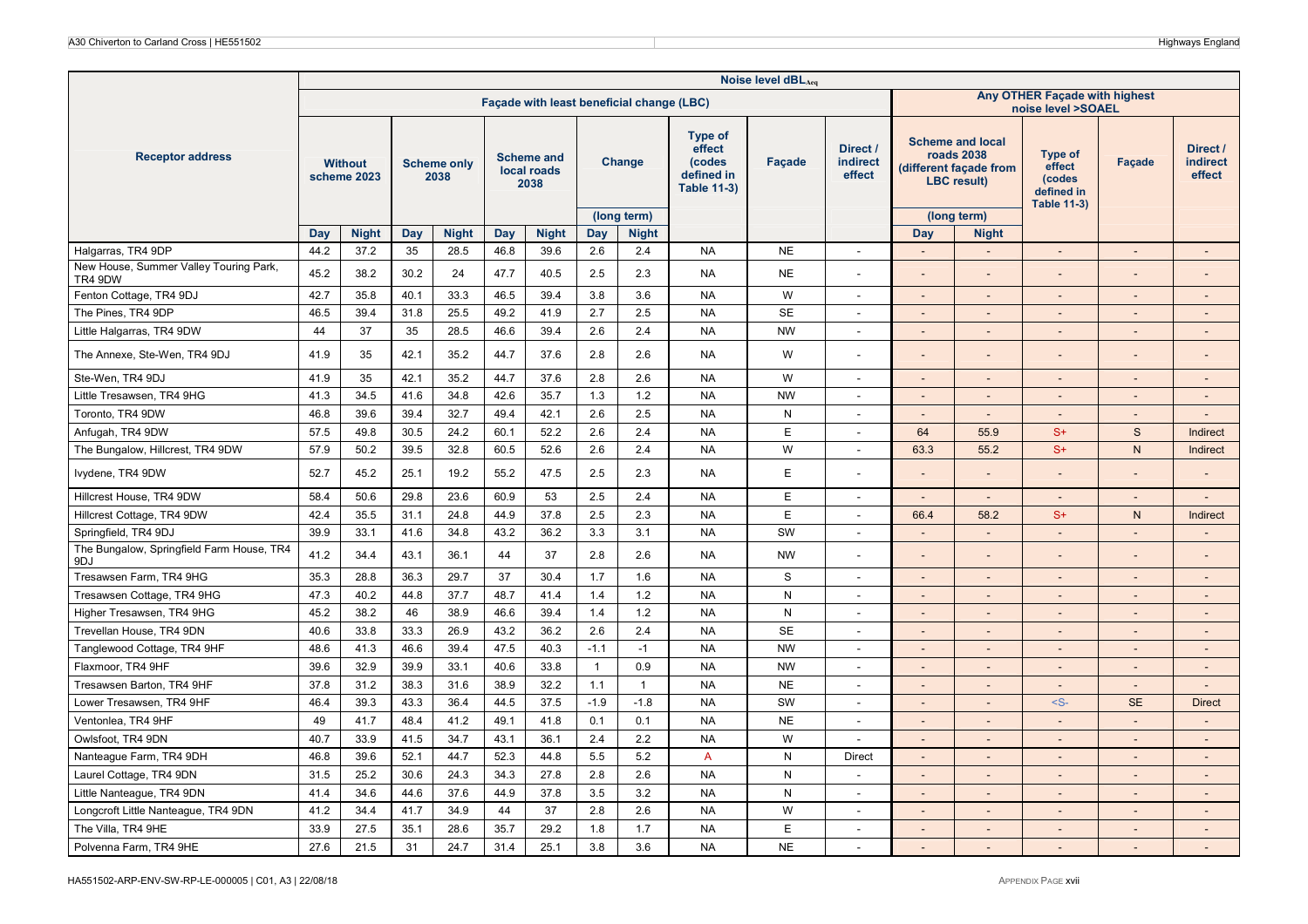|                                                |      |                               |      |                            |      |                                          |                |                                           |                                                                               | Noise level dBLAca |                                |                          |                                                                                       |                                                                        |                          |                                       |
|------------------------------------------------|------|-------------------------------|------|----------------------------|------|------------------------------------------|----------------|-------------------------------------------|-------------------------------------------------------------------------------|--------------------|--------------------------------|--------------------------|---------------------------------------------------------------------------------------|------------------------------------------------------------------------|--------------------------|---------------------------------------|
|                                                |      |                               |      |                            |      |                                          |                | Facade with least beneficial change (LBC) |                                                                               |                    |                                |                          |                                                                                       | Any OTHER Facade with highest<br>noise level >SOAEL                    |                          |                                       |
| <b>Receptor address</b>                        |      | <b>Without</b><br>scheme 2023 |      | <b>Scheme only</b><br>2038 |      | <b>Scheme and</b><br>local roads<br>2038 |                | Change                                    | <b>Type of</b><br>effect<br><b>(codes</b><br>defined in<br><b>Table 11-3)</b> | <b>Facade</b>      | Direct /<br>indirect<br>effect |                          | <b>Scheme and local</b><br>roads 2038<br>(different facade from<br><b>LBC</b> result) | <b>Type of</b><br>effect<br>(codes<br>defined in<br><b>Table 11-3)</b> | Facade                   | Direct /<br><b>indirect</b><br>effect |
|                                                |      |                               |      |                            |      |                                          |                | (long term)                               |                                                                               |                    |                                |                          | (long term)                                                                           |                                                                        |                          |                                       |
|                                                | Day  | <b>Night</b>                  | Day  | <b>Night</b>               | Day  | <b>Night</b>                             | Day            | <b>Night</b>                              |                                                                               |                    |                                | Day                      | <b>Night</b>                                                                          |                                                                        |                          |                                       |
| Lower Ventongimps Farm, TR4 9HE                | 33.3 | 26.9                          | 35   | 28.5                       | 35.4 | 28.9                                     | 2.1            | 2                                         | <b>NA</b>                                                                     | N                  | $\blacksquare$                 |                          | $\overline{\phantom{a}}$                                                              |                                                                        |                          | $\overline{\phantom{a}}$              |
| The Barn, Lower Ventingimps, TR4 9HE           | 45.3 | 38.3                          | 45   | 37.9                       | 45.5 | 38.5                                     | 0.2            | 0.2                                       | <b>NA</b>                                                                     | E                  | $\blacksquare$                 |                          | $\overline{\phantom{a}}$                                                              |                                                                        |                          |                                       |
| Ninnis Cottage, TR4 9DG                        | 37.2 | 30.6                          | 37.8 | 31.2                       | 40.5 | 33.7                                     | 3.3            | 3.1                                       | <b>NA</b>                                                                     | SW                 | ٠                              |                          | $\overline{\phantom{a}}$                                                              | $\overline{\phantom{a}}$                                               |                          | $\overline{\phantom{a}}$              |
| Killivose Cottage, TR4 9DG                     | 37.8 | 31.2                          | 37.9 | 31.3                       | 43.1 | 36.1                                     | 5.3            | 4.9                                       | <b>NA</b>                                                                     | W                  | $\overline{\phantom{a}}$       |                          | $\overline{\phantom{a}}$                                                              |                                                                        |                          |                                       |
| Chynoweth, TR4 9DG                             | 35.4 | 28.9                          | 35.3 | 28.8                       | 40.1 | 33.3                                     | 4.7            | 4.4                                       | <b>NA</b>                                                                     | <b>NW</b>          | ۰                              |                          | $\overline{\phantom{a}}$                                                              | $\overline{\phantom{a}}$                                               |                          | $\overline{\phantom{a}}$              |
| 1 The Cottages, TR4 9DQ                        | 71.5 | 63                            | 64.2 | 56.1                       | 66.8 | 58.5                                     | $-4.7$         | $-4.5$                                    | $S-$                                                                          | <b>SE</b>          | <b>Direct</b>                  |                          |                                                                                       |                                                                        |                          |                                       |
| Treffry Cottage, TR4 9DQ                       | 61.7 | 53.8                          | 57.4 | 49.7                       | 58.9 | 51.1                                     | $-2.8$         | $-2.7$                                    | <b>NA</b>                                                                     | <b>NE</b>          | $\blacksquare$                 | 66.5                     | 58.3                                                                                  | $S-$                                                                   | <b>SE</b>                | <b>Direct</b>                         |
| W R Richards & Sons Ltd, Killivose, TR4<br>9DG | 37.9 | 31.3                          | 37.6 | 31                         | 40.7 | 33.9                                     | 2.8            | 2.6                                       | <b>NA</b>                                                                     | W                  | $\overline{\phantom{a}}$       | $\sim$                   | $\overline{\phantom{a}}$                                                              |                                                                        |                          |                                       |
| Barn Wyn, TR4 9DQ                              | 46   | 38.9                          | 46   | 38.9                       | 46.6 | 39.4                                     | 0.6            | 0.5                                       | <b>NA</b>                                                                     | SW                 | ٠                              |                          | $\overline{\phantom{a}}$                                                              | $\leq$ S-                                                              | <b>SE</b>                | <b>Direct</b>                         |
| Marazanyose Farm, TR4 9DQ                      | 39.1 | 32.3                          | 39.5 | 32.8                       | 41.2 | 34.4                                     | 2.1            | 2.1                                       | <b>NA</b>                                                                     | <b>SE</b>          | $\overline{\phantom{a}}$       | $\overline{\phantom{a}}$ | $\overline{\phantom{a}}$                                                              | $\overline{\phantom{0}}$                                               | $\overline{\phantom{a}}$ | $\overline{\phantom{a}}$              |
| Ranger Barn, TR4 9DQ                           | 62.2 | 54.2                          | 59.5 | 51.7                       | 60.5 | 52.6                                     | $-1.7$         | $-1.6$                                    | <b>NA</b>                                                                     | <b>SE</b>          | ٠                              | $\sim$                   | $\overline{\phantom{a}}$                                                              |                                                                        |                          | $\overline{a}$                        |
| Higher Ventongimps Farm, TR4 9HE               | 35.3 | 28.8                          | 37   | 30.4                       | 37.3 | 30.7                                     | $\overline{2}$ | 1.9                                       | <b>NA</b>                                                                     | <b>SE</b>          | $\overline{\phantom{a}}$       |                          | $\overline{\phantom{0}}$                                                              |                                                                        |                          |                                       |
| Elmsleigh, TR4 9DQ                             | 58.6 | 50.8                          | 55   | 47.4                       | 56.2 | 48.5                                     | $-2.4$         | $-2.3$                                    | <b>NA</b>                                                                     | <b>NW</b>          | ٠                              | 67.4                     | 59.2                                                                                  | $S-$                                                                   | <b>SE</b>                | <b>Direct</b>                         |
| Nancarrow Villa, TR4 9DQ                       | 46.1 | 39                            | 46.9 | 39.7                       | 47.1 | 39.9                                     |                | 0.9                                       | <b>NA</b>                                                                     | F                  | ٠                              |                          | $\qquad \qquad \blacksquare$                                                          |                                                                        |                          | $\overline{\phantom{a}}$              |
| Nancarrow Farm, TR4 9DQ                        | 37   | 30.4                          | 39.6 | 32.9                       | 39.9 | 33.1                                     | 2.9            | 2.7                                       | <b>NA</b>                                                                     | W                  |                                |                          |                                                                                       |                                                                        |                          |                                       |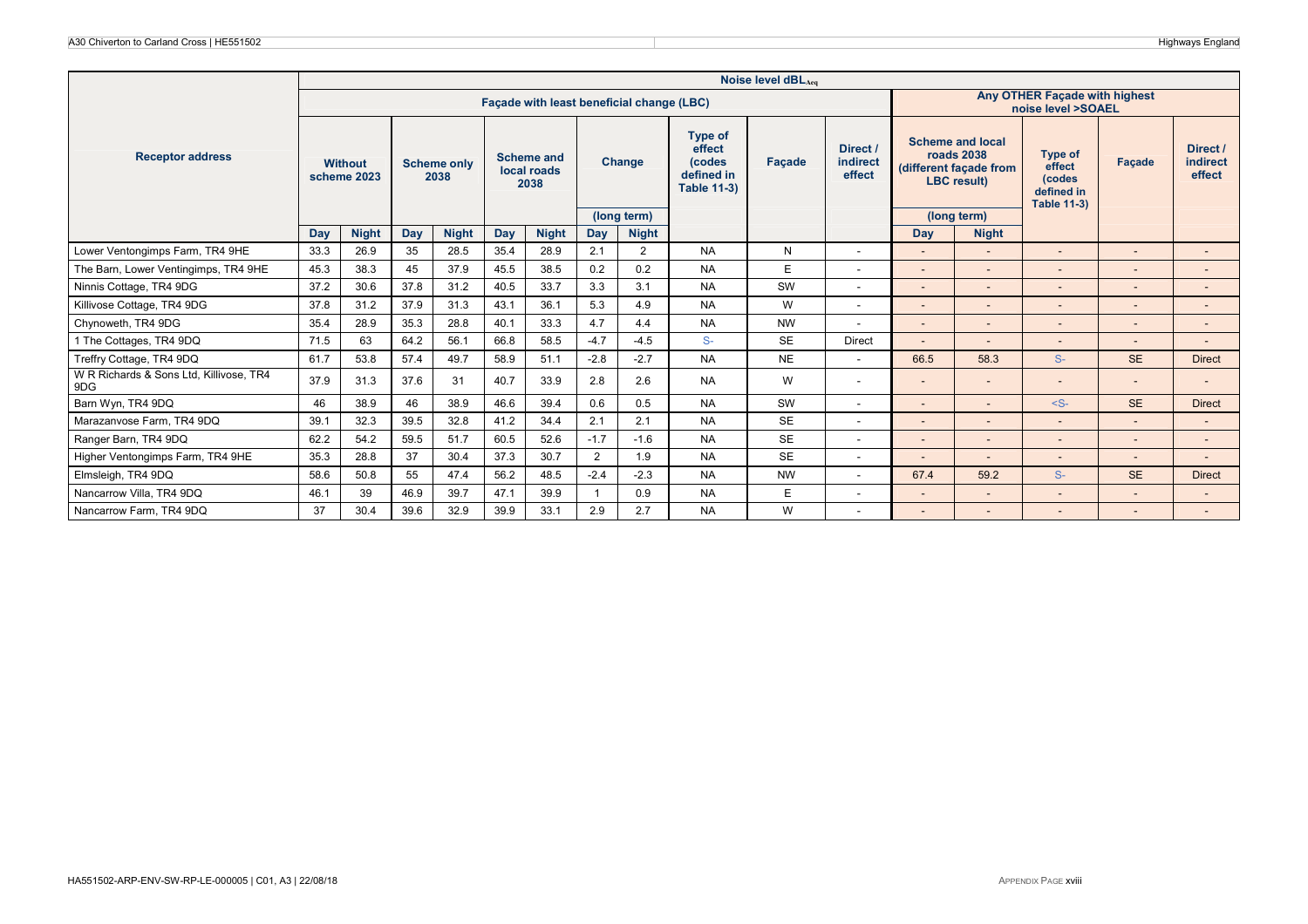#### **Table 11-4 Residential receptor noise results - 7+500.000 – 11+000.000**

|                                                                 |      |                               |            |                            |      |                                           |                |                             |                                                                        | Noise level dBLAeq |                                       |                          |                                                                                             |                                                                 |                          |                                       |
|-----------------------------------------------------------------|------|-------------------------------|------------|----------------------------|------|-------------------------------------------|----------------|-----------------------------|------------------------------------------------------------------------|--------------------|---------------------------------------|--------------------------|---------------------------------------------------------------------------------------------|-----------------------------------------------------------------|--------------------------|---------------------------------------|
|                                                                 |      |                               |            |                            |      | Façade with least beneficial change (LBC) |                |                             |                                                                        |                    |                                       |                          |                                                                                             | Any OTHER Façade with highest<br>noise level >SOAEL             |                          |                                       |
| <b>Receptor address</b>                                         |      | <b>Without</b><br>scheme 2023 |            | <b>Scheme only</b><br>2038 |      | <b>Scheme and</b><br>local roads<br>2038  |                | Change                      | <b>Type of</b><br>effect<br>(codes<br>defined in<br><b>Table 11-3)</b> | <b>Facade</b>      | Direct /<br><b>indirect</b><br>effect |                          | <b>Scheme and local</b><br><b>roads 2038</b><br>different facade from<br><b>LBC</b> result) | Type of<br>effect<br>(codes<br>defined in<br><b>Table 11-3)</b> | Façade                   | Direct /<br><b>indirect</b><br>effect |
|                                                                 | Day  | <b>Night</b>                  | <b>Day</b> | <b>Night</b>               | Day  | <b>Night</b>                              | Day            | (long term)<br><b>Night</b> |                                                                        |                    |                                       | Day                      | (long term)                                                                                 |                                                                 |                          |                                       |
| Chyverton House, TR4 9HD                                        | 32.6 | 26.2                          | 34.7       | 28.2                       | 35.1 | 28.6                                      | 2.5            | 2.4                         | <b>NA</b>                                                              | W                  | $\sim$                                | $\mathcal{L}^{\pm}$      | <b>Night</b><br>$\sim$                                                                      | $\sim$                                                          | $\sim$                   | $\mathcal{L}$                         |
| Bracken Woods, TR4 9HD                                          | 45.9 | 38.8                          | 48.9       | 41.6                       | 48.9 | 41.6                                      | 3              | 2.8                         | <b>NA</b>                                                              | E                  | $\overline{\phantom{a}}$              | $\overline{\phantom{a}}$ |                                                                                             | $\overline{\phantom{a}}$                                        | $\overline{\phantom{a}}$ |                                       |
| Garden Lodge, TR4 9HB                                           | 30.8 | 24.5                          | 33         | 26.6                       | 33.8 | 27.4                                      | $\mathbf{3}$   | 2.9                         | <b>NA</b>                                                              | <b>NW</b>          | $\overline{\phantom{a}}$              | $\overline{a}$           |                                                                                             | $\overline{a}$                                                  | $\overline{a}$           | $\overline{a}$                        |
| Little Callestock Farmhouse, Little Callestock<br>Farm, TR4 9HB | 30.2 | 24                            | 31.9       | 25.6                       | 32.5 | 26.1                                      | 2.3            | 2.1                         | <b>NA</b>                                                              | W                  |                                       |                          |                                                                                             | $\overline{a}$                                                  |                          |                                       |
| Rivendell, TR4 9HB                                              | 33.3 | 26.9                          | 34.6       | 28.1                       | 35.4 | 28.9                                      | 2.1            | $\overline{2}$              | <b>NA</b>                                                              | W                  |                                       | $\overline{\phantom{m}}$ |                                                                                             | $\overline{a}$                                                  | $\overline{\phantom{a}}$ |                                       |
| Merton Lodge, TR4 9JZ                                           | 52.2 | 44.8                          | 54.5       | 46.9                       | 54.6 | 47                                        | 2.4            | 2.2                         | <b>NA</b>                                                              | <b>NE</b>          | $\sim$                                |                          |                                                                                             |                                                                 |                          |                                       |
| St. Freda, TR4 9DG                                              | 55.7 | 48.1                          | 59.2       | 51.3                       | 59.2 | 51.3                                      | 3.5            | 3.2                         | A                                                                      | <b>SE</b>          | <b>Direct</b>                         |                          |                                                                                             |                                                                 | $\overline{a}$           |                                       |
| 1 Two Burrow Hill, TR4 9HQ                                      | 49.8 | 42.5                          | 47         | 39.8                       | 48.5 | 41.2                                      | $-1.3$         | $-1.3$                      | <b>NA</b>                                                              | W                  | $\sim$                                | $\overline{a}$           |                                                                                             | $\overline{\phantom{a}}$                                        | $\overline{\phantom{a}}$ | $\overline{a}$                        |
| Boswellick Farm, TR4 9DG                                        | 38   | 31.3                          | 39.8       | 33.1                       | 40.1 | 33.3                                      | 2.1            | $\overline{2}$              | <b>NA</b>                                                              | E                  | $\overline{a}$                        | $\overline{\phantom{a}}$ |                                                                                             | $\overline{\phantom{a}}$                                        | $\overline{\phantom{a}}$ | $\overline{\phantom{a}}$              |
| 2 Two Burrow Hill, TR4 9HQ                                      | 41.8 | 34.9                          | 42.9       | 35.9                       | 43   | 36                                        | 1.2            | 1.1                         | <b>NA</b>                                                              | E                  | $\overline{\phantom{a}}$              | $\overline{\phantom{a}}$ |                                                                                             | $\overline{a}$                                                  | $\overline{\phantom{a}}$ | $\overline{a}$                        |
| Hill House, TR4 9DG                                             | 45.3 | 38.3                          | 48         | 40.8                       | 48   | 40.8                                      | 2.7            | 2.5                         | <b>NA</b>                                                              | E                  | $\overline{\phantom{a}}$              | $\overline{a}$           | $\overline{\phantom{a}}$                                                                    | $\overline{a}$                                                  | $\overline{\phantom{a}}$ | $\overline{a}$                        |
| 1 Cost Is Lost, TR4 9HH                                         | 43.2 | 36.3                          | 43.7       | 36.8                       | 44.2 | 37.2                                      | $\mathbf{1}$   | 0.9                         | <b>NA</b>                                                              | S                  | $\sim$                                | $\overline{\phantom{a}}$ | $\sim$                                                                                      | $\overline{\phantom{a}}$                                        | $\overline{\phantom{a}}$ | $\overline{\phantom{a}}$              |
| 2 Cost Is Lost, TR4 9HH                                         | 41.8 | 34.9                          | 42.6       | 35.7                       | 43.3 | 36.4                                      | 1.5            | 1.5                         | <b>NA</b>                                                              | ${\sf N}$          | $\sim$                                | $\overline{a}$           |                                                                                             | $\overline{a}$                                                  | $\overline{a}$           |                                       |
| 2 Rosehill, TR4 9HH                                             | 43.2 | 36.2                          | 43.9       | 36.9                       | 44.3 | 37.3                                      | 1.1            | 1.1                         | <b>NA</b>                                                              | E                  |                                       | $\overline{\phantom{a}}$ |                                                                                             | -                                                               | $\overline{\phantom{a}}$ |                                       |
| Annexe, Zelah Lane Farm, TR4 9HR                                | 42.4 | 35.5                          | 44         | 37                         | 44.1 | 37.1                                      | 1.7            | 1.6                         | <b>NA</b>                                                              | W                  | $\sim$                                | $\overline{a}$           |                                                                                             | $\overline{a}$                                                  | $\overline{\phantom{a}}$ |                                       |
| Chapel Cottage, TR4 9HR                                         | 48.9 | 41.6                          | 50         | 42.7                       | 50.1 | 42.8                                      | $1.2$          | 1.2                         | <b>NA</b>                                                              | $\mathsf E$        | $\overline{\phantom{a}}$              | $\overline{\phantom{m}}$ |                                                                                             | $\overline{a}$                                                  | $\overline{\phantom{a}}$ | $\overline{\phantom{a}}$              |
| The Chapel, TR4 9HR                                             | 45   | 37.9                          | 46.1       | 39                         | 46.1 | 39                                        | 1.1            | 1.1                         | <b>NA</b>                                                              | <b>SE</b>          | $\overline{\phantom{a}}$              | $\overline{a}$           |                                                                                             | $\overline{a}$                                                  | $\overline{a}$           | $\overline{a}$                        |
| Zelah Lane Farm, TR4 9HR                                        | 39.4 | 32.7                          | 40.9       | 34                         | 41.1 | 34.2                                      | 1.7            | 1.5                         | <b>NA</b>                                                              | S                  |                                       | $\overline{\phantom{m}}$ |                                                                                             |                                                                 | $\overline{\phantom{a}}$ |                                       |
| Casavrina, TR4 9HH                                              | 43.5 | 36.6                          | 44.5       | 37.5                       | 45   | 37.9                                      | 1.5            | 1.3                         | <b>NA</b>                                                              | <b>NE</b>          | $\sim$                                | $\sim$                   | $\sim$                                                                                      | $\overline{\phantom{a}}$                                        | $\sim$                   | $\overline{\phantom{a}}$              |
| The Nook Zelah Lane, TR4 9HR                                    | 54.3 | 46.7                          | 50.5       | 43.1                       | 51   | 43.6                                      | $-3.3$         | $-3.1$                      | B                                                                      | N                  | Direct                                | $\overline{\phantom{a}}$ |                                                                                             | $\overline{\phantom{a}}$                                        | $\overline{\phantom{a}}$ | $\overline{a}$                        |
| Tolgroggan Bungalow, TR4 9HR                                    | 53.4 | 45.9                          | 54.3       | 46.7                       | 54.6 | 47                                        | 1.2            | 1.1                         | <b>NA</b>                                                              | E                  | ۰.                                    | $\overline{a}$           |                                                                                             | $\overline{a}$                                                  | $\overline{a}$           | $\overline{a}$                        |
| Chyverton Cottage Farm, TR4 9HH                                 | 35.9 | 29.4                          | 37.6       | 31                         | 37.9 | 31.3                                      | $\overline{2}$ | 1.9                         | <b>NA</b>                                                              | W                  | $\overline{\phantom{a}}$              | $\overline{a}$           | $\sim$                                                                                      | $\overline{\phantom{a}}$                                        | $\overline{\phantom{a}}$ | $\overline{a}$                        |
| Bowling Green Barn, TR4 9HP                                     | 36.5 | 29.9                          | 38         | 31.3                       | 38.2 | 31.5                                      | 1.7            | 1.6                         | <b>NA</b>                                                              | E                  | $\sim$                                | $\overline{\phantom{a}}$ | $\sim$                                                                                      | $\overline{\phantom{a}}$                                        | $\overline{\phantom{a}}$ | $\overline{\phantom{a}}$              |
| Rosedale, TR4 9JE                                               | 45.6 | 38.5                          | 46.5       | 39.4                       | 46.9 | 39.7                                      | 1.3            | 1.2                         | <b>NA</b>                                                              | S                  | $\overline{\phantom{a}}$              | $\overline{a}$           |                                                                                             | $\overline{a}$                                                  | $\overline{a}$           | $\overline{a}$                        |
| 1-2 Rose Cottage, 1 TR4 9HP                                     | 42.2 | 35.3                          | 42.8       | 35.8                       | 43.1 | 36.1                                      | 0.9            | 0.8                         | <b>NA</b>                                                              | W                  | $\overline{\phantom{a}}$              | $\overline{\phantom{a}}$ |                                                                                             | $\overline{a}$                                                  | $\overline{\phantom{a}}$ | $\blacksquare$                        |
| Bowling Green, TR4 9HP                                          | 40.1 | 33.3                          | 41.6       | 34.8                       | 42.1 | 35.2                                      | 2              | 1.9                         | <b>NA</b>                                                              | ${\sf N}$          | $\sim$                                | $\overline{\phantom{a}}$ | $\sim$                                                                                      | $\sim$                                                          | $\overline{\phantom{a}}$ | $\blacksquare$                        |
| Chyverton Castle, TR4 9HJ                                       | 43.8 | 36.8                          | 44.2       | 37.2                       | 44.7 | 37.6                                      | 0.9            | 0.8                         | <b>NA</b>                                                              | $\mathbf S$        | $\overline{\phantom{a}}$              | $\overline{\phantom{m}}$ |                                                                                             | $\overline{a}$                                                  | $\overline{\phantom{a}}$ | $\overline{\phantom{a}}$              |
| 1 Denell Villa, TR4 9HP                                         | 46.8 | 39.6                          | 43.6       | 36.7                       | 44.3 | 37.3                                      | $-2.5$         | $-2.3$                      | <b>NA</b>                                                              | <b>NW</b>          | $\sim$                                | $\overline{\phantom{m}}$ |                                                                                             | $\overline{a}$                                                  | $\overline{\phantom{a}}$ | $\overline{\phantom{a}}$              |
| 2 Denell Villa, TR4 9HP                                         | 47.2 | 40                            | 42.6       | 35.7                       | 43.3 | 36.4                                      | $-3.9$         | $-3.6$                      | <b>NA</b>                                                              | <b>NW</b>          |                                       |                          |                                                                                             |                                                                 | $\overline{a}$           |                                       |
| Trelabnas, TR4 9HH                                              | 34.6 | 28.1                          | 36.2       | 29.6                       | 36.6 | 30                                        | $\overline{2}$ | 1.9                         | <b>NA</b>                                                              | E                  | $\tilde{\phantom{a}}$                 | ÷,                       |                                                                                             | $\overline{a}$                                                  | $\overline{a}$           | $\overline{a}$                        |
| Tolgroggan Farm, TR4 9HR                                        | 43.2 | 36.3                          | 45.1       | 38                         | 45.5 | 38.5                                      | 2.3            | 2.2                         | <b>NA</b>                                                              | N                  | $\sim$                                | $\overline{\phantom{a}}$ | $\sim$                                                                                      | $\overline{\phantom{a}}$                                        | $\sim$                   | $\overline{\phantom{a}}$              |
| Rosemullion, TR4 9HH                                            | 39.2 | 32.5                          | 40.8       | 34                         | 41.2 | 34.4                                      | $\overline{2}$ | 1.9                         | <b>NA</b>                                                              | <b>NE</b>          |                                       |                          |                                                                                             | $\overline{a}$                                                  | $\overline{a}$           |                                       |
| 1 Rosevine, TR4 9HW                                             | 53.4 | 45.9                          | 53.5       | 46                         | 54.1 | 46.6                                      | 0.7            | 0.7                         | <b>NA</b>                                                              | E                  | $\overline{\phantom{a}}$              | $\overline{\phantom{a}}$ |                                                                                             |                                                                 | $\overline{a}$           |                                       |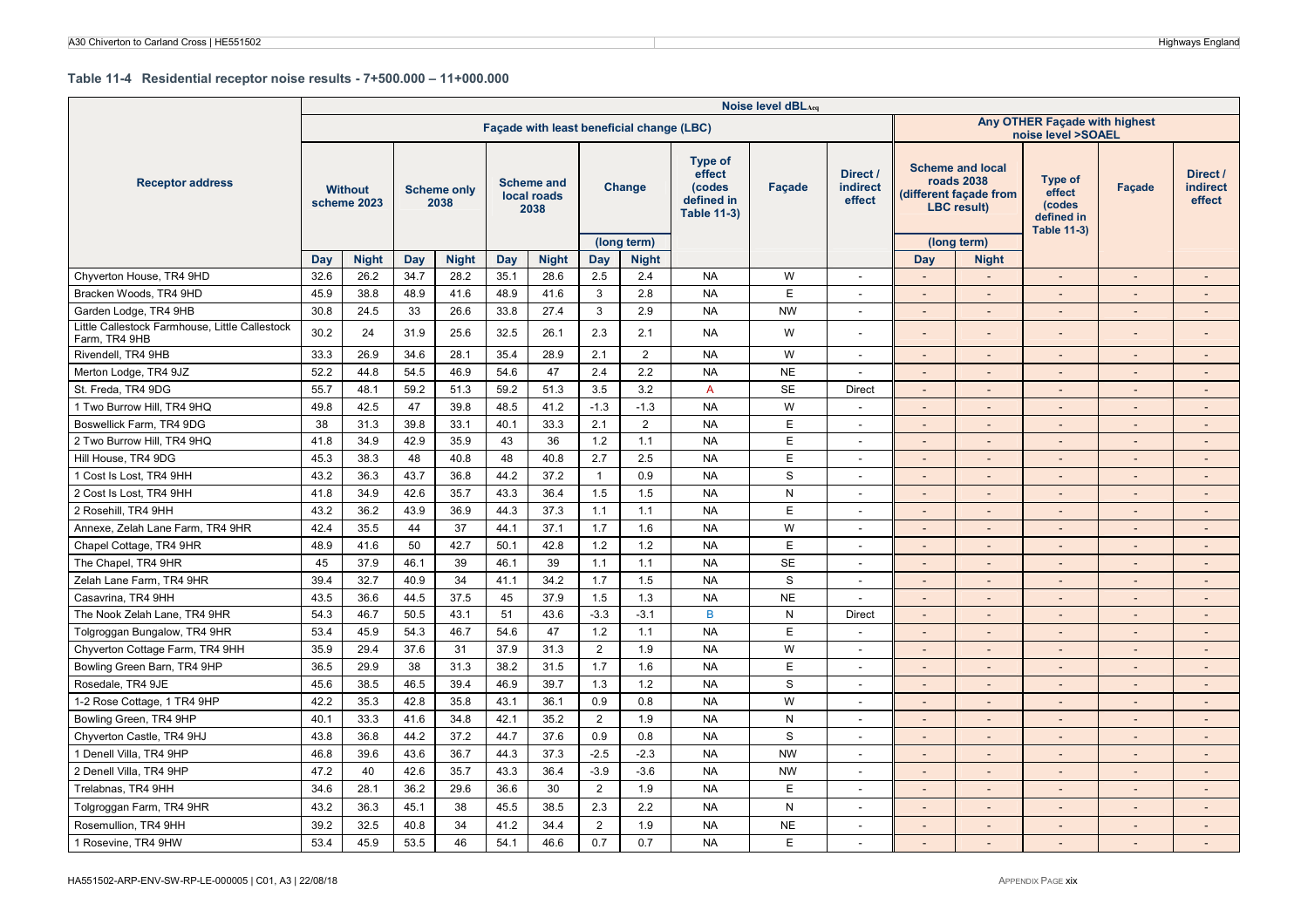|                              |      |                               |      |                            |      |                                          |                |                                           |                                                                        | Noise level dBLAeq |                                       |                          |                                                                                      |                                                                 |                          |                                |
|------------------------------|------|-------------------------------|------|----------------------------|------|------------------------------------------|----------------|-------------------------------------------|------------------------------------------------------------------------|--------------------|---------------------------------------|--------------------------|--------------------------------------------------------------------------------------|-----------------------------------------------------------------|--------------------------|--------------------------------|
|                              |      |                               |      |                            |      |                                          |                | Façade with least beneficial change (LBC) |                                                                        |                    |                                       |                          |                                                                                      | Any OTHER Façade with highest<br>noise level >SOAEL             |                          |                                |
| <b>Receptor address</b>      |      | <b>Without</b><br>scheme 2023 |      | <b>Scheme only</b><br>2038 |      | <b>Scheme and</b><br>local roads<br>2038 |                | Change                                    | <b>Type of</b><br>effect<br>(codes<br>defined in<br><b>Table 11-3)</b> | Façade             | Direct /<br><b>indirect</b><br>effect |                          | <b>Scheme and local</b><br>roads 2038<br>different façade from<br><b>LBC</b> result) | Type of<br>effect<br>(codes<br>defined in<br><b>Table 11-3)</b> | <b>Facade</b>            | Direct /<br>indirect<br>effect |
|                              |      |                               |      |                            |      |                                          |                | (long term)                               |                                                                        |                    |                                       |                          | (long term)                                                                          |                                                                 |                          |                                |
|                              | Day  | <b>Night</b>                  | Day  | <b>Night</b>               | Day  | <b>Night</b>                             | Day            | <b>Night</b>                              |                                                                        |                    |                                       | Day                      | <b>Night</b>                                                                         |                                                                 |                          |                                |
| Lowarth House, TR4 9HW       | 53.9 | 46.4                          | 54.2 | 46.6                       | 54.9 | 47.3                                     | -1             | 0.9                                       | <b>NA</b>                                                              | <b>SE</b>          | $\overline{\phantom{a}}$              | $\sim$                   | $\sim$                                                                               | $\sim$                                                          | $\overline{\phantom{a}}$ | $\blacksquare$                 |
| Little Lowarth, TR4 9HW      | 54.1 | 46.6                          | 54.4 | 46.8                       | 55.1 | 47.5                                     | $\mathbf{1}$   | 0.9                                       | <b>NA</b>                                                              | $\mathsf E$        | $\overline{a}$                        |                          | $\sim$                                                                               |                                                                 |                          |                                |
| Brae Cottage, TR4 9HW        | 53.6 | 46.1                          | 54.3 | 46.7                       | 55   | 47.4                                     | 1.4            | 1.3                                       | <b>NA</b>                                                              | <b>SE</b>          | $\overline{\phantom{a}}$              | $\sim$                   | $\overline{\phantom{a}}$                                                             | $\overline{\phantom{a}}$                                        |                          | $\overline{\phantom{a}}$       |
| Higher Balstyle, TR4 9JJ     | 36.7 | 30.1                          | 35.5 | 29                         | 38   | 31.3                                     | 1.3            | 1.2                                       | <b>NA</b>                                                              | <b>NE</b>          | ÷.                                    | $\overline{\phantom{a}}$ | $\overline{a}$                                                                       | $\overline{a}$                                                  |                          | $\overline{\phantom{0}}$       |
| 7 Chapel Crescent, TR4 9HN   | 53.9 | 46.4                          | 54.5 | 46.9                       | 55.2 | 47.5                                     | 1.3            | 1.1                                       | <b>NA</b>                                                              | <b>SE</b>          | $\overline{\phantom{a}}$              | $\sim$                   | $\overline{\phantom{a}}$                                                             | $\sim$                                                          | $\sim$                   | $\overline{\phantom{a}}$       |
| 5 Chapel Crescent, TR4 9HN   | 54.1 | 46.6                          | 54.7 | 47.1                       | 55.3 | 47.6                                     | 1.2            | $\mathbf{1}$                              | <b>NA</b>                                                              | SW                 | ٠                                     |                          |                                                                                      |                                                                 |                          | $\overline{\phantom{a}}$       |
| 6 Chapel Crescent, TR4 9HN   | 55.8 | 48.2                          | 56.2 | 48.5                       | 57   | 49.3                                     | 1.2            | 1.1                                       | <b>NA</b>                                                              | <b>SE</b>          | $\sim$                                | $\sim$                   | $\sim$                                                                               | $\overline{\phantom{a}}$                                        | $\sim$                   | $\sim$                         |
| Berlewen, TR4 9HN            | 52.9 | 45.4                          | 53.5 | 46                         | 54.4 | 46.8                                     | 1.5            | 1.4                                       | <b>NA</b>                                                              | <b>SE</b>          | $\overline{\phantom{a}}$              | $\sim$                   | $\overline{\phantom{a}}$                                                             | $\overline{\phantom{a}}$                                        |                          | $\sim$                         |
| 10 Roseland Terrace, TR4 9HL | 48.7 | 41.4                          | 49.4 | 42.1                       | 49.9 | 42.6                                     | 1.2            | 1.2                                       | <b>NA</b>                                                              | E                  | $\overline{\phantom{a}}$              | $\overline{\phantom{a}}$ | $\overline{\phantom{a}}$                                                             | $\blacksquare$                                                  | $\overline{\phantom{a}}$ | $\overline{\phantom{a}}$       |
| 9 Roseland Terrace, TR4 9HL  | 38.4 | 31.7                          | 39.5 | 32.8                       | 40.2 | 33.4                                     | 1.8            | 1.7                                       | <b>NA</b>                                                              | N                  | ÷,                                    |                          |                                                                                      |                                                                 |                          |                                |
| 8 Roseland Terrace, TR4 9HL  | 39.1 | 32.4                          | 40.4 | 33.6                       | 41   | 34.1                                     | 1.9            | 1.7                                       | <b>NA</b>                                                              | S                  | $\blacksquare$                        |                          |                                                                                      | $\overline{a}$                                                  |                          | $\overline{\phantom{a}}$       |
| 7 Roseland Terrace, TR4 9HL  | 40.5 | 33.7                          | 41.5 | 34.7                       | 42.2 | 35.3                                     | 1.7            | 1.6                                       | <b>NA</b>                                                              | ${\sf N}$          | $\overline{\phantom{a}}$              | $\sim$                   | $\overline{\phantom{a}}$                                                             | $\overline{\phantom{a}}$                                        |                          | $\overline{\phantom{a}}$       |
| 9 Chapel Crescent, TR4 9HN   | 55.2 | 47.5                          | 55.5 | 47.9                       | 56.3 | 48.6                                     | 1.1            | 1.1                                       | <b>NA</b>                                                              | <b>SE</b>          | $\blacksquare$                        | $\sim$                   | $\overline{\phantom{a}}$                                                             | $\overline{\phantom{a}}$                                        |                          | $\sim$                         |
| 1 Chapel Crescent, TR4 9HN   | 42.6 | 35.7                          | 43.1 | 36.1                       | 43.8 | 36.8                                     | 1.2            | 1.1                                       | <b>NA</b>                                                              | <b>SE</b>          | $\overline{\phantom{a}}$              | $\sim$                   | $\overline{\phantom{a}}$                                                             | $\sim$                                                          | $\sim$                   | $\overline{\phantom{a}}$       |
| 11 Chapel Crescent, TR4 9HN  | 55.2 | 47.5                          | 55.5 | 47.9                       | 56.3 | 48.6                                     | 1.1            | 1.1                                       | <b>NA</b>                                                              | <b>SE</b>          | $\sim$                                | $\overline{\phantom{a}}$ | $\overline{\phantom{a}}$                                                             | $\overline{a}$                                                  | $\overline{\phantom{a}}$ | $\overline{\phantom{a}}$       |
| 12 Chapel Crescent, TR4 9HN  | 55.2 | 47.5                          | 55.5 | 47.9                       | 56.3 | 48.6                                     | 1.1            | 1.1                                       | <b>NA</b>                                                              | <b>SE</b>          | $\blacksquare$                        | $\sim$                   | $\sim$                                                                               | $\sim$                                                          | $\sim$                   | $\sim$                         |
| 4 Chapel Crescent, TR4 9HN   | 42.6 | 35.7                          | 43.1 | 36.1                       | 43.8 | 36.8                                     | 1.2            | 1.1                                       | <b>NA</b>                                                              | <b>SE</b>          | $\overline{\phantom{a}}$              | $\sim$                   | $\sim$                                                                               | $\overline{\phantom{a}}$                                        | $\sim$                   | $\sim$                         |
| 2 Chapel Crescent, TR4 9HN   | 42.6 | 35.7                          | 43.1 | 36.1                       | 43.8 | 36.8                                     | $1.2$          | 1.1                                       | <b>NA</b>                                                              | <b>SE</b>          | $\overline{\phantom{a}}$              | $\sim$                   | $\overline{\phantom{a}}$                                                             | $\sim$                                                          | $\sim$                   | $\overline{\phantom{a}}$       |
| 10 Chapel Crescent, TR4 9HN  | 55.2 | 47.5                          | 55.5 | 47.9                       | 56.3 | 48.6                                     | 1.1            | 1.1                                       | <b>NA</b>                                                              | <b>SE</b>          | $\overline{\phantom{a}}$              | $\overline{\phantom{a}}$ | $\overline{\phantom{a}}$                                                             | $\overline{\phantom{a}}$                                        |                          | $\overline{\phantom{a}}$       |
| 3 Chapel Crescent, TR4 9HN   | 42.6 | 35.7                          | 43.1 | 36.1                       | 43.8 | 36.8                                     | 1.2            | 1.1                                       | <b>NA</b>                                                              | <b>SE</b>          | ٠                                     | $\overline{a}$           | $\overline{\phantom{a}}$                                                             | $\overline{a}$                                                  |                          | $\overline{\phantom{a}}$       |
| 6 Roseland Terrace, TR4 9HL  | 41.2 | 34.4                          | 42.4 | 35.5                       | 43.1 | 36.1                                     | 1.9            | 1.7                                       | <b>NA</b>                                                              | S                  | $\overline{\phantom{a}}$              |                          |                                                                                      | $\overline{a}$                                                  |                          |                                |
| 5 Roseland Terrace, TR4 9HL  | 41.2 | 34.4                          | 42.6 | 35.7                       | 43.2 | 36.2                                     | $\overline{2}$ | 1.8                                       | <b>NA</b>                                                              | W                  | $\overline{\phantom{a}}$              | $\overline{\phantom{a}}$ | $\blacksquare$                                                                       | $\blacksquare$                                                  |                          | $\overline{\phantom{a}}$       |
| 4 Roseland Terrace, TR4 9HL  | 41.5 | 34.7                          | 42.9 | 35.9                       | 43.4 | 36.5                                     | 1.9            | 1.8                                       | <b>NA</b>                                                              | S                  | $\blacksquare$                        | $\overline{\phantom{a}}$ | $\overline{\phantom{a}}$                                                             | $\overline{\phantom{a}}$                                        |                          | $\overline{\phantom{a}}$       |
| Balstyle, TR4 9JJ            | 37.1 | 30.4                          | 38.5 | 31.8                       | 39.1 | 32.3                                     | $\overline{2}$ | 1.9                                       | <b>NA</b>                                                              | $\mathbf S$        | ٠                                     | $\overline{a}$           | $\overline{a}$                                                                       | $\overline{a}$                                                  |                          | $\sim$                         |
| 3 Roseland Terrace, TR4 9HL  | 37.9 | 31.3                          | 38.8 | 32.1                       | 39.6 | 32.9                                     | 1.7            | 1.6                                       | <b>NA</b>                                                              | N                  | ÷,                                    |                          |                                                                                      | $\overline{a}$                                                  |                          |                                |
| The Old Chapel, TR4 9HP      | 44.3 | 37.3                          | 45.3 | 38.3                       | 46   | 38.9                                     | 1.7            | 1.6                                       | <b>NA</b>                                                              | SW                 | $\blacksquare$                        | $\overline{\phantom{a}}$ | $\overline{\phantom{a}}$                                                             | $\blacksquare$                                                  |                          | $\overline{\phantom{a}}$       |
| Stepping Stones, TR4 9HN     | 43.7 | 36.8                          | 44.4 | 37.4                       | 45.1 | 38                                       | 1.4            | 1.2                                       | <b>NA</b>                                                              | N                  | $\overline{\phantom{a}}$              | $\overline{\phantom{a}}$ | $\overline{\phantom{a}}$                                                             | $\sim$                                                          | $\sim$                   | $\sim$                         |
| Byways, TR4 9HN              | 51.5 | 44.1                          | 52.5 | 45                         | 53.2 | 45.7                                     | 1.7            | 1.6                                       | <b>NA</b>                                                              | E                  | $\overline{a}$                        | $\sim$                   | $\sim$                                                                               |                                                                 |                          | $\sim$                         |
| 1 Roseland Terrace, TR4 9HL  | 39.2 | 32.5                          | 40.3 | 33.5                       | 41.1 | 34.2                                     | 1.9            | 1.7                                       | <b>NA</b>                                                              | E                  | $\qquad \qquad \blacksquare$          |                          | $\overline{\phantom{a}}$                                                             | $\overline{\phantom{a}}$                                        |                          | $\overline{\phantom{a}}$       |
| 2 Roseland Terrace, TR4 9HL  | 40.9 | 34                            | 42.8 | 35.8                       | 43.2 | 36.2                                     | 2.3            | 2.2                                       | <b>NA</b>                                                              | W                  | $\blacksquare$                        | $\overline{\phantom{a}}$ |                                                                                      | $\overline{a}$                                                  |                          | $\overline{a}$                 |
| Cranbourne, TR4 9HN          | 53.5 | 46                            | 54.3 | 46.7                       | 55   | 47.4                                     | 1.5            | 1.4                                       | <b>NA</b>                                                              | S                  | $\overline{\phantom{a}}$              | $\sim$                   | $\overline{\phantom{a}}$                                                             | $\overline{\phantom{a}}$                                        | $\sim$                   | $\overline{\phantom{a}}$       |
| Glen View, TR4 9HL           | 42.9 | 35.9                          | 43.2 | 36.3                       | 44.2 | 37.2                                     | 1.3            | 1.3                                       | <b>NA</b>                                                              | N                  | $\blacksquare$                        | $\sim$                   |                                                                                      |                                                                 | $\sim$                   | $\sim$                         |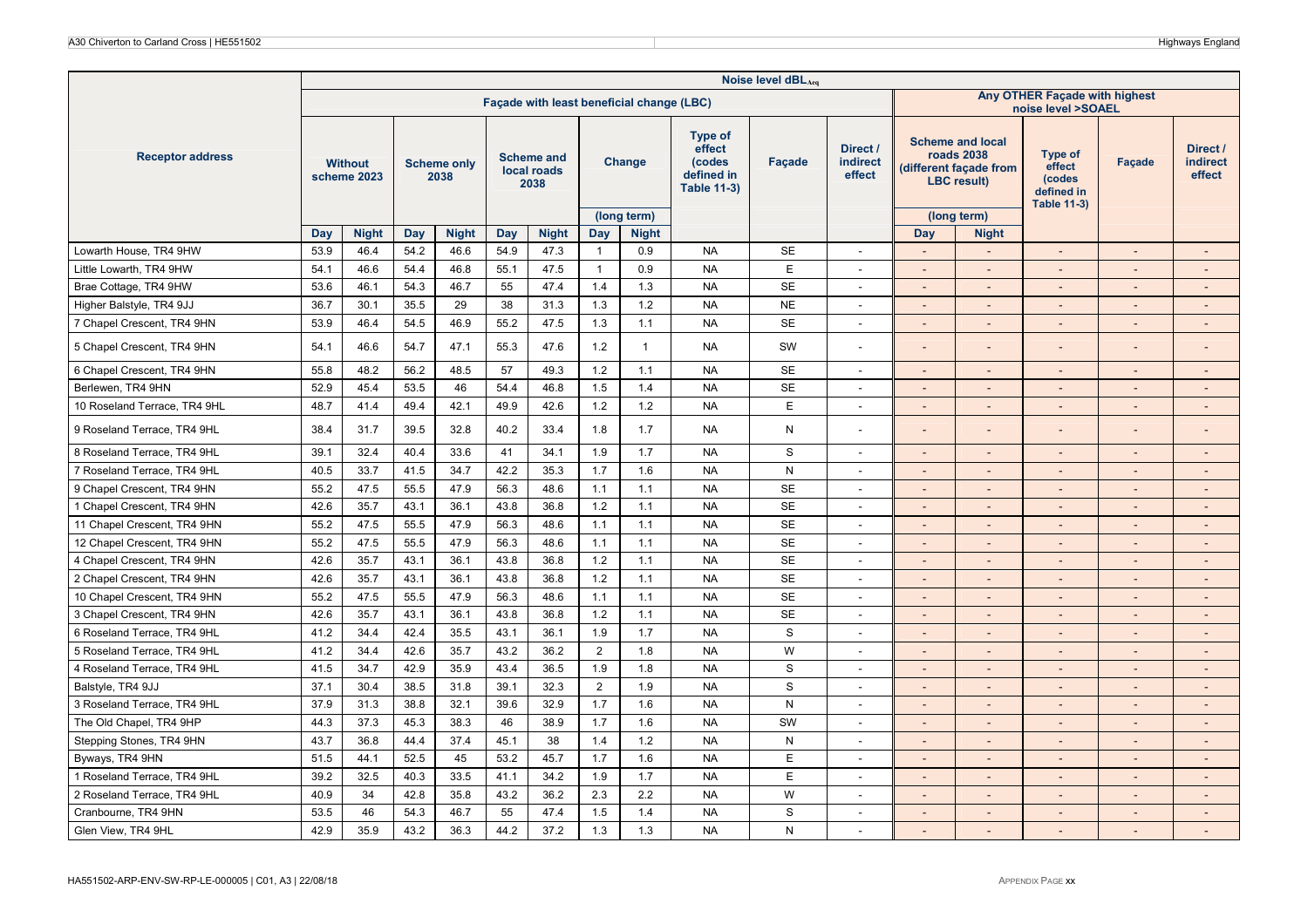|                                             |      |                               |      |                            |      |                                          |             |                                           |                                                                 | Noise level dBLAeq |                                |                          |                                                                                              |                                                                 |                |                                |
|---------------------------------------------|------|-------------------------------|------|----------------------------|------|------------------------------------------|-------------|-------------------------------------------|-----------------------------------------------------------------|--------------------|--------------------------------|--------------------------|----------------------------------------------------------------------------------------------|-----------------------------------------------------------------|----------------|--------------------------------|
|                                             |      |                               |      |                            |      |                                          |             | Façade with least beneficial change (LBC) |                                                                 |                    |                                |                          |                                                                                              | Any OTHER Façade with highest<br>noise level >SOAEL             |                |                                |
| <b>Receptor address</b>                     |      | <b>Without</b><br>scheme 2023 |      | <b>Scheme only</b><br>2038 |      | <b>Scheme and</b><br>local roads<br>2038 |             | Change                                    | Type of<br>effect<br>(codes<br>defined in<br><b>Table 11-3)</b> | Facade             | Direct /<br>indirect<br>effect |                          | <b>Scheme and local</b><br><b>roads 2038</b><br>(different façade from<br><b>LBC</b> result) | Type of<br>effect<br>(codes<br>defined in<br><b>Table 11-3)</b> | Façade         | Direct /<br>indirect<br>effect |
|                                             |      |                               |      |                            |      |                                          |             | (long term)                               |                                                                 |                    |                                |                          | (long term)                                                                                  |                                                                 |                |                                |
|                                             | Day  | <b>Night</b>                  | Day  | <b>Night</b>               | Day  | <b>Night</b>                             | Day         | <b>Night</b>                              |                                                                 |                    |                                | Day                      | <b>Night</b>                                                                                 |                                                                 |                |                                |
| Balmerino, TR4 9HN                          | 44.9 | 37.8                          | 45.7 | 38.6                       | 46.5 | 39.4                                     | 1.6         | 1.6                                       | <b>NA</b>                                                       | ${\sf N}$          | $\blacksquare$                 | $\sim$                   | $\overline{\phantom{a}}$                                                                     | $\overline{\phantom{a}}$                                        |                | $\sim$                         |
| Hollygrove, TR4 9HL                         | 42.3 | 35.4                          | 42.8 | 35.8                       | 43.5 | 36.6                                     | 1.2         | 1.2                                       | <b>NA</b>                                                       | W                  | ٠                              |                          | $\overline{\phantom{0}}$                                                                     | $\sim$                                                          |                |                                |
| N J & J R Bennetts, Engelly Farm, TR4 9HJ   | 33.3 | 26.9                          | 34   | 27.6                       | 34.9 | 28.4                                     | 1.6         | 1.5                                       | <b>NA</b>                                                       | SW                 | $\blacksquare$                 | $\sim$                   | $\overline{\phantom{a}}$                                                                     | $\overline{\phantom{a}}$                                        |                | $\overline{\phantom{a}}$       |
| Oakleigh, TR4 9HL                           | 41.2 | 34.4                          | 41.5 | 34.7                       | 42.3 | 35.4                                     | 1.1         | $\overline{1}$                            | <b>NA</b>                                                       | W                  | $\blacksquare$                 | $\sim$                   | $\overline{\phantom{a}}$                                                                     | $\sim$                                                          | $\sim$         | $\sim$                         |
| Sansigra House, TR4 9HN                     | 51.6 | 44.2                          | 52.6 | 45.1                       | 53.4 | 45.9                                     | 1.8         | 1.7                                       | <b>NA</b>                                                       | $\mathbf S$        | $\blacksquare$                 |                          | $\overline{a}$                                                                               | $\overline{\phantom{a}}$                                        |                |                                |
| Tide Cottage, TR4 9HL                       | 42.7 | 35.8                          | 42.3 | 35.4                       | 43   | 36                                       | 0.3         | 0.2                                       | <b>NA</b>                                                       | W                  | $\overline{a}$                 | $\overline{\phantom{a}}$ | $\overline{a}$                                                                               | $\overline{a}$                                                  |                |                                |
| Treveth, TR4 9HN                            | 53.4 | 45.9                          | 52.6 | 45.1                       | 53.8 | 46.3                                     | 0.4         | 0.4                                       | <b>NA</b>                                                       | E                  | $\blacksquare$                 | $\sim$                   | $\overline{\phantom{a}}$                                                                     | $\overline{\phantom{a}}$                                        | $\sim$         | $\sim$                         |
| Elysee, TR4 9HL                             | 44.1 | 37.1                          | 44.6 | 37.6                       | 45.3 | 38.3                                     | 1.2         | 1.2                                       | <b>NA</b>                                                       | W                  | $\overline{\phantom{a}}$       | $\overline{\phantom{a}}$ | $\overline{\phantom{a}}$                                                                     | $\sim$                                                          | $\sim$         | $\sim$                         |
| Kimberley Cottage, TR4 9HL                  | 44.1 | 37.1                          | 44.7 | 37.6                       | 45.3 | 38.3                                     | 1.2         | 1.2                                       | <b>NA</b>                                                       | $\mathbf S$        | $\overline{\phantom{a}}$       | $\overline{\phantom{a}}$ | $\overline{\phantom{a}}$                                                                     | $\overline{\phantom{a}}$                                        | $\overline{a}$ | $\overline{\phantom{a}}$       |
| Old Rectory, TR4 9QX                        | 31.9 | 25.6                          | 33.2 | 26.8                       | 33.6 | 27.2                                     | 1.7         | 1.6                                       | <b>NA</b>                                                       | W                  | $\sim$                         | $\overline{a}$           | $\overline{\phantom{a}}$                                                                     | $\overline{\phantom{a}}$                                        | $\sim$         | $\sim$                         |
| Cott & Nook, TR4 9HN                        | 53.2 | 45.7                          | 52.9 | 45.4                       | 53.9 | 46.4                                     | 0.7         | 0.7                                       | <b>NA</b>                                                       | E                  | $\blacksquare$                 | $\sim$                   | $\overline{\phantom{a}}$                                                                     | $\overline{\phantom{a}}$                                        |                | $\overline{a}$                 |
| The Nook, TR4 9HN                           | 52.1 | 44.7                          | 52   | 44.6                       | 53   | 45.5                                     | 0.9         | 0.8                                       | <b>NA</b>                                                       | S                  | $\sim$                         | $\sim$                   | $\overline{\phantom{a}}$                                                                     | $\blacksquare$                                                  | $\sim$         | $\sim$                         |
| Gentians, TR4 9HS                           | 45.4 | 38.4                          | 46.4 | 39.3                       | 47.1 | 39.9                                     | 1.7         | 1.5                                       | <b>NA</b>                                                       | <b>SE</b>          | $\overline{\phantom{a}}$       | $\overline{\phantom{a}}$ | $\overline{\phantom{a}}$                                                                     | $\overline{\phantom{a}}$                                        | $\sim$         | $\sim$                         |
| Trewin, TR4 9HS                             | 44.7 | 37.6                          | 45.3 | 38.3                       | 46   | 38.9                                     | 1.3         | 1.3                                       | <b>NA</b>                                                       | N                  | $\sim$                         | $\sim$                   | $\overline{\phantom{a}}$                                                                     | $\overline{a}$                                                  | $\sim$         | $\sim$                         |
| Woodside, TR4 9HS                           | 45.7 | 38.6                          | 46.5 | 39.4                       | 47.2 | 40                                       | 1.5         | 1.4                                       | <b>NA</b>                                                       | $\mathbf S$        | $\overline{\phantom{a}}$       |                          | $\overline{\phantom{a}}$                                                                     | $\overline{\phantom{a}}$                                        |                |                                |
| Akora, TR4 9HS                              | 41.1 | 34.2                          | 41.2 | 34.3                       | 42   | 35.1                                     | 0.9         | 0.9                                       | <b>NA</b>                                                       | W                  | $\blacksquare$                 | $\overline{\phantom{a}}$ | $\overline{\phantom{a}}$                                                                     | $\blacksquare$                                                  | $\sim$         | $\overline{\phantom{a}}$       |
| Roseland Cottage, TR4 9HT                   | 49   | 41.7                          | 49.3 | 42.1                       | 50.2 | 42.9                                     | 1.2         | $1.2$                                     | <b>NA</b>                                                       | E                  | $\qquad \qquad \blacksquare$   |                          |                                                                                              | $\overline{\phantom{a}}$                                        |                |                                |
| Kevran, TR4 9HT                             | 54.6 | 47                            | 53.2 | 45.7                       | 54.6 | 47                                       | $\mathbf 0$ | $\mathbf 0$                               | <b>NA</b>                                                       | E                  | $\sim$                         | $\sim$                   | $\overline{\phantom{a}}$                                                                     | $\overline{a}$                                                  | $\sim$         | $\sim$                         |
| Chylovenn, TR4 9HS                          | 39.1 | 32.4                          | 39.8 | 33.1                       | 40.5 | 33.7                                     | 1.4         | 1.3                                       | <b>NA</b>                                                       | N                  | $\overline{\phantom{a}}$       | $\sim$                   | $\overline{\phantom{a}}$                                                                     | $\overline{\phantom{a}}$                                        |                |                                |
| The Old Post Office, TR4 9HS                | 44.7 | 37.6                          | 41.2 | 34.3                       | 42   | 35.1                                     | $-2.7$      | $-2.5$                                    | <b>NA</b>                                                       | W                  | $\qquad \qquad \blacksquare$   | $\sim$                   | $\overline{\phantom{a}}$                                                                     | $\overline{\phantom{a}}$                                        | $\sim$         | $\sim$                         |
| 1 Trelynian Cottages, TR4 9HT               | 55.9 | 48.3                          | 48.6 | 41.3                       | 49.4 | 42.1                                     | $-6.5$      | $-6.2$                                    | $\mathsf{B}$                                                    | ${\sf N}$          | Indirect                       | 49.5                     | 42.1                                                                                         | $\overline{B}$                                                  |                | Indirect                       |
| 2 Trelynian Cottages, TR4 9HT               | 52.3 | 44.8                          | 51.3 | 43.9                       | 52.4 | 44.9                                     | 0.1         | 0.1                                       | <b>NA</b>                                                       | E                  | ÷,                             |                          |                                                                                              | $\blacksquare$                                                  |                |                                |
| Greenacre, TR4 9HS                          | 39.4 | 32.7                          | 40.4 | 33.6                       | 41.2 | 34.3                                     | 1.8         | 1.6                                       | <b>NA</b>                                                       | ${\sf N}$          | $\sim$                         | $\overline{\phantom{a}}$ | $\sim$                                                                                       | $\sim$                                                          | $\sim$         | $\sim$                         |
| Dunsmore Cottage, TR4 9HS                   | 41.6 | 34.8                          | 41.9 | 35                         | 42.7 | 35.8                                     | 1.1         | $\overline{1}$                            | <b>NA</b>                                                       | W                  | $\sim$                         | $\sim$                   | $\overline{\phantom{a}}$                                                                     | $\overline{a}$                                                  | $\sim$         | $\overline{\phantom{a}}$       |
| Shirley Farm, TR4 9HT                       | 49.8 | 42.5                          | 49.2 | 41.9                       | 50.2 | 42.9                                     | 0.4         | 0.4                                       | <b>NA</b>                                                       | E                  | $\qquad \qquad \blacksquare$   | $\overline{\phantom{a}}$ | $\overline{\phantom{a}}$                                                                     | $\overline{\phantom{a}}$                                        |                | $\overline{\phantom{a}}$       |
| Woodwards Barn, TR4 9HT                     | 53.2 | 45.7                          | 51.4 | 44                         | 52.9 | 45.4                                     | $-0.3$      | $-0.3$                                    | <b>NA</b>                                                       | ${\sf N}$          | $\mathbf{r}$                   | $\sim$                   | $\sim$                                                                                       | $\blacksquare$                                                  | $\sim$         | $\mathcal{L}$                  |
| Rose Cottage, TR4 9HS                       | 41.2 | 34.4                          | 41.5 | 34.7                       | 42.3 | 35.4                                     | 1.1         | $\overline{1}$                            | <b>NA</b>                                                       | W                  | $\sim$                         | $\overline{\phantom{a}}$ | $\overline{\phantom{a}}$                                                                     | $\overline{\phantom{a}}$                                        | $\sim$         | $\sim$                         |
| Trewern, Bank Terrace, TR4 9HX              | 41.2 | 34.4                          | 42   | 35.1                       | 42.7 | 35.8                                     | 1.5         | 1.4                                       | <b>NA</b>                                                       | W                  | $\overline{\phantom{a}}$       | $\sim$                   | $\overline{\phantom{a}}$                                                                     | $\overline{\phantom{a}}$                                        | $\overline{a}$ | $\overline{\phantom{a}}$       |
| Rivendell, Bank Terrace, TR4 9HX            | 39.1 | 32.4                          | 39.6 | 32.9                       | 40.4 | 33.6                                     | 1.3         | $1.2$                                     | <b>NA</b>                                                       | <b>NE</b>          | $\sim$                         | $\sim$                   | $\sim$                                                                                       | $\overline{\phantom{a}}$                                        | $\sim$         | $\sim$                         |
| Bay Tree Cottage, 1 Bank Terrace, TR4 9HX   | 41.2 | 34.4                          | 41.6 | 34.8                       | 42.4 | 35.5                                     | 1.2         | 1.1                                       | <b>NA</b>                                                       | <b>NW</b>          | ÷                              |                          |                                                                                              |                                                                 |                |                                |
| Accommodation, The Hawkins Arms, TR4<br>9HU | 42.6 | 35.7                          | 42.8 | 35.8                       | 43.5 | 36.6                                     | 0.9         | 0.9                                       | <b>NA</b>                                                       | <b>SE</b>          |                                |                          |                                                                                              |                                                                 |                |                                |
| 2 Bank Terrace, TR4 9HX                     | 41.2 | 34.4                          | 41.8 | 34.9                       | 42.5 | 35.6                                     | 1.3         | 1.2                                       | <b>NA</b>                                                       | SW                 | $\sim$                         | $\sim$                   | $\overline{\phantom{a}}$                                                                     | $\overline{a}$                                                  | $\sim$         | $\sim$                         |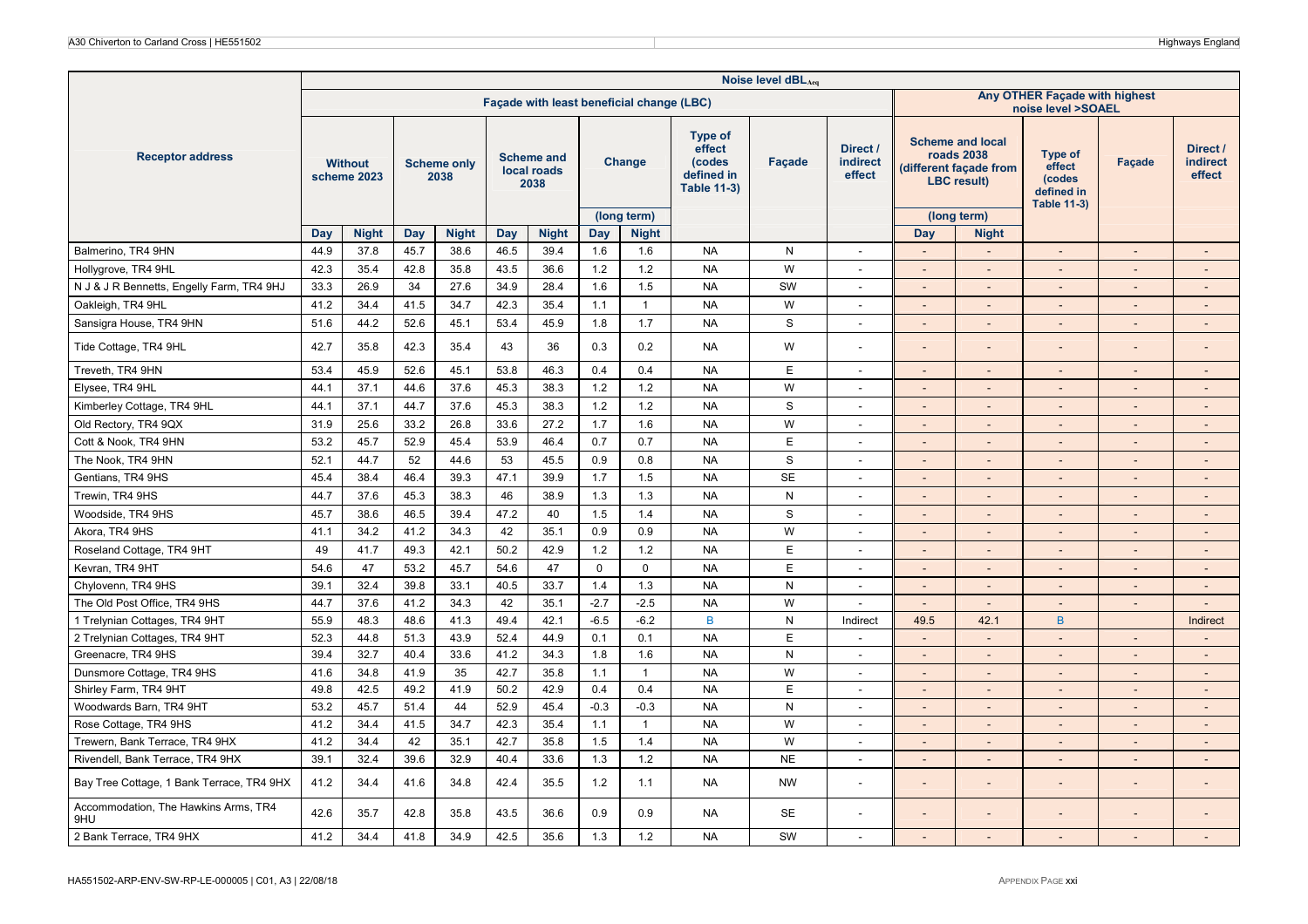|                                                          |      |                               |      |                            |      |                                          |                  |                                           |                                                                        | Noise level dBLAeq |                                       |                          |                                                                                      |                                                                 |                          |                                       |
|----------------------------------------------------------|------|-------------------------------|------|----------------------------|------|------------------------------------------|------------------|-------------------------------------------|------------------------------------------------------------------------|--------------------|---------------------------------------|--------------------------|--------------------------------------------------------------------------------------|-----------------------------------------------------------------|--------------------------|---------------------------------------|
|                                                          |      |                               |      |                            |      |                                          |                  | Façade with least beneficial change (LBC) |                                                                        |                    |                                       |                          |                                                                                      | Any OTHER Façade with highest<br>noise level >SOAEL             |                          |                                       |
| <b>Receptor address</b>                                  |      | <b>Without</b><br>scheme 2023 |      | <b>Scheme only</b><br>2038 |      | <b>Scheme and</b><br>local roads<br>2038 |                  | Change                                    | <b>Type of</b><br>effect<br>(codes<br>defined in<br><b>Table 11-3)</b> | Façade             | Direct /<br><b>indirect</b><br>effect |                          | <b>Scheme and local</b><br>roads 2038<br>different façade from<br><b>LBC</b> result) | Type of<br>effect<br>(codes<br>defined in<br><b>Table 11-3)</b> | Façade                   | Direct /<br><b>indirect</b><br>effect |
|                                                          |      |                               |      |                            |      |                                          |                  | (long term)                               |                                                                        |                    |                                       |                          | (long term)                                                                          |                                                                 |                          |                                       |
|                                                          | Day  | <b>Night</b>                  | Day  | <b>Night</b>               | Day  | <b>Night</b>                             | Day              | <b>Night</b>                              |                                                                        |                    |                                       | Day                      | <b>Night</b>                                                                         |                                                                 |                          |                                       |
| 2 Church Lane, TR4 9JA                                   | 45.7 | 38.6                          | 45.1 | 38                         | 46   | 38.9                                     | 0.3              | 0.3                                       | <b>NA</b>                                                              | <b>NW</b>          | $\overline{\phantom{a}}$              | $\overline{\phantom{a}}$ | $\sim$                                                                               | $\overline{\phantom{a}}$                                        | $\sim$                   | $\sim$                                |
| 1 Church Lane, TR4 9JA                                   | 45.7 | 38.6                          | 45.2 | 38.1                       | 46.2 | 39.1                                     | 0.5              | 0.5                                       | <b>NA</b>                                                              | <b>SE</b>          | $\overline{\phantom{a}}$              | $\sim$                   | $\overline{\phantom{a}}$                                                             | $\overline{\phantom{a}}$                                        |                          |                                       |
| 1 Myrtle Villas, TR4 9HU                                 | 54.6 | 47                            | 48.9 | 41.6                       | 50.2 | 42.9                                     | $-4.4$           | $-4.1$                                    | B                                                                      | N                  | <b>Direct</b>                         | $\overline{\phantom{a}}$ | $\sim$                                                                               | L.                                                              |                          | $\blacksquare$                        |
| 2 Myrtle Villas, TR4 9HU                                 | 53.9 | 46.4                          | 52.4 | 44.9                       | 53.6 | 46.1                                     | $-0.3$           | $-0.3$                                    | <b>NA</b>                                                              | E                  | $\overline{\phantom{a}}$              | $\overline{\phantom{a}}$ | $\overline{\phantom{a}}$                                                             | $\overline{\phantom{m}}$                                        |                          | $\overline{\phantom{a}}$              |
| Halfmoon House, TR4 9HU                                  | 54.6 | 47                            | 52.7 | 45.2                       | 54.1 | 46.6                                     | $-0.5$           | $-0.4$                                    | <b>NA</b>                                                              | $\mathbf S$        | $\overline{\phantom{a}}$              | $\overline{\phantom{a}}$ | $\overline{\phantom{a}}$                                                             | $\overline{a}$                                                  |                          | $\overline{\phantom{a}}$              |
| 1 Green Bank, TR4 9HY                                    | 44.2 | 37.2                          | 42.2 | 35.3                       | 43.1 | 36.1                                     | $-1.1$           | $-1.1$                                    | <b>NA</b>                                                              | <b>NW</b>          | $\sim$                                | $\sim$                   | $\overline{\phantom{a}}$                                                             | $\overline{a}$                                                  | $\sim$                   | $\overline{\phantom{a}}$              |
| 2 Green Bank, TR4 9HY                                    | 45.9 | 38.8                          | 43.4 | 36.5                       | 44.4 | 37.4                                     | $-1.5$           | $-1.4$                                    | <b>NA</b>                                                              | <b>NW</b>          | $\overline{a}$                        | $\overline{\phantom{a}}$ | $\overline{\phantom{a}}$                                                             | $\overline{\phantom{0}}$                                        |                          | $\overline{\phantom{a}}$              |
| Polstain Barns, TR4 9HY                                  | 44.7 | 37.6                          | 47.1 | 39.9                       | 47.5 | 40.3                                     | 2.8              | 2.7                                       | <b>NA</b>                                                              | N                  | $\overline{\phantom{a}}$              | $\overline{\phantom{a}}$ | $\overline{\phantom{a}}$                                                             | $\overline{a}$                                                  |                          | $\overline{\phantom{a}}$              |
| Polstain Farm, TR4 9HY                                   | 47.8 | 40.6                          | 48.5 | 41.2                       | 49   | 41.7                                     | 1.2              | 1.1                                       | <b>NA</b>                                                              | <b>NW</b>          | $\overline{\phantom{a}}$              | $\overline{\phantom{a}}$ | $\overline{\phantom{a}}$                                                             | $\overline{a}$                                                  |                          | $\overline{a}$                        |
| Trevalso Cottage, TR4 9HZ                                | 56.1 | 48.4                          | 61   | 53                         | 61.2 | 53.2                                     | 5.1              | 4.8                                       | $\mathsf{A}$                                                           | <b>NW</b>          | <b>Direct</b>                         | 63.1                     | 55                                                                                   | $S+$                                                            | <b>NW</b>                | <b>Direct</b>                         |
| Trerice Farm, TR4 9QX                                    | 37.4 | 30.8                          | 40.6 | 33.8                       | 41   | 34.1                                     | 3.6              | 3.3                                       | <b>NA</b>                                                              | <b>NE</b>          | $\overline{a}$                        | $\sim$                   | $\sim$                                                                               | $\overline{a}$                                                  |                          | $\mathbf{r}$                          |
| Rosemerryn, TR4 9QX                                      | 34.7 | 28.2                          | 36.5 | 29.9                       | 37   | 30.4                                     | 2.3              | 2.2                                       | <b>NA</b>                                                              |                    | $\overline{a}$                        | $\overline{\phantom{a}}$ | $\sim$                                                                               | $\overline{a}$                                                  |                          | $\mathbf{r}$                          |
| Henver Lane Cottage, TR4 9HZ                             | 61.3 | 53.4                          | 57.8 | 50.1                       | 62.2 | 54.2                                     | 0.9              | 0.8                                       | <b>NA</b>                                                              | E                  | $\sim$                                | 63.5                     | 55.5                                                                                 | $\mathsf{s}$                                                    | E                        | $\sim$                                |
| Tolcarne, TR4 9QX                                        | 30   | 23.8                          | 33.1 | 26.7                       | 36.5 | 29.9                                     | 6.5              | 6.1                                       | <b>NA</b>                                                              | $\mathsf E$        | $\overline{\phantom{a}}$              | $\sim$                   | $\sim$                                                                               | $\overline{\phantom{a}}$                                        | $\sim$                   | $\overline{\phantom{a}}$              |
| 2 Henver Lane, TR4 9HZ                                   | 50.9 | 43.5                          | 52.3 | 44.8                       | 52.9 | 45.4                                     | $\boldsymbol{2}$ | 1.9                                       | <b>NA</b>                                                              | SW                 | $\overline{\phantom{a}}$              |                          |                                                                                      | $\overline{a}$                                                  |                          |                                       |
| 1 Henver Lane, TR4 9HZ                                   | 49.8 | 42.5                          | 51.2 | 43.9                       | 51.8 | 44.4                                     | $\overline{2}$   | 1.9                                       | <b>NA</b>                                                              | SW                 | $\sim$                                | $\sim$                   | $\sim$                                                                               | $\sim$                                                          | $\sim$                   | $\blacksquare$                        |
| Henver Cottage, TR4 9HZ                                  | 58.9 | 51.1                          | 48.7 | 41.4                       | 61.3 | 53.3                                     | 2.4              | 2.2                                       | <b>NA</b>                                                              | <b>NW</b>          | $\overline{\phantom{a}}$              | 66.1                     | 57.9                                                                                 | $S-$                                                            | <b>SE</b>                | <b>Direct</b>                         |
| Caravan, Tolcarne Farm, TR4 9QX                          | 28   | 21.9                          | 33   | 26.6                       | 34.2 | 27.7                                     | 6.2              | 5.8                                       | <b>NA</b>                                                              | $\mathsf E$        | $\overline{\phantom{a}}$              | $\sim$                   | $\sim$                                                                               | $\sim$                                                          | $\sim$                   | $\overline{\phantom{a}}$              |
| H G Lutey & Son, Trevalso Farm, TR4 9HZ                  | 38.6 | 31.9                          | 42.3 | 35.4                       | 42.6 | 35.7                                     | $\overline{4}$   | 3.8                                       | <b>NA</b>                                                              | <b>NE</b>          | L.                                    | $\overline{a}$           | $\overline{a}$                                                                       | $\overline{a}$                                                  |                          | $\overline{a}$                        |
| Tolcarne Bungalow, TR4 9QX                               | 25   | 19                            | 28.1 | 22                         | 31.7 | 25.4                                     | 6.7              | 6.4                                       | <b>NA</b>                                                              | S                  | $\overline{a}$                        | $\overline{\phantom{a}}$ | $\overline{\phantom{a}}$                                                             | $\overline{\phantom{0}}$                                        |                          | $\overline{\phantom{a}}$              |
| Middle Tolcarne Bungalow, TR4 9QX                        | 25.8 | 19.8                          | 28.4 | 22.3                       | 35.1 | 28.6                                     | 9.3              | 8.8                                       | <b>NA</b>                                                              | $\mathbf S$        | $\overline{\phantom{a}}$              | $\overline{\phantom{a}}$ | $\overline{\phantom{a}}$                                                             | $\overline{a}$                                                  |                          | $\overline{\phantom{a}}$              |
| Middle Tolcarne Chalet, TR4 9QX                          | 30.9 | 24.6                          | 35.3 | 28.8                       | 38.6 | 31.9                                     | 7.7              | 7.3                                       | <b>NA</b>                                                              | E                  | $\overline{\phantom{a}}$              | $\sim$                   | $\overline{\phantom{a}}$                                                             | $\overline{a}$                                                  | $\overline{\phantom{0}}$ | $\sim$                                |
| Tolcarne Barn, TR4 9QX                                   | 27.6 | 21.5                          | 31.9 | 25.6                       | 33   | 26.6                                     | 5.4              | 5.1                                       | <b>NA</b>                                                              | E                  | $\overline{a}$                        | $\sim$                   | $\overline{\phantom{a}}$                                                             | $\overline{a}$                                                  |                          | $\overline{\phantom{a}}$              |
| Caralsa Farm, TR4 9HZ                                    | 58.6 | 50.8                          | 47   | 39.8                       | 60.4 | 52.5                                     | 1.8              | 1.7                                       | <b>NA</b>                                                              | SW                 | $\overline{a}$                        |                          |                                                                                      |                                                                 |                          |                                       |
| Tolcarne Chalet, TR4 9QX                                 | 30.9 | 24.6                          | 33.1 | 26.7                       | 37.8 | 31.2                                     | 6.9              | 6.6                                       | <b>NA</b>                                                              | E                  | $\overline{\phantom{a}}$              | $\overline{\phantom{a}}$ |                                                                                      | $\overline{\phantom{a}}$                                        |                          | $\overline{\phantom{a}}$              |
| Nathaniels, TR4 9JG                                      | 48.3 | 41.1                          | 31.5 | 25.2                       | 48.8 | 41.5                                     | 0.5              | 0.4                                       | <b>NA</b>                                                              | <b>NW</b>          | $\sim$                                | $\overline{\phantom{a}}$ | $\overline{\phantom{a}}$                                                             | $\sim$                                                          | $\sim$                   | $\overline{\phantom{a}}$              |
| Caralsa Barn, TR4 9HZ                                    | 54.1 | 46.6                          | 38.6 | 31.9                       | 55.8 | 48.2                                     | 1.7              | 1.6                                       | <b>NA</b>                                                              | W                  | $\overline{\phantom{a}}$              | $\overline{\phantom{a}}$ | $\overline{\phantom{a}}$                                                             | $\overline{a}$                                                  |                          | $\blacksquare$                        |
| Nathaniels Farmhouse, Nathaniels Farm,<br><b>TR4 9JG</b> | 47.5 | 40.3                          | 33.4 | 27                         | 48.3 | 41.1                                     | 0.8              | 0.8                                       | <b>NA</b>                                                              | <b>NW</b>          | $\overline{a}$                        | $\overline{\phantom{0}}$ |                                                                                      | $\overline{a}$                                                  |                          | $\overline{\phantom{a}}$              |
| Trefronick Manor, Trefronick, TR4 9QX                    | 31.7 | 25.4                          | 34   | 27.6                       | 34.9 | 28.4                                     | 3.2              | $\mathbf{3}$                              | <b>NA</b>                                                              | <b>SE</b>          | $\overline{a}$                        | $\overline{\phantom{a}}$ |                                                                                      | $\overline{a}$                                                  |                          | $\blacksquare$                        |
| Little Lanteague, TR4 9JG                                | 41.7 | 34.9                          | 32.7 | 26.3                       | 43.3 | 36.4                                     | 1.6              | 1.5                                       | <b>NA</b>                                                              | <b>NE</b>          | $\sim$                                | $\overline{\phantom{a}}$ | $\overline{\phantom{a}}$                                                             | $\sim$                                                          | $\sim$                   | $\sim$                                |
| Trefronick Farm, TR4 9QX                                 | 35.6 | 29.1                          | 38.9 | 32.2                       | 39.7 | 33                                       | 4.1              | 3.9                                       | <b>NA</b>                                                              | E                  | $\overline{\phantom{a}}$              | $\sim$                   | $\overline{\phantom{a}}$                                                             | $\overline{a}$                                                  | $\overline{\phantom{a}}$ | $\sim$                                |
| The Bungalow, Trefronick Farm, TR4 9QX                   | 35.6 | 29.1                          | 38.9 | 32.2                       | 39.7 | 33                                       | 4.1              | 3.9                                       | <b>NA</b>                                                              | E                  | ÷,                                    |                          |                                                                                      | $\overline{a}$                                                  |                          |                                       |
| North-Downs, TR4 9JG                                     | 49.3 | 42.1                          | 31.3 | 25                         | 51   | 43.6                                     | 1.7              | 1.5                                       | <b>NA</b>                                                              | <b>NW</b>          | $\sim$                                | $\sim$                   | $\sim$                                                                               | $\sim$                                                          | $\sim$                   | $\mathbf{r}$                          |
| Zelah Hill Cottage, TR4 9JB                              | 63.7 | 55.7                          | 51.4 | 44                         | 56.3 | 48.6                                     | $-7.4$           | $-7.1$                                    | $-S$ -                                                                 | <b>NW</b>          | <b>Direct</b>                         | 64                       | 55.9                                                                                 | $S-$                                                            | <b>SE</b>                | <b>Direct</b>                         |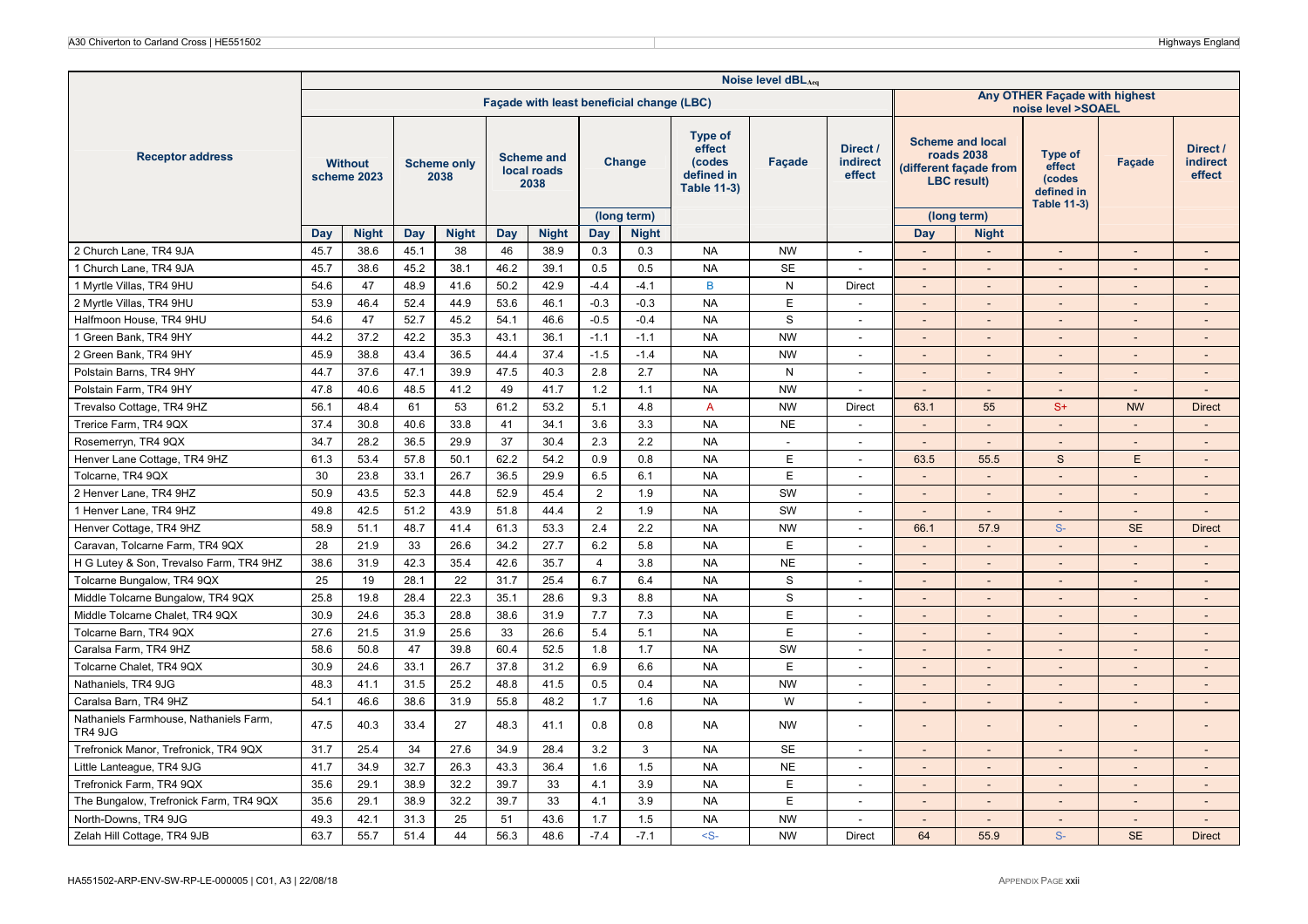|                                    |      |                               |            |                            |      |                                           |        |              |                                                                        | Noise level dBLAeg |                                |            |                                                                                              |                                                                 |                |                                       |
|------------------------------------|------|-------------------------------|------------|----------------------------|------|-------------------------------------------|--------|--------------|------------------------------------------------------------------------|--------------------|--------------------------------|------------|----------------------------------------------------------------------------------------------|-----------------------------------------------------------------|----------------|---------------------------------------|
|                                    |      |                               |            |                            |      | Facade with least beneficial change (LBC) |        |              |                                                                        |                    |                                |            |                                                                                              | Any OTHER Facade with highest<br>noise level >SOAEL             |                |                                       |
| <b>Receptor address</b>            |      | <b>Without</b><br>scheme 2023 |            | <b>Scheme only</b><br>2038 |      | <b>Scheme and</b><br>local roads<br>2038  |        | Change       | <b>Type of</b><br>effect<br>(codes<br>defined in<br><b>Table 11-3)</b> | <b>Facade</b>      | Direct /<br>indirect<br>effect |            | <b>Scheme and local</b><br><b>roads 2038</b><br>(different facade from<br><b>LBC</b> result) | Type of<br>effect<br>(codes<br>defined in<br><b>Table 11-3)</b> | Facade         | Direct /<br><b>indirect</b><br>effect |
|                                    |      |                               |            |                            |      |                                           |        | (long term)  |                                                                        |                    |                                |            | (long term)                                                                                  |                                                                 |                |                                       |
|                                    | Day  | <b>Night</b>                  | <b>Day</b> | <b>Night</b>               | Day  | <b>Night</b>                              | Day    | <b>Night</b> |                                                                        |                    |                                | <b>Day</b> | <b>Night</b>                                                                                 |                                                                 |                |                                       |
| Dover Row Farm, TR4 9JG            | 41.2 | 34.4                          | 33         | 26.6                       | 42.9 | 35.9                                      | 1.7    | 1.5          | <b>NA</b>                                                              | E.                 | $\overline{\phantom{a}}$       |            | $\overline{\phantom{a}}$                                                                     |                                                                 |                |                                       |
| Trewarren, TR4 9QX                 | 44.5 | 37.5                          | 45.4       | 38.4                       | 46   | 38.9                                      | 1.5    | 1.4          | <b>NA</b>                                                              | N                  | $\overline{\phantom{a}}$       |            | $\overline{\phantom{a}}$                                                                     |                                                                 |                | $\sim$                                |
| Hollytree Cottage, TR4 9JG         | 59.5 | 51.7                          | 28.5       | 22.3                       | 61.3 | 53.4                                      | 1.8    | 1.7          | <b>NA</b>                                                              | W                  | $\overline{\phantom{a}}$       |            |                                                                                              |                                                                 |                |                                       |
| Meadow House, TR4 9JG              | 50.3 | 43                            | 31.6       | 25.3                       | 52   | 44.6                                      | 1.7    | 1.6          | <b>NA</b>                                                              | ۰.                 | $\overline{\phantom{a}}$       |            | $\overline{\phantom{a}}$                                                                     |                                                                 |                |                                       |
| 1 Tregorland, TR4 9JB              | 67.4 | 59.2                          | 51.2       | 43.9                       | 58.9 | 51.1                                      | $-8.5$ | $-8.1$       | $-S-$                                                                  | S                  | <b>Direct</b>                  |            | $\overline{\phantom{a}}$                                                                     | $-S-$                                                           | W              | <b>Direct</b>                         |
| Trenerry Cottage, TR4 9QX          | 36   | 29.5                          | 37.8       | 31.2                       | 38.4 | 31.7                                      | 2.4    | 2.2          | <b>NA</b>                                                              | <b>NE</b>          | $\overline{\phantom{a}}$       |            | $\overline{\phantom{a}}$                                                                     |                                                                 |                |                                       |
| 2 Tregorland, TR4 9JB              | 52   | 44.6                          | 53.2       | 45.7                       | 53.5 | 46                                        | 1.5    | 1.4          | <b>NA</b>                                                              | E                  | $\overline{\phantom{a}}$       |            | ٠                                                                                            | $-S-$                                                           | N <sub>1</sub> | <b>Direct</b>                         |
| Mount Pleasant Cottage, TR4 9JB    | 43.2 | 36.3                          | 38.1       | 31.4                       | 41.6 | 34.8                                      | $-1.6$ | $-1.5$       | <b>NA</b>                                                              | <b>NE</b>          | $\overline{\phantom{a}}$       |            | $\overline{\phantom{a}}$                                                                     | $-S-$                                                           | <b>SE</b>      | <b>Direct</b>                         |
| Mount Pleasant Farm, TR4 9JB       | 42.7 | 35.8                          | 37.4       | 30.8                       | 41   | 34.1                                      | $-1.7$ | $-1.7$       | <b>NA</b>                                                              | SW                 | $\overline{\phantom{a}}$       |            | $\overline{\phantom{a}}$                                                                     | $-S-$                                                           | <b>SE</b>      | <b>Direct</b>                         |
| Tregard Cottage, TR4 9JF           | 55.3 | 47.7                          | 34.8       | 28.3                       | 55.9 | 48.3                                      | 0.6    | 0.6          | <b>NA</b>                                                              | W                  | ٠                              | 63.6       | 55.6                                                                                         | $\mathbf{s}$                                                    | S              |                                       |
| Sixty Acres, TR4 9JF               | 37.7 | 31.1                          | 33.9       | 27.5                       | 38.6 | 31.9                                      | 0.9    | 0.8          | <b>NA</b>                                                              | <b>NW</b>          | $\overline{\phantom{a}}$       |            | $\overline{\phantom{a}}$                                                                     | $\overline{\phantom{a}}$                                        |                | $\overline{a}$                        |
| Caravan, Honeycombe House, TR4 9QX | 41.5 | 34.7                          | 45         | 37.9                       | 45.3 | 38.3                                      | 3.8    | 3.6          | <b>NA</b>                                                              | E                  | $\overline{\phantom{a}}$       |            | $\overline{\phantom{a}}$                                                                     |                                                                 |                |                                       |
| Honeycombe House, TR4 9QX          | 41.5 | 34.7                          | 45         | 37.9                       | 45.3 | 38.3                                      | 3.8    | 3.6          | <b>NA</b>                                                              | E                  |                                |            | $\overline{\phantom{a}}$                                                                     |                                                                 |                |                                       |
| Honeycombe Barn, TR4 9QX           | 43.5 | 36.6                          | 49.9       | 42.6                       | 50.1 | 42.8                                      | 6.6    | 6.2          | A                                                                      | E                  | <b>Direct</b>                  |            | $\overline{\phantom{a}}$                                                                     |                                                                 |                |                                       |
| Pennycomequick, TR4 9JD            | 56.1 | 48.4                          | 53.1       | 45.6                       | 54.8 | 47.2                                      | $-1.3$ | $-1.2$       | <b>NA</b>                                                              | S                  | $\overline{\phantom{a}}$       |            | $\overline{\phantom{a}}$                                                                     | $-S-$                                                           | W              | <b>Direct</b>                         |
| Lemain Cottage, TR4 9JF            | 54.6 | 47                            | 41.7       | 34.9                       | 57.3 | 49.5                                      | 2.7    | 2.5          | <b>NA</b>                                                              | N                  | ٠                              |            |                                                                                              |                                                                 |                |                                       |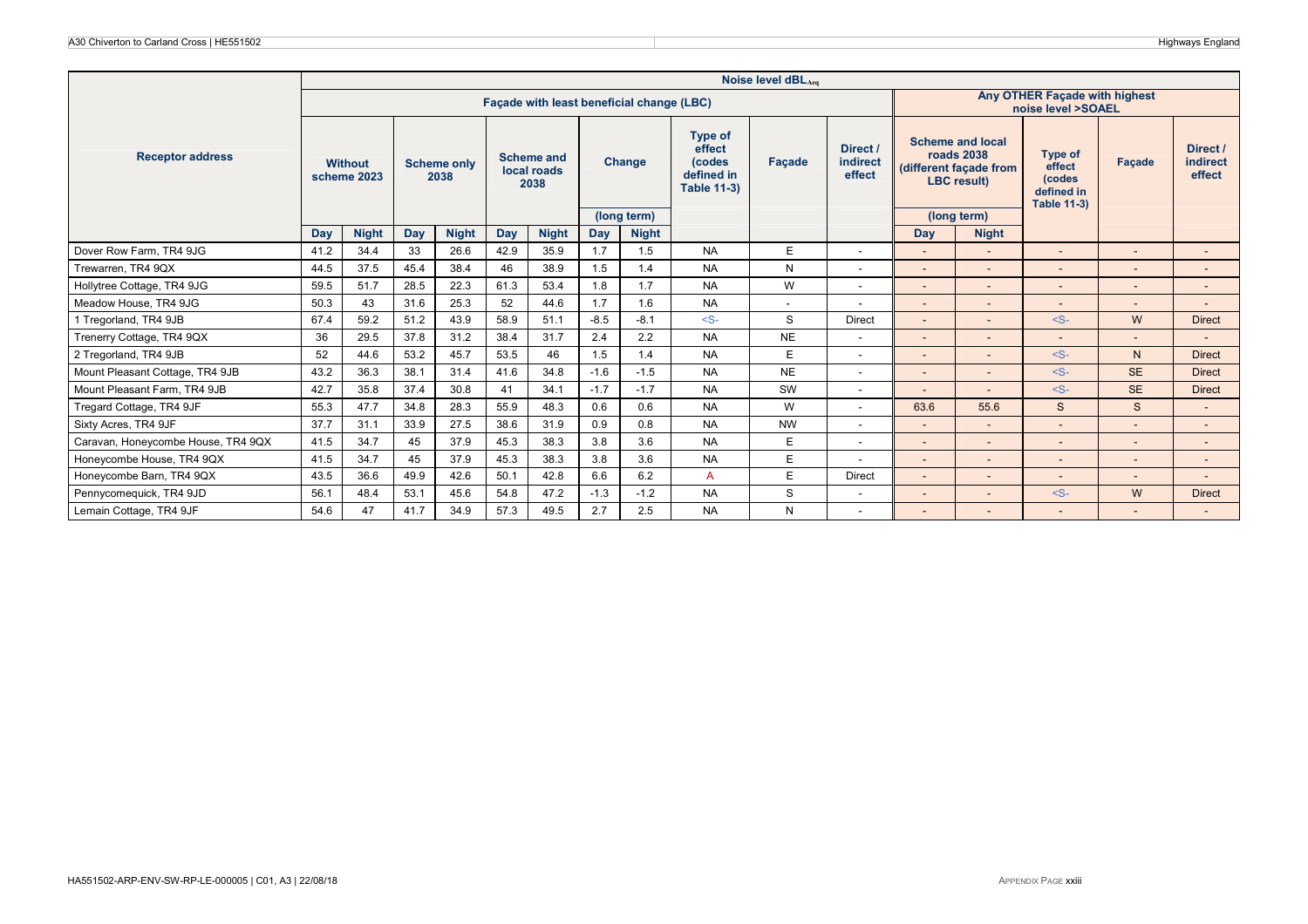#### **Table 11-5 Residential receptor noise results - 11+000.000 – east of 14+000.000**

|                                                            |      |                               |      |                            |      |                                          |          | Façade with least beneficial change (LBC) |                                                                 |           |                                | Any OTHER Façade with highest<br>noise level >SOAEL |                                                                                      |                                                                 |                          |                                       |
|------------------------------------------------------------|------|-------------------------------|------|----------------------------|------|------------------------------------------|----------|-------------------------------------------|-----------------------------------------------------------------|-----------|--------------------------------|-----------------------------------------------------|--------------------------------------------------------------------------------------|-----------------------------------------------------------------|--------------------------|---------------------------------------|
| <b>Receptor address</b>                                    |      | <b>Without</b><br>scheme 2023 |      | <b>Scheme only</b><br>2038 |      | <b>Scheme and</b><br>local roads<br>2038 |          | Change                                    | Type of<br>effect<br>(codes<br>defined in<br><b>Table 11-3)</b> | Façade    | Direct /<br>indirect<br>effect |                                                     | <b>Scheme and local</b><br>roads 2038<br>different facade from<br><b>LBC</b> result) | Type of<br>effect<br>(codes<br>defined in<br><b>Table 11-3)</b> | Facade                   | Direct /<br><b>indirect</b><br>effect |
|                                                            |      |                               |      |                            |      |                                          |          | (long term)                               |                                                                 |           |                                |                                                     | (long term)                                                                          |                                                                 |                          |                                       |
|                                                            | Day  | <b>Night</b>                  | Day  | <b>Night</b>               | Day  | <b>Night</b>                             | Day      | <b>Night</b>                              |                                                                 |           |                                | Day                                                 | <b>Night</b>                                                                         |                                                                 |                          |                                       |
| Trenerry Farm, TR4 9QX                                     | 34.2 | 27.7                          | 35.1 | 28.6                       | 37.3 | 30.7                                     | 3.1      | 3.0                                       | <b>NA</b>                                                       | <b>SE</b> | $\overline{\phantom{a}}$       |                                                     | $\sim$                                                                               | $\sim$                                                          | $\sim$                   | $\overline{\phantom{a}}$              |
| Trenerry Farm Cottage, TR4 9QX                             | 35.3 | 28.8                          | 32.9 | 26.5                       | 37.1 | 30.4                                     | 1.8      | 1.6                                       | <b>NA</b>                                                       | <b>SE</b> | $\blacksquare$                 | $\overline{\phantom{a}}$                            | $\sim$                                                                               | $\sim$                                                          | $\overline{\phantom{a}}$ | $\overline{\phantom{a}}$              |
| Venton Teague, TR4 9QX                                     | 43.4 | 36.5                          | 48.3 | 41.1                       | 48.6 | 41.3                                     | 5.2      | 4.8                                       | A                                                               | W         | <b>Direct</b>                  |                                                     |                                                                                      | $\sim$                                                          | $\overline{\phantom{a}}$ |                                       |
| Penglaze, TR4 9JD                                          | 39.6 | 32.9                          | 38.8 | 32.1                       | 39.9 | 33.1                                     | 0.3      | 0.2                                       | <b>NA</b>                                                       | W         | $\overline{\phantom{a}}$       |                                                     | $\overline{\phantom{a}}$                                                             |                                                                 | $\overline{\phantom{a}}$ | $\overline{\phantom{a}}$              |
| The Mowhay, Ennis Farm, TR4 9BE                            | 35.3 | 28.8                          | 37.3 | 30.7                       | 38.2 | 31.5                                     | 2.9      | 2.7                                       | <b>NA</b>                                                       | W         | $\overline{a}$                 |                                                     | $\sim$                                                                               | $\overline{\phantom{a}}$                                        | $\overline{\phantom{a}}$ | $\overline{a}$                        |
| Ennis Farm, TR4 9BE                                        | 42.5 | 35.6                          | 40.6 | 33.8                       | 44.8 | 37.7                                     | 2.3      | 2.1                                       | <b>NA</b>                                                       | E         | $\overline{\phantom{a}}$       |                                                     | $\sim$                                                                               | $\sim$                                                          | $\overline{\phantom{a}}$ | $\overline{\phantom{a}}$              |
| The Lodge, Journeys End, TR4 9JD                           | 50   | 42.7                          | 50.8 | 43.4                       | 51.4 | 44                                       | 1.4      | 1.3                                       | <b>NA</b>                                                       | $\sim$    |                                |                                                     |                                                                                      |                                                                 |                          |                                       |
| 3 Treworrian Manor, TR4 9JD                                | 45.4 | 38.4                          | 47.3 | 40.2                       | 47.9 | 40.7                                     | 2.5      | 2.3                                       | <b>NA</b>                                                       | SW        | $\overline{\phantom{a}}$       |                                                     |                                                                                      |                                                                 | $\overline{\phantom{a}}$ |                                       |
| 4 Treworrian Manor, TR4 9JD                                | 45.4 | 38.4                          | 47.3 | 40.2                       | 47.9 | 40.7                                     | 2.5      | 2.3                                       | <b>NA</b>                                                       | SW        | $\blacksquare$                 | $\sim$                                              | $\sim$                                                                               | $\sim$                                                          | $\blacksquare$           | $\overline{a}$                        |
| 1 Treworrian Manor, TR4 9JD                                | 45.4 | 38.4                          | 47.3 | 40.2                       | 47.9 | 40.7                                     | 2.5      | 2.3                                       | <b>NA</b>                                                       | SW        | $\overline{\phantom{a}}$       |                                                     | $\sim$                                                                               | $\overline{\phantom{a}}$                                        | $\overline{\phantom{m}}$ | $\overline{a}$                        |
| 2 Treworrian Manor, TR4 9JD                                | 45.4 | 38.4                          | 47.3 | 40.2                       | 47.9 | 40.7                                     | 2.5      | 2.3                                       | <b>NA</b>                                                       | SW        | $\blacksquare$                 |                                                     | $\overline{a}$                                                                       |                                                                 | $\overline{a}$           | $\overline{a}$                        |
| 2 Killigrew Barns, TR4 9BE                                 | 47.1 | 39.9                          | 42.6 | 35.7                       | 49.1 | 41.8                                     | 2        | 1.9                                       | <b>NA</b>                                                       | <b>NW</b> | $\overline{\phantom{a}}$       |                                                     | $\overline{\phantom{a}}$                                                             | $\overline{\phantom{a}}$                                        | $\overline{\phantom{a}}$ | $\overline{a}$                        |
| 1 Killigrew Barns, TR4 9BE                                 | 47.5 | 40.3                          | 43.2 | 36.3                       | 49.2 | 41.9                                     | 1.7      | 1.6                                       | <b>NA</b>                                                       | <b>NW</b> | $\overline{\phantom{a}}$       | $\sim$                                              | $\sim$                                                                               | $\overline{\phantom{a}}$                                        | $\overline{\phantom{a}}$ | $\overline{\phantom{a}}$              |
| Killigrew Farm House, TR4 9BE                              | 43.8 | 36.8                          | 39.8 | 33.1                       | 46.5 | 39.4                                     | 2.7      | 2.6                                       | <b>NA</b>                                                       | W         | $\overline{\phantom{a}}$       |                                                     | $\sim$                                                                               | $\sim$                                                          | $\overline{\phantom{a}}$ | $\overline{\phantom{a}}$              |
| The Caravan, Killigrew Farm House, TR4<br>9BE              | 43.8 | 36.8                          | 39.8 | 33.1                       | 46.5 | 39.4                                     | 2.7      | 2.6                                       | <b>NA</b>                                                       | W         | $\blacksquare$                 |                                                     |                                                                                      |                                                                 | $\overline{\phantom{m}}$ |                                       |
| Raglan House, TR4 9JD                                      | 48.8 | 41.5                          | 46.8 | 39.6                       | 47.9 | 40.7                                     | $-0.9$   | $-0.8$                                    | <b>NA</b>                                                       | <b>NW</b> | $\overline{\phantom{a}}$       |                                                     | $\overline{a}$                                                                       | $-S-$                                                           | <b>SE</b>                | <b>Direct</b>                         |
| Four Winds, TR4 9JD                                        | 46.7 | 39.5                          | 44.8 | 37.7                       | 46   | 38.9                                     | $-0.7$   | $-0.6$                                    | <b>NA</b>                                                       | <b>NW</b> | $\blacksquare$                 |                                                     |                                                                                      | $-S-$                                                           | <b>SE</b>                | <b>Direct</b>                         |
| Sunnyside, TR4 9BE                                         | 49.5 | 42.2                          | 41.6 | 34.8                       | 52.9 | 45.4                                     | 3.4      | 3.2                                       | A                                                               | <b>NE</b> | Indirect                       | $\overline{a}$                                      | $\sim$                                                                               | $\sim$                                                          | $\overline{\phantom{a}}$ | $\sim$                                |
| Higher Ennis Farm, TR4 9BE                                 | 46.4 | 39.3                          | 47.8 | 40.6                       | 49.9 | 42.6                                     | 3.5      | 3.3                                       | A                                                               | W         | Direct                         |                                                     |                                                                                      | $\sim$                                                          | $\overline{\phantom{a}}$ |                                       |
| Trewaters Bungalow, TR4 9BE                                | 57.4 | 49.7                          | 43.2 | 36.3                       | 60.9 | 53                                       | 3.5      | 3.3                                       | A                                                               | W         | Indirect                       |                                                     | $\sim$                                                                               | $\sim$                                                          | $\overline{\phantom{a}}$ | $\overline{a}$                        |
| Trewaters Barn, TR4 9BE                                    | 46.1 | 39                            | 41.4 | 34.6                       | 48.8 | 41.5                                     | 2.7      | 2.5                                       | <b>NA</b>                                                       | <b>NW</b> | $\sim$                         | $\overline{\phantom{a}}$                            | $\sim$                                                                               | $\sim$                                                          | $\overline{\phantom{a}}$ | $\overline{\phantom{a}}$              |
| Second Barn Conversion, Trewaters Farm,<br>TR4 9BE         | 45.6 | 38.5                          | 41.4 | 34.6                       | 48.4 | 41.2                                     | 2.8      | 2.7                                       | <b>NA</b>                                                       | <b>NW</b> |                                |                                                     |                                                                                      |                                                                 |                          |                                       |
| Trewaters House, TR4 9BE                                   | 44   | 37                            | 39.2 | 32.5                       | 47.2 | 40                                       | 3.2      | 3                                         | A                                                               | SW        | Indirect                       | $\overline{\phantom{a}}$                            | $\sim$                                                                               | $\sim$                                                          | $\sim$                   | $\overline{\phantom{a}}$              |
| 3 Carland Cross Cottages, Carland Cross,<br><b>TR8 5AY</b> | 50.7 | 43.3                          | 44.2 | 37.2                       | 51.5 | 44.1                                     | 0.8      | 0.8                                       | <b>NA</b>                                                       | E         | $\overline{\phantom{a}}$       |                                                     |                                                                                      |                                                                 |                          |                                       |
| 2 Carland Cross Cottages, Carland Cross,<br><b>TR8 5AY</b> | 51.2 | 43.8                          | 45   | 37.9                       | 51.6 | 44.2                                     | 0.4      | 0.4                                       | <b>NA</b>                                                       | E         | $\blacksquare$                 |                                                     |                                                                                      |                                                                 | $\overline{a}$           |                                       |
| 1 Carland Cross Cottages, Carland Cross,<br>TR8 5AY        | 52.4 | 44.9                          | 46.8 | 39.6                       | 52.4 | 44.9                                     | $\Omega$ | $\Omega$                                  | <b>NA</b>                                                       | <b>SE</b> | $\blacksquare$                 |                                                     |                                                                                      |                                                                 | ٠                        |                                       |
| Rosehill Farm, Carland Cross, TR8 5AY                      | 46.9 | 39.7                          | 43.8 | 36.8                       | 49   | 41.7                                     | 2.1      | $\overline{2}$                            | <b>NA</b>                                                       | E         | $\overline{\phantom{a}}$       |                                                     | $\overline{\phantom{a}}$                                                             | $\overline{\phantom{a}}$                                        | $\overline{\phantom{m}}$ | $\overline{a}$                        |
| Carlean, TR8 5AY                                           | 48.4 | 41.2                          | 44.5 | 37.5                       | 49   | 41.7                                     | 0.6      | 0.5                                       | <b>NA</b>                                                       | S         | $\sim$                         | $\overline{a}$                                      | $\overline{\phantom{a}}$                                                             | $\sim$                                                          | $\overline{\phantom{a}}$ | $\overline{a}$                        |
| West Nancemere, West Nancemere Farm,<br>TR8 5JB            | 45.4 | 38.4                          | 35.9 | 29.4                       | 45.5 | 38.5                                     | 0.1      | 0.1                                       | <b>NA</b>                                                       | W         | $\blacksquare$                 |                                                     |                                                                                      |                                                                 |                          |                                       |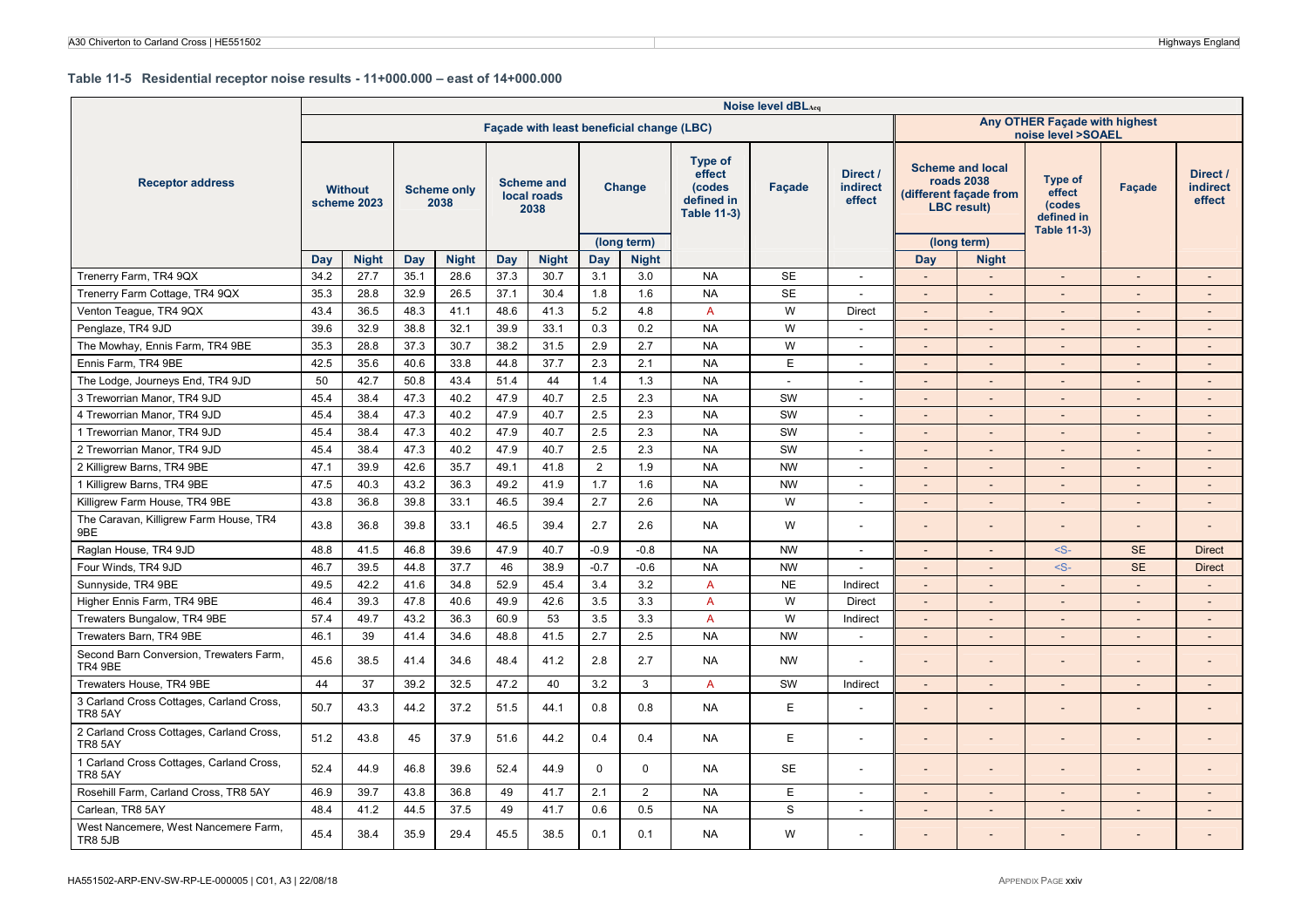|                                            | Noise level dBLAeq<br>Any OTHER Façade with highest<br>Façade with least beneficial change (LBC) |                               |      |                            |            |                                          |        |                             |                                                                        |              |                                |                                                                                                      |                          |                                                                        |                          |                                       |  |  |
|--------------------------------------------|--------------------------------------------------------------------------------------------------|-------------------------------|------|----------------------------|------------|------------------------------------------|--------|-----------------------------|------------------------------------------------------------------------|--------------|--------------------------------|------------------------------------------------------------------------------------------------------|--------------------------|------------------------------------------------------------------------|--------------------------|---------------------------------------|--|--|
|                                            |                                                                                                  |                               |      |                            |            |                                          |        |                             |                                                                        |              |                                | noise level >SOAEL                                                                                   |                          |                                                                        |                          |                                       |  |  |
| <b>Receptor address</b>                    |                                                                                                  | <b>Without</b><br>scheme 2023 |      | <b>Scheme only</b><br>2038 |            | <b>Scheme and</b><br>local roads<br>2038 |        | Change                      | <b>Type of</b><br>effect<br>(codes<br>defined in<br><b>Table 11-3)</b> | Façade       | Direct /<br>indirect<br>effect | <b>Scheme and local</b><br>roads 2038<br>(different façade from<br><b>LBC</b> result)<br>(long term) |                          | <b>Type of</b><br>effect<br>(codes<br>defined in<br><b>Table 11-3)</b> | Facade                   | Direct /<br><b>indirect</b><br>effect |  |  |
|                                            | Day                                                                                              | <b>Night</b>                  | Day  | <b>Night</b>               | <b>Day</b> | <b>Night</b>                             | Day    | (long term)<br><b>Night</b> |                                                                        |              |                                | <b>Day</b>                                                                                           | <b>Night</b>             |                                                                        |                          |                                       |  |  |
| Treventon Farm, TR8 5AR                    | 56                                                                                               | 48.4                          | 47.9 | 40.7                       | 54.8       | 47.2                                     | $-1.2$ | $-1.2$                      | <b>NA</b>                                                              | SW           | $\overline{\phantom{a}}$       | $\overline{\phantom{a}}$                                                                             | $\overline{\phantom{a}}$ | $\overline{\phantom{a}}$                                               | $\overline{\phantom{a}}$ | $\overline{\phantom{a}}$              |  |  |
| The Willows, TR8 5JB                       | 49.7                                                                                             | 42.4                          | 37.1 | 30.4                       | 48.7       | 41.4                                     | $-1$   | $-1$                        | <b>NA</b>                                                              | $\mathsf{N}$ | $\overline{\phantom{a}}$       | $\overline{\phantom{a}}$                                                                             | $\overline{\phantom{a}}$ | $\sim$                                                                 |                          | $\overline{\phantom{a}}$              |  |  |
| 2 Mill Cottages, TR8 5AX                   | 57.3                                                                                             | 49.6                          | 31.1 | 24.9                       | 56         | 48.4                                     | $-1.3$ | $-1.2$                      | <b>NA</b>                                                              | <b>NE</b>    | $\sim$                         | $\sim$                                                                                               | $\overline{\phantom{a}}$ | $\sim$                                                                 |                          | $\sim$                                |  |  |
| 1 Mill Cottages, TR8 5AX                   | 58.6                                                                                             | 50.8                          | 31   | 24.7                       | 57.3       | 49.5                                     | $-1.3$ | $-1.3$                      | <b>NA</b>                                                              | <b>NE</b>    | $\overline{\phantom{a}}$       | $\sim$                                                                                               | $\overline{\phantom{a}}$ |                                                                        |                          | $\qquad \qquad \blacksquare$          |  |  |
| The Mill House, TR8 5AX                    | 51.6                                                                                             | 44.2                          | 30.3 | 24.1                       | 50.3       | 43                                       | $-1.3$ | $-1.2$                      | <b>NA</b>                                                              | <b>SE</b>    | $\overline{\phantom{a}}$       |                                                                                                      | $\overline{\phantom{a}}$ | $\sim$                                                                 |                          | $\overline{a}$                        |  |  |
| The Turkey House, TR8 5AX                  | 56.6                                                                                             | 48.9                          | 30.9 | 24.6                       | 55.2       | 47.5                                     | $-1.4$ | $-1.4$                      | <b>NA</b>                                                              | <b>NW</b>    | $\sim$                         |                                                                                                      | $\overline{a}$           |                                                                        |                          |                                       |  |  |
| Mitchell Farm, TR8 5AX                     | 54.1                                                                                             | 46.6                          | 27.1 | 21.1                       | 53.1       | 45.6                                     | $-1$   | $-1$                        | <b>NA</b>                                                              | <b>NE</b>    | $\sim$                         | $\sim$                                                                                               | $\overline{\phantom{a}}$ | $\sim$                                                                 |                          | $\overline{\phantom{a}}$              |  |  |
| 2 Orchard Cottages, TR8 5AX                | 55.9                                                                                             | 48.3                          | 30.8 | 24.5                       | 54.5       | 46.9                                     | $-1.4$ | $-1.4$                      | <b>NA</b>                                                              | SW           | $\overline{a}$                 |                                                                                                      | $\overline{\phantom{a}}$ |                                                                        |                          |                                       |  |  |
| Hill View Cottage, TR8 5AX                 | 50.7                                                                                             | 43.3                          | 24.4 | 18.5                       | 50.1       | 42.8                                     | $-0.6$ | $-0.5$                      | <b>NA</b>                                                              | <b>NE</b>    | $\sim$                         | $\sim$                                                                                               | $\overline{\phantom{a}}$ | $\sim$                                                                 |                          | $\overline{\phantom{a}}$              |  |  |
| 1 Orchard Cottages, TR8 5AX                | 51.3                                                                                             | 43.9                          | 24   | 18.1                       | 50.3       | 43                                       | $-1$   | $-0.9$                      | <b>NA</b>                                                              | <b>NE</b>    | $\sim$                         | $\overline{\phantom{a}}$                                                                             | $\overline{\phantom{a}}$ | $\sim$                                                                 |                          | $\sim$                                |  |  |
| The Bungalow, TR8 5AX                      | 49.5                                                                                             | 42.2                          | 29.2 | 23.1                       | 48.8       | 41.5                                     | $-0.7$ | $-0.7$                      | <b>NA</b>                                                              | SE           | $\overline{\phantom{a}}$       | $\overline{\phantom{a}}$                                                                             | $\overline{a}$           | $-S-$                                                                  | <b>NW</b>                | <b>Direct</b>                         |  |  |
| Amanha, TR8 5AX                            | 52.1                                                                                             | 44.7                          | 26.3 | 20.3                       | 51.2       | 43.9                                     | $-0.9$ | $-0.8$                      | <b>NA</b>                                                              | <b>NE</b>    | $\overline{\phantom{a}}$       |                                                                                                      |                          |                                                                        |                          |                                       |  |  |
| Croft Cottage, 1 Chapel Terrace, TR8 5AX   | 55.1                                                                                             | 47.5                          | 30.9 | 24.6                       | 54.3       | 46.7                                     | $-0.8$ | $-0.8$                      | <b>NA</b>                                                              | <b>SE</b>    | $\overline{\phantom{a}}$       | $\sim$                                                                                               | $\overline{\phantom{a}}$ | $\sim$                                                                 |                          | $\overline{\phantom{a}}$              |  |  |
| 2 Chapel Terrace, TR8 5AX                  | 51.6                                                                                             | 44.2                          | 29.1 | 23                         | 51.5       | 44.1                                     | $-0.1$ | $-0.1$                      | <b>NA</b>                                                              | <b>SE</b>    | $\overline{\phantom{a}}$       |                                                                                                      | $\overline{a}$           |                                                                        |                          | $\overline{\phantom{a}}$              |  |  |
| Tinners Cottage, 3 Chapel Terrace, TR8 5AX | 53                                                                                               | 45.5                          | 28.6 | 22.4                       | 52.8       | 45.3                                     | $-0.2$ | $-0.2$                      | <b>NA</b>                                                              | <b>SE</b>    | $\overline{a}$                 |                                                                                                      |                          |                                                                        |                          |                                       |  |  |
| Chyvarloe, TR8 5AX                         | 52                                                                                               | 44.6                          | 23.7 | 17.8                       | 51.1       | 43.7                                     | $-0.9$ | $-0.9$                      | <b>NA</b>                                                              | <b>NE</b>    | $\overline{\phantom{a}}$       |                                                                                                      | $\overline{\phantom{a}}$ |                                                                        |                          | $\overline{\phantom{a}}$              |  |  |
| The Chapel, TR8 5AX                        | 50.3                                                                                             | 43                            | 26.5 | 20.5                       | 50         | 42.7                                     | $-0.3$ | $-0.3$                      | <b>NA</b>                                                              | <b>SE</b>    | $\sim$                         | $\sim$                                                                                               | $\overline{\phantom{a}}$ | $\sim$                                                                 |                          | $\overline{\phantom{a}}$              |  |  |
| Chapel Arete, TR8 5AX                      | 46.2                                                                                             | 39.1                          | 22.9 | 17                         | 45.4       | 38.4                                     | $-0.8$ | $-0.7$                      | <b>NA</b>                                                              | <b>NE</b>    | $\overline{\phantom{a}}$       |                                                                                                      | $\overline{\phantom{a}}$ |                                                                        |                          | $\overline{\phantom{m}}$              |  |  |
| Nancemeer Farm, TR8 5JA                    | 37.1                                                                                             | 30.5                          | 31.1 | 24.9                       | 36.4       | 29.8                                     | $-0.7$ | $-0.7$                      | <b>NA</b>                                                              | ${\sf N}$    | $\overline{\phantom{a}}$       | $\overline{\phantom{a}}$                                                                             | $\overline{\phantom{a}}$ | $\sim$                                                                 |                          | $\overline{\phantom{a}}$              |  |  |
| Ashleigh House, TR8 5AX                    | 49.2                                                                                             | 41.9                          | 25.2 | 19.3                       | 48.7       | 41.4                                     | $-0.5$ | $-0.5$                      | <b>NA</b>                                                              | <b>NE</b>    | $\sim$                         | $\sim$                                                                                               | $\overline{a}$           | $\sim$                                                                 |                          | $\sim$                                |  |  |
| The Annexe, Ashleigh House, TR8 5AX        | 49.2                                                                                             | 41.9                          | 25.2 | 19.3                       | 48.7       | 41.4                                     | $-0.5$ | $-0.5$                      | <b>NA</b>                                                              | <b>NE</b>    | $\blacksquare$                 |                                                                                                      | $\overline{a}$           |                                                                        |                          |                                       |  |  |
| Rose Cottage, TR8 5AX                      | 51.3                                                                                             | 43.9                          | 29   | 22.8                       | 51.1       | 43.7                                     | $-0.2$ | $-0.2$                      | <b>NA</b>                                                              | $\mathbf S$  | $\overline{\phantom{a}}$       |                                                                                                      | $\overline{a}$           | $\sim$                                                                 |                          | $\overline{a}$                        |  |  |
| Homestead, TR8 5AX                         | 50.8                                                                                             | 43.4                          | 29.1 | 22.9                       | 51.2       | 43.8                                     | 0.4    | 0.4                         | <b>NA</b>                                                              | $\mathbf S$  | $\overline{\phantom{a}}$       | $\overline{a}$                                                                                       | $\overline{\phantom{a}}$ | $\sim$                                                                 |                          | $\sim$                                |  |  |
| Flat 1, Plume Of Feathers, TR8 5AX         | 51.9                                                                                             | 44.5                          | 28.2 | 22.1                       | 52.2       | 44.8                                     | 0.3    | 0.3                         | <b>NA</b>                                                              | <b>NW</b>    | $\sim$                         | $\sim$                                                                                               | $\overline{\phantom{a}}$ | $\overline{\phantom{a}}$                                               | $\overline{\phantom{a}}$ | $\overline{\phantom{a}}$              |  |  |
| Flat 2, Plume Of Feathers, TR8 5AX         | 51.9                                                                                             | 44.5                          | 28.2 | 22.1                       | 52.2       | 44.8                                     | 0.3    | 0.3                         | <b>NA</b>                                                              | <b>NW</b>    | $\blacksquare$                 |                                                                                                      |                          |                                                                        |                          |                                       |  |  |
| The Flat, Weavers Barn, TR8 5AX            | 51.7                                                                                             | 44.3                          | 22.2 | 16.4                       | 51.2       | 43.8                                     | $-0.5$ | $-0.5$                      | <b>NA</b>                                                              | W            | $\overline{\phantom{a}}$       |                                                                                                      | $\overline{\phantom{a}}$ |                                                                        |                          | $\overline{a}$                        |  |  |
| Weavers Barn, TR8 5AX                      | 51.7                                                                                             | 44.3                          | 22.2 | 16.4                       | 51.2       | 43.8                                     | $-0.5$ | $-0.5$                      | <b>NA</b>                                                              | W            | $\sim$                         | $\sim$                                                                                               | $\overline{\phantom{a}}$ | $\sim$                                                                 | $\sim$                   | $\overline{\phantom{a}}$              |  |  |
| 1 Rose Terrace, TR8 5AU                    | 51.2                                                                                             | 43.9                          | 23.5 | 17.7                       | 51         | 43.6                                     | $-0.2$ | $-0.3$                      | <b>NA</b>                                                              | <b>NW</b>    | ٠                              |                                                                                                      |                          |                                                                        |                          |                                       |  |  |
| St. Michaels, TR8 5AX                      | 51.7                                                                                             | 44.3                          | 29.8 | 23.6                       | 51.6       | 44.2                                     | $-0.1$ | $-0.1$                      | <b>NA</b>                                                              | <b>SE</b>    | $\blacksquare$                 |                                                                                                      |                          |                                                                        |                          |                                       |  |  |
| 2 Rose Terrace, TR8 5AU                    | 51.8                                                                                             | 44.4                          | 23.3 | 17.5                       | 51.5       | 44.1                                     | $-0.3$ | $-0.3$                      | <b>NA</b>                                                              | <b>NW</b>    | $\sim$                         | $\sim$                                                                                               | $\sim$                   | $\sim$                                                                 | $\sim$                   | $\sim$                                |  |  |
| 3 Rose Terrace, TR8 5AU                    | 51.7                                                                                             | 44.3                          | 24.1 | 18.2                       | 51.5       | 44.1                                     | $-0.2$ | $-0.2$                      | <b>NA</b>                                                              | <b>NW</b>    | $\sim$                         | $\overline{\phantom{a}}$                                                                             | $\overline{a}$           | $\sim$                                                                 |                          | $\sim$                                |  |  |
| 4 Rose Terrace, TR8 5AU                    | 52.7                                                                                             | 45.2                          | 25.1 | 19.1                       | 52.3       | 44.8                                     | $-0.4$ | $-0.4$                      | <b>NA</b>                                                              | <b>NW</b>    | $\sim$                         |                                                                                                      | $\overline{\phantom{a}}$ |                                                                        |                          | $\overline{\phantom{a}}$              |  |  |
| Wellesley House, TR8 5AX                   | 53.3                                                                                             | 45.8                          | 30.4 | 24.1                       | 53.1       | 45.6                                     | $-0.2$ | $-0.2$                      | <b>NA</b>                                                              | <b>SE</b>    | $\overline{\phantom{a}}$       |                                                                                                      | ÷,                       | $\sim$                                                                 |                          | $\overline{\phantom{a}}$              |  |  |
| Fairhope, 5 Rose Terrace, TR8 5AU          | 52.3                                                                                             | 44.8                          | 27.6 | 21.5                       | 51.8       | 44.4                                     | $-0.5$ | $-0.4$                      | <b>NA</b>                                                              | <b>NW</b>    | $\overline{\phantom{a}}$       |                                                                                                      |                          |                                                                        |                          |                                       |  |  |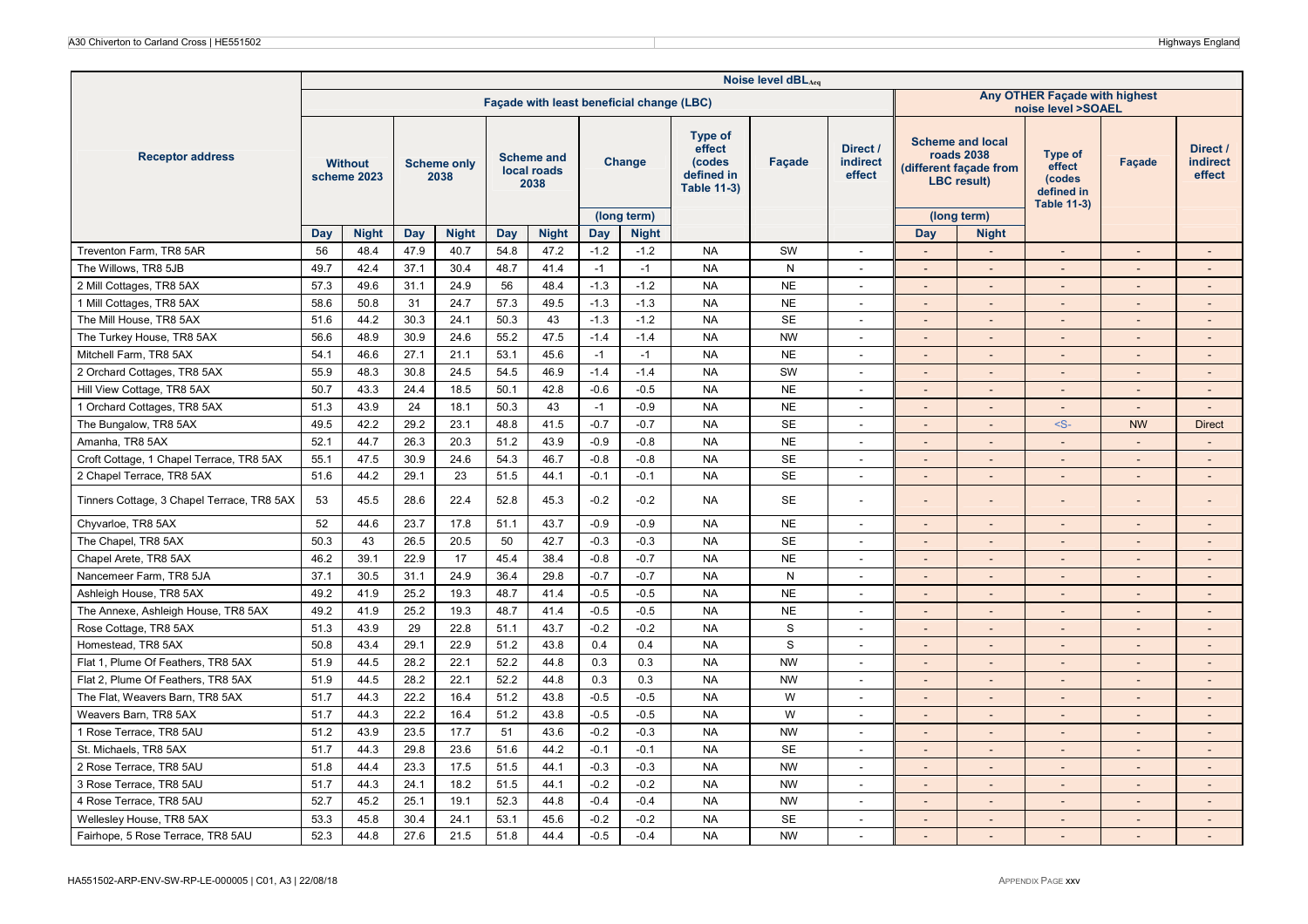|                                                             |      |                               |      |                            |            | Façade with least beneficial change (LBC) |             |                             |                                                                 |                          |                                       | Any OTHER Facade with highest<br>noise level >SOAEL |                                                                                       |                                                                 |                          |                                       |  |
|-------------------------------------------------------------|------|-------------------------------|------|----------------------------|------------|-------------------------------------------|-------------|-----------------------------|-----------------------------------------------------------------|--------------------------|---------------------------------------|-----------------------------------------------------|---------------------------------------------------------------------------------------|-----------------------------------------------------------------|--------------------------|---------------------------------------|--|
| <b>Receptor address</b>                                     |      | <b>Without</b><br>scheme 2023 |      | <b>Scheme only</b><br>2038 |            | <b>Scheme and</b><br>local roads<br>2038  |             | Change                      | Type of<br>effect<br>(codes<br>defined in<br><b>Table 11-3)</b> | Façade                   | Direct /<br><b>indirect</b><br>effect |                                                     | <b>Scheme and local</b><br>roads 2038<br>(different facade from<br><b>LBC</b> result) | Type of<br>effect<br>(codes<br>defined in<br><b>Table 11-3)</b> | Facade                   | Direct /<br><b>indirect</b><br>effect |  |
|                                                             | Day  | <b>Night</b>                  | Day  | <b>Night</b>               | <b>Day</b> | <b>Night</b>                              | <b>Day</b>  | (long term)<br><b>Night</b> |                                                                 |                          |                                       | <b>Day</b>                                          | (long term)<br><b>Night</b>                                                           |                                                                 |                          |                                       |  |
| 6 Rose Terrace, TR8 5AU                                     | 51.5 | 44.1                          | 28.5 | 22.3                       | 51.1       | 43.7                                      | $-0.4$      | $-0.4$                      | <b>NA</b>                                                       | <b>NW</b>                | $\sim$                                | $\sim$                                              | $\sim$                                                                                | $\sim$                                                          | $\sim$                   | $\sim$                                |  |
| Glenholme, TR8 5AX                                          | 52.8 | 45.3                          | 23   | 17.1                       | 52.6       | 45.1                                      | $-0.2$      | $-0.2$                      | <b>NA</b>                                                       | <b>SE</b>                | $\blacksquare$                        |                                                     | $\overline{\phantom{a}}$                                                              |                                                                 |                          |                                       |  |
| Ivy Barn, TR8 5AT                                           | 53   | 45.5                          | 29.3 | 23.2                       | 52.5       | 45                                        | $-0.5$      | $-0.5$                      | <b>NA</b>                                                       | <b>NW</b>                | $\overline{\phantom{a}}$              | $\overline{a}$                                      |                                                                                       |                                                                 |                          |                                       |  |
| Holly House, TR8 5AT                                        | 46.9 | 39.7                          | 27   | 20.9                       | 45.6       | 38.5                                      | $-1.3$      | $-1.2$                      | <b>NA</b>                                                       | $\overline{\phantom{a}}$ | $\sim$                                | $\sim$                                              | $\sim$                                                                                | $\sim$                                                          | $\sim$                   | $\overline{\phantom{a}}$              |  |
| Wellesley Barn, TR8 5AT                                     | 51.4 | 44                            | 20.5 | 14.8                       | 51.2       | 43.9                                      | $-0.2$      | $-0.1$                      | <b>NA</b>                                                       | <b>SE</b>                | $\overline{\phantom{a}}$              | $\overline{\phantom{a}}$                            | $\sim$                                                                                |                                                                 | $\overline{\phantom{a}}$ | $\overline{\phantom{a}}$              |  |
| Ivy House, TR8 5AT                                          | 53.4 | 45.9                          | 27.9 | 21.8                       | 53.1       | 45.6                                      | $-0.3$      | $-0.3$                      | <b>NA</b>                                                       | <b>NW</b>                | $\sim$                                | $\sim$                                              | $\sim$                                                                                | $\overline{\phantom{a}}$                                        | $\overline{a}$           | $\overline{\phantom{a}}$              |  |
| Chapel Barn, Wellesley Farm House, TR8<br>5AT               | 53.9 | 46.4                          | 24.6 | 18.7                       | 53.2       | 45.7                                      | $-0.7$      | $-0.7$                      | <b>NA</b>                                                       | <b>NE</b>                | $\overline{\phantom{a}}$              |                                                     |                                                                                       |                                                                 |                          |                                       |  |
| Wellesley Farm House, TR8 5AT                               | 50.9 | 43.5                          | 20.1 | 14.4                       | 50.7       | 43.3                                      | $-0.2$      | $-0.2$                      | <b>NA</b>                                                       | <b>SE</b>                | $\sim$                                | $\sim$                                              | $\overline{\phantom{a}}$                                                              | $\sim$                                                          | ÷,                       | $\overline{a}$                        |  |
| Elm House, 1 Raleigh Farm, TR8 5AT                          | 49.2 | 42                            | 27.2 | 21.2                       | 48.4       | 41.2                                      | $-0.8$      | $-0.8$                      | <b>NA</b>                                                       | <b>NW</b>                | $\sim$                                | $\overline{\phantom{a}}$                            | $\overline{\phantom{a}}$                                                              | $\sim$                                                          | $\overline{\phantom{a}}$ | $\overline{\phantom{a}}$              |  |
| Rowan House, 2 Raleigh Farm, TR8 5AT                        | 49.2 | 41.9                          | 25   | 19                         | 48.3       | 41.1                                      | $-0.9$      | $-0.8$                      | <b>NA</b>                                                       | <b>NE</b>                | $\sim$                                | $\sim$                                              | $\sim$                                                                                | $\sim$                                                          | $\overline{\phantom{a}}$ | $\overline{\phantom{a}}$              |  |
| Croft House, 3 Raleigh Farm, TR8 5AT                        | 43.3 | 36.4                          | 22.4 | 16.6                       | 42.4       | 35.5                                      | $-0.9$      | $-0.9$                      | <b>NA</b>                                                       | <b>SE</b>                | $\sim$                                | $\sim$                                              | $\sim$                                                                                | $\sim$                                                          | $\overline{\phantom{a}}$ | $\sim$                                |  |
| 1 Hawkins Place, TR8 5AT                                    | 48.1 | 40.9                          | 20.3 | 14.6                       | 47.8       | 40.6                                      | $-0.3$      | $-0.3$                      | <b>NA</b>                                                       | <b>SE</b>                | $\sim$                                | $\sim$                                              | $\sim$                                                                                | $\sim$                                                          | $\overline{\phantom{a}}$ | $\overline{\phantom{a}}$              |  |
| 2 Hawkins Place, TR8 5AT                                    | 49.7 | 42.4                          | 22.6 | 16.8                       | 49.3       | 42.1                                      | $-0.4$      | $-0.3$                      | <b>NA</b>                                                       | <b>SE</b>                | $\sim$                                |                                                     | $\sim$                                                                                |                                                                 |                          | $\overline{a}$                        |  |
| 1 St. Francis Meadow, TR8 5DB                               | 48.5 | 41.2                          | 27.9 | 21.8                       | 47.4       | 40.3                                      | $-1.1$      | $-0.9$                      | <b>NA</b>                                                       | <b>NE</b>                | $\sim$                                | $\sim$                                              | $\sim$                                                                                | $\sim$                                                          | $\overline{\phantom{a}}$ | $\overline{\phantom{a}}$              |  |
| Chamomile Cottage, TR8 5AT                                  | 52   | 44.6                          | 22.3 | 16.5                       | 51.7       | 44.3                                      | $-0.3$      | $-0.3$                      | <b>NA</b>                                                       | <b>SE</b>                | $\overline{\phantom{a}}$              | $\sim$                                              | $\sim$                                                                                | $\sim$                                                          | ۰.                       | $\overline{\phantom{a}}$              |  |
| Lamb House, 4 St. Francis Meadow, TR8<br>5DB                | 59.7 | 51.9                          | 44.7 | 37.6                       | 58.6       | 50.8                                      | $-1.1$      | $-1.1$                      | <b>NA</b>                                                       | SW                       | $\overline{\phantom{a}}$              |                                                     |                                                                                       |                                                                 |                          |                                       |  |
| Raleigh Barns & Stables, TR8 5AT                            | 49.5 | 42.2                          | 27.6 | 21.5                       | 48.6       | 41.3                                      | $-0.9$      | $-0.9$                      | <b>NA</b>                                                       | <b>NW</b>                | $\blacksquare$                        |                                                     |                                                                                       |                                                                 |                          | $\overline{\phantom{a}}$              |  |
| 2 St. Francis Meadow, TR8 5DB                               | 49.6 | 42.3                          | 29.1 | 23                         | 48.5       | 41.2                                      | $-1.1$      | $-1.1$                      | <b>NA</b>                                                       | <b>NE</b>                | $\sim$                                |                                                     |                                                                                       |                                                                 |                          |                                       |  |
| Eldon House, 3 St. Francis Meadow, TR8<br>5DB               | 50.4 | 43                            | 29.2 | 23.1                       | 49.3       | 42.1                                      | $-1.1$      | $-0.9$                      | <b>NA</b>                                                       | <b>NE</b>                | $\overline{\phantom{a}}$              | $\overline{\phantom{0}}$                            |                                                                                       |                                                                 |                          | $\overline{\phantom{a}}$              |  |
| 5 St. Francis Meadow, TR8 5DB                               | 60.2 | 52.3                          | 44.7 | 37.6                       | 59.1       | 51.2                                      | $-1.1$      | $-1.1$                      | <b>NA</b>                                                       | SW                       | $\sim$                                | $\sim$                                              | $\sim$                                                                                | $\sim$                                                          | $\overline{a}$           | $\overline{\phantom{a}}$              |  |
| The Brambles, Mitchell Fruit Garden, TR8<br>5BZ             | 54.2 | 46.6                          | 40.5 | 33.7                       | 54.2       | 46.6                                      | $\mathbf 0$ | $\mathbf 0$                 | <b>NA</b>                                                       | W                        | $\blacksquare$                        |                                                     |                                                                                       |                                                                 |                          |                                       |  |
| Lew Zachari House, 35 St. Francis Meadow,<br><b>TR8 5DB</b> | 52.2 | 44.8                          | 22.3 | 16.5                       | 52         | 44.6                                      | $-0.2$      | $-0.2$                      | <b>NA</b>                                                       | SE                       | $\overline{\phantom{a}}$              | $\overline{\phantom{a}}$                            |                                                                                       |                                                                 |                          |                                       |  |
| 11 St. Francis Meadow, TR8 5DB                              | 55.2 | 47.5                          | 28.2 | 22.1                       | 54.4       | 46.8                                      | $-0.8$      | $-0.7$                      | <b>NA</b>                                                       | <b>NE</b>                | $\sim$                                |                                                     |                                                                                       |                                                                 | $\overline{a}$           |                                       |  |
| 34 St. Francis Meadow, TR8 5DB                              | 49.1 | 41.8                          | 28.2 | 22.1                       | 48         | 40.8                                      | $-1.1$      | $-1$                        | <b>NA</b>                                                       | <b>NE</b>                | $\sim$                                | $\sim$                                              | $\sim$                                                                                | $\overline{a}$                                                  |                          | $\overline{a}$                        |  |
| 33 St. Francis Meadow, TR8 5DB                              | 50.2 | 42.9                          | 29.9 | 23.7                       | 49.2       | 41.9                                      | $-1$        | $-1$                        | <b>NA</b>                                                       | <b>NE</b>                | $\sim$                                | $\sim$                                              | $\overline{\phantom{a}}$                                                              | $\sim$                                                          | $\overline{\phantom{a}}$ | $\overline{\phantom{a}}$              |  |
| 6 St. Francis Meadow, TR8 5DB                               | 60   | 52.1                          | 44.5 | 37.5                       | 58.8       | 51                                        | $-1.2$      | $-1.1$                      | <b>NA</b>                                                       | SW                       | $\overline{\phantom{a}}$              | $\overline{\phantom{a}}$                            | $\sim$                                                                                | $\overline{\phantom{a}}$                                        | $\overline{\phantom{a}}$ | $\overline{\phantom{a}}$              |  |
| New Rock Cottage, 32 St. Francis Meadow,<br>TR8 5DB         | 52   | 44.6                          | 30.9 | 24.6                       | 51.1       | 43.7                                      | $-0.9$      | $-0.9$                      | <b>NA</b>                                                       | SW                       | $\blacksquare$                        | $\overline{\phantom{a}}$                            |                                                                                       |                                                                 |                          | $\overline{\phantom{a}}$              |  |
| 7 St. Francis Meadow, TR8 5DB                               | 59.1 | 51.2                          | 44.4 | 37.4                       | 57.8       | 50.1                                      | $-1.3$      | $-1.1$                      | <b>NA</b>                                                       | <b>NW</b>                | $\overline{\phantom{a}}$              |                                                     |                                                                                       |                                                                 |                          |                                       |  |
| Raleigh House Farm, TR8 5AT                                 | 52.6 | 45.1                          | 26.8 | 20.7                       | 52.3       | 44.8                                      | $-0.3$      | $-0.3$                      | <b>NA</b>                                                       | <b>NW</b>                | $\sim$                                | $\overline{a}$                                      | $\sim$                                                                                | $\overline{a}$                                                  | $\overline{a}$           | $\overline{\phantom{a}}$              |  |
| 30 St. Francis Meadow, TR8 5DB                              | 53.9 | 46.4                          | 34.3 | 27.8                       | 52.9       | 45.4                                      | $-1$        | $-1$                        | <b>NA</b>                                                       | SW                       | $\sim$                                | $\overline{\phantom{a}}$                            |                                                                                       |                                                                 | $\overline{a}$           |                                       |  |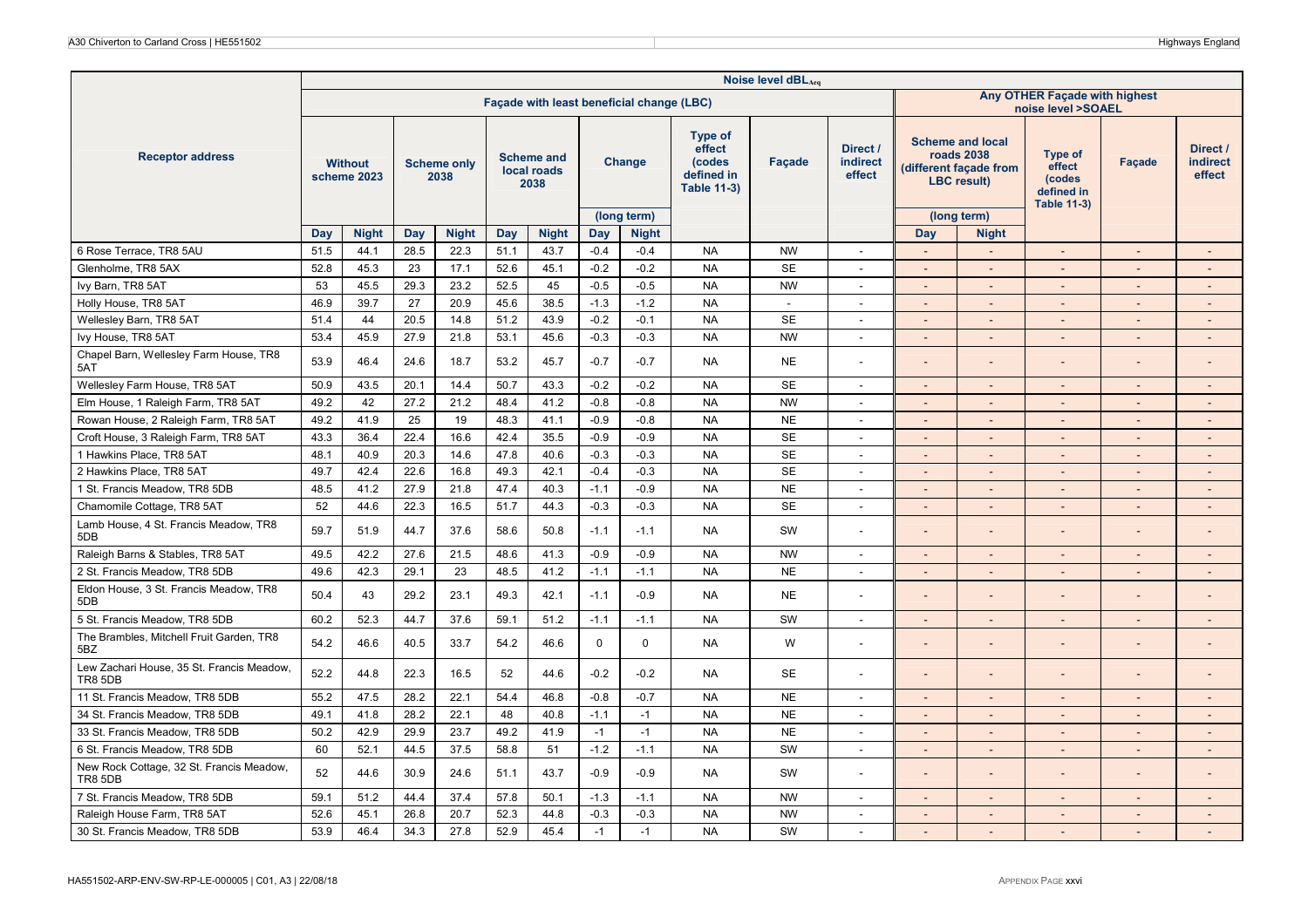|                                                         | Noise level dBLAeq<br>Any OTHER Façade with highest<br>Façade with least beneficial change (LBC) |                               |      |                            |      |                                          |             |                             |                                                                        |              |                                |                                                                                                                                                                                   |                          |                                       |           |                          |  |
|---------------------------------------------------------|--------------------------------------------------------------------------------------------------|-------------------------------|------|----------------------------|------|------------------------------------------|-------------|-----------------------------|------------------------------------------------------------------------|--------------|--------------------------------|-----------------------------------------------------------------------------------------------------------------------------------------------------------------------------------|--------------------------|---------------------------------------|-----------|--------------------------|--|
|                                                         |                                                                                                  |                               |      |                            |      |                                          |             |                             |                                                                        |              |                                | noise level >SOAEL                                                                                                                                                                |                          |                                       |           |                          |  |
| <b>Receptor address</b>                                 |                                                                                                  | <b>Without</b><br>scheme 2023 |      | <b>Scheme only</b><br>2038 |      | <b>Scheme and</b><br>local roads<br>2038 |             | Change                      | <b>Type of</b><br>effect<br>(codes<br>defined in<br><b>Table 11-3)</b> | Facade       | Direct /<br>indirect<br>effect | <b>Scheme and local</b><br>Type of<br>roads 2038<br>Facade<br>effect<br>(different façade from<br>(codes<br><b>LBC</b> result)<br>defined in<br><b>Table 11-3)</b><br>(long term) |                          | Direct /<br><b>indirect</b><br>effect |           |                          |  |
|                                                         | Day                                                                                              | <b>Night</b>                  | Day  | <b>Night</b>               | Day  | <b>Night</b>                             | Day         | (long term)<br><b>Night</b> |                                                                        |              |                                | Day                                                                                                                                                                               | <b>Night</b>             |                                       |           |                          |  |
| Sheridan House, TR8 5AT                                 | 51.3                                                                                             | 43.9                          | 20.3 | 14.6                       | 51.2 | 43.8                                     | $-0.1$      | $-0.1$                      | <b>NA</b>                                                              | <b>SE</b>    | $\overline{a}$                 |                                                                                                                                                                                   | $\overline{a}$           |                                       |           | $\overline{\phantom{a}}$ |  |
| 12 St. Francis Meadow, TR8 5DB                          | 62.1                                                                                             | 54.1                          | 28.7 | 22.5                       | 61.3 | 53.3                                     | $-0.8$      | $-0.8$                      | <b>NA</b>                                                              | <b>NE</b>    | $\sim$                         | 66.8                                                                                                                                                                              | 58.5                     | $S-$                                  | <b>NW</b> | <b>Direct</b>            |  |
| 8 St. Francis Meadow, TR8 5DB                           | 58.5                                                                                             | 50.7                          | 44.3 | 37.3                       | 57.3 | 49.6                                     | $-1.2$      | $-1.1$                      | <b>NA</b>                                                              | <b>NW</b>    | $\sim$                         | $\sim$                                                                                                                                                                            | $\sim$                   | $\sim$                                | $\sim$    | $\sim$                   |  |
| 29 St. Francis Meadow, TR8 5DB                          | 53.4                                                                                             | 45.9                          | 30.1 | 23.9                       | 52.3 | 44.8                                     | $-1.1$      | $-1.1$                      | <b>NA</b>                                                              | $\mathsf{N}$ | $\overline{\phantom{a}}$       |                                                                                                                                                                                   | $\overline{\phantom{a}}$ |                                       |           |                          |  |
| 5 Pillars Close, TR8 5DA                                | 48.3                                                                                             | 41.1                          | 22.4 | 16.6                       | 47.6 | 40.4                                     | $-0.7$      | $-0.7$                      | <b>NA</b>                                                              | <b>NE</b>    | $\overline{\phantom{a}}$       |                                                                                                                                                                                   |                          |                                       |           |                          |  |
| 4 Pillars Close, TR8 5DA                                | 48.4                                                                                             | 41.2                          | 22.1 | 16.3                       | 47.7 | 40.5                                     | $-0.7$      | $-0.7$                      | <b>NA</b>                                                              | <b>NE</b>    | $\sim$                         | $\sim$                                                                                                                                                                            | $\overline{\phantom{a}}$ | $\sim$                                | $\sim$    | $\sim$                   |  |
| 3 Pillars Close, TR8 5DA                                | 48.3                                                                                             | 41.1                          | 28.4 | 22.3                       | 47.2 | 40                                       | $-1.1$      | $-1.1$                      | <b>NA</b>                                                              | <b>NW</b>    | $\overline{\phantom{a}}$       |                                                                                                                                                                                   | $\overline{\phantom{a}}$ |                                       |           |                          |  |
| The Heathers, TR8 5AT                                   | 51.4                                                                                             | 44                            | 20.4 | 14.7                       | 51.2 | 43.8                                     | $-0.2$      | $-0.2$                      | <b>NA</b>                                                              | <b>SE</b>    | $\blacksquare$                 | $\overline{\phantom{a}}$                                                                                                                                                          | $\overline{\phantom{a}}$ |                                       |           | $\sim$                   |  |
| Pipins Cottage, 9 St. Francis Meadow, TR8<br>5DB        | 52.3                                                                                             | 44.8                          | 31.7 | 25.4                       | 51.2 | 43.8                                     | $-1.1$      | $-1$                        | <b>NA</b>                                                              | E            |                                |                                                                                                                                                                                   |                          |                                       |           |                          |  |
| 2 Pillars Close, TR8 5DA                                | 49.8                                                                                             | 42.5                          | 21.8 | 16                         | 49.1 | 41.8                                     | $-0.7$      | $-0.7$                      | <b>NA</b>                                                              | <b>NE</b>    | $\sim$                         | $\sim$                                                                                                                                                                            | $\overline{\phantom{a}}$ | $\sim$                                | ۰.        | $\overline{\phantom{a}}$ |  |
| 1 Pillars Close, TR8 5DA                                | 50.4                                                                                             | 43                            | 21.5 | 15.8                       | 49.8 | 42.5                                     | $-0.6$      | $-0.5$                      | <b>NA</b>                                                              | <b>NE</b>    | $\blacksquare$                 |                                                                                                                                                                                   |                          |                                       |           |                          |  |
| The Pillars, TR8 5AT                                    | 52.6                                                                                             | 45.1                          | 25.9 | 19.9                       | 52.2 | 44.8                                     | $-0.4$      | $-0.3$                      | <b>NA</b>                                                              | <b>NW</b>    | $\sim$                         | $\overline{\phantom{a}}$                                                                                                                                                          | $\overline{\phantom{a}}$ |                                       |           | $\sim$                   |  |
| 28 St. Francis Meadow, TR8 5DB                          | 54.1                                                                                             | 46.6                          | 36.1 | 29.5                       | 53.2 | 45.7                                     | $-0.9$      | $-0.9$                      | <b>NA</b>                                                              | W            | $\sim$                         | $\sim$                                                                                                                                                                            | $\blacksquare$           | $\sim$                                |           | $\overline{\phantom{m}}$ |  |
| Keswick House, 10 St. Francis Meadow,<br><b>TR8 5DB</b> | 57.5                                                                                             | 49.8                          | 31.8 | 25.5                       | 56.7 | 49                                       | $-0.8$      | $-0.8$                      | <b>NA</b>                                                              | N            | $\overline{\phantom{a}}$       | $\overline{a}$                                                                                                                                                                    | $\overline{\phantom{a}}$ |                                       |           | ٠                        |  |
| 31 St. Francis Meadow, TR8 5DB                          | 50.9                                                                                             | 43.5                          | 29   | 22.8                       | 50   | 42.7                                     | $-0.9$      | $-0.8$                      | <b>NA</b>                                                              | <b>NE</b>    | $\sim$                         | $\overline{\phantom{a}}$                                                                                                                                                          | $\sim$                   | $\sim$                                |           | $\sim$                   |  |
| By The Way, TR8 5AT                                     | 51.3                                                                                             | 43.9                          | 25.1 | 19.2                       | 51.2 | 43.8                                     | $-0.1$      | $-0.1$                      | <b>NA</b>                                                              | <b>SE</b>    | $\overline{\phantom{a}}$       | $\overline{\phantom{a}}$                                                                                                                                                          | $\sim$                   | $\sim$                                |           | $\sim$                   |  |
| Chy An Maegdhol, TR8 5AT                                | 51.3                                                                                             | 43.9                          | 25.1 | 19.2                       | 51.2 | 43.8                                     | $-0.1$      | $-0.1$                      | <b>NA</b>                                                              | <b>SE</b>    | $\blacksquare$                 | $\sim$                                                                                                                                                                            | $\blacksquare$           |                                       |           | $\overline{\phantom{m}}$ |  |
| 14 St. Francis Meadow, TR8 5DB                          | 54.4                                                                                             | 46.8                          | 28.6 | 22.4                       | 54.3 | 46.7                                     | $-0.1$      | $-0.1$                      | <b>NA</b>                                                              | E            | $\sim$                         | 65.9                                                                                                                                                                              | 57.7                     | $S-$                                  | W         | <b>Direct</b>            |  |
| 6 Pillars Close, TR8 5DA                                | 51.3                                                                                             | 43.9                          | 24.6 | 18.7                       | 50.6 | 43.2                                     | $-0.7$      | $-0.7$                      | <b>NA</b>                                                              | <b>NW</b>    | $\overline{\phantom{a}}$       | $\sim$                                                                                                                                                                            | $\overline{a}$           | $\sim$                                |           | $\sim$                   |  |
| 7 Pillars Close, TR8 5DA                                | 51.5                                                                                             | 44.1                          | 25.2 | 19.3                       | 50.7 | 43.3                                     | $-0.8$      | $-0.8$                      | <b>NA</b>                                                              | <b>NW</b>    | $\sim$                         | $\sim$                                                                                                                                                                            | $\blacksquare$           |                                       |           | $\overline{\phantom{a}}$ |  |
| 1 Fair Park View, TR8 5AP                               | 49.3                                                                                             | 42.1                          | 28.4 | 22.3                       | 49.7 | 42.4                                     | 0.4         | 0.3                         | <b>NA</b>                                                              | <b>SE</b>    | $\sim$                         | $\overline{\phantom{a}}$                                                                                                                                                          | $\sim$                   | $\sim$                                |           | $\sim$                   |  |
| 27 St. Francis Meadow, TR8 5DB                          | 53.9                                                                                             | 46.4                          | 27.7 | 21.6                       | 53.2 | 45.7                                     | $-0.7$      | $-0.7$                      | <b>NA</b>                                                              | N            | $\sim$                         | $\sim$                                                                                                                                                                            | $\sim$                   | $\sim$                                | $\sim$    | $\sim$                   |  |
| 8 Pillars Close, TR8 5DA                                | 51.6                                                                                             | 44.2                          | 25.6 | 19.6                       | 50.9 | 43.5                                     | $-0.7$      | $-0.7$                      | <b>NA</b>                                                              | <b>NW</b>    | $\sim$                         | $\sim$                                                                                                                                                                            | $\sim$                   |                                       |           | $\overline{\phantom{a}}$ |  |
| The Old School, TR8 5BZ                                 | 56.1                                                                                             | 48.4                          | 30.2 | 24                         | 56.3 | 48.6                                     | 0.2         | 0.2                         | <b>NA</b>                                                              | W            | $\sim$                         |                                                                                                                                                                                   |                          |                                       |           |                          |  |
| 2 Fair Park View, TR8 5AP                               | 54.9                                                                                             | 47.3                          | 22   | 16.2                       | 55.1 | 47.5                                     | 0.2         | 0.2                         | <b>NA</b>                                                              | <b>NE</b>    | $\sim$                         | $\overline{\phantom{a}}$                                                                                                                                                          | $\overline{\phantom{a}}$ |                                       |           | $\sim$                   |  |
| 9 Pillars Close, TR8 5DA                                | 51.6                                                                                             | 44.2                          | 26   | 20                         | 50.9 | 43.5                                     | $-0.7$      | $-0.7$                      | <b>NA</b>                                                              | <b>NW</b>    | $\sim$                         | $\sim$                                                                                                                                                                            | $\overline{\phantom{a}}$ |                                       |           | $\overline{\phantom{a}}$ |  |
| 3 Fair Park View, TR8 5AP                               | 46.5                                                                                             | 39.4                          | 28.5 | 22.3                       | 46.7 | 39.5                                     | 0.2         | 0.1                         | <b>NA</b>                                                              | <b>SE</b>    | $\sim$                         |                                                                                                                                                                                   | ÷,                       |                                       |           |                          |  |
| 10 Pillars Close, TR8 5DA                               | 47.3                                                                                             | 40.2                          | 19   | 13.3                       | 46.6 | 39.4                                     | $-0.7$      | $-0.8$                      | <b>NA</b>                                                              | <b>NE</b>    | $\sim$                         | $\overline{\phantom{a}}$                                                                                                                                                          | $\overline{\phantom{a}}$ |                                       |           | $\sim$                   |  |
| 26 St. Francis Meadow, TR8 5DB                          | 57.9                                                                                             | 50.2                          | 41.2 | 34.4                       | 57.3 | 49.5                                     | $-0.6$      | $-0.7$                      | <b>NA</b>                                                              | <b>NW</b>    | $\overline{\phantom{a}}$       | $\sim$                                                                                                                                                                            | $\overline{\phantom{a}}$ | $\sim$                                | ٠         | $\overline{\phantom{a}}$ |  |
| 4 Fair Park View, TR8 5AP                               | 54.3                                                                                             | 46.7                          | 22   | 16.2                       | 54.3 | 46.7                                     | $\mathbf 0$ | $\mathbf 0$                 | <b>NA</b>                                                              | <b>NE</b>    | $\overline{\phantom{a}}$       |                                                                                                                                                                                   | $\overline{\phantom{a}}$ | $\sim$                                |           | $\overline{a}$           |  |
| Boston House, 15 St. Francis Meadow, TR8<br>5DB         | 58.3                                                                                             | 50.5                          | 28.2 | 22.1                       | 58.3 | 50.5                                     | $\mathbf 0$ | $\mathbf 0$                 | NA.                                                                    | E            | $\blacksquare$                 | 66.5                                                                                                                                                                              | 58.3                     | $S-$                                  | N.        | <b>Direct</b>            |  |
| 5 Fair Park View, TR8 5AP                               | 54.3                                                                                             | 46.7                          | 21.9 | 16.1                       | 54.2 | 46.6                                     | $-0.1$      | $-0.1$                      | <b>NA</b>                                                              | <b>NE</b>    | $\sim$                         | $\sim$                                                                                                                                                                            | $\sim$                   | $\sim$                                | $\sim$    | $\sim$                   |  |
| 6 Fair Park View. TR8 5AP                               | 54.2                                                                                             | 46.6                          | 21.6 | 15.9                       | 54.1 | 46.6                                     | $-0.1$      | $\Omega$                    | <b>NA</b>                                                              | <b>NE</b>    | $\blacksquare$                 |                                                                                                                                                                                   |                          |                                       |           |                          |  |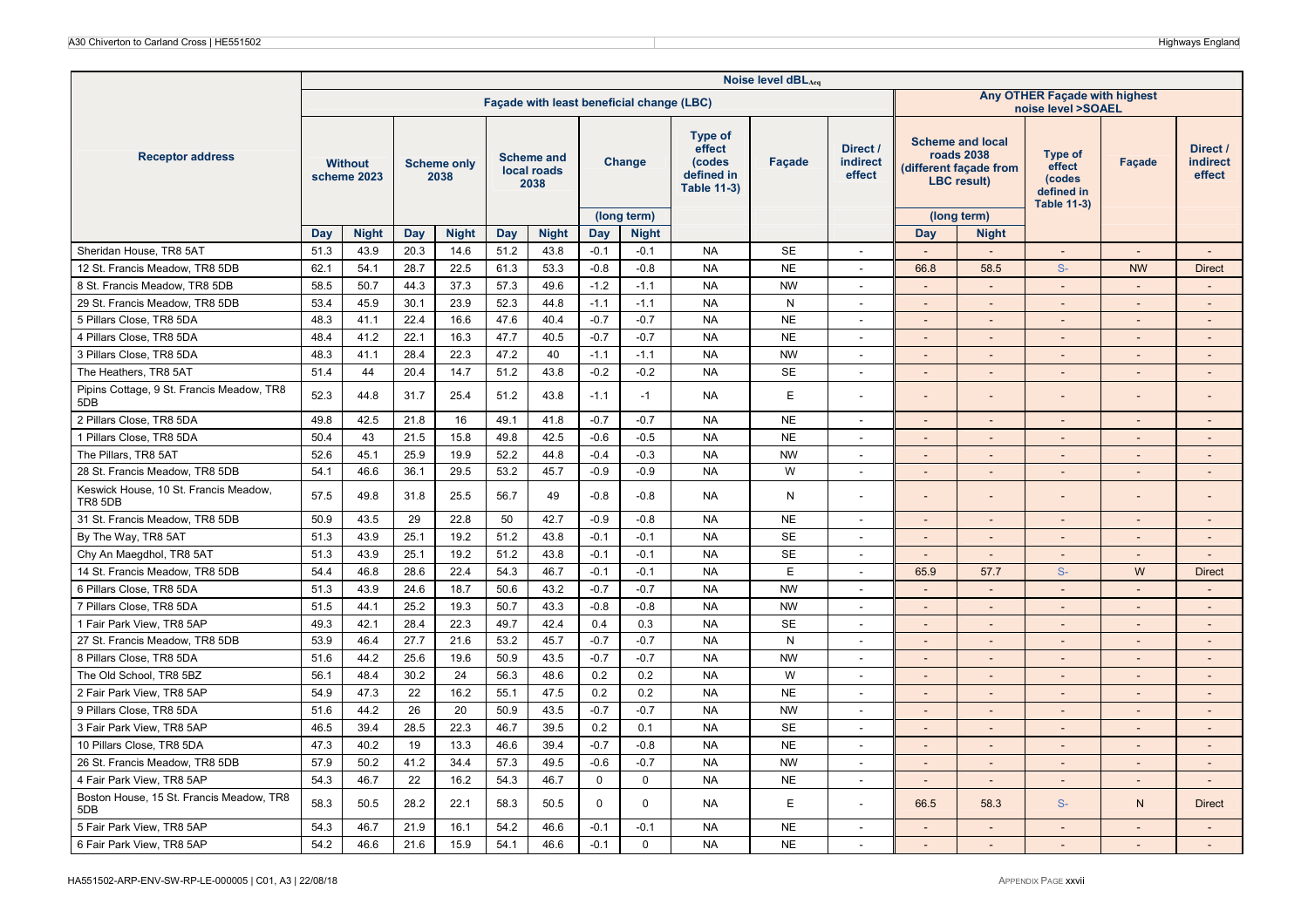|                                          | Noise level dBLAeq |                               |      |                            |      |                                           |             |                             |                                                                 |              |                                       |                                                     |                                                                                       |                                                                 |                          |                                       |  |
|------------------------------------------|--------------------|-------------------------------|------|----------------------------|------|-------------------------------------------|-------------|-----------------------------|-----------------------------------------------------------------|--------------|---------------------------------------|-----------------------------------------------------|---------------------------------------------------------------------------------------|-----------------------------------------------------------------|--------------------------|---------------------------------------|--|
|                                          |                    |                               |      |                            |      | Facade with least beneficial change (LBC) |             |                             |                                                                 |              |                                       | Any OTHER Facade with highest<br>noise level >SOAEL |                                                                                       |                                                                 |                          |                                       |  |
| <b>Receptor address</b>                  |                    | <b>Without</b><br>scheme 2023 |      | <b>Scheme only</b><br>2038 |      | <b>Scheme and</b><br>local roads<br>2038  |             | Change                      | Type of<br>effect<br>(codes<br>defined in<br><b>Table 11-3)</b> | Façade       | Direct /<br><b>indirect</b><br>effect |                                                     | <b>Scheme and local</b><br>roads 2038<br>(different façade from<br><b>LBC</b> result) | Type of<br>effect<br>(codes<br>defined in<br><b>Table 11-3)</b> | <b>Facade</b>            | Direct /<br><b>indirect</b><br>effect |  |
|                                          | Day                | <b>Night</b>                  | Day  | <b>Night</b>               | Day  | <b>Night</b>                              | Day         | (long term)<br><b>Night</b> |                                                                 |              |                                       | Day                                                 | (long term)<br><b>Night</b>                                                           |                                                                 |                          |                                       |  |
| 25 St. Francis Meadow, TR8 5DB           | 53.9               | 46.4                          | 27.6 | 21.5                       | 53.9 | 46.4                                      | $\mathbf 0$ | $\mathbf 0$                 | <b>NA</b>                                                       | <b>NE</b>    | $\sim$                                | $\mathcal{L}_{\mathcal{A}}$                         | $\mathbb{L}^2$                                                                        | $\sim$                                                          | $\overline{\phantom{a}}$ | $\sim$                                |  |
| 24 St. Francis Meadow, TR8 5DB           | 51.9               | 44.5                          | 27.7 | 21.6                       | 51.4 | 44                                        | $-0.5$      | $-0.5$                      | <b>NA</b>                                                       | E            | $\overline{\phantom{a}}$              |                                                     | $\overline{\phantom{a}}$                                                              |                                                                 |                          |                                       |  |
| Sunny Corner, TR8 5BD                    | 38.6               | 31.9                          | 23.5 | 17.7                       | 38.4 | 31.7                                      | $-0.2$      | $-0.2$                      | <b>NA</b>                                                       | <b>SE</b>    | $\sim$                                | $\sim$                                              | $\overline{a}$                                                                        | $\sim$                                                          |                          | $\sim$                                |  |
| 7 Fair Park View, TR8 5AP                | 50.5               | 43.1                          | 28.7 | 22.5                       | 50.7 | 43.3                                      | 0.2         | 0.2                         | <b>NA</b>                                                       | <b>SE</b>    | $\sim$                                | $\sim$                                              | $\overline{\phantom{a}}$                                                              | $\sim$                                                          | ۰.                       | $\sim$                                |  |
| 23 St. Francis Meadow, TR8 5DB           | 51.8               | 44.4                          | 29.1 | 23                         | 51.2 | 43.8                                      | $-0.6$      | $-0.6$                      | <b>NA</b>                                                       | <b>NE</b>    | $\overline{\phantom{a}}$              |                                                     | $\overline{\phantom{a}}$                                                              |                                                                 |                          | $\overline{\phantom{a}}$              |  |
| C L G Books, 8 Fair Park View, TR8 5AP   | 54.3               | 46.7                          | 20.9 | 15.1                       | 54.2 | 46.6                                      | $-0.1$      | $-0.1$                      | <b>NA</b>                                                       | <b>NE</b>    | $\overline{a}$                        |                                                     |                                                                                       |                                                                 |                          |                                       |  |
| Margill, 16 St. Francis Meadow, TR8 5DB  | 58.8               | 51                            | 27.9 | 21.8                       | 58.8 | 51                                        | $\Omega$    | $\Omega$                    | <b>NA</b>                                                       | E            | $\sim$                                | 66.6                                                | 58.4                                                                                  | $S-$                                                            | $\mathsf{N}$             | <b>Direct</b>                         |  |
| 9 Fair Park View, TR8 5AP                | 54.1               | 46.6                          | 20.6 | 14.9                       | 53.9 | 46.4                                      | $-0.2$      | $-0.2$                      | <b>NA</b>                                                       | <b>NE</b>    | $\overline{\phantom{a}}$              | $\sim$                                              | $\overline{\phantom{a}}$                                                              | $\sim$                                                          |                          | $\sim$                                |  |
| 21 St. Francis Meadow, TR8 5DB           | 53.2               | 45.7                          | 38   | 31.3                       | 52.6 | 45.1                                      | $-0.6$      | $-0.6$                      | <b>NA</b>                                                       | SW           | $\overline{\phantom{a}}$              |                                                     |                                                                                       |                                                                 |                          |                                       |  |
| 20 St. Francis Meadow. TR8 5DB           | 51.6               | 44.2                          | 33.8 | 27.4                       | 51   | 43.6                                      | $-0.6$      | $-0.6$                      | <b>NA</b>                                                       | SW           | $\blacksquare$                        | $\sim$                                              | $\overline{\phantom{a}}$                                                              | $\overline{\phantom{a}}$                                        |                          | $\overline{\phantom{a}}$              |  |
| 10 Fair Park View, TR8 5AP               | 52                 | 44.6                          | 18.6 | 13                         | 51.8 | 44.4                                      | $-0.2$      | $-0.2$                      | <b>NA</b>                                                       | <b>NE</b>    | $\overline{\phantom{a}}$              |                                                     | $\overline{\phantom{a}}$                                                              |                                                                 |                          |                                       |  |
| 19 St. Francis Meadow, TR8 5DB           | 53.6               | 46.1                          | 27.2 | 21.2                       | 53.2 | 45.7                                      | $-0.4$      | $-0.4$                      | <b>NA</b>                                                       | <b>NE</b>    | $\sim$                                | $\sim$                                              | $\overline{\phantom{a}}$                                                              | $\sim$                                                          |                          | $\overline{\phantom{a}}$              |  |
| Mimosa Cottage, TR8 5AR                  | 53.3               | 45.8                          | 27.8 | 21.7                       | 52.8 | 45.3                                      | $-0.5$      | $-0.5$                      | <b>NA</b>                                                       | <b>NW</b>    | $\sim$                                | $\overline{\phantom{a}}$                            | $\sim$                                                                                | $\sim$                                                          |                          | $\sim$                                |  |
| Wisteria Cottage, TR8 5AR                | 47.2               | 40.1                          | 25.8 | 19.8                       | 47.2 | 40                                        | $\mathbf 0$ | $-0.1$                      | <b>NA</b>                                                       | <b>NE</b>    | $\overline{\phantom{a}}$              | $\sim$                                              | $\overline{\phantom{a}}$                                                              |                                                                 |                          | $\overline{\phantom{a}}$              |  |
| Ladell, TR8 5AR                          | 53.2               | 45.7                          | 31.4 | 25.1                       | 52.9 | 45.4                                      | $-0.3$      | $-0.3$                      | <b>NA</b>                                                       | <b>NW</b>    | $\overline{a}$                        |                                                     |                                                                                       |                                                                 |                          |                                       |  |
| Lupin Cottage, TR8 5AR                   | 51.8               | 44.4                          | 28.1 | 22                         | 52   | 44.6                                      | 0.2         | 0.2                         | <b>NA</b>                                                       | <b>SE</b>    | $\sim$                                | $\overline{\phantom{a}}$                            | $\overline{a}$                                                                        | $\sim$                                                          |                          | $\sim$                                |  |
| 18 St. Francis Meadow. TR8 5DB           | 55.7               | 48.1                          | 27.3 | 21.3                       | 55.6 | 48                                        | $-0.1$      | $-0.1$                      | <b>NA</b>                                                       | <b>NE</b>    | $\overline{\phantom{a}}$              | $\sim$                                              | $\overline{\phantom{a}}$                                                              |                                                                 |                          | $\qquad \qquad \blacksquare$          |  |
| Wayside, TR8 5AR                         | 53.7               | 46.2                          | 30.9 | 24.6                       | 53.3 | 45.8                                      | $-0.4$      | $-0.4$                      | <b>NA</b>                                                       | <b>SE</b>    |                                       |                                                     |                                                                                       |                                                                 |                          |                                       |  |
| 22 St. Francis Meadow, TR8 5DB           | 53.2               | 45.7                          | 29.3 | 23.2                       | 52.6 | 45.1                                      | $-0.6$      | $-0.6$                      | <b>NA</b>                                                       | E            | $\overline{\phantom{a}}$              |                                                     | $\overline{\phantom{a}}$                                                              |                                                                 |                          | $\overline{\phantom{m}}$              |  |
| 17 St. Francis Meadow, TR8 5DB           | 59.8               | 52                            | 27.1 | 21                         | 59.6 | 51.8                                      | $-0.2$      | $-0.2$                      | <b>NA</b>                                                       | E            | $\sim$                                | 67.2                                                | 58.9                                                                                  | $S-$                                                            | N                        | <b>Direct</b>                         |  |
| Buttercup Cottage, TR8 5AR               | 55.8               | 48.2                          | 19.1 | 13.4                       | 56.2 | 48.5                                      | 0.4         | 0.3                         | <b>NA</b>                                                       | <b>NE</b>    | $\overline{\phantom{a}}$              |                                                     | $\sim$                                                                                |                                                                 |                          | $\overline{\phantom{a}}$              |  |
| Kelowna, TR8 5AS                         | 52.3               | 44.8                          | 29.8 | 23.6                       | 52   | 44.6                                      | $-0.3$      | $-0.2$                      | <b>NA</b>                                                       | W            |                                       |                                                     |                                                                                       |                                                                 |                          |                                       |  |
| Woodville, TR8 5AR                       | 53.4               | 45.9                          | 26.2 | 20.2                       | 53.4 | 45.9                                      | $\mathbf 0$ | $\mathbf 0$                 | <b>NA</b>                                                       | <b>NE</b>    | $\overline{\phantom{a}}$              | $\sim$                                              | $\overline{\phantom{a}}$                                                              | $\sim$                                                          | $\overline{\phantom{a}}$ | $\overline{\phantom{a}}$              |  |
| 2 Pipers Court, TR8 5EH                  | 59.8               | 52                            | 33.1 | 26.7                       | 59.8 | 52                                        | $\mathbf 0$ | 0                           | <b>NA</b>                                                       | W            | $\sim$                                |                                                     | $\overline{\phantom{a}}$                                                              | $\sim$                                                          |                          | $\sim$                                |  |
| The Croft. TR8 5AR                       | 58.5               | 50.7                          | 26.2 | 20.2                       | 59.3 | 51.4                                      | 0.8         | 0.7                         | <b>NA</b>                                                       | <b>NE</b>    | $\overline{\phantom{a}}$              |                                                     | $\overline{\phantom{a}}$                                                              |                                                                 |                          | $\overline{\phantom{a}}$              |  |
| 3 Pipers Court, TR8 5EH                  | 61.9               | 53.9                          | 28.6 | 22.4                       | 61.8 | 53.9                                      | $-0.1$      | $\mathbf 0$                 | <b>NA</b>                                                       | W            | $\blacksquare$                        | 64.4                                                | 56.3                                                                                  | S                                                               | W                        | $\overline{\phantom{a}}$              |  |
| Rosalea, TR8 5AS                         | 56.3               | 48.6                          | 28.7 | 22.5                       | 57   | 49.3                                      | 0.7         | 0.7                         | <b>NA</b>                                                       | E            | $\overline{\phantom{a}}$              | $\sim$                                              | $\overline{\phantom{a}}$                                                              | $\sim$                                                          |                          | $\overline{\phantom{0}}$              |  |
| 4 Pipers Court, TR8 5EH                  | 63.9               | 55.8                          | 34.1 | 27.7                       | 63.6 | 55.6                                      | $-0.3$      | $-0.2$                      | S                                                               | W            | $\overline{\phantom{a}}$              | 66.9                                                | 58.6                                                                                  | $\mathbf S$                                                     | $\mathsf{N}$             |                                       |  |
| 1 Pipers Court, TR8 5EH                  | 55.6               | 48                            | 25.5 | 19.6                       | 55.3 | 47.6                                      | $-0.3$      | $-0.4$                      | <b>NA</b>                                                       | $\mathsf E$  | $\sim$                                | $\sim$                                              | $\sim$                                                                                | $\sim$                                                          |                          | $\sim$                                |  |
| 5 Pipers Court, TR8 5EH                  | 55.3               | 47.6                          | 26.1 | 20.1                       | 55.4 | 47.8                                      | 0.1         | 0.2                         | <b>NA</b>                                                       | $\mathbf S$  | $\mathbf{r}$                          | 67.3                                                | 59                                                                                    | $S-$                                                            | N.                       | <b>Direct</b>                         |  |
| 6 Pipers Court, TR8 5EH                  | 64.4               | 56.3                          | 25.7 | 19.7                       | 64   | 55.9                                      | $-0.4$      | $-0.4$                      | S                                                               | $\mathsf{N}$ | $\overline{\phantom{a}}$              | 66.9                                                | 58.6                                                                                  | S                                                               | N <sub>1</sub>           | $\sim$                                |  |
| Ground Floor Flat, The Workshop, TR8 5AS | 55.5               | 47.9                          | 30.2 | 24                         | 55.6 | 48                                        | 0.1         | 0.1                         | <b>NA</b>                                                       | SW           | $\overline{\phantom{a}}$              |                                                     | $\overline{a}$                                                                        |                                                                 |                          | $\qquad \qquad \blacksquare$          |  |
| First Floor Flat, The Workshop, TR8 5AS  | 55.5               | 47.9                          | 30.2 | 24                         | 55.6 | 48                                        | 0.1         | 0.1                         | <b>NA</b>                                                       | SW           | $\sim$                                | $\sim$                                              | $\sim$                                                                                | $\sim$                                                          | $\sim$                   | $\sim$                                |  |
| 1 Four Winds, TR8 5AS                    | 52.7               | 45.2                          | 31.1 | 24.9                       | 53.2 | 45.7                                      | 0.5         | 0.5                         | <b>NA</b>                                                       | <b>SE</b>    |                                       |                                                     |                                                                                       |                                                                 |                          |                                       |  |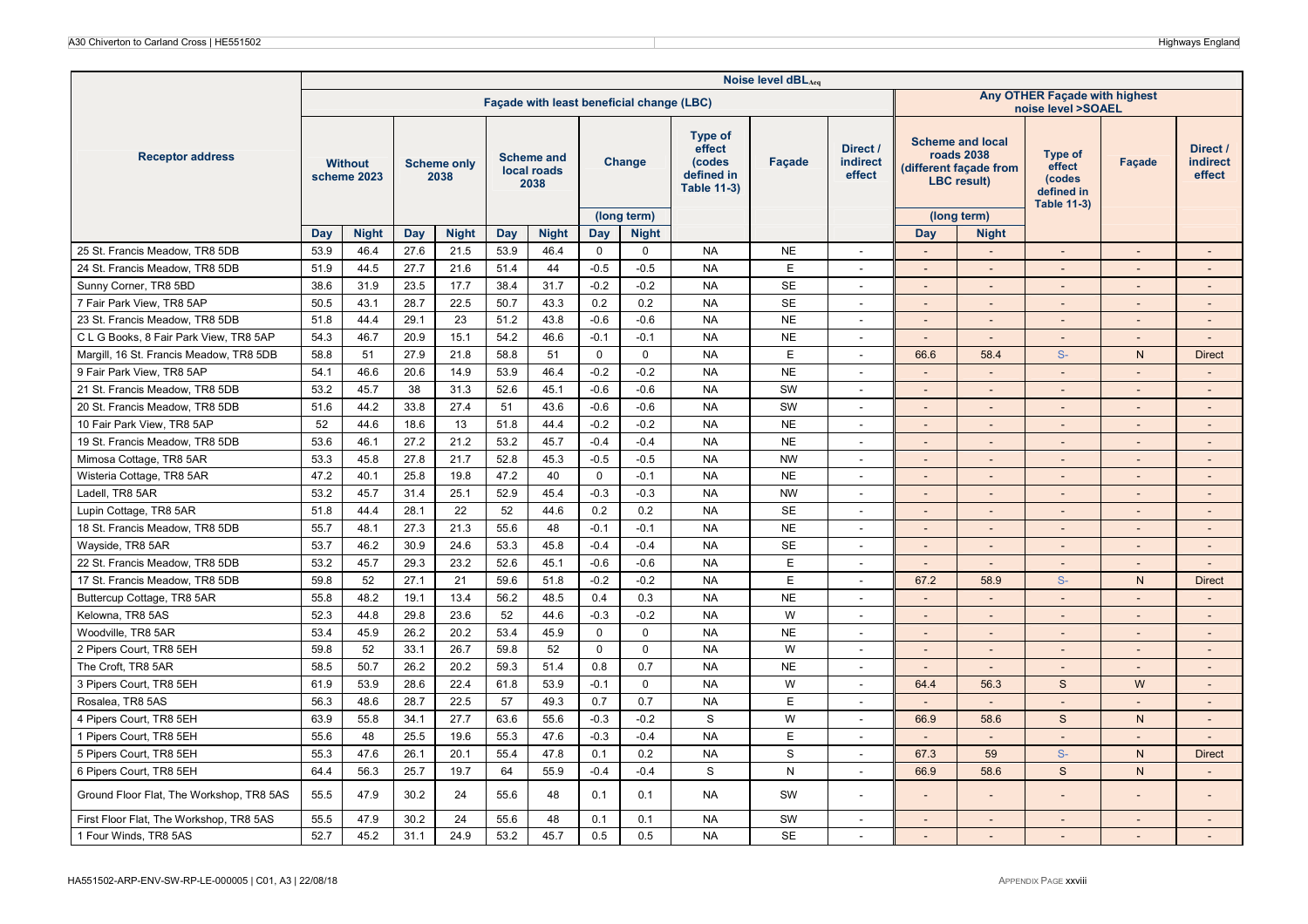2 and the contract of the contract of the contract of the contract of the contract of the contract of the contract of the contract of the contract of the contract of the contract of the contract of the contract of the cont

|                                     |      | Noise level dBLAeg                        |      |                            |      |                                          |        |              |                                                                 |                          |                                |                                                     |                                                                                       |                                                                 |                          |                                       |
|-------------------------------------|------|-------------------------------------------|------|----------------------------|------|------------------------------------------|--------|--------------|-----------------------------------------------------------------|--------------------------|--------------------------------|-----------------------------------------------------|---------------------------------------------------------------------------------------|-----------------------------------------------------------------|--------------------------|---------------------------------------|
|                                     |      | Facade with least beneficial change (LBC) |      |                            |      |                                          |        |              |                                                                 |                          |                                | Any OTHER Façade with highest<br>noise level >SOAEL |                                                                                       |                                                                 |                          |                                       |
| <b>Receptor address</b>             |      | <b>Without</b><br>scheme 2023             |      | <b>Scheme only</b><br>2038 |      | <b>Scheme and</b><br>local roads<br>2038 |        | Change       | Type of<br>effect<br>(codes<br>defined in<br><b>Table 11-3)</b> | Facade                   | Direct /<br>indirect<br>effect |                                                     | <b>Scheme and local</b><br><b>roads 2038</b><br>(different façade from<br>LBC result) | Type of<br>effect<br>(codes<br>defined in<br><b>Table 11-3)</b> | Facade                   | Direct /<br><b>indirect</b><br>effect |
|                                     |      |                                           |      |                            |      |                                          |        | (long term)  |                                                                 |                          |                                |                                                     | (long term)                                                                           |                                                                 |                          |                                       |
|                                     | Day  | <b>Night</b>                              | Day  | <b>Night</b>               | Day  | <b>Night</b>                             | Day    | <b>Night</b> |                                                                 |                          |                                | Day                                                 | <b>Night</b>                                                                          |                                                                 |                          |                                       |
| 2 Four Winds, TR8 5AS               | 61.2 | 53.2                                      | 32.6 | 26.2                       | 61.3 | 53.4                                     | 0.1    | 0.2          | <b>NA</b>                                                       | SW                       | -                              | 66.6                                                | 58.4                                                                                  | S                                                               | <b>NW</b>                | $\sim$                                |
| Tregerles, TR8 4PW                  | 33.3 | 26.9                                      | 22.4 | 16.6                       | 31.9 | 25.6                                     | $-1.4$ | $-1.3$       | <b>NA</b>                                                       | N                        | $\overline{\phantom{0}}$       | $\overline{\phantom{a}}$                            | $\sim$                                                                                | $\qquad \qquad$                                                 | $\overline{\phantom{a}}$ | $\overline{\phantom{0}}$              |
| Caravan, Tregerles Farm, TR8 4PW    | 41.7 | 34.9                                      | 33.1 | 26.8                       | 39.5 | 32.8                                     | $-2.2$ | $-2.1$       | <b>NA</b>                                                       | $\overline{\phantom{a}}$ | -                              | $\qquad \qquad \blacksquare$                        | $\overline{\phantom{a}}$                                                              | -                                                               | $\overline{\phantom{a}}$ | $\sim$                                |
| Tregerles Farm, TR8 4PW             | 41.7 | 34.9                                      | 33.1 | 26.8                       | 39.5 | 32.8                                     | $-2.2$ | $-2.1$       | <b>NA</b>                                                       | $\overline{\phantom{a}}$ | $\overline{\phantom{a}}$       | $\overline{\phantom{a}}$                            | $\overline{\phantom{a}}$                                                              | -                                                               | $\sim$                   | $\overline{\phantom{0}}$              |
| The Annexe, Tregerles Farm, TR8 4PW | 41.7 | 34.9                                      | 33.1 | 26.8                       | 39.5 | 32.8                                     | $-2.2$ | $-2.1$       | <b>NA</b>                                                       | $\overline{\phantom{a}}$ | $\overline{\phantom{a}}$       | $\overline{\phantom{a}}$                            | $\overline{\phantom{a}}$                                                              | $\overline{\phantom{a}}$                                        | $\sim$                   | $\sim$                                |
| Trevessa Cottage, TR8 5AN           | 35.3 | 28.8                                      | 21.1 | 15.3                       | 34   | 27.6                                     | $-1.3$ | $-1.2$       | <b>NA</b>                                                       | N                        | $\overline{\phantom{a}}$       | $\qquad \qquad \blacksquare$                        | $\overline{\phantom{a}}$                                                              | -                                                               | $\overline{\phantom{a}}$ | $\sim$                                |
| Bowiy Coth Trevessa Farm, TR8 5AN   | 37.5 | 30.9                                      | 19.2 | 13.6                       | 36.3 | 29.7                                     | $-1.2$ | $-1.2$       | <b>NA</b>                                                       | E                        | $\sim$                         | $\overline{\phantom{0}}$                            | $\sim$                                                                                | -                                                               | $\overline{\phantom{a}}$ | $\overline{\phantom{0}}$              |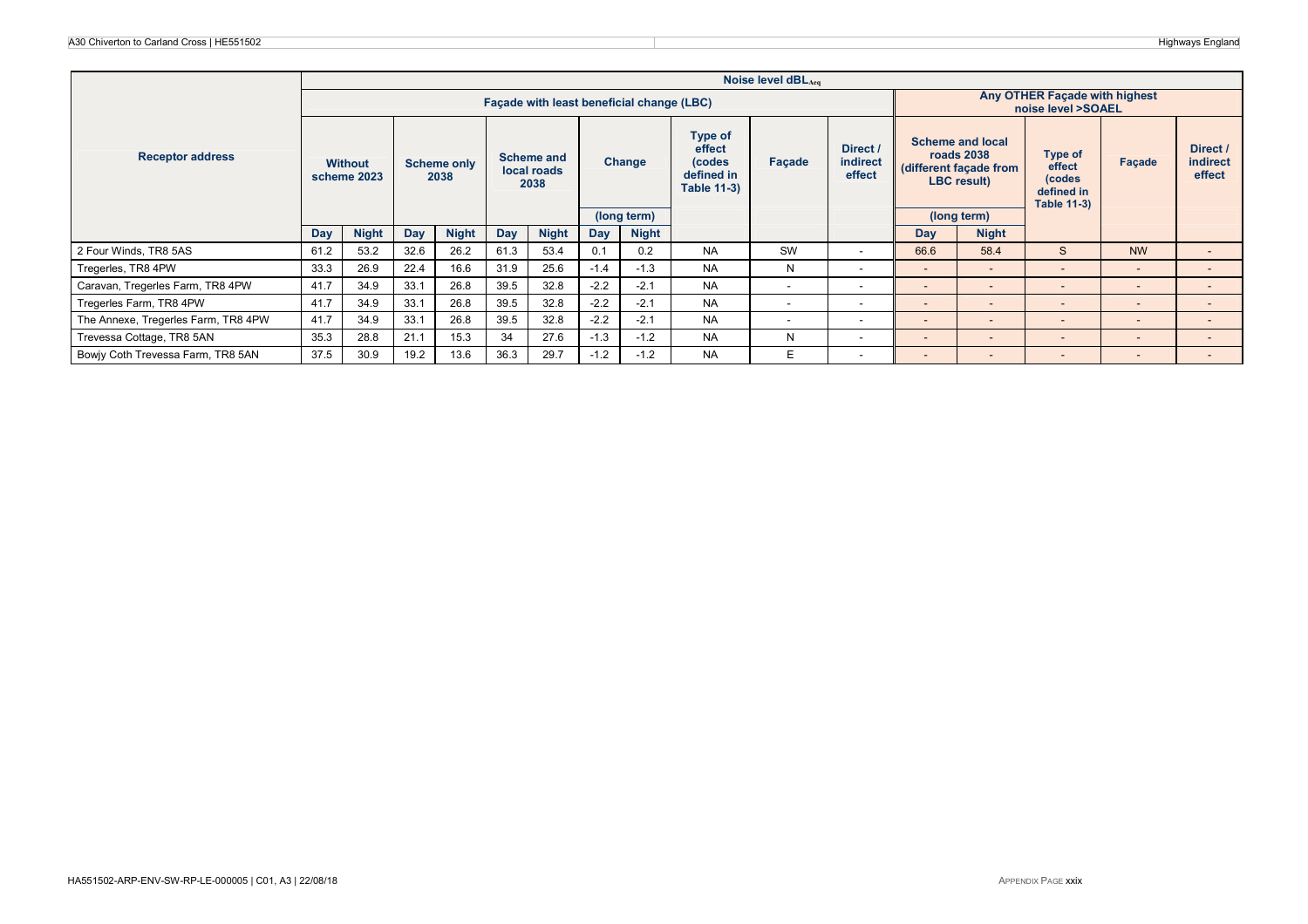#### **Table 11-6 Non-residential receptor noise results**

|                                                                                   |                                                                    | Noise level dBLAca<br>Any OTHER Facade with highest |                               |                                           |                              |                                                                     |             |                                |                                                                                             |             |                                       |  |  |
|-----------------------------------------------------------------------------------|--------------------------------------------------------------------|-----------------------------------------------------|-------------------------------|-------------------------------------------|------------------------------|---------------------------------------------------------------------|-------------|--------------------------------|---------------------------------------------------------------------------------------------|-------------|---------------------------------------|--|--|
|                                                                                   |                                                                    |                                                     |                               | Facade with least beneficial change (LBC) |                              |                                                                     |             |                                |                                                                                             | noise level |                                       |  |  |
| <b>Receptor address</b>                                                           | Non-residential category                                           | <b>Without</b><br>scheme<br>2023                    | <b>Scheme</b><br>only<br>2038 | <b>Scheme</b><br>and local<br>roads 2038  | <b>Change</b><br>(long term) | <b>Type of</b><br>effect<br>(codes<br>defined in<br>Table 11-<br>3) | Facade      | Direct /<br>indirect<br>effect | <b>Scheme and</b><br>local roads<br>2038<br>(different<br>facade from<br><b>LBC</b> result) | Façade      | Direct /<br><b>indirect</b><br>effect |  |  |
|                                                                                   |                                                                    | Day                                                 | Day                           | Day                                       | Day                          |                                                                     |             |                                | Day                                                                                         |             |                                       |  |  |
| Tiggers Too Day Nursery, The Old A30, TR4 8EY                                     | Children's Nursery / Crèche                                        | 59                                                  | 29.3                          | 59.9                                      | 0.9                          | <b>NA</b>                                                           | <b>SE</b>   | $\overline{\phantom{a}}$       |                                                                                             |             | $\sim$                                |  |  |
| Valley View Touring Site, TR4 8HH                                                 | Holiday / Campsite                                                 | 48.7                                                | 25                            | 47.1                                      | $-1.6$                       | <b>NA</b>                                                           |             |                                |                                                                                             |             |                                       |  |  |
| Blackwater Cp School, Blackwater Community<br>Primary School, North Hill, TR4 8ES | Preparatory / First / Primary / Infant / Junior /<br>Middle School | 53.9                                                | 26.5                          | 52.7                                      | $-1.2$                       | <b>NA</b>                                                           | <b>NE</b>   | ٠                              |                                                                                             | <b>NE</b>   | Indirect                              |  |  |
| Passmore Edwards Institute, TR4 8EG                                               | Public / Village Hall / Other Community Facility                   | 61.9                                                | 25.5                          | 62.8                                      | 0.9                          | <b>NA</b>                                                           | SW          |                                | 64.1                                                                                        | <b>NW</b>   |                                       |  |  |
| Three Bridges Education School, TR4 8HP                                           | Special Needs Establishment.                                       | 54.7                                                | 38.2                          | 55.2                                      | 0.5                          | <b>NA</b>                                                           | N           |                                |                                                                                             |             |                                       |  |  |
| Caravan, East Hill Farm, TR4 8HW                                                  | Holiday / Campsite                                                 | 51.5                                                | 30                            | 56.5                                      | 5                            | $\overline{A}$                                                      | W           | Indirect                       |                                                                                             |             |                                       |  |  |
| Chverton Park, Chiverton Cross, TR4 8HS                                           | Holiday / Campsite                                                 | 49.4                                                | 33.9                          | 52.5                                      | 3.1                          | $\overline{A}$                                                      | W           | Indirect                       | $\sim$                                                                                      |             |                                       |  |  |
| Trevarth Holiday Park, East Hill, TR4 8HR                                         | Holiday / Campsite                                                 | 47.6                                                | 35.1                          | 47.6                                      | $\Omega$                     | <b>NA</b>                                                           | W           | ٠                              |                                                                                             |             |                                       |  |  |
| Parks Interiors, Daisy Fays Limited, Chiverton<br>Cross, TR4 8HS                  | Children's Nursery / Crèche                                        | 57.9                                                | 49.2                          | 57.6                                      | $-0.3$                       | <b>NA</b>                                                           | <b>NE</b>   | $\overline{\phantom{a}}$       |                                                                                             |             |                                       |  |  |
| Church Of Saint Peter, TR4 8HS                                                    | Church                                                             | 44.2                                                | 47.2                          | 47.3                                      | 3.1                          | <b>NA</b>                                                           | N           | ٠                              |                                                                                             |             |                                       |  |  |
| Mithian Church Hall, TR4 8HS                                                      | Church Hall / Religious Meeting Place / Hall                       | 47.2                                                | 48.9                          | 49.3                                      | 2.1                          | <b>NA</b>                                                           | $\mathbf S$ |                                |                                                                                             |             |                                       |  |  |
| Allet Methodist Church. TR4 9DL                                                   | Church                                                             | 65.4                                                | 37.3                          | 68                                        | 2.6                          | $\mathsf{A}$                                                        | S           | Indirect                       |                                                                                             |             |                                       |  |  |
| Campsite, Fair View, TR4 9DW                                                      | Holiday / Campsite                                                 | 49.1                                                | 38.7                          | 51.5                                      | 2.4                          | <b>NA</b>                                                           |             |                                |                                                                                             |             |                                       |  |  |
| Summer Valley Touring Park, TR4 9DW                                               | Holiday / Campsite                                                 | 44                                                  | 33.1                          | 46.5                                      | 2.5                          | <b>NA</b>                                                           | <b>NW</b>   | ٠                              |                                                                                             |             |                                       |  |  |
| Chyverton Estate Co Ltd, Chyverton Estate<br>Equestrian Park, Chyverton, TR4 9HD  | Indoor / Outdoor Leisure / Sporting Activity /<br>Centre           | 35.9                                                | 37.5                          | 37.8                                      | 1.9                          | <b>NA</b>                                                           | N           | ٠                              |                                                                                             |             |                                       |  |  |
| Zelah Village Hall, TR4 9HS                                                       | Public / Village Hall / Other Community Facility                   | 41.1                                                | 41.6                          | 42.4                                      | 1.3                          | <b>NA</b>                                                           | W           | ٠                              |                                                                                             |             |                                       |  |  |
| Tolcarne Campsite, TR4 9QX                                                        | Holiday / Campsite                                                 | 32.1                                                | 35.8                          | 39.1                                      | $\overline{7}$               | <b>NA</b>                                                           | E.          | $\overline{\phantom{a}}$       |                                                                                             |             |                                       |  |  |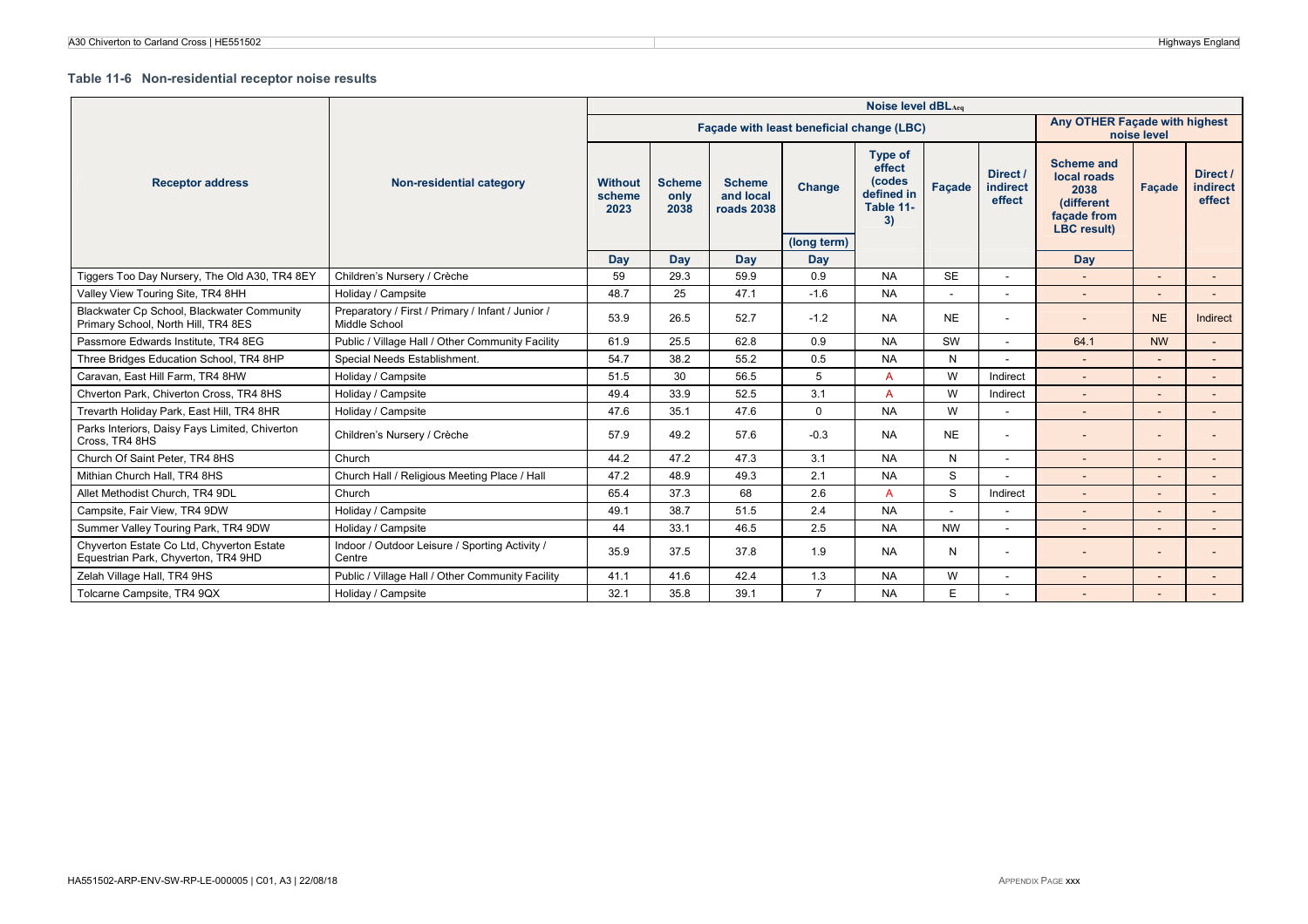## **Noise level impacts tables as defined by HD 213/11**

## **Table 11-7 Short-term traffic noise reporting table**

| <b>Project/Option: A30 Chiverton to Carland Cross</b>                  |                |                                |     |                   |  |  |  |  |  |  |  |
|------------------------------------------------------------------------|----------------|--------------------------------|-----|-------------------|--|--|--|--|--|--|--|
| Scenario/Comparison: Do-Something 2023 compared to Do-Minimum 2023     |                |                                |     |                   |  |  |  |  |  |  |  |
|                                                                        |                | <b>DMRB Impact</b><br>category |     | <b>Daytime</b>    |  |  |  |  |  |  |  |
| <b>Change in noise Level</b>                                           |                | (short term)                   |     | Number of 'other' |  |  |  |  |  |  |  |
| <b>Number of</b><br><b>Dwellings</b><br>sensitive receptors            |                |                                |     |                   |  |  |  |  |  |  |  |
|                                                                        | $0.1 - 0.9$    | Negligible                     | 113 | 3                 |  |  |  |  |  |  |  |
|                                                                        | $1 - 2.9$      | Minor adverse                  | 148 | $\overline{7}$    |  |  |  |  |  |  |  |
| Increase in noise<br>level, $L_{A10,18h}$ dB                           | $3 - 4.9$      | Moderate adverse               | 31  | 1                 |  |  |  |  |  |  |  |
|                                                                        | $5+$           | Major adverse                  | 8   | $\mathbf 0$       |  |  |  |  |  |  |  |
|                                                                        |                |                                |     |                   |  |  |  |  |  |  |  |
| No Change                                                              | $\mathbf{0}$   | Negligible                     | 31  | 1                 |  |  |  |  |  |  |  |
|                                                                        |                |                                |     |                   |  |  |  |  |  |  |  |
|                                                                        | $\overline{2}$ |                                |     |                   |  |  |  |  |  |  |  |
| 3<br>$1 - 2.9$<br>Minor beneficial<br>280<br>Decrease in noise         |                |                                |     |                   |  |  |  |  |  |  |  |
| level, $L_{A10,18h}$ dB<br>$3 - 4.9$<br>10<br>0<br>Moderate beneficial |                |                                |     |                   |  |  |  |  |  |  |  |
|                                                                        | $5+$           | Major beneficial               | 6   | 0                 |  |  |  |  |  |  |  |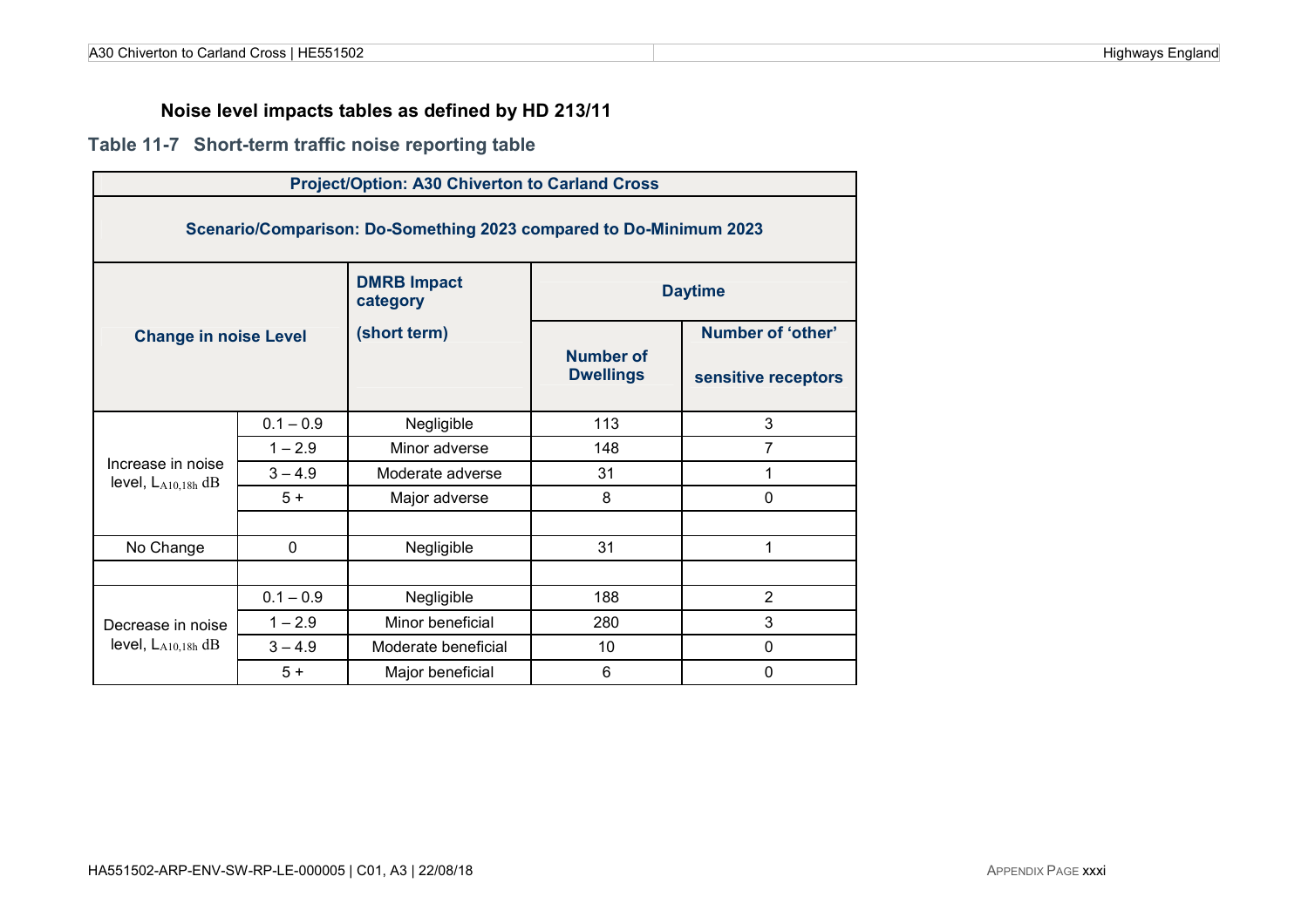## **Table 11-8 Long-term traffic noise reporting table**

| <b>Project/Option: A30 Chiverton to Carland Cross</b>                 |             |                        |                                      |                                   |                                      |  |  |  |  |  |  |
|-----------------------------------------------------------------------|-------------|------------------------|--------------------------------------|-----------------------------------|--------------------------------------|--|--|--|--|--|--|
| Scenario/Comparison: Do-Something 2038 compared to Do-Minimum 2023    |             |                        |                                      |                                   |                                      |  |  |  |  |  |  |
| <b>DMRB Impact</b><br><b>Daytime</b><br><b>Night-time</b><br>category |             |                        |                                      |                                   |                                      |  |  |  |  |  |  |
| <b>Change in noise Level</b>                                          |             | (long term)            |                                      | <b>Number of</b>                  |                                      |  |  |  |  |  |  |
|                                                                       |             |                        | <b>Number of</b><br><b>Dwellings</b> | 'other'<br>sensitive<br>receptors | <b>Number of</b><br><b>Dwellings</b> |  |  |  |  |  |  |
|                                                                       | $0.1 - 2.9$ | Negligible             | 303                                  | 9                                 | $\overline{7}$                       |  |  |  |  |  |  |
|                                                                       | $3 - 4.9$   | Minor adverse          | 59                                   | $\overline{2}$                    | 0                                    |  |  |  |  |  |  |
| Increase in noise<br>level, $L_{A10,18h}$ dB                          | $5 - 9.9$   | Moderate<br>adverse    | 22                                   | $\overline{2}$                    | 0                                    |  |  |  |  |  |  |
|                                                                       | $10 +$      | Major adverse          | $\mathbf 0$                          | $\Omega$                          | $\mathbf 0$                          |  |  |  |  |  |  |
|                                                                       |             |                        |                                      |                                   |                                      |  |  |  |  |  |  |
| No Change                                                             | 0           | Negligible             | 19                                   | 1                                 | $\mathbf 0$                          |  |  |  |  |  |  |
|                                                                       |             |                        |                                      |                                   |                                      |  |  |  |  |  |  |
| 3<br>$0.1 - 2.9$<br>404<br>12<br>Negligible                           |             |                        |                                      |                                   |                                      |  |  |  |  |  |  |
| Minor beneficial<br>1<br>$3 - 4.9$<br>0<br>Decrease in<br>4           |             |                        |                                      |                                   |                                      |  |  |  |  |  |  |
| noise level,<br>$L_{A10,18h}$ dB                                      | $5 - 9.9$   | Moderate<br>beneficial | 4                                    | 0                                 | $\overline{2}$                       |  |  |  |  |  |  |
|                                                                       | $10 +$      | Major beneficial       | $\mathbf 0$                          | $\mathbf 0$                       | 0                                    |  |  |  |  |  |  |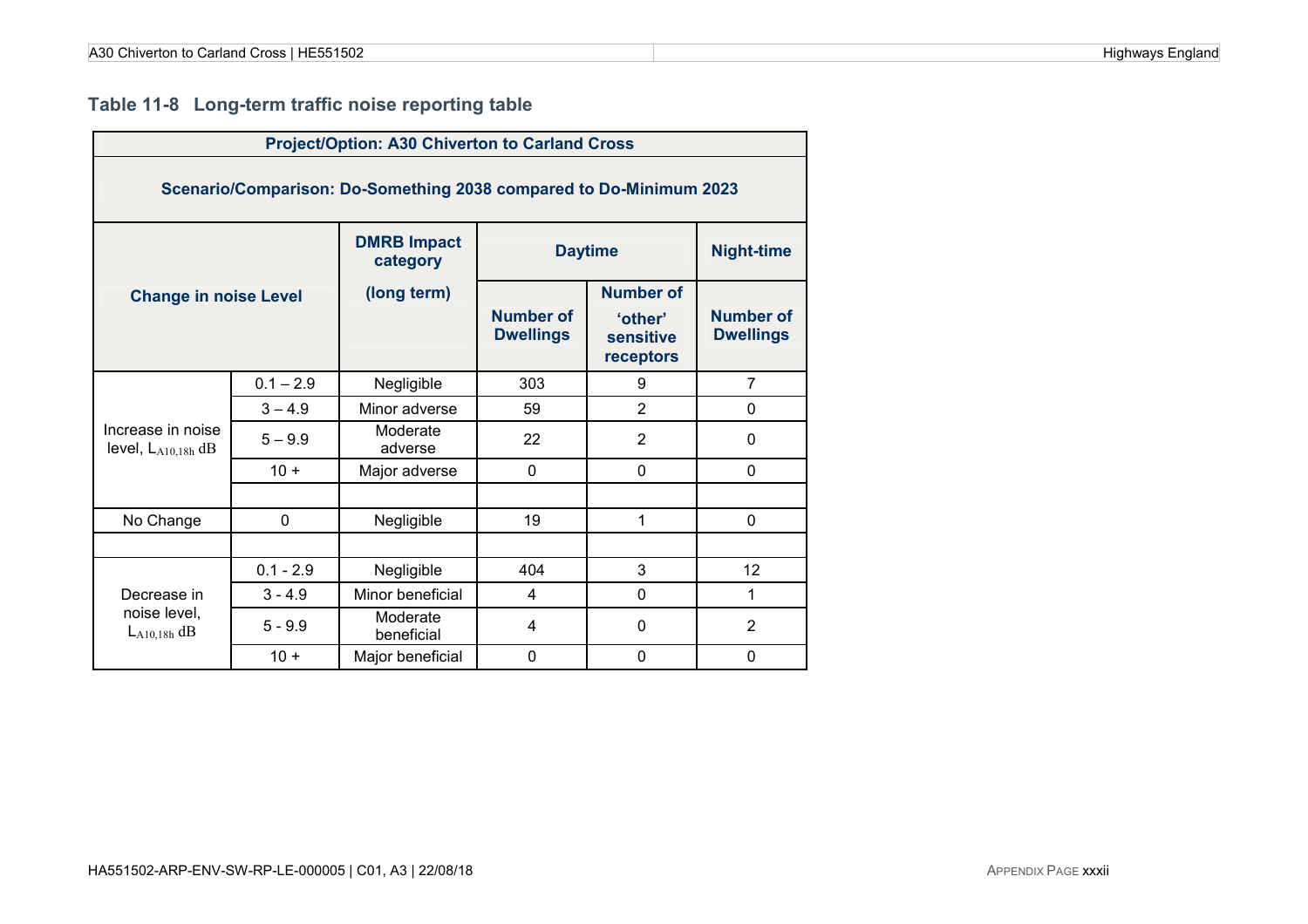## **Table 11-9 Long-term traffic noise reporting table**

| <b>Project/Option: A30 Chiverton to Carland Cross</b>            |                              |                                |                                      |                                |                                      |  |  |  |  |  |  |
|------------------------------------------------------------------|------------------------------|--------------------------------|--------------------------------------|--------------------------------|--------------------------------------|--|--|--|--|--|--|
| Scenario/Comparison: Do-Minimum 2038 compared to Do-Minimum 2023 |                              |                                |                                      |                                |                                      |  |  |  |  |  |  |
|                                                                  |                              | <b>DMRB Impact</b><br>category |                                      | <b>Daytime</b>                 | <b>Night-time</b>                    |  |  |  |  |  |  |
|                                                                  | <b>Change in noise Level</b> | (long term)                    |                                      | <b>Number of</b>               |                                      |  |  |  |  |  |  |
|                                                                  |                              |                                | <b>Number of</b><br><b>Dwellings</b> | 'other' sensitive<br>receptors | <b>Number of</b><br><b>Dwellings</b> |  |  |  |  |  |  |
|                                                                  | $0.1 - 2.9$                  | Negligible                     | 362                                  | 9                              | 12                                   |  |  |  |  |  |  |
|                                                                  | $3 - 4.9$                    | Minor adverse                  | $\overline{2}$                       | 1                              | 0                                    |  |  |  |  |  |  |
| Increase in noise<br>level, $L_{A10,18h}$ dB                     | $5 - 9.9$                    | Moderate adverse               | 0                                    | $\mathbf 0$                    | 0                                    |  |  |  |  |  |  |
|                                                                  | $10 +$                       | Major adverse                  | 0                                    | $\mathbf 0$                    | 0                                    |  |  |  |  |  |  |
|                                                                  |                              |                                |                                      |                                |                                      |  |  |  |  |  |  |
| No Change                                                        | $\mathbf 0$                  | Negligible                     | 20                                   | 1                              | $\mathbf 0$                          |  |  |  |  |  |  |
|                                                                  |                              |                                |                                      |                                |                                      |  |  |  |  |  |  |
|                                                                  | $0.1 - 2.9$                  | Negligible                     | 431                                  | 6                              | 10                                   |  |  |  |  |  |  |
| Decrease in noise                                                | $3 - 4.9$                    | Minor beneficial               | $\mathbf 0$                          | $\mathbf 0$                    | 0                                    |  |  |  |  |  |  |
| level, $L_{A10,18h}$ dB                                          | $5 - 9.9$                    | Moderate<br>beneficial         | 0                                    | 0                              | 0                                    |  |  |  |  |  |  |
|                                                                  | $10 +$                       | Major beneficial               | 0                                    | $\mathbf 0$                    | 0                                    |  |  |  |  |  |  |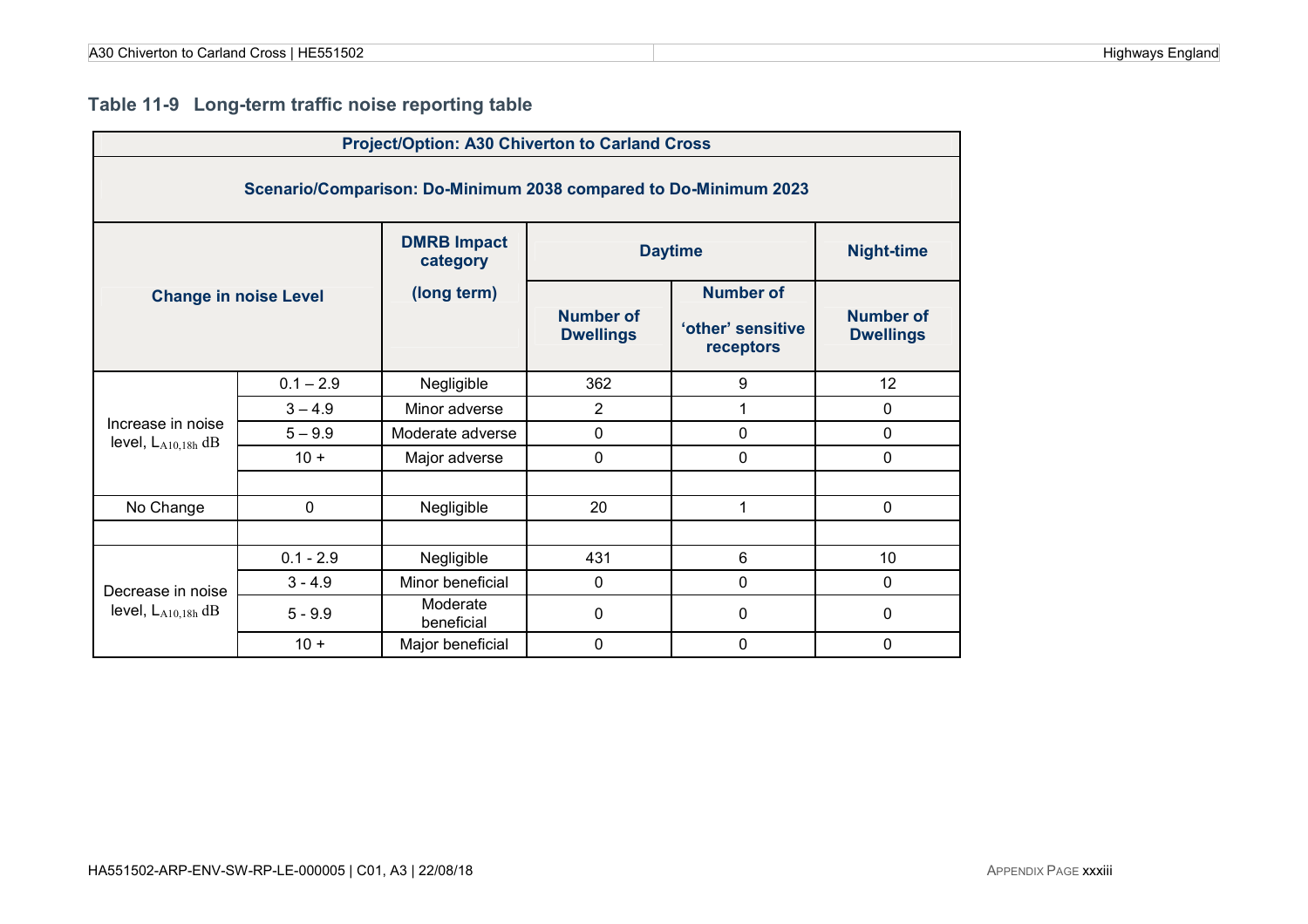### **Noise nuisance reporting tables as defined by HD 213/11**

|                                 |             | <b>Do-Minimum</b>          | <b>Do-Something</b>                  |
|---------------------------------|-------------|----------------------------|--------------------------------------|
| <b>Change in Nuisance Level</b> |             | <b>Number of Dwellings</b> | <b>Number of</b><br><b>Dwellings</b> |
|                                 | < 10%       | 364                        | 106                                  |
|                                 | $10 < 20\%$ | 0                          | 91                                   |
| Increase in<br>nuisance level   | $20 < 30\%$ | 0                          | 152                                  |
|                                 | $30 < 40\%$ | 0                          | 38                                   |
|                                 | >40%        | 0                          | 1                                    |
|                                 |             |                            |                                      |
| No Change                       | 0           | 20                         | 26                                   |
|                                 |             |                            |                                      |
|                                 | < 10%       | 431                        | 398                                  |
|                                 | $10 < 20\%$ | 0                          | 2                                    |
| Decrease in<br>nuisance level   | $20 < 30\%$ | 0                          | 1                                    |
|                                 | $30 < 40\%$ | 0                          | 0                                    |
|                                 | >40%        | 0                          | 0                                    |

## **Table 11-10 Traffic noise nuisance reporting table**